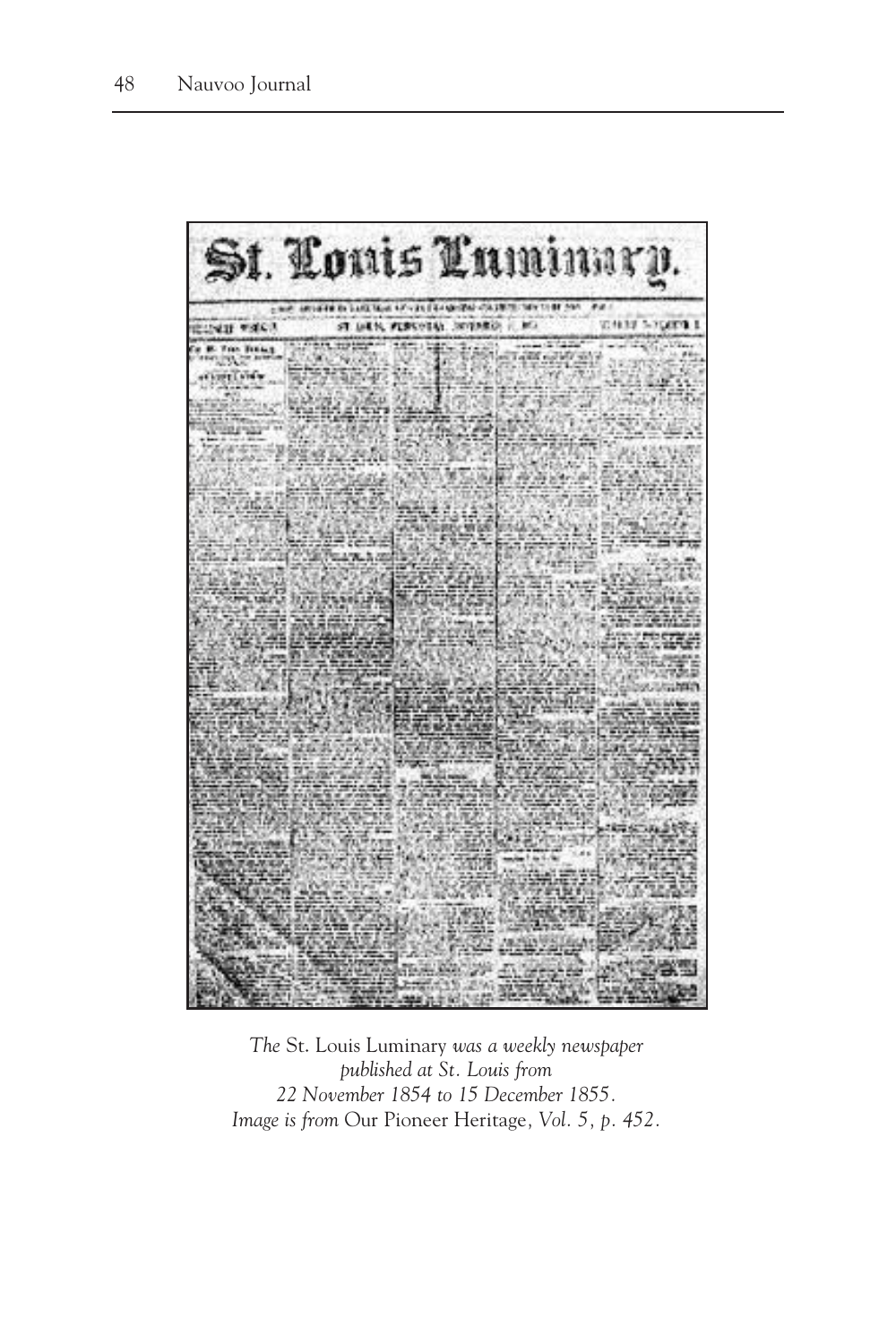# **"Meet Me in St. Louie" An Index of Early Latter-day Saints Associated with St. Louis, Missouri**

*Sheri Eardley Slaughter*

On a cold February 1846 morning in Nauvoo, eleven-year-old Ellen Partington bid a tearful farewell to her mother while preparing to cross the frozen Mississippi River with her surrogate family. Little did Ellen know that it would be nearly eight years before she saw her family again in the Salt Lake Valley. She would be married with her own son when next she saw the people she loved. Ellen's mother, Ann, who had been so terribly ill while in Nauvoo, probably believed she was saying her last earthly goodbye to her young daughter.

Ann Taylor Partington was one of the first English women to embrace the Mormon faith in Preston, England, where she was baptized in 1837 in the River Ribble. With her husband Ralph and their four children, they emigrated from Liverpool aboard the ship *Swanton* in January 1843 to join the growing number of Saints in Nauvoo. Shortly after the ship sailed, Ann gave birth to a son they named Joseph Hyrum. Because both Ralph and Ann suffered severely from ague after landing in Nauvoo, they were unable to work to support their family. Willard and Jeanetta Richards, seeing the family's plight, decided to adopt eightyear-old Ellen. She reluctantly went to live with the Richards family where she hid food to take to her mother who was near death's door. Another neighbor took care of the Partington's baby, Joseph Hyrum, who soon died.

Although the Richards were kind and loving, Ellen missed her parents, her sisters Catherine and Sarah, and her brother William. Jeanetta Richards' untimely death caused Ellen to long for her family even more. Mother Ann gave birth to another son, James Taylor Partington, on 3 May 1845 in Nauvoo. Eventually, Ralph regained his health and worked as a carpenter on the temple

SHERI EARDLEY SLAUGHTER is a professional researcher and genealogist. She was the photo researcher for the PBS documentary *Trail of Hope*.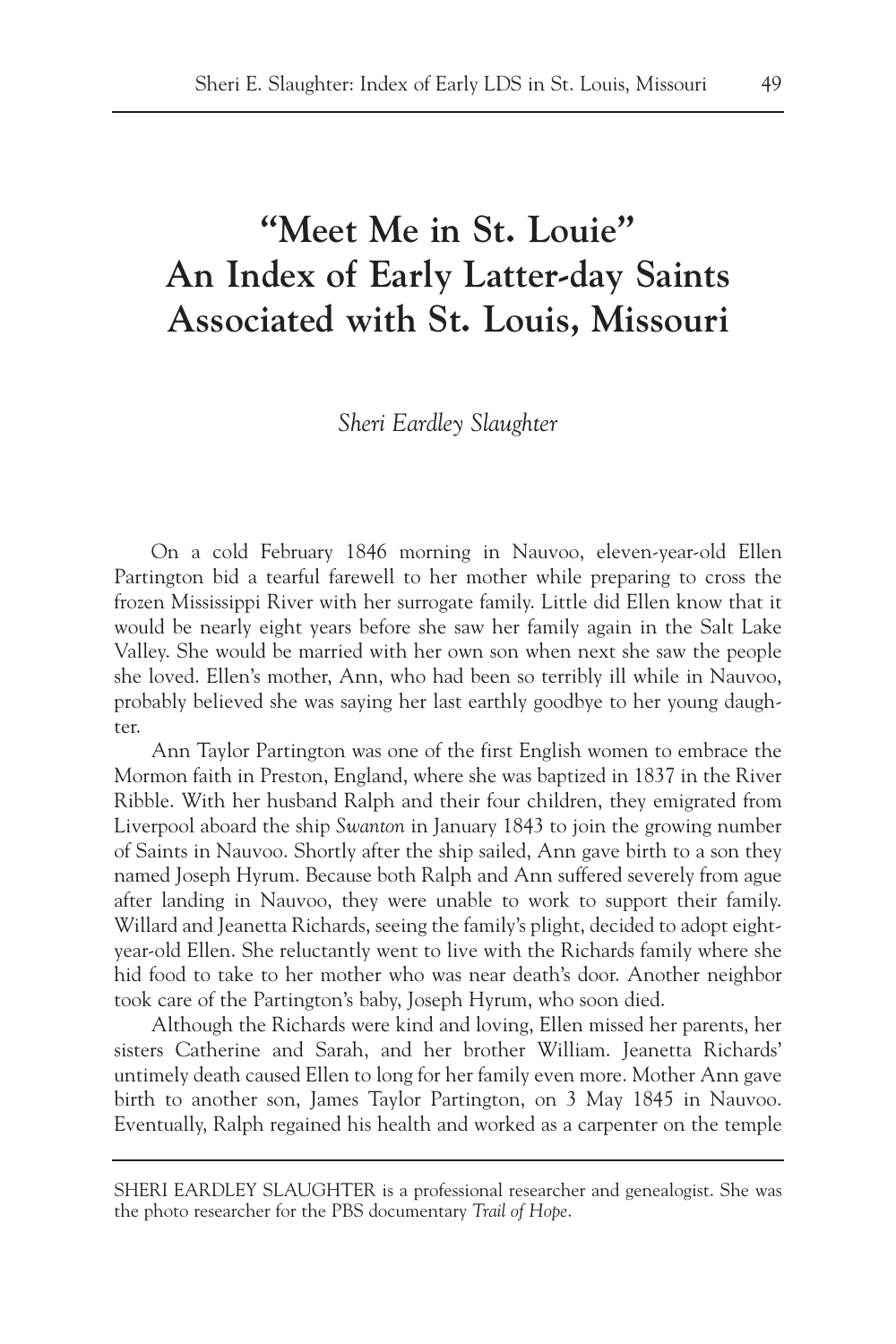where Ellen Partington was sealed to Willard Richards as his daughter.

As the Saints prepared to leave their beloved city on the Mississippi, Ellen anxiously watched as her father Ralph built a wagon to take his family on their long journey. However, they could not afford provisions and were unable to leave with the Richards family that frigid February of 1846. Along the cold, snowy trail in Iowa, Ellen watched and hoped for her family to join the pioneer company, but the Partingtons never arrived.

Ralph and Ann Partington were among the poor Saints forced from their Nauvoo homes during the summer of 1846. They crossed the river to Montrose, Iowa, knowing they lacked the provisions to continue. Like many Nauvoo Saints, instead of crossing Iowa, they ventured 190 miles down the river to St. Louis in search of jobs.

In 1848 at Winter Quarters, Ellen Partington once again prepared for a long journey with the Richards family. For two years, she had vainly waited for her family to arrive. She occasionally received letters or presents from her family in St. Louis, which she cherished, but they also caused her to yearn even more for them. In Dr. Richards' home, Ellen felt she "had too many bosses" and longed "to run away to St. Louis, if I had known how to do it. . . . I did want to see mother so bad, that I could hardly stand it."1 During the spring of 1848, Ellen scouted the banks of the Missouri River for each steamboat from St. Louis to arrive. She would run on board and peer into every face, but "the faces I looked for were not there . . . [and] I gave vent to my feelings in a good crying spell." Her folks *did* send her some good clothing and shoes, which helped immeasurably in the journey west.

Ralph Partington found work as a carpenter in St. Louis from 1846 to 1853, and Ann Partington gave birth to another son, Heber George Partington, on 14 March 1850. Ellen never saw this brother, as he died in St. Louis on 3 September 1850. The Partingtons remained at St. Louis until 1853 when they had sufficient means to cross the prairie and plains with Captain Moses Clawson's St. Louis Company.

Ellen Partington (Richards)2 married James Moburn Kay on 19 June 1851 in Salt Lake. Finally, in September 1853, Ellen Partington Kay had the "blessed privilege of meeting my father, mother, brothers and sisters, after a separation of almost eight years." Her mother "held up her hands and thanked God, that He had spared her life to see that day." Baby Willard Kay was eleven months old when he met his grandparents for the first time. Ellen's brother "Jimmy" had been a nine-month-old baby when she last saw him in Nauvoo. He was now an eight-year-old whose "black eyes . . . were sparkling with fun."

The poignant story of the Partington family is just one of the many dramas carried out during the Church exodus. Not all Nauvoo families were able to make the 1846 pilgrimage across Iowa. Many families "went south" to St. Louis, where they found employment to pay their passage to Zion. This was just one way in which St. Louis played a vital role during the early "gathering" years of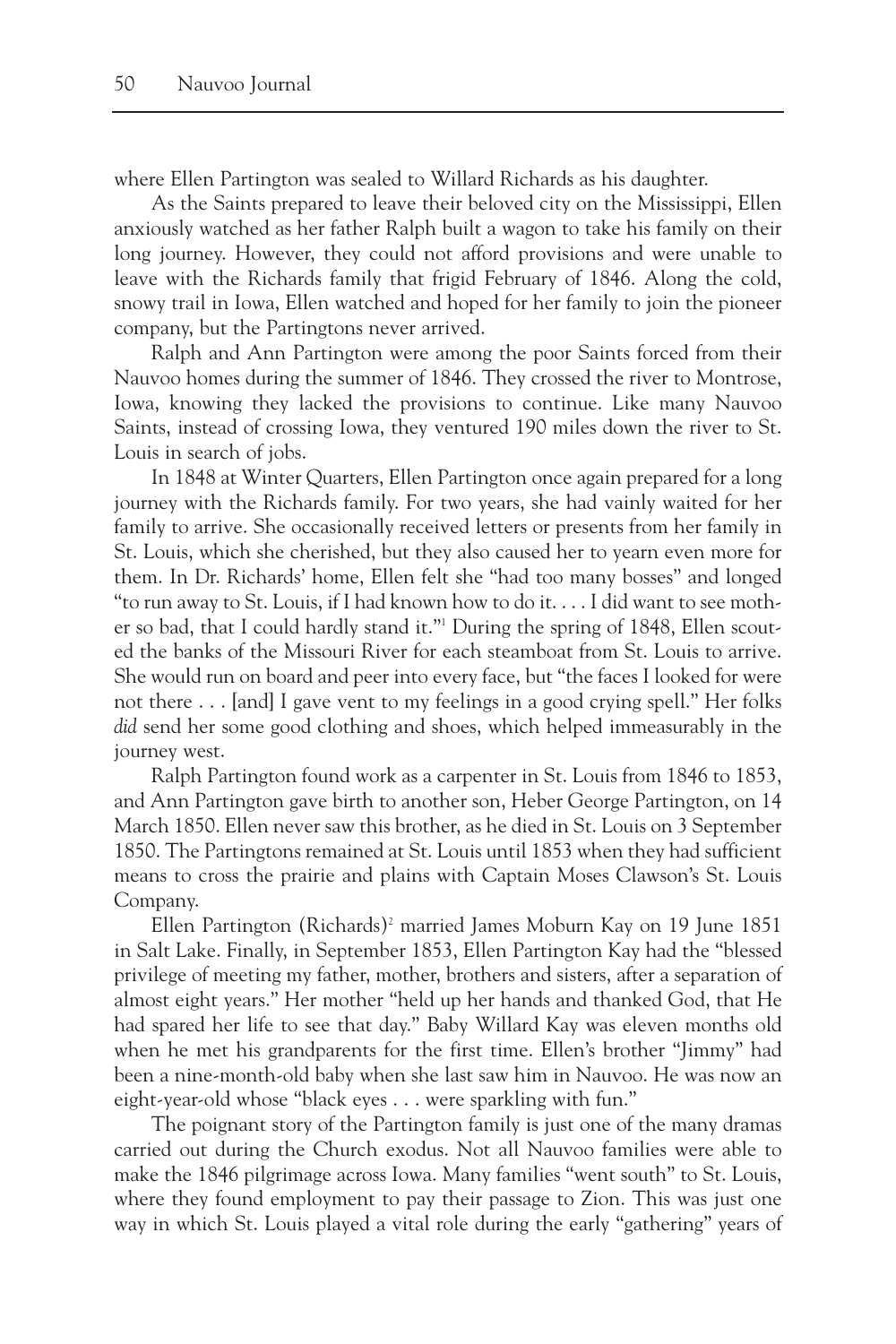the Church. There were an estimated fifteen hundred Latter-day Saints in St. Louis during the winter of  $1846-47$ <sup>3</sup> According to the federal census, in  $1840$ , St. Louis had a population of 16,469 (*History of the Church*, 4:xxiv). During this important period of Church history, Latter-day Saints comprised nearly 10 percent of the population of St. Louis.

#### **The Significance of St. Louis to the Mormons**

St. Louis, Missouri, became known to the Latter-day Saints in the late 1830s when Oliver Cowdery, Parley P. Pratt, and three other missionaries passed through on their way to Independence in Jackson County; and since that time, St. Louis has been prominently connected with the history of the Church. Thousands of LDS emigrants landed in America at New Orleans and than traveled up the Mississippi by river boat and located temporarily at St. Louis until they earned means to take them to the Salt Lake Valley<sup>.4</sup>

Following Governor Lilburn Boggs' 1838 anti-Mormon "extermination order," many St. Louis residents sided with the Mormons and sympathized with their plight. Several leading St. Louis newspapers condemned the actions of Governor Boggs.

When the St. Louis Stake of Zion was organized in 1855, the LDS membership there was numbered at about three thousand. Thousands of missionaries bound for the eastern states and Europe made their way through St. Louis, where the members gave them food, lodging, supplies, and financial aid to continue their journeys.

"Throughout the Missouri and Illinois periods of the Church, up to the coming of the railroad to Utah in 1869 and beyond, St. Louis was the most important non-Mormon city in Church history. . . . St. Louis has played two important roles in Mormon history—as a city of refuge and as an emigrant center."5

Almost every major Church leader of the period was connected with the Church in St. Louis, including Joseph Smith, Brigham Young, Heber C. Kimball, John Taylor, Parley P. Pratt, Sidney Rigdon, Oliver Crowdery, Martin Harris, Frederick G. Williams, Willard Richards, Charles C. Rich, Franklin E. Richards, Ezra Taft Benson, George A. Smith, Orson Pratt, Jedediah M. Grant, Orson Hyde, Amasa Lyman, and others.6 These names are not included in the index that follows.

In 1855, the Church encouraged European emigrants to sail to the East Coast; and by 1856, the emigrants no longer went through St. Louis on their route to Utah. St. Louis gradually lost its importance to the Church.

#### *The St. Louis Luminary*

In the interest of the Church, the *St. Louis Luminary* was a weekly newspaper published at St. Louis from 22 November 1854 to 15 December 1855. It consisted of a four-page folio, each page containing five wide columns. The paper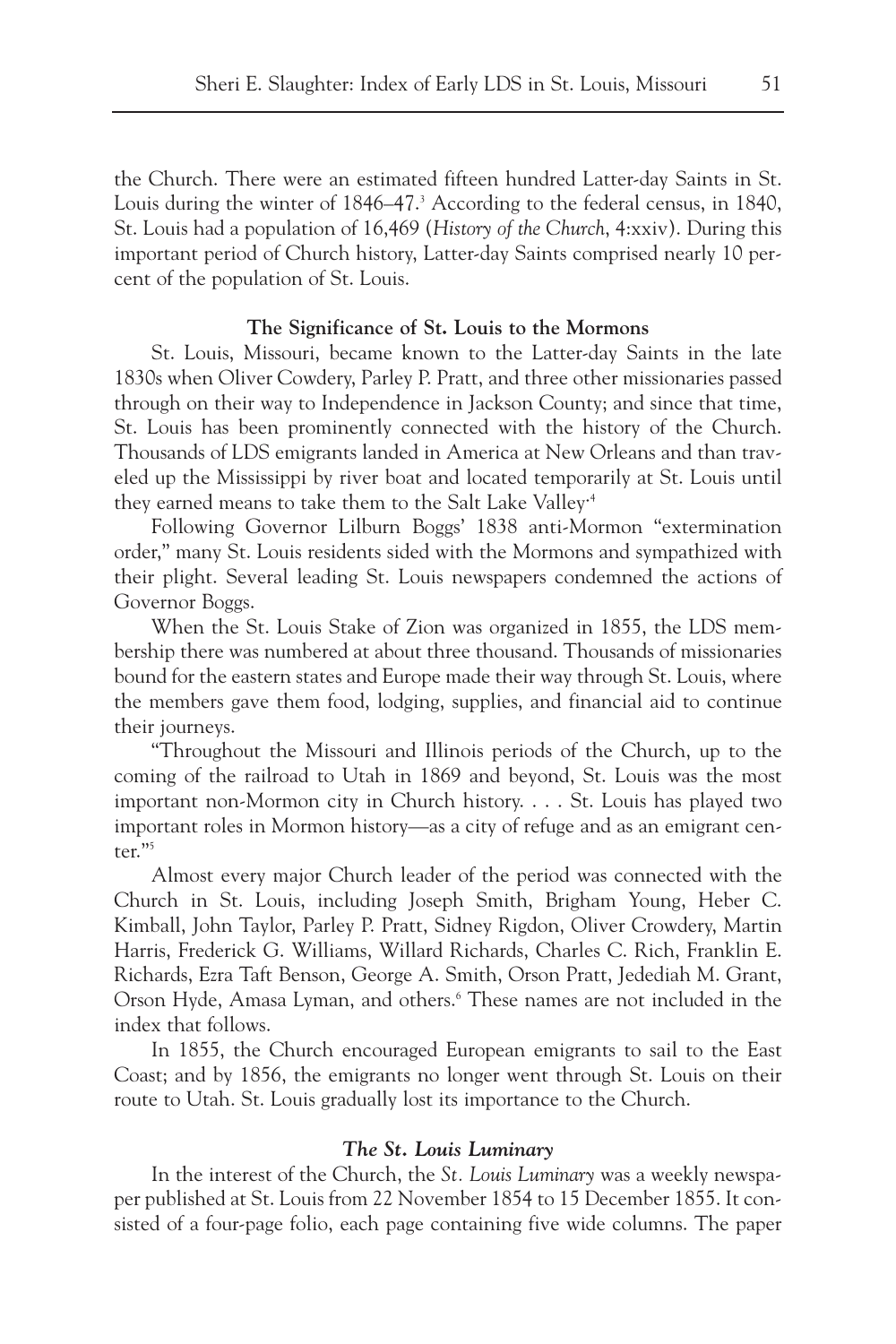was edited by Apostle Erastus Snow and was filled with details of important Church events and emigration news. The subscription price was \$2 per annum. Its motto was "Light Shineth in Darkness, and the Darkness Comprehendeth it not."7

#### **Rationale for an Index of St. Louis Saints**

To date, there has never been a compiled inventory of Latter-day Saints who were born, lived, worked, or died in St. Louis, Missouri, during the early history of the Church. Mormons are noted for keeping good records, but such was not the case in early St. Louis. The clerks, as well as the general membership, were constantly coming and going, so the written records, if kept at all, were brief and incomplete. The purpose of the "St. Louis" index that follows is to compile as many names as possible of early LDS members who spent time in St. Louis. This list does not include the thousands of LDS immigrants who simply passed through St. Louis on their way to Nauvoo or Utah.

The most important records used in this compilation are the St. Louis Branch membership records for the years 1847–62, which consist of three separate lists of names. First, there is a list of members who attended the conference in St. Louis on 31 January 1847. Second is a record of members' deaths from 1849–62. Third is the record of blessings of children 1857–62.

# **St. Louis Branch Members at the 31 January 1847 St. Louis Conference (StLM)**

At this conference, the clerks calculated the LDS membership population at 1,478. The list of members present at this conference is a good indication of which members went from Nauvoo to St. Louis in the 1846 exodus. An actual count of the names written by the clerk at the conference is about 599 (including unnamed children), so obviously many names were not recorded or many are members who did not attend the conference.

# **St. Louis Branch Death Records 1849–62 (StLD)**

This record contains approximately 350 deaths. The years "1849–1862" on the book heading are deceiving, as there are only two deaths listed for the year 1849 when the huge cholera epidemic began. From 1 January to 30 July 1849, 4,547 people in the city died of the dreaded disease.<sup>8</sup> Certainly hundreds of Latter-day Saints must have died during the year 1849, and those deaths were not recorded. Likewise, only a few deaths were recorded in the years 1850 and 1851, as deaths from cholera continued to plague the city. It appears that the record was kept more consistently starting in the summer of 1852. However, even during that period, not all members' deaths were recorded. Included in this record were twenty-one deaths at sea aboard the ship *Clara Wheeler*, sailing from Liverpool to New Orleans, occurring during December 1854 and January 1855. The deaths were recorded on pages eight and nine of the St. Louis Branch death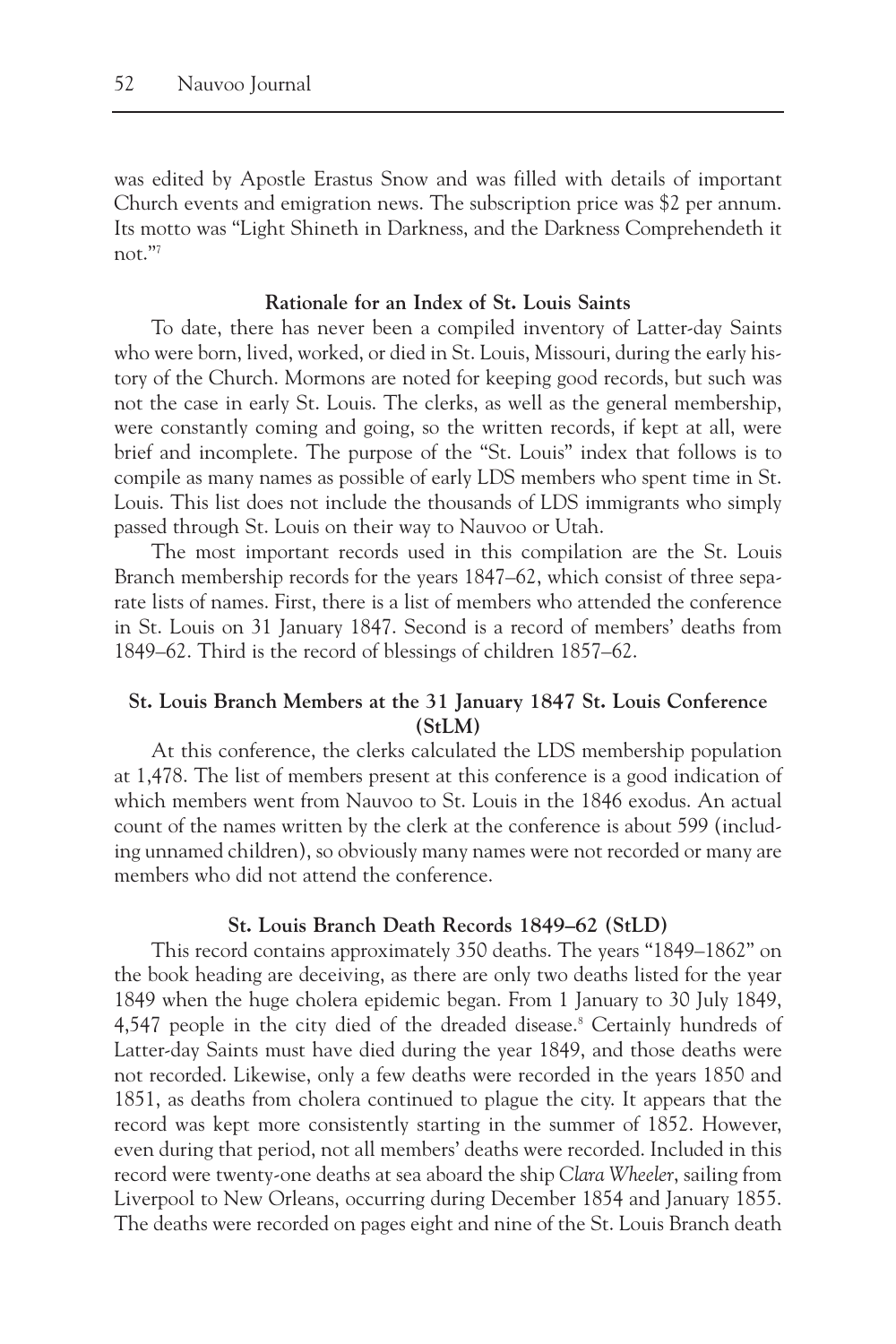records. Because many of the families may have settled in St. Louis for awhile, they are included in the index that follows.

Sadly, the parents' names were very seldom included in the children's death records and were *never* included in the adult death records.

#### **St. Louis Branch Blessing Records 1857–62 (StLB)**

From 1847–57, hundreds, maybe thousands, of LDS babies were born in St. Louis. The record of "blessings given to children" did not begin until 1857 when St. Louis was no longer on the emigration route of the Church. By then, most of the members had immigrated to Utah, so only 113 blessings are included. These records are sketchy and incomplete. Many times the names of the parents were left from the record, or a birthday or blessing date was not included.

As incomplete as the branch records are, they are the only written documentation of members in St. Louis at the time of the actual events. Most references to time spent in St. Louis come from reminiscences or biographies, rather than from documents.

#### **Methodology**

Finding references to St. Louis from thousands of biographies, autobiographies, and reminiscences would be an inconceivable task without computer aids. However, with the help of *LDS Family History Suite* by Infobases, Inc. on CD-ROM (1996 edition), it was easy to extract references to St. Louis from *Pioneers and Prominent Men of Utah*, <sup>9</sup> *LDS Biographical Encyclopedia*, <sup>10</sup> *Church Chronology*, Susan Easton Black's compilation of *Early Membership of The Church of Jesus Christ of Latter-day Saints*,<sup>11</sup> and the DUP compilations *Our Pioneer Heritage*<sup>12</sup> and *Daughters of the Utah Pioneers and Their Mothers*. <sup>13</sup> With this computer program, the key word *St. Louis* was used to highlight all persons or events associated with the city.

Is such an index of St. Louis names necessary? For anyone doing research on early Mormon families, such an index may be significant. Many children were born to these early Mormon families in St. Louis, and probably just as many children died there. Many early members never made it to Utah. They may have died on the ocean, on the river, or in St. Louis. Some may have left the Church and simply remained in St. Louis. These "lost" St. Louis Saints may help complete someone's family picture. The index that follows will also give a more complete view of how important St. Louis was in the early history of the Church.

Is this index complete? Of course not. Hundreds of St. Louis Saints never had their names recorded in any record and were never mentioned in anyone's biography or reminiscence. This index is only a beginning.

Whenever possible, enough information about a person has been included to distinguish him or her from someone else with the same name. Errors may have occurred in the transcription of records; and, of course, there may be errors in the sources used to collect this information. Errors are not the fault of the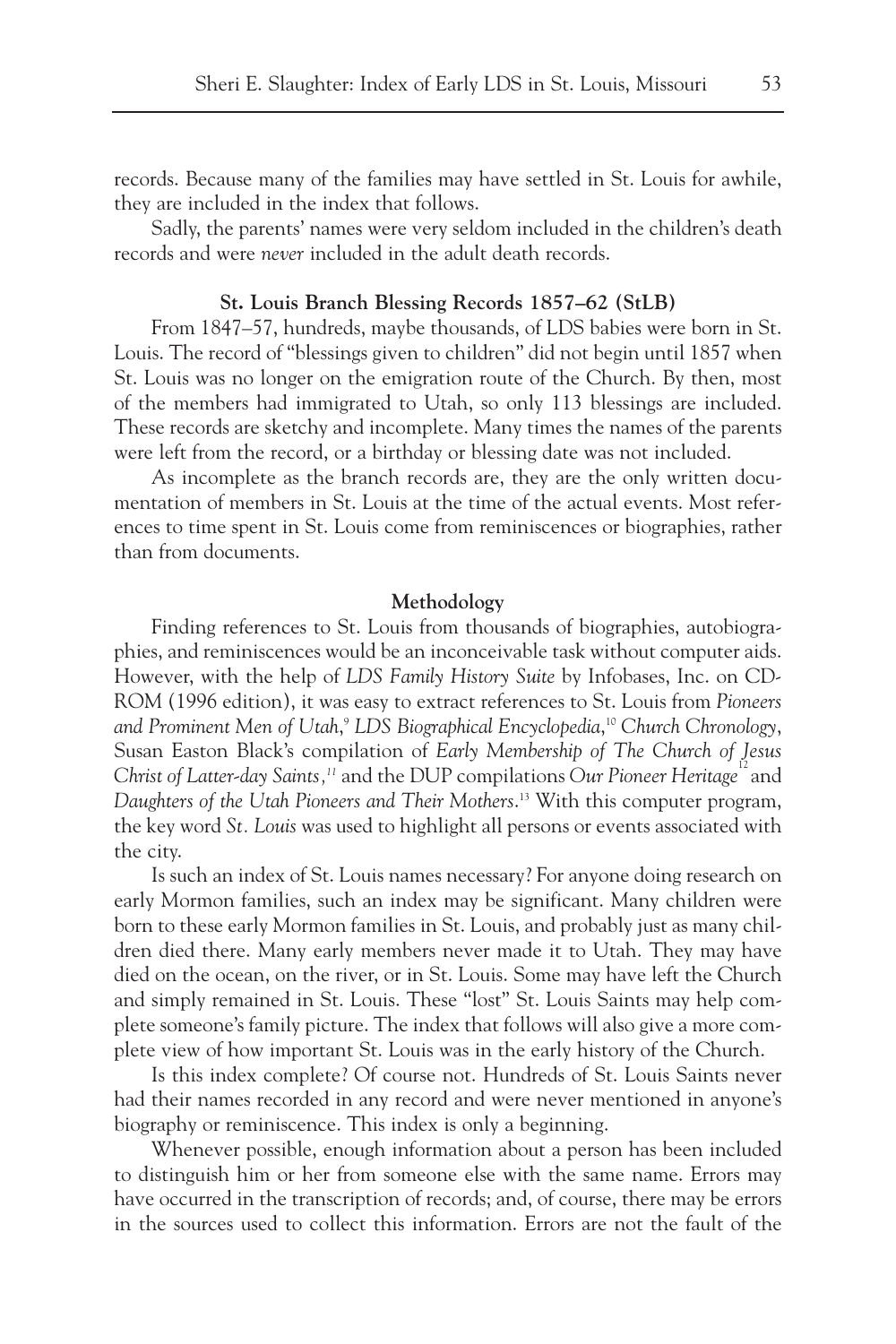*Nauvoo Journal*. None of the biographical data listed with the names should be taken as fact, since this information was taken from secondary sources. Each person mentioned in the index was at one time a member of The Church of Jesus Christ of Latter-day Saints. Not all of the people in this index stayed with the Church.

# **The St. Louis Index**

### **Reference codes:**

- **CC** *Church Chronology* by Andrew Jenson
- **DUP** *Daughters of the Utah Pioneers and Their Mothers* by James T. Jakeman
- **LDSBE** *LDS Biographical Encyclopedia* by Andrew Jenson
- **MCWpr**Personal research of Maurine Carr Ward
- **OPH** *Our Pioneer Heritage* compiled by DUP
- **PPMU** *Pioneers and Prominent Men of Utah*
- **SEB** *Early Membership of The Church of Jesus Christ of Latter-day Saints* compiled by Susan Easton Black
- **SESpr** Personal research of Sheri Eardley Slaughter
- **StLB** *St. Louis* Branch records, blessings 1857–62 (FHL film 0001945 item 3)
- **StLD** *St. Louis* Branch records, deaths recorded 1849–62 (FHL film 0001945 item 3)
- **StLM** *St. Louis* Branch records, members listed at conference 31 Jan 1847 (FHL film 0001945 item 2) name spellings kept as in record

**ACKER**, Nancy (StLM, p. 63); at Conference in *St. Louis* on 31 Jan 1847

**ACKER**, William (StLM, p. 63); at Conference in *St. Louis* on 31 Jan 1847; High Priest; with wife Elizabeth

**ADDISON**, Emily (StLD, p. 3, #64); died at *St. Louis*, 14 Aug 1853, age 29 years; native of England

**AIRTON**, Alice (StLD, p. 7, #176); died at *St. Louis*, 17 Sep 1854, age 51 years; native of England

**AITKEN**, James (OPH, v. 9, p.63); born 1830 Glasgow, Scotland, to John AITKEN and Jane GLEN; married Mary FERGUSON 1852 Scotland; emigrated 1855 and settled at *St. Louis*; daughter Barbara Orther AITKEN died at *St. Louis* 21 Oct 1857

**ALEXANDER**, Robert (PPMU, p. 712); born 1826 County Tyrone, Ireland, son of John ALEXANDER and Mary MCFARLAND; lived in *St. Louis* before coming to Utah in 1852 in Capt. McGaw Company

**ALDER**, Alfred (PPMU, p.377); born 3 May 1824 Wiltshire, England; came to Utah in1853 from *St. Louis*

**ALDER**, Alfred W. (PPMU, pp.377, 771); born 13 Mar 1851 *St. Louis* to Alfred ALDER and Susan FIELD; came to Utah in 1853 with father

**ALLEN**, Alice (StLD, p. 8, #232); died at sea, 31 Dec 1854, age 11 months; family native of England, parents not listed

**ALLEN**, Emma (SEB); born 1837 England, baptized into LDS Church 1848 in Chesterfield, England; immigrated to U.S., was in *St. Louis*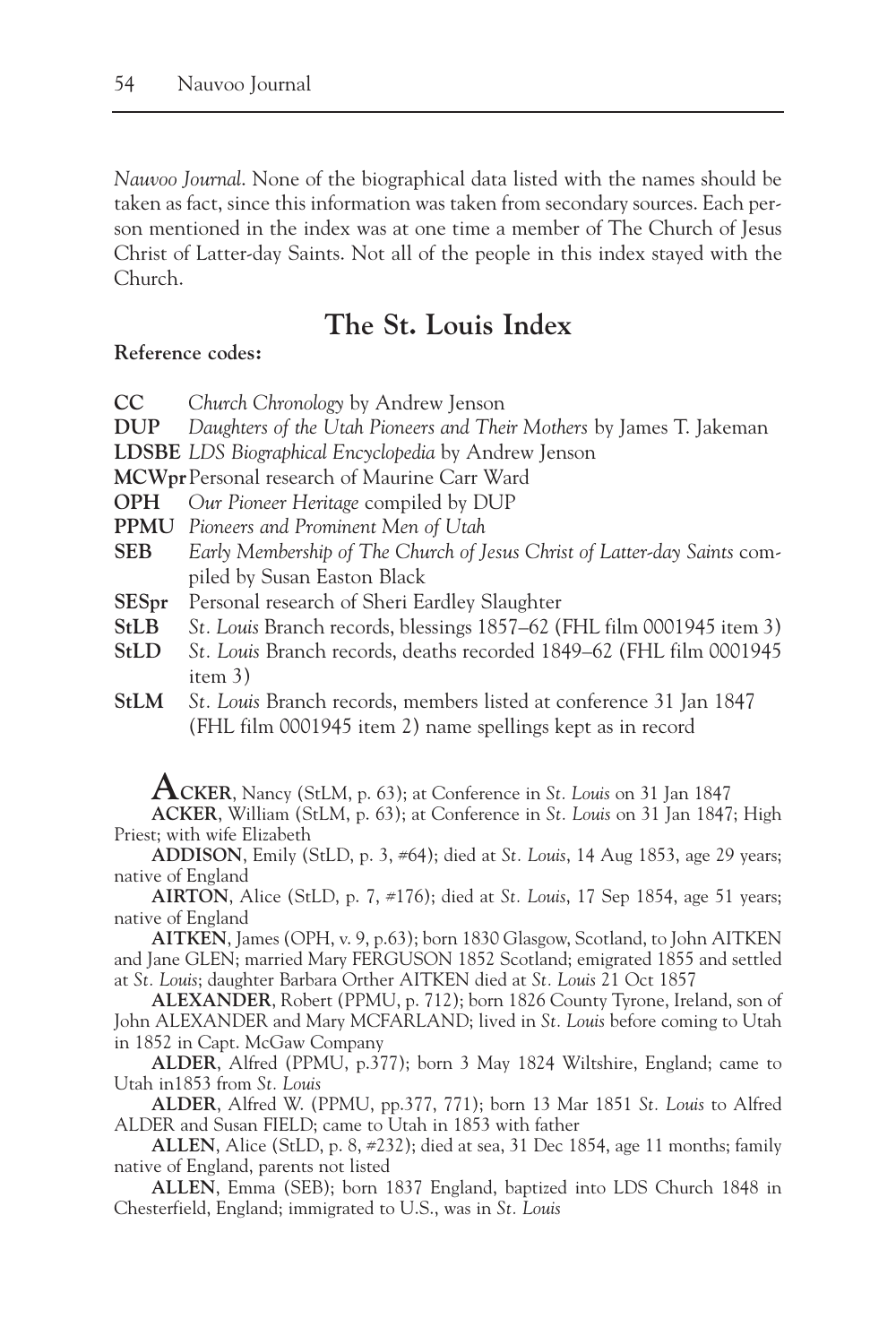**ALLEN**, Disey C. (StLM, p. 60); at Conference in *St. Louis* on 31 Jan 1847 with three children

**ALLEN**, George Isaac (StLD, p. 6, #169); died at *St. Louis*, 13 Sep 1854, age 40 years; Elder; native of Wales

**ALLEN**, Joseph (StLM, p. 62); at Conference in *St. Louis* on 31 Jan 1847; member of Church; with wife Zella

**ALLEN**, Maria (SEB); born 1824 England, baptized into LDS Church 1848 in Chesterfield, England; immigrated to U.S., was in *St. Louis*

**ALLEN**, Sarah (StLD, p. 4, #91); died at *St. Louis*, 8 May 1854, age 26 years; native of America

**AMY**, Dustin (StLM, p. 60); at Conference in *St. Louis* on 31 Jan 1847; member 11th Quorum of Seventies; with wife Leonora, daughters Leonora and Rhoda E., and son Royal AMY

**ANDRUS**, Milo (PPMU, p. 721; OPH, v. 5, p. 442); born 1814 Hartford, Connecticut; President Stake of Zion in *St. Louis* 1854–55; baptized and confirmed 800 Saints while president of stake

**APPLETON**, Henry (StLM, p. 63); at Conference in *St. Louis* on 31 Jan 1847; Elder; with wife Mary and Anna APPLETON

**ARMSTRONG**, James (PPMU, p. 723); born 1844 Carlisle, Cumberland, England, to William ARMSTRONG and Agnes Smith PARKER; in *St. Louis* by 1849 where his father died; came to Utah 1854 with his mother in the Eldredge-Pratt Company

**ARMSTRONG**, John Christopher (SEB); born 1813 Carlisle, Cumberland, England; died 7 September 1857 *St. Louis*

**ARMSTRONG**, Joseph (StLM, p. 63); at Conference in *St. Louis* on 31 Jan 1847; with wife Elizabeth, two children and Alice Jane ARMSTRONG

**ARMSTRONG**, Joseph Hyrum (SEB); born 14 Oct 1849 *St. Louis* to John Christopher ARMSTRONG and Mary KIRKBRIDE

**ARMSTRONG**, William (PPMU, p. 723); died Sep 1849 *St. Louis*

**ARNOLD**, Henry (SEB; LDSBE, v. 3, p. 589); born 1822 Herefordshire, England, to Henry ARNOLD and Elizabeth MONK; resided in *St. Louis* 1848 where he presided over *St. Louis* conference for four years; came to Utah 1852 in John Parker Company

**ASHTON**, Edward (OPH, v. 13, p. 418); born 1821 Montgomeryshire, Wales, to Richard ASHTON and Elizabeth SAVAGE; immigrated to *St. Louis* 1850 where he worked until 1851

**ASHTON**, Sarah (StLD, p. 1, #14); died at *St. Louis*, 1 Jul 1852, age 25 years; native of England

**ASHWORTH**, Benjamin (StLD, p. 3, #83); native of England; wife Eliza; in *St. Louis* 1852–53 where three children died: Deseret, Emanual, and Joseph Hyrum

**ASHWORTH**, Deseret (StLD, p. 3, #83); died at *St. Louis*, 17 Oct 1853, age 5 months; native of America, son of Benjamin and Eliza ASHWORTH

**ASHWORTH**, Emanual E. (StLD, p. 2, #57); died at *St. Louis*, 28 Apr 1853, age 5 years; native of England, parents not listed

**ASHWORTH**, Joseph Hyrum (StLD, p. 1, #23); died at *St. Louis*, 30 Aug 1852, age 1 year, 8 months; native of England, son of Benjamin and E. ASHWORTH

**ATCHMAN**, Joan (StLD, p. 7, #187); died at *St. Louis*, 12 Aug 1854, age 65 years; nativity not listed

**ATKINSON**, John (StLM, p. 61); at Conference in *St. Louis* on 31 Jan 1847

**ATKINSON**, Thomas (StLM, p. 60); at Conference in *St. Louis* on 31 Jan 1847; member 13th Quorum of Seventies; with wife Margaret Ann and daughter Martha Ann

**AYERS**, Caleb (SEB and StLM, p. 65); born 1806 Sussex, New Jersey to Levi AYERS and Phebe RUSSELL; two children born in Nauvoo (1844, 1845); at Conference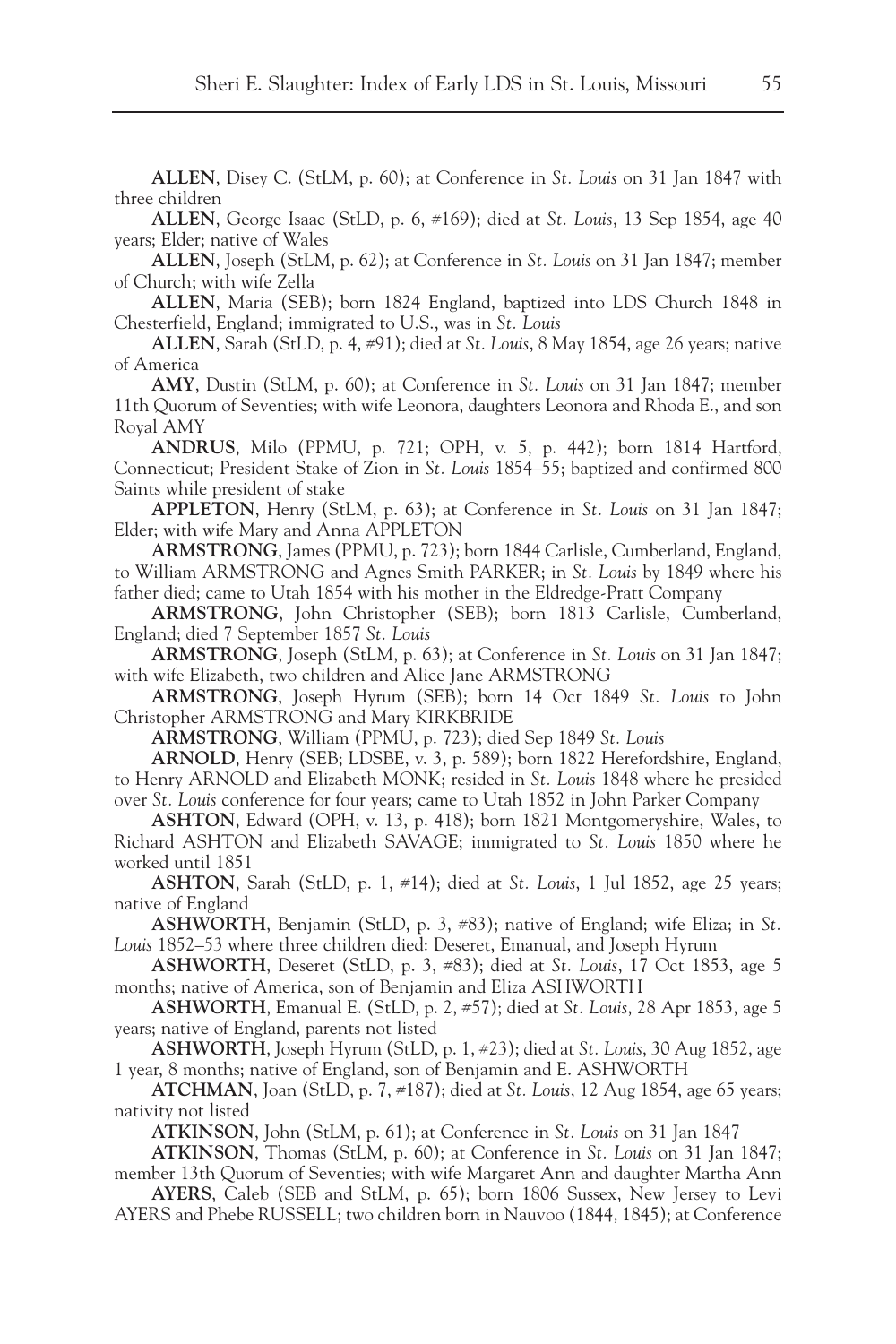in *St. Louis* on 31 Jan 1847 with wife Lucinda; son Heber Caleb Ayers born 23 Apr 1848 *St. Louis;* Caleb died 1852 at Council Bluffs, Iowa

**BALDWIN**, Richard (StLM, p. 67); at Conference in *St. Louis* on 31 Jan 1847; with Sarah and Richard BALDWIN Jr.

**BALLANTYNE**, Richard (CC, 17 January 1855; LDSBE, v. 1, p. 703); born 1817 Whitridgebog, Roxburgshire, Scotland, to David BALLANTYNE and Ann BANNER-MAN; "The ship Charles Buck sailed from Liverpool, England, with 403 Saints under the direction of Richard BALLANTYNE. The company arrived at *St. Louis* March 27"; remained in *St. Louis* until summer 1855

**BALSER**, John (PPMU, p. 734); born 1823 in Liverpool, England; married Emma EVANS 16 Mar 1846 *St. Louis*; came to Utah 1852 Abraham O. Smoot Company

**BALSON**, Elizabeth (StLD, p. 7, #188); died at *St. Louis*, 18 Sep 1854, age 4 years; native of England, parents not listed

**BANKS**, William F. Broomhead (PPMU, p. 419 and 734); born 14 Jun 1851 *St. Louis*; came to Utah in 1854

**BARKER**, John (StLM, p. 68; OPH, v. 5, p. 440); at Conference in *St. Louis* on 31 Jan 1847; Elder; with two children; appointed supervision of 4th Ward in *St. Louis* 1847

**BARKER**, Thomas (StLM, p. 70); at Conference in *St. Louis* on 31 Jan 1847; member 30th Quorum of Seventies; with Catharine and Elizabeth BARKER

**BARNES**, Sarah (SEB); born 1826 Bedfordshire, England, to William BARNES and Elizabeth JEFFRIED; resided in *St. Louis* 1850–52

**BARNEY**, Harriet (StLM, p. 60); at Conference in *St. Louis* on 31 Jan 1847

**BARRETT**, Mary (StLD, p. 7, #191); died at *St. Louis*, 5 Jan 1855, age 33 years; native of England

**BARRINGTON**, Charles (StLM, p. 62; StLD, p. 3, #77); at Conference in *St. Louis* on 31 Jan 1847; Elder; with wife Elizabeth; Sarah BARRINGTON; died at *St. Louis*, 27 Sep 1853, age 43 years; native of England

**BARSON**, Ellen Sheffield (OPH, v. 16, p. 441); of Wellingborough, England; daughter of Peter SHEFFIELD, wife of Samuel BARSON; emigrated with father and husband 1854; died at *St. Louis* of cholera

**BARSON**, Peter (OPH, v. 14, p. 514); of Wellingborough, England; mother and sisters died of cholera at *St. Louis* en route to Utah 1854

**BARTON**, William (SEB); born 1828 Lancashire, England, to Thomas BARTON and Elizabeth KILSHAW; son William George Hewit BARTON born 1 Nov 1848 at *St. Louis*; resided *St. Louis* 1847–49

**BASTON**, Andrew (StLM, p. 66); at Conference in *St. Louis* on 31 Jan 1847; member 30th Quorum of Seventies; with Emma T., Andrew G., and Harriet J. BASTON

**BATES**, Lorenzo (StLB, p. 32); born 15 Feb 1858 London, England, (parents not listed); blessed 30 Sep 1860 *St. Louis*

**BAUGH** or **BOUGH**, Mary Matilda (SEB); born 1825 Shropshire, England, to John BAUGH (who died at *St. Louis* in 1849) and Rachael BAILEY; married James Holt HASLAM 10 Apr 1846 at *St. Louis*; two children born to the Haslams in *St. Louis*: Martha Ann HASLAM 19 Aug 1849 and Sarah Jane HASLAM 17 Dec 1850; resided *St. Louis* 1846–50

**BAUNS**, George (StLM, p. 72); at Conference in *St. Louis* on 31 Jan 1847; member of Dry Hill Branch

**BAWDEN**, Henry (SEB; LDSBE, v. 2, p. 463); born 1820 Devonshire, England, to William BAWDEN and Rebecca WATTS; married Ann IRELAND in 1845; resided in *St. Louis* 1851–52 before coming to Utah

**BAXTER**, Mary Tyndale (OPH, v. 6, p. 500); born 1826 Glasgow, Scotland, to Dr.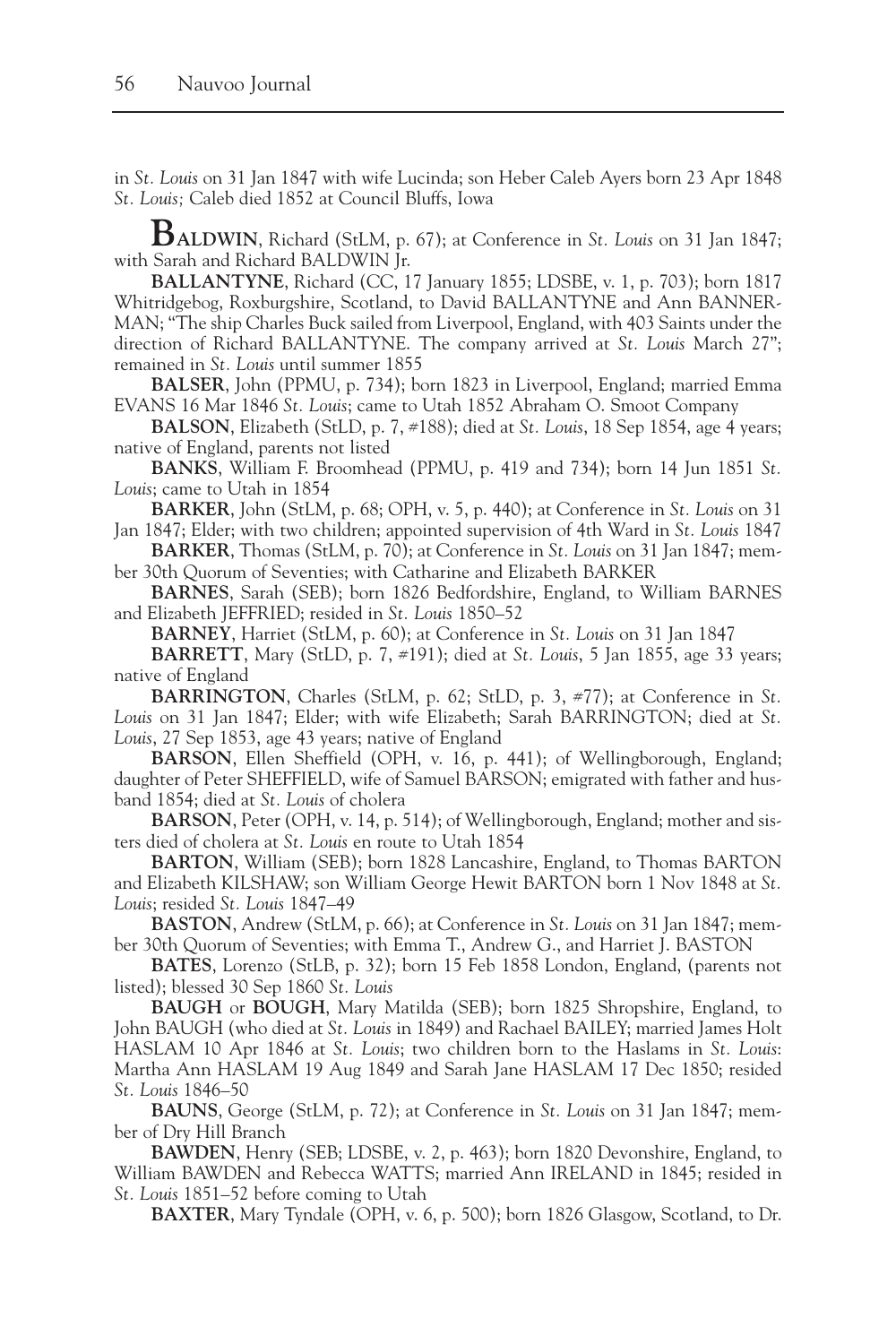John TYNDALE and Magdalene ANDERSON; married \_\_\_\_\_ BAXTER 1849 in Scotland; immigrated to *St. Louis* 1851 where they stayed two years; immigrated to Utah 1853

**BEATMAN**, Joseph (StLM, p. 71); at Conference in *St. Louis* on 31 Jan 1847; member 34th Quorum of Seventies; member of Dry Hill Branch

**BEATMAN**, William (StLM, p. 71); at Conference in *St. Louis* on 31 Jan 1847; member 34th Quorum of Seventies; member of Dry Hill Branch

**BECK**, James (StLM, p. 61; OPH, v. 5, p. 440); member of *St. Louis Lyceum*, which met to study principles of the gospel 1846; at Conference in *St. Louis* on 31 Jan 1847; member 21st Quorum of Seventies; wife Elizabeth and three children; appointed supervision of 5th Ward in *St. Louis* 1847

**BECK**, John (StLM, p. 61); at Conference in *St. Louis* on 31 Jan 1847

**BEGGS**, Elizabeth Ivy (StLD, p. 7, #194); died at *St. Louis*, 24 Jan 1855, age 9 months; native of England, daughter of J. and P. BEGGS

**BELCHER**, Joseph (PPMU, p. 747); of *St. Louis*; son Edward Everett BELCHER came to Utah 1852

**BENNETT**, Charlotte (StLD, p. 7, #195); died at *St. Louis*, 24 Jan 1855, age 49 years; native of England

**BENNETT**, Charlotte Ann (StLB, p. 31; StLD, p. 12, n.n.); born 1 Jan 1857 *St. Louis* to David and Mary BENNETT; blessed 22 Mar 1857; died at *St. Louis*, 22 Jul 1857, age 7 months, 19 days

**BENNETT**, David (StLB, p. 33); born 10 Jan 1861 *St. Louis* to David and Mary BENNETT; blessed 13 Jan 1861

**BENNETT**, Mary or May (StLB, p. 32; StLD, p. 12, n.n.); born 25 Jan 1858 *St. Louis* to David and Mary BENNETT; blessed 4 Jul 1858; died 22 Jun 1860 *St. Louis*, age 2 years

**BENNION**, Samuel Roberts (PPMU, p. 750); born 1842 Nauvoo; missionary to *St. Louis* and Illinois 1866–67

**BENSON**, James (StLM, p. 64); at Conference in *St. Louis* on 31 Jan 1847; Elder; with wife Ann Eliza and two children

**BENSON**, Joseph (SEB); born 19 December 1846 *St. Louis* to Richard BENSON and Phoebe FORRESTER; died 3 July 1847 *St. Louis*

**BENSON**, Richard (StLM, p. 65); at Conference in *St. Louis* on 31 Jan 1847; member 23rd Quorum of Seventies; with wife Phebe and one child

**BENZON**, Andrew Beck (PPMU, p. 751); born 1835 Copenhagen, Denmark; married Catherine WICKEL 11 Feb 1862 in *St. Louis*

**BERRY**, Agnes (SEB); born 1785 Campsie, Stirling, Scotland; wife of John COWAN; died 1850 *St. Louis*

**BETTS**, Frances Ruth (StLB, p. 31); born 22 Nov 1856 *St. Louis* to William M. and Sarah BETTS; no blessing date given

**BETTS**, Sir Peter (SEB); born 1801 London, England; died 1853 *St. Louis*; knighted by king of England for springs invented for queen's coach

**BETTS**, Walter (StLB, p. 32); born 27 Nov 1860 *St. Louis*, parents not listed; blessed 27 Nov 1860

**BINNS**, Sarah (SEB); born 15 November 1844 *St. Louis* to John BINNS and Mary COLVOLA

**BIRCH**, Ellen (SEB); born 26 May 1852 *St. Louis* to Richard BIRCH and Ellen HARRIS

**BIRCH**, Henry George (StLD, p. 11, n.n.); died at *St. Louis*, 12 Jun 1856, age 3 days; native of America, parents not listed

**BIRTLES**, Edward John (StLD, p. 6, #149); died at *St. Louis*, 14 Jul 1854, age 4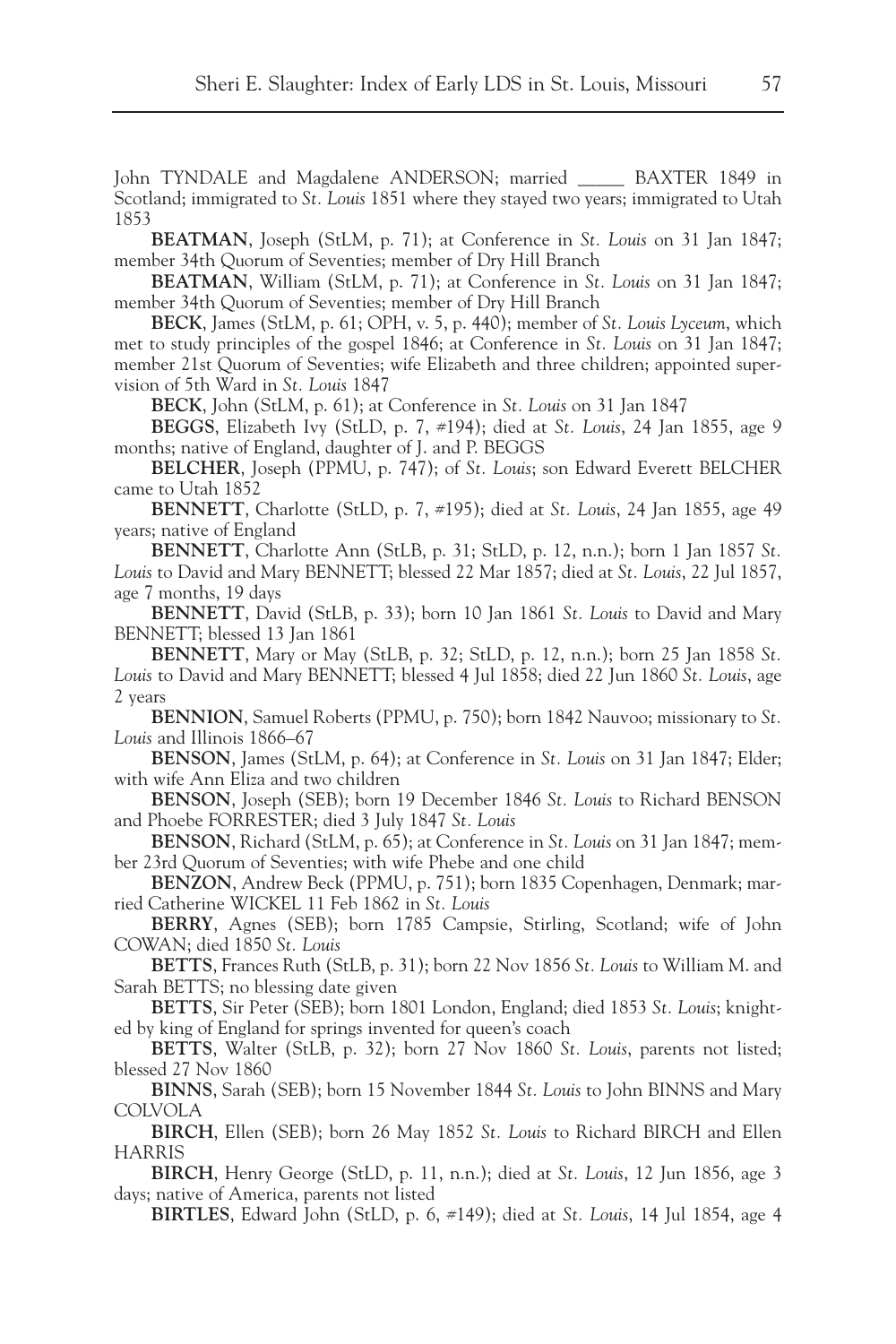days; native of America, son of G. and C. BIRTLES

**BLACK**, George (SEB); born 6 May 1823 Lisburn, Antrim, Ireland; married Susannah JACAWAY 6 April 1850 *St. Louis*

**BLACKHURST**, Jonathan (StLM, p. 64); at Conference in *St. Louis* on 31 Jan 1847; with Hannah BLACKHURST

**BLOWS**, Ann (OPH, v. 2, p. 327); born 1818 Bigglesward, Bedfordshire, England, to Oliver BLOWS and Hannah NORMAN; married Matthew GILBY 1838 in England where six children were born; immigrated to America in 1850; settled on farm six miles north of *St. Louis* where husband Matthew and all but one of children died of cholera in 1851; crossed to Utah in 1852 with son Matthew GILBY Jr.

**BOND**, Amelia (StLD, p. 3, #62); died at *St. Louis*, 2 Aug 1853, age 10 months, 8 days; native of America, daughter of Ed. and Ann BOND

**BOND**, Edward (StLD, p. 2, #45); died at *St. Louis*, 2 Feb 1853, age 4 years, 8 months; native of England, son of E. and A. BOND

**BOND**, John (StLD, p. 2, #50); died at *St. Louis*, 28 Feb 1853, age 39 years; Elder; native of Preston, England

**BOND**, Mariah (StLD, p. 1, #10); died at *St. Louis*, 19 Jun 1852, age 39 years; native of Preston, England

**BOOK**, Edward James (StLB, p. 34); born 4 May 1862 *St. Louis* to John and Eliza BOOK; blessed 18 May 1862

**BOOK**, Mary Jane (StLB, p. 34); born 4 May 1862 *St. Louis* to John and Eliza BOOK; blessed 18 May 1862

**BOON**, John (StLD, p. 9, #253); died at Ft. Riley, Kansas Territory, 7 Aug 1855, age 36 years; Elder; native of England

**BOOTH**, Elizabeth (StLD, p. 5, #132); died at *St. Louis*, Jul 1854, age 64 years; native of England

**BOOTH**, Esther Jane (OPH, v. 4, p. 466); born 1834 London, England, to John BOOTH and Elizabeth DAVIS; immigrated to America with family 1848; settled in *St. Louis* at home of brother Elijah BOOTH; mother Elizabeth BOOTH died of cholera 4 Jul 1849 at *St. Louis*; brother Elijah BOOTH died of cholera 7 Jul 1849 at *St. Louis*; brother Richard BOOTH died of cholera 10 Jul 1849 at *St. Louis*; father John BOOTH, widower, married Catherine HUNT in *St. Louis*; crossed to Utah 1850

**BOOTH**, Hannah (StLM, p. 69); at Conference in *St. Louis* on 31 Jan 1847; widow; with daughter Hannah

**BOOTH**, Sarah Ann (SEB); born 1826 Blakely, Lancashire, England; married John NEEDHAM 1843 in Nauvoo; resided *St. Louis* 1846

**BOOTH**, Thomas (StLM, p. 69); at Conference in *St. Louis* on 31 Jan 1847

**BOOTHMAN**, John Thomas (StLD, p. 9, #258); died at *St. Louis*, 2 Sep 1855, age 5 months, 3 days; native of America, parents not listed

**BOURNE**, John (StLM, p. 67); at Conference in *St. Louis* on 31 Jan 1847; member 6th Quorum of Seventies; with wife Elizabeth

**BOURNE**, Samuel (SEB); born 16 may 1849 *St. Louis* to John BOURNE and Elizabeth JOHNSON

**BOWRON**, Sarah (StLM, p. 64); at Conference in *St. Louis* on 31 Jan 1847; with George BOWRON

**BOX**, William (StLM, p. 67); at Conference in *St. Louis* on 31 Jan 1847; member Seventies; with wife Olive and Ann BOX

**BRADBURY**, William (OPH, v. 5, p. 463); immigrated to America 1849 with wife Margaret, daughter Margaret, son William, and mother Maria BRADBURY; before reaching *St. Louis* his wife and son died of cholera; buried at *St. Louis*

**BRADSHAW**, Ann (SEB); baptized 27 July 1840 at Manchester, Lancashire,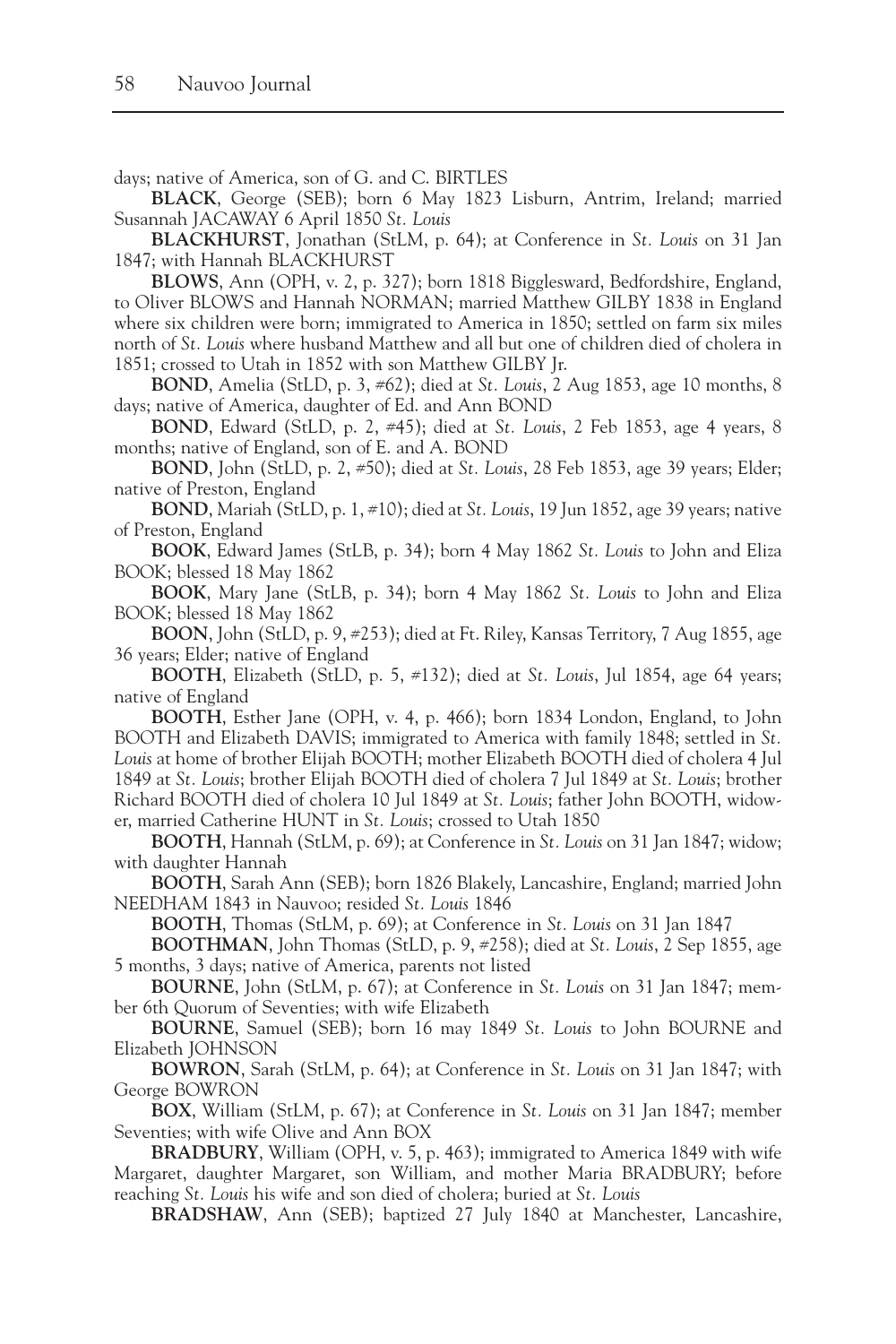England; immigrated to *St. Louis* 1854

**BRADSHAW**, Charles (SEB); born 1820 Manchester, Eng; married Ann NUT-TALL; baptized 7 June 1840 Manchester, England; immigrated to *St. Louis* 1854

**BREWESTER**, John E. (Kimball, Stanley B., p. 491); baptized into the LDS Church; settled with a colony of "Brewesterites" at *St. Louis* for a season

**BRICKER**, William (LDSBE, v. 2, p. 451); born 1832 Trowbridge, Wiltshire, England, to Job BRICKER and Jane LUCUS; emigrated in 1851; moved in 1853 to *St. Louis*; ordained an Elder at St. Louis 1854; called to two missions while in *St. Louis*

**BRIDGES**, Ann (StLD, p. 1, #19); died at *St. Louis*, 19 Aug 1852, age 50 years

**BRIGHTON**, Mary (StLD, p. 8, #230); died at sea, 30 Dec 1854, age 11 months; family native of England, parents not listed

**BRIGHTWELL**, Zadea Emma (StLD, p. 3, #70); died at *St. Louis*, 20 Aug 1853, age 1 month, 4 days; native of America, parents not listed

**BRIGGS**, Thomas (LDSBE, v. 2, p. 79); born 1832 Newark, Nottinghamshire, England, to James BRIGGS and Ann ORDOYNO; emigrated with parents in 1851; parents died at *St. Louis*; married Ann KIRKHAM at *St. Louis*

**BRILL**, Emma Alfina (StLB, p. 31); born 8 Feb 1857 *St. Louis* to Thomas and Caroline BRILL; blessed 22 Mar 1857

**BRINKERHOFF**, James (SEB); born 1816 Niles, Cayuga, New York; resided in Nauvoo 1843–46; pioneer to Utah 1847; resided *St. Louis*

**BRITT**, Emily N. K. (StLD, p. 11, #295); died at *St. Louis*, 3 Jan 1856, age 5 months; native of America, parents not listed

**BROADBENT**, Reuben (LDSBE, v. 2, p. 129); born 1817 Kexby, Lincolnshire, England; married Harriet OTTER in England; immigrated to *St. Louis* where he stayed 3 years; wife died at *St. Louis*

**BROMLEY**, Julia (StLD, p. 5, #124); died at *St. Louis*, 6 Jul 1854, age 15 years; native of England, parents not listed (mother probably Mary BROMLEY)

**BROMLEY**, Mary (StLD, p. 5, #119); died at *St. Louis*, 2 Jul 1854, age 50 years; native of England

**BROMLEY**, Mary (StLD, p. 5, #123); died at *St. Louis*, 5 Jul 1854, age 10 years; native of England, parents not listed (mother probably Mary BROMLEY)

**BROMLEY**, William Michael (LDSBE, v. 2, p. 24); born 1839 Worcester, England, to John BROMLEY and Mary OXENBOLD; immigrated to America in 1851 with family; parents and all but three in his family died at *St. Louis*

**BROOKS**, Annie (OPH, v. 8, p. 155); purchased piano in *St. Louis* 1854, which she brought across plains in 1855

**BROOKS**, James Simpkins (CC, 4 November 1854; OPH, v. 5, p. 193); member of High Council in *St. Louis* Stake of Zion 1854; wife Rebecca Franklin CRUMP died at *St. Louis* 19 Jul 1849; married Lydia WEBSTER10 Mar 1850 at *St. Louis*

**BROOKS**, John Lorenzo (StLB, p. 33); born 5 Sep 1857 *St. Louis* to Henry and Harriet BROOKS; blessed 25 Oct 1857

**BROOM**, John (PPMU, p. 772); married Hester DUNSDON 1850 in *St. Louis*; his first wife Elizabeth HEYWOOD died in *St. Louis* in 1849; came to Utah in 1851, Alfred Cardon Company

**BROOMHEAD**, Benjamin (StLD, p. 242; OPH, v. 5, p. 171); died at *St. Louis*, 18 Jun 1855, age 29 years; Elder; native of England; lived at *St. Louis* for six years

**BROOMHEAD**, Sarah Jarvis (OPH, v. 6, p. 484); born 1826 England to William F. JARVIS and Sarah PARRY; married William S. BROOMHEAD; immigrated 1851 to

*St. Louis* where husband and daughter died of cholera; immigrated to Utah 1855 with son **BROWN**, Amanda Louisa (StLB, p. 31); born 16 Jan 1857 *St. Louis* to William Henry and Amanda BROWN; blessed 22 Mar 1857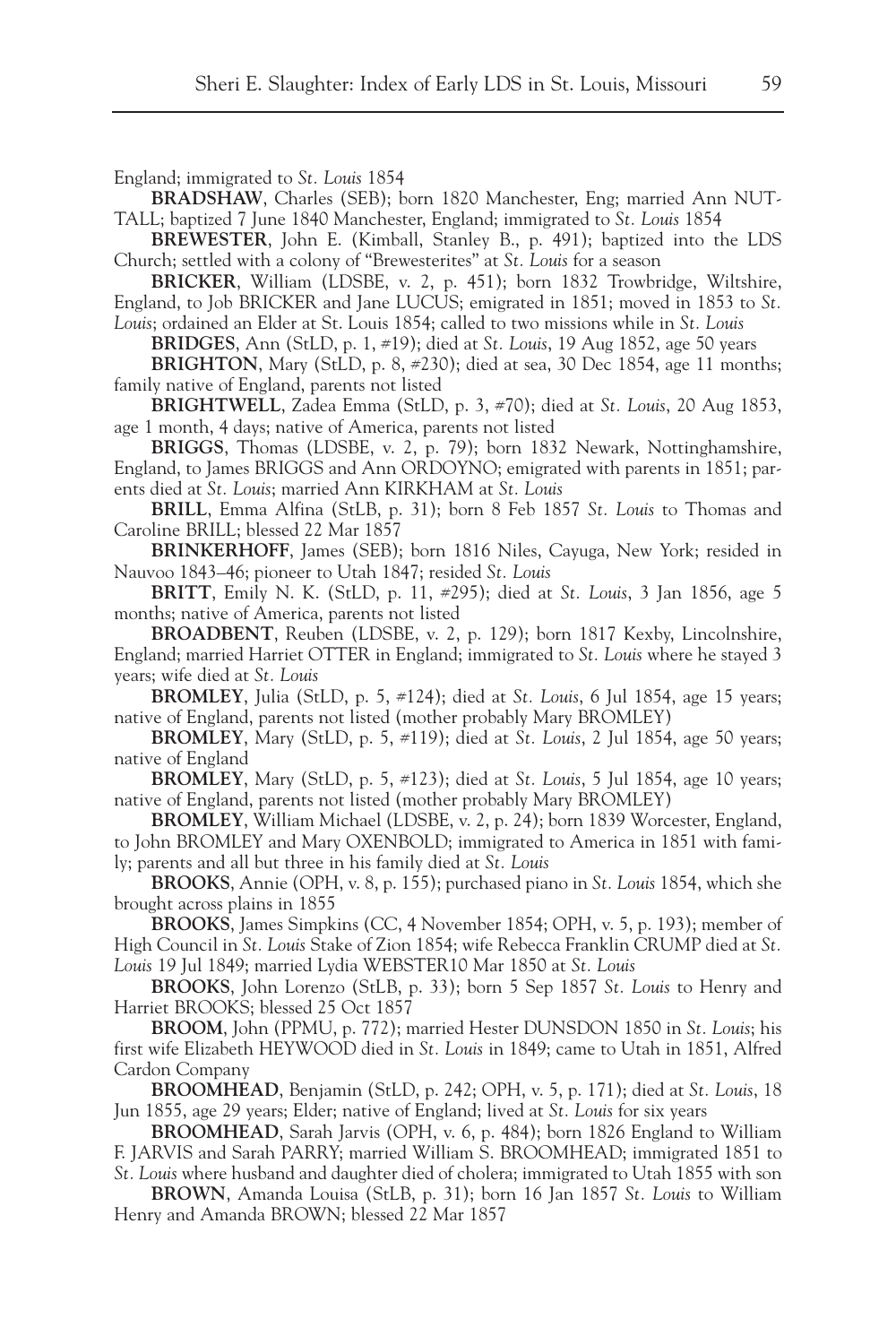**BROWN**, Enoch (PPMU, p. 776); born 21 Feb 1862 in *St. Louis* to William Parker BROWN and Mary Ann BLANCHARD

**BROWN**, Henry Erastus (StLD, p. 11, #323); died at *St. Louis*, 22 Jun 1856, age 5 months, 5 days; native of America, parents not listed

**BROWN**, James (PPMU, p. 773; LDSBE, v. 2, p. 283); born 1801 Roan County, North Carolina to James BROWN and Polly WILLIAMS; immigration agent in *St. Louis* 1852–54; married Cecilia ROBELLA in *St. Louis* in 1854

**BROWN**, Joseph (StLD, p. 5, #131); died at *St. Louis*, 28 Jun 1854, age 11 days; family native of England, parents not listed

**BROWN**, Isaac L. (StLM, p. 70); at Conference in *St. Louis* on 31 Jan 1847; member 31st Quorum of Seventies; with wife Lydia and four children

**BROWN**, Kiziah (SEB); born 1808 Franklin, Simpson, Kentucky; married Jesse Divined HUNTER December 1827 *St. Louis*

**BROWN**, Louisa (StLD, p. 10, #287); died at Belfontaine, Missouri, 20 Jan 1856, age 24 years, 7 months; native of England

**BROWN**, Orson A. (StLD, p. 1, #13); died at *St. Louis*, 1 Aug 1852, age 7 months (parents not listed)

**BROWN**, Samuel (StLD, p. 6, #148); died at *St. Louis*, 29 Jun 1854, age 31 years; native of England

**BROWN**, Thomas (StLM, p. 63); at Conference in *St. Louis* on 31 Jan 1847; member 11th Quorum of Seventies; with wife Mary

**BROWN**, William Parker (PPMU, p. 776 and StLB, p. 33); born 1816 Nottinghamshire, England; his wife Charlotte PARKER died 1854 in *St. Louis*; he married Mary Ann BLANCHARD 24 Dec 1854 in *St. Louis*; son George BROWN born 15 Aug 1857 *St. Louis*, blessed 27 Sep 1857

**BROWNE**, Charlotte (StLD, p. 5, #129); died at *St. Louis*, 4 Jul 1854, age 36 years; native of England

**BROWNE**, Emma (StLD, p. 5, #130); died at *St. Louis*, 24 Jun 1854, age 12 years; native of England, parents not listed

**BUCKLEY**, Sarah (StLM, p. 62); at Conference in *St. Louis* on 31 Jan 1847

**BUCKWALTER**, Henry Shuler (SEB; LDSBE, v. 1, p. 604); born 1831 Chester, Pennsylvania, to John BUCKWALTER and Sarah SHULER; baptized 1843 in Nauvoo; resided in *St. Louis* from 1846–52

**BUICE**, Vernon H. (StLM, p. 67); at Conference in *St. Louis* on 31 Jan 1847; member of Seventies

**BULLARD**, Abigail B. (StLD, p. 2, #33); died at *St. Louis*, 23 Oct 1852, age 6 years; native of America, parents not listed

**BULLOCH**, Christina (OPH, v. 18, p. 192); born 1839 Barrhead, Scotland, to James BULLOCH and Isabella DUNN; emigrated with family 1848; farmed near *St. Louis* for two years; mother and newborn baby died July 1850 of cholera at *St. Louis*; immigrated to Utah 1851

**BUNTING**, Jacob Edward (StLD, p. 4, #92); died at *St. Louis*, 4 Apr 1854, age 32 years; native of England

**BURCH**, Alfred (StLD, p. 11, n.n.); died at *St. Louis*, 2 Aug 1856, age 31 years, 6 months; native of England

**BURGES**, Elizabeth (OPH, v. 9, p. 71); born 1842 Tudinfield Marchfield, England, to Peter BURGES and Ann Margaret ESPLIN; immigrated with father to *St. Louis* where father was a merchant; crossed plains to Utah 1853; returned after two years to *St. Louis*; married Thomas SLATER 27 Sep 1860 at *St. Louis*; two children born in *St. Louis*: Emily 1861, Peter 1863; SLATERs crossed to Utah in 1865

**BURGESS**, James (SEB); born 1818 Barton, Lancashire, England; resided *St. Louis*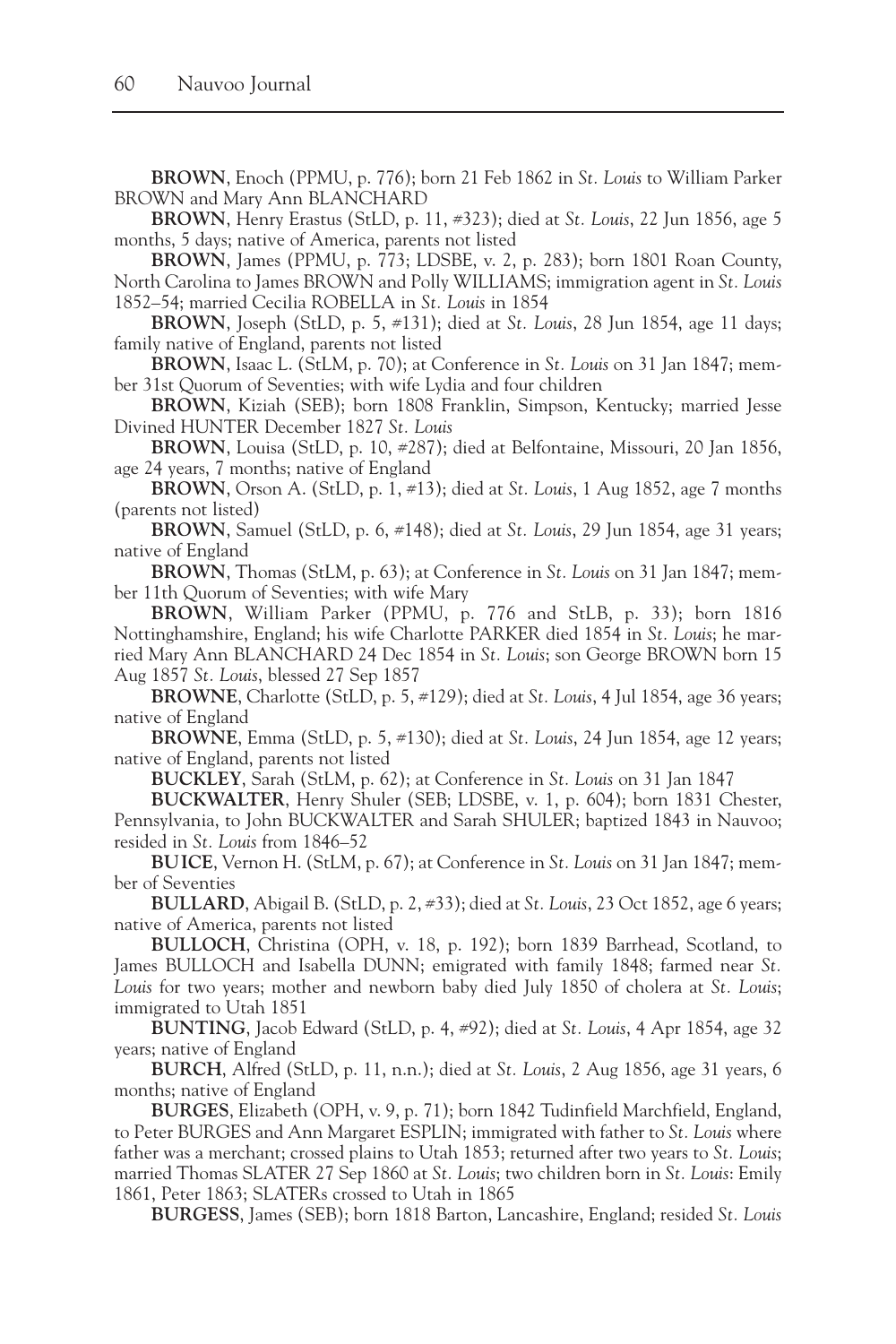1842–43; Nauvoo 1843–46

**BURGESS**, Thomas (StLM, p. 62); at Conference in *St. Louis* on 31 Jan 1847; member; with wife Mary

**BURT**, Andrew Patterson (SEB); born 17 March 1850 Gravois, *St. Louis* County, Missouri to John Davidson BURT and Elizabeth PATTERSON; parents were baptized in Scotland

**BURTON**, Joseph (StLM, p. 71); at Conference in *St. Louis* on 31 Jan 1847; Priest; with wife Elizabeth

**BUXTON**, Joseph (StLM, p. 65); at Conference in *St. Louis* on 31 Jan 1847; with Elizabeth BUXTON

**CAFFALL**, Annie Leonora (StLB, p. 33); born 24 Aug 1860 *St. Louis* (parents and blessing date not given)

**CAFFALL**, George H. (StLD, p. 10, #289); died at *St. Louis*, 25 Mar 1856, age 2 years, 8 months; native of America, parents not listed

**CAFFALL**, Jane Elizabeth (StLD, p. 3, #87); died at *St. Louis*, 16 Nov 1853, age 1 year; native of England, parents not listed

**CAINE**, John Thomas (PPMU, p. 789; LDSBE, v. 1, p. 726; OPH, v. 16, p. 519); born 1829 Kirk Patrick, Isle of Man, son of Thomas CAINE and Elinor CUBBON; ordained an Elder at *St. Louis* 1849 by Nathaniel H. FELT; married Margaret NIGHTIN-GALE 22 Oct 1850 in *St. Louis*; daughter Agnes born 1 Oct 1851 in *St. Louis*; appeared in charity plays in *St. Louis*; came to Utah 1852 James McGaw Company

**CALLISTER**, Ned (OPH v. 5, p. 463); born at Isle of Man; married Ann COW-LEY 1 Nov 1851 *St. Louis*; immigrated to Utah 1854

**CAMERON**, Catherine (OPH, v. 6, p. 526); born 1847 Glasgow, Scotland, to John Alexander CAMERON and Margaret FAIRGROVE; immigrated to *St. Louis* with family 1848; mother Margaret (FAIRGROVE) CAMERON died at *St. Louis* 26 Feb 1855; father married Mary McFALL THOMPSON at *St. Louis*; she died 6 Apr 1857 at *St. Louis*; immigrated to Utah with father 1861

**CAMERON**, John (PPMU, p. 792); born 1819 in Scotland; married Mary McFALL at *St. Louis*; came to Utah 1861

**CAMERON**, Mary (StLM, p. 63); at Conference in *St. Louis* on 31 Jan 1847

**CAMERON**, Mary (StLD, p. 11, n.n.); died at *St. Louis*, 16 Nov 1857, age 31 years; native of Scotland ( may be the same as Mary CAMERON above)

**CAMPBELL**, Agnes (StLM, p. 63); at Conference in *St. Louis* on 31 Jan 1847

**CAMPKIN**, Isaac (PPMU, p. 1033, see MERRELL, Joseph; StLD, p. 11, #290); died at *St. Louis*, 7 May 1856, age 33 years, native of England; wife Martha Webb CAMPKIN was member of Willie Handcart Company 1856

**CANNON**, Angus Munn (SEB); born 1834 Liverpool, Lancashire, England, to George CANNON and Ann QUAYLE; resided in *St. Louis* 1842

**CANNON**, George (SEB); born 1794 Peel, Isle of Man, England, to George CAN-NON and Leonora CALLISTER; made coffins for Joseph and Hyrum Smith and also plaster face casts of martyrs; died 17 August 1844 of sunstroke at *St. Louis*

**CANDWELL**, John (StLD, p. 4, #96); died at *St. Louis*, 15 May 1854, age 49 years; native of England

**CANTWELL**, James Sherlock (PPMU, p. 794; CC, 4 November 1854); born 1813 Dublin, Ireland, son of Simon CANTWELL and Wilhelmina SHERLOCK; married Elizabeth Cotteral HAMER in England; president of *St. Louis* branch 1852, member of High Council *St. Louis* 1854; came to Utah 1856 (Willie Handcart Company)

**CANTWELL**, Stephen (StLD, p. 2, #35); died at *St. Louis*, 17 Jul 1852, age 22 days; native of *St. Louis*, son of J. S. and E. CANTWELL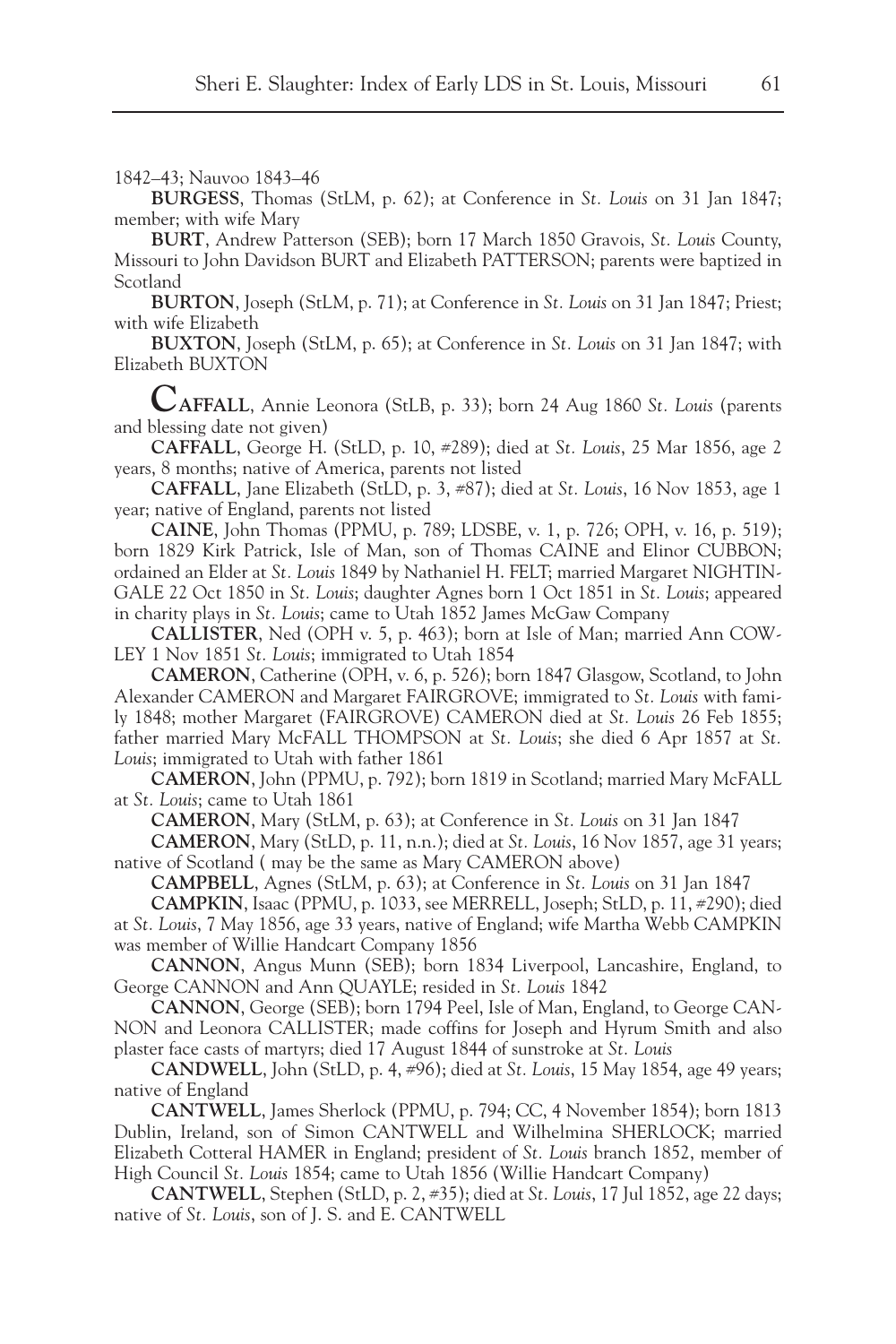**CARLISLE**, Joseph (PPMU, p. 1040, see MILLER, Uriah George); married Isabell SHARP in 1853 at *St. Louis*; came to Utah in 1853

**CARTER**, Simeon (CC, 7 September 1848). The Ship *Erin's Queen* sailed from Liverpool, England, with 232 Saints under the direction of Simeon CARTER bound for *St. Louis*, where the emigrants arrived November 6; most of them remained there during the winter

**CASSIDY**, Marintha Althera (StLD, p. 8, #231); died at sea, 30 dec 1854, age 9 months; family native of England, parents not listed

**CAUDON**, Margaret (StLM, p. 62); at Conference in *St. Louis* on 31 Jan 1847

**CHADWICK**, Abraham (StLM, p. 63; OPH, v. 5, p. 186); born 1821 Blackley, Lancashire, England, to Samuel and Esther CHADWICK; married Mary BURTON 1840 in England; immigrated in 1842 to America; at Conference in *St. Louis* on 31 Jan 1847; Priest; with wife Mary; lived in *St. Louis* six years

**CHAFFIN**, Louis (or Lewis) Rice (SEB); born 1808 Princeton, Worcester, Massachusetts; resided in *St. Louis* 1849

**CHANDLER**, Sarah (StLM, p. 67); at Conference in *St. Louis* on 31 Jan 1847

**CHARD**, Charles (CC, 4 November 1854); member of High Council in *St. Louis* Stake of Zion 1854

**CHARLESWORTH**, Thomas (StLM, p. 67); at Conference in *St. Louis* on 31 Jan 1847; member 21st Quorum of Seventies; with Alice CHARLESWORTH

**CHARMAN**, George (StLM, p. 70); at Conference in *St. Louis* on 31 Jan 1847; member 34th Quorum of Seventies; with Caroline CHARMAN

**CHATTERLEY**, Sarah Ann (SEB); born 1818 Radcliff, Lancashire, England; married John Rushton KAY 1840 Prestwich, Eng; son William Henry KAY born 1851 at *St. Louis*

**CHEETHAM**, Elijah (StLD, p. 1, #28); died at *St. Louis*, 11 Aug 1852, age 60 years; native of England

**CHILDS** (or **CHILD**), William (StLM, p. 64; OPH, v. 5, p. 440); member of *St. Louis Lyceum,* which met to study principles of the gospel 1846; at Conference in *St. Louis* on 31 Jan 1847; member 6th Quorum of Seventies; with Sarah CHILDS

**CHURCHILL**, Joseph (StLD, p. 9, #243); died at *St. Louis*, 19 May 1855, age 3 years, 6 months, 10 days; native of England, parents not listed

**CLARK**, David (StLM, p. 66); at Conference in *St. Louis* on 31 Jan 1847; Elder; with Margaret CLARK and three children

**CLARK**, John H. (LDSBE, v. 1, p. 444); born 1831 Lambeth, Surrey, England; immigrated to America in 1854 and live in *St. Louis* until 1855; crossed to Utah in Richard Ballantyne Company

**CLARK**, Harriet (StLM, p. 65); at Conference in *St. Louis* on 31 Jan 1847

**CLARKSON**, Ann (OPH, v. 5, p. 459); born 1823 Hull, Yorkshire, England, to Thomas CLARKSON and Kitty McCOY; baptized in 1847 by John LEETHAM whom she married the same year; immigrated to America 1848; resided in *St. Louis* for two years

**CLAYTON**, Thomas (Kimball, Stanley B., p. 491); father of William CLAYTON; died at *St. Louis* June 1849

**CLAYTON**, William (SEB); born 1814 Penwortham, Lancashire, England, to Thomas CLAYTON and Ann CRITCHLOW; married Ruth MOON 1836 England (several others Nauvoo); came to *St. Louis* February 1848 to oversee printing of 5,000 copies of *Latter- day Saints Emigrant's Guide*

**CLEGG**, Elizabeth Ann (StLB, p. 33); born 29 Jul 1857 St. Louis to William and Sarah CLEGG; blessed 6 Sep 1857

**CLEGG**, John (CC, 4 November 1854); member of High Council in *St. Louis* Stake of Zion in 1854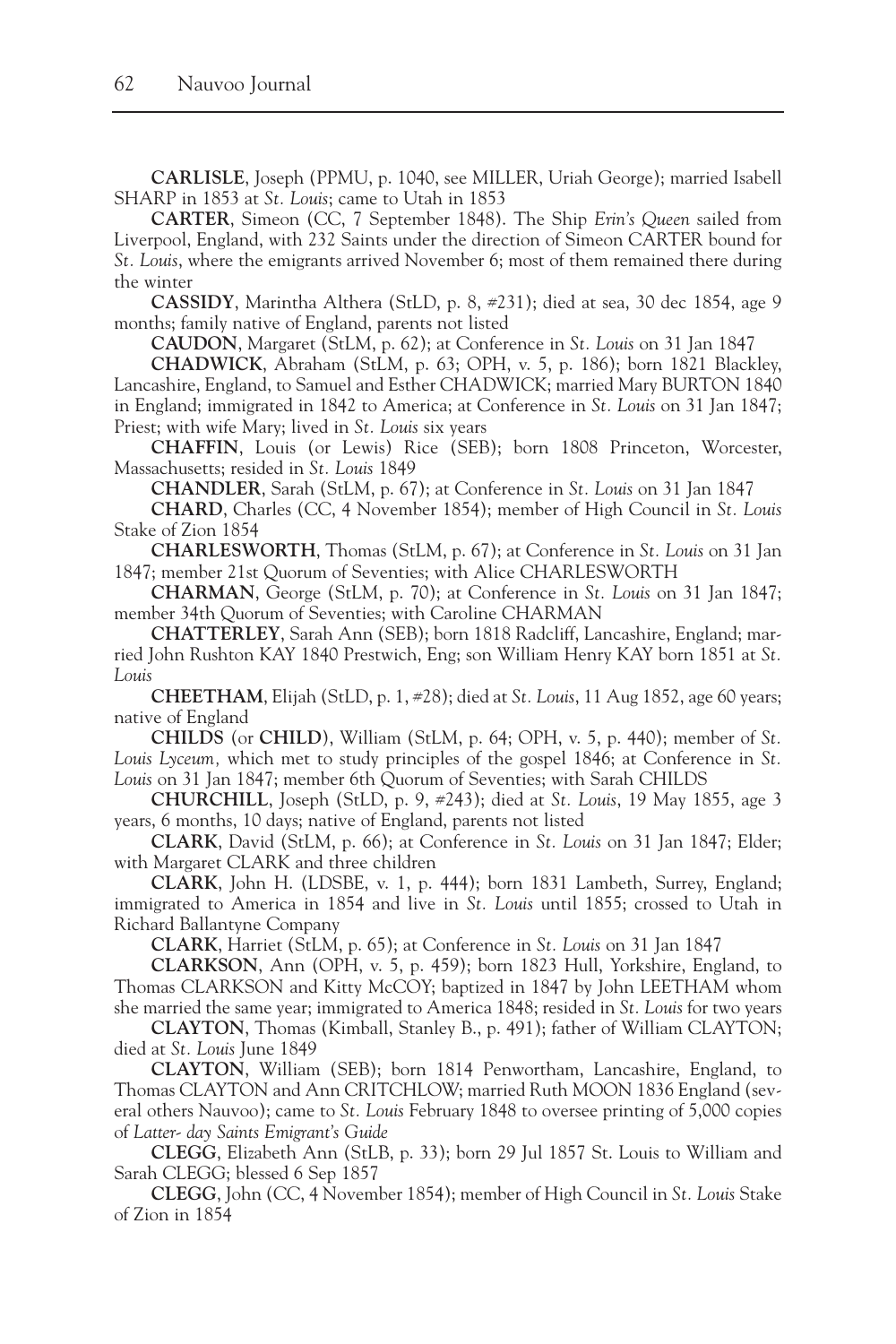**CLEGG**, Sarah (StLD, p. 6, #158); died at *St. Louis*, 15 Jul 1854, age 48 years; native of England

**CLEMENSON**, James F. (StLM, p. 63); at Conference in *St. Louis* on 31 Jan 1847; Elder; with wife Margaret

**CLEMENT**, Joseph (StLM, p. 60); at Conference in *St. Louis* on 31 Jan 1847; member 11th Quorum of Seventies; with wife Deborah Ann and one child

**CLEMENTS**, William (StLM, p. 69; OPH, v. 2, p. 291, See Ann WILD); at Conference in *St. Louis* on 31 Jan 1847; member 27th Quorum of Seventies; with Ann CLEMENTS

**CLIFF**, Thomas (StLD, p. 1, #22); died at *St. Louis*, 8 Sep 1852, age 46 years; native of England

**CLUCAS**, Ann (StLD, p. 3, #67); died at *St. Louis*, 30 Jul 1853, age 26 years; native of Isle of Man

**CLUCAS**, Elizabeth Ann (OPH, v. 12, p. 47); born 1847 Isle of Man to James CLUCAS and Margaret HENRY; immigrated with family to *St. Louis*; married Charles MULLET 8 Jul 1868 at *St. Louis*; crossed plains 1868

**CLUCAS**, James (OPH, v. 5, p. 498); married Mary (MEAD) REX in *St. Louis* (1852); children born at *St. Louis*: son Samuel CLUCAS born 6 Jun 1853; died 22 Jul 1853 at *St. Louis*, daughter Mary Mead CLUCAS; died at *St. Louis*

**CLUCAS**, Samuel (StLD, p. 3, #66); died at *St. Louis*, 22 Jul 1853, age 1 month, 16 days; native of America, son of James and Ann CLUCAS

**COLLICE**, James (StLM, p. 68); at Conference in *St. Louis* on 31 Jan 1847; Elder; with Elizabeth and James H. COLLICE

**COLLISTER**, Ann Jane (StLD, p. 3, #74); died at *St. Louis*, 3 Sep 1853, age 1 year, 1 month; native of America, daughter of Ed. and Ann COLLISTER

**COMISH**, Joseph (StLD, p. 1, #16); died at *St. Louis*, 17 Jul 1852, age 7 years; native of Isle of Man, son of William and E. COMISH

**COMISH**, William (OPH, v. 16, p. 524); born 1805 Isle of Man to John COMISH and Margaret DUGGAN; married Elizabeth KEIG 1831; he and daughter Jane immigrated to *St. Louis* 1849; rest of family arrived in *St. Louis* 1851; lived in St. Louis four years to prepare for journey west arriving in Utah 1855

**CONDER**, Edward (PPMU, p. 816 and SEB); born 1826 Woden, England, son of Edward CONDER and Deborah BENTON; married Helen PIERCE 1846 in *St. Louis*; two children born at *St. Louis*: William CONDER born 7 Dec 1847, died 4 May 1848 *St. Louis*, John Spencer CONDER born 7 April 1849; came to Utah 1850 Edward Hunter Company

**CONDIE**, Ellen (PPMU, p. 783 and SEB); born 27 Apr 1849 in *St. Louis* to Gibson CONDIE and Cecelia SHARP (pioneers of 1850)

**CONDIE**, Janet (LDSBE, v. 2, p. 479); born 1831 Clackmannan, Scotland, to Thomas CONDIE and Nellie SHARP; married Joseph SHARP 28 Aug 1849 *St. Louis*; came to Utah with husband in 1850

**COOK**, Aaron J. (StLD, p. 6, #154); died at *St. Louis*, 22 Jul 1854, age 2 years; native of America, son of W. and E. COOK

**COOK**, Alice (StLM, p. 61); at Conference in *St. Louis* on 31 Jan 1847; stepdaughter of William GORE

**COOK**, Charles (StLB, p. 34); born 2 Feb 1861 Dry Hill to John and Jemima COOK; blessed 9 Mar 1862 *St. Louis*

**COOK**, Frederick (StLM, p. 68); at Conference in *St. Louis* on 31 Jan 1847; member 6th Quorum of Seventies; with Sarah E. COOK

**COOK**, Nancy (StLM, p. 61); at Conference in *St. Louis* on 31 Jan 1847; stepdaughter of William GORE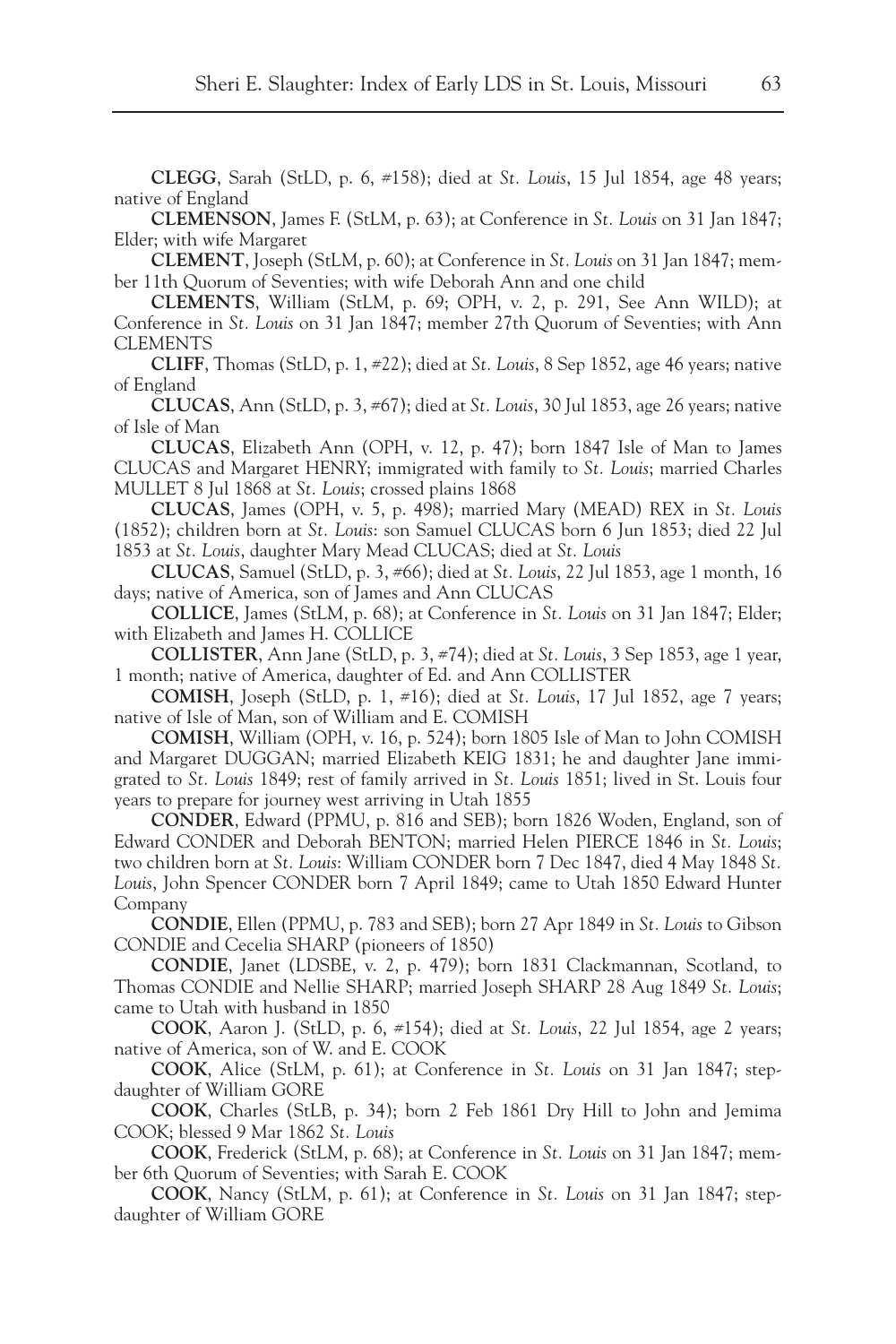**COOK**, Seth (StLM, p. 61); at Conference in *St. Louis* on 31 Jan 1847; stepson of William GORE

**COOMBS**, Isaiah Moses (SEB; LDSBE, v. 1, p. 495); born 1834 Columbia, Monroe, Illinois, to Mark Anthony COOMBS and Maria MORGAN; ordained an Elder 24 April 1855 at *St. Louis* where he was appointed clerk of that season's emigration under direction of Apostle Erastus Snow

**COOPER**, Mary (StLD, p. 1, #26); died at *St. Louis*, 20 Jul 1852, age 3 years, 7 months, 7 days; native of *St. Louis*, parents not listed

**COOPER**, Susannah (StLD, p. 6, #153); died at *St. Louis*, 20 Jul 1854, age 45 years; native of England

**CORDINGLY**, Sarah Alice (StLB, p. 32); born 24 Jan 1860 Kansas City to William and Pernelia CORDINGLY; blessed 25 Nov 1860 *St. Louis*

**COREY**, Moses (StLM, p. 66); at Conference in *St. Louis* on 31 Jan 1847; member 32nd Quorum of Seventies

**CORMICK**, George Thomas (StLB, p. 31); born 9 Apr 1857 *St. Louis* to Enos and Christabella CORMICK; blessed 9 May 1857

**CORTILL**, Wiley B. (StLM, p. 60); at Conference in *St. Louis* on 31 Jan 1847; member 21st Quorum of Seventies; with wife Marinda

**COSSIT**, Sarah Maria (SEB); born 1815 Mercer, Pennsylvania; married Lewis Rice CHAFFIN; son John Rice CHAFFIN born 17 July 1849 at *St. Louis*

**COTTAM**, Emma (PPMU, p. 1210, see THOMPSON, William Henry and SEB); born 1850 at *St. Louis* to Thomas COTTAM and Caroline SMITH

**COTTAM**, Mary Ann (SEB); born 11 October 1848 at *St. Louis* to Thomas COT-TAM and Caroline SMITH; died 12 October 1848 at *St. Louis*

**COTTAM**, John (StLM, p. 66; OPH, v. 5, p. 440); member of *St. Louis Lyceum,* which met to study principles of the gospel 1846; at Conference in *St. Louis* on 31 Jan 1847; member 25th Quorum of Seventies; with Ann COTTAM

**COTTAM**, Thomas (PPMU, p. 821 and SEB); born 1820 England, son of John COTTAM and Catherine LIVSEY; married Caroline SMITH in 1849 at *St. Louis*; came to Utah in 1853

**COTTERELL**, George (StLM, p. 62); at Conference in *St. Louis* on 31 Jan 1847; member; with wife Catharine E. and one child

**COTTERILL**, Samuel (StLM, p. 66); at Conference in *St. Louis* on 31 Jan 1847; member of Seventies; with Ellen COTTERILL

**COTTERILL**, William (StLM, p. 66); at Conference in *St. Louis* on 31 Jan 1847; Deacon; with Sarah, William Jr. and Ellen COTTERILL

**COUZENS**, Joseph (OPH, v. 1, p. 226); married Sarah JACQUE in England; immigrated to America in 1851 with five children; remained in *St. Louis* for one year; crossed to Utah in 1852

**COVINGTON**, Mary Ann (SEB); born 1815 Bedford, England; resided *St. Louis* 1842

**COWLEY**, Ann (OPH, v. 5, p. 463); born 1825 Isle of Man to Mathias COWLEY and Ann QUAYLE; married Ned CALLISTER 1 Nov 1851 *St. Louis*; baby born and died at *St. Louis*

**COWLEY**, Elizabeth Jane (OPH, v. 1, p. 214); born 1829 Isle of Man to Matthias COWLEY and Anne QUAYLE; married John William DUTSON, 10 Aug 1850 at *St. Louis*; four children born at *St. Louis*: two sons born and died there, Rebecca Deseret DUTSON, Florence Virginia DUTSON

**COWLEY**, James (StLM, p. 71); at Conference in *St. Louis* on 31 Jan 1847; Elder; with wife Isabella

**COWLEY**, Mathias (SEB; StLM, p. 71; StLD, p. 3, #73); born 1794 Kirk German,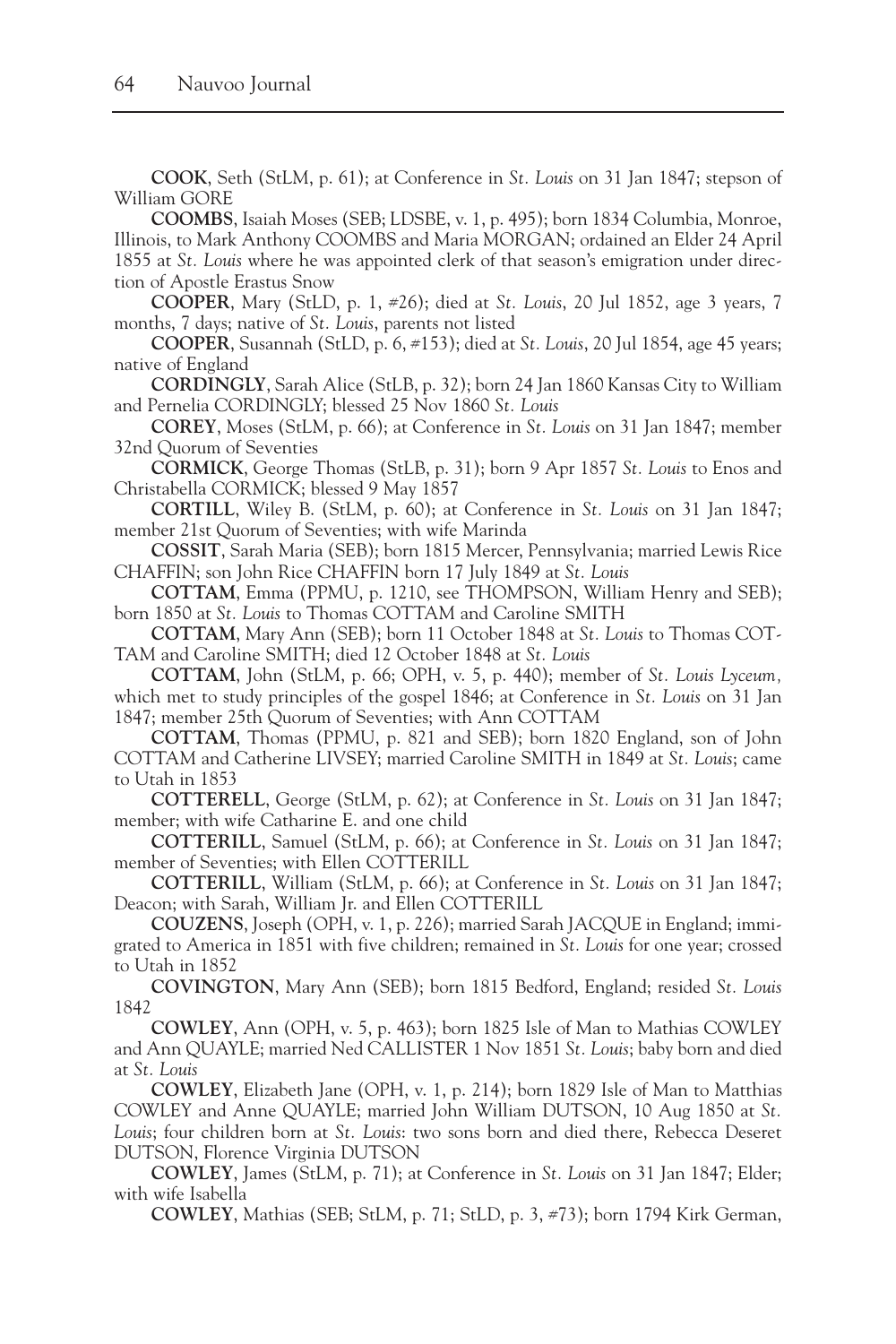Isle of Man, England, to Thomas COWLEY and Ann KILLEY; at Conference in *St. Louis* on 31 Jan 1847; member 30th Quorum of Seventies; died 31 August 1853 *St. Louis*, age 58 years

**COX**, Eliza (StLD, p. 5, #127); died at *St. Louis*, 29 Jun 1854, age 55 years; native of England

**CRABB**, Marion (StLD, p. 4, #88); died at *St. Louis*, 9 Jan 1854, age 51 years; native of Scotland

**CRANSHAW**, Luke (StLB, p. 31); born 15 Oct 1856 *St. Louis* to Henry and Assenith CRANSHAW; no blessing date given

**CRAWFORD**, Samuel (OPH, v. 13, p. 386); born 1829 Paisley, Scotland; married Mary Ann FAIRCLOUGH; immigrated to *St. Louis* 1854; crossed plains in handcart company 1856

**CREER**, Edward (PPMU, p. 413 and 827); born 3 Nov 1818 Bolton, England; came to Utah 1854 Independent *St. Louis* Company

**CREER**, Edward Jr. (PPMU, p. 413 and 827); born 7 Oct 1853 *St. Louis* to Edward CREER and Ann MORRIS; came to Utah 1854 Independent *St. Louis* Company

**CRUMBIE**, Henrietta Elizabeth (SEB); born 1827 Massachusetts; married Dr. Ezra Granger WILLIAMS; resided 1847 *St. Louis* where she worked as a seamstress

**CRUMP**, Rebecca Franklin (OPH, v. 5, p. 193); married James Simpkins BROOKS; died at *St. Louis* 19 Jul 1849

**CRUSE**, Julia (LDSBE, v. 2, p. 385); born 1823 Boxford, Berkshire, England, to James CRUSE and Mary JOYCE; immigrated to America with sister in 1849; married Amos HOWE in June 1850 at *St. Louis*; came to Utah in 1864

**DANIELS**, Charles F. (StLD, p. 12, n.n.); died at *St. Louis*, 25 Aug 1861, age 3 years, 1 month, 9 days; native of America, parents not listed

**DANIELS**, Dinah Ruth (StLB, p. 33); born 18 Aug 1861 *St. Louis* to Benjamin and Elizabeth DANIELS; blessed 20 Aug 1861

**DANIELS**, James Ephraim (LDSBE, v. 1, p. 498); born 1825 Manchester, England, to James DANIELS and Elizabeth SALTHOUSE; immigrated in 1842 with mother's family; icebound in *St. Louis* for the winter on way to Nauvoo

**DANIELS**, John Henry (StLD, p. 4, #103); died at *St. Louis*, 28 Jun 1854, age 1 year, 11 months; native of America, son of B. and E. DANIELS

**DANIELS**, William Edward (StLD, p. 4, #104); died at *St. Louis*, 2 Jul 1854, age 3 months; native of America, son of B. and E. DANIELS

**DANN**, Samuel (StLM, p. 66); at Conference in *St. Louis* on 31 Jan 1847; Elder; with Cynthia and William DANN

**DARGER**, William Henry (OPH, v. 3, 177); of Germany; married Martha SOPER in New York City; moved to *St. Louis* to prepare for westward trek; pioneer of 1862

**DAVENPORT**, Ann (SEB); born 1813 at Brampton, Derbyshire, England; married \_\_\_\_\_ HANCOCK in England; immigrated to *St. Louis* 1863

**DAVID**, Ann (SEB); born 1833 Llanelly, Wales; married David HARRIS; daughter Elizabeth Ann HARRIS born 6 January 1852 *St. Louis*

**DAVID**, Morgan (PPMU, p. 837); born 1804 at Llanelly, South Wales, to Thomas and Mary DAVID; married Elizabeth BOWEN who died of cholera at *St. Louis*; came to Utah 1852 William Morgan Company

**DAVIS**, Elizabeth (SEB); born 1793 at Norton d'Moor, Staffordshire, England; married John BOOTH 1810; died 4 July 1849 *St. Louis*

**DAVIS**, John (StLD, p. 5, #121); died at *St. Louis*, 3 Jul 1854, age 10 years; native of England, parents not listed

**DAVIS**, John Franklin (StLD, p. 3, #61); died at *St. Louis*, 27 Jul 1853, age 9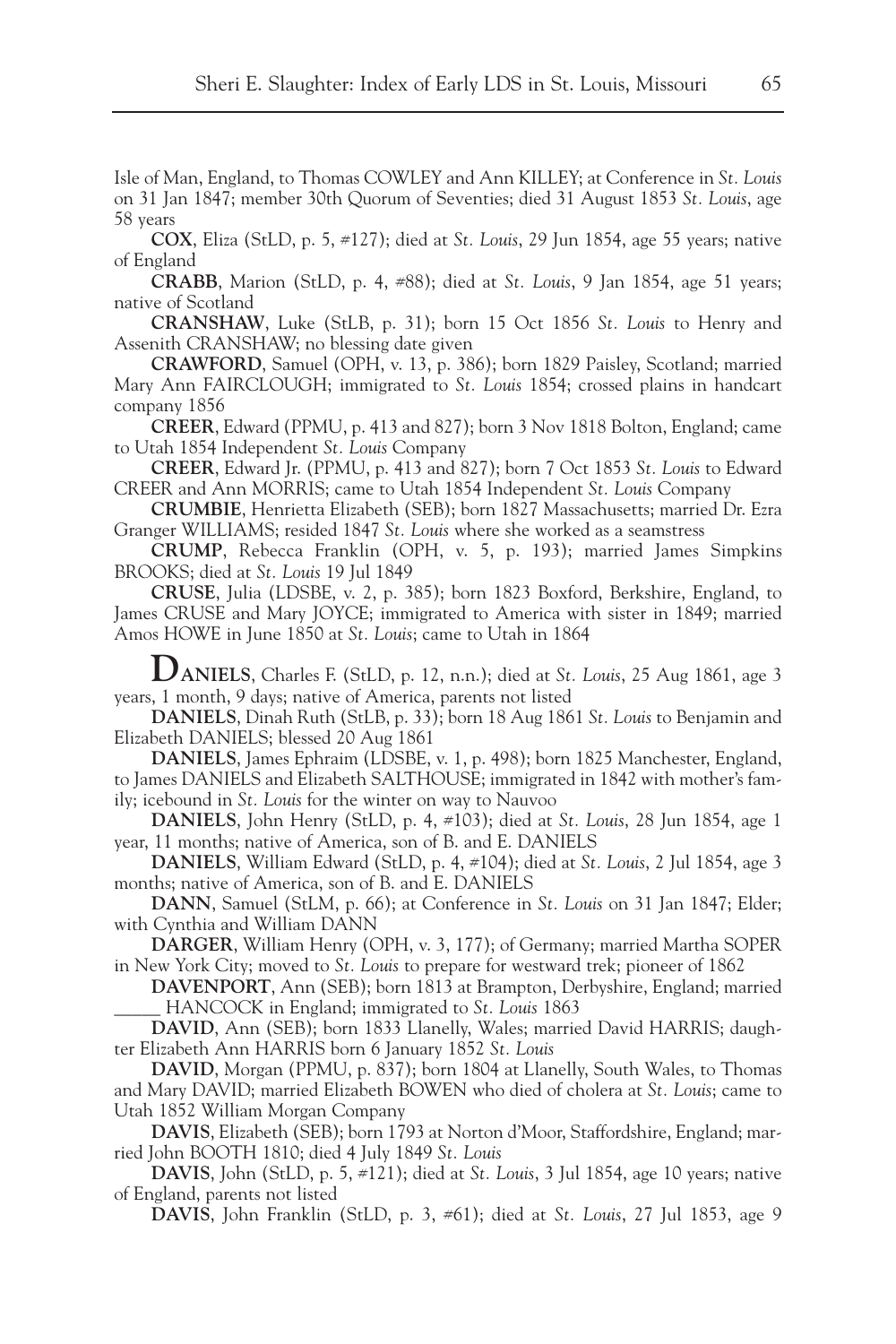months, 3 days; native of America, son of Jno. and Martha DAVIS

**DAVIS**, Lucy Hancock (StLD, p. 10, #262); died at *St. Louis*, 18 Sep 1855, age 1 year, 3 months; native of America, parents not listed

**DAVIS**, Pheobe (StLD, p. 5, #120); died at *St. Louis*, 4 Jul 1854, age 28 years; native of England

**DAVIS**, Pheobe (StLD, p. 5, #122); died at *St. Louis*, 1 Jul 1854, age 1 year, 6 months; native of England, parents not listed (mother probably Pheobe DAVIS)

**DELAHAY**, Esther (StLD, p. 10, #272); died at *St. Louis*, 27 Sep 1855, age 3 years, 2 months; native of England, parents not listed

**DAYBALL**, Alice (StLD, p. 6, #167); died at *St. Louis*, 5 Aug 1854, age 40 years; native of England

**DAYBALL**, John Hyrum (StLD, p. 1, #15); died at *St. Louis*, 9 Jul 1852, infant; native of *St. Louis*, son of Joseph DAYBALL

**DECKER**, Harriet Amelia (SEB); born 1826 Phelps, Ontario, New York; married (1) Edwin S. LITTLE 1842 (2) Ephraim K. HANKS 1848; resided *St. Louis* 1844–45

**DE LA MARE**, Phillip (PPMU, p. 842); born 1823 Jersey, Channel Islands to Francis DE LA MARE and Jane Esther AHIER; married Mary CHEVALIER 1851 in *St. Louis*; came to Utah 1852 as captain of company

**DEXTER**, George (StLM, p. 63); at Conference in *St. Louis* on 31 Jan 1847; with wife Joanna

**DICKINSON**, Samuel (StLD, p. 11, #299); died at *St. Louis*, 13 Aug 1856, age 26 years; native of England

**DIDRIKSSON**, Thordur (OPH, v. 7, p. 484); born 1828 Holm Austur, Iceland to Didrick JONSSON; emigrated 1855; worked in *St. Louis* until crossing with handcart company in 1856

**DIXON**, Joshua (StLD, p. 9, #250); died at *St. Louis*, 28 Jul 1855, age 51 years; Priest, native of Ireland

**DIXON**, William Henry (StLB, p. 32); born 9 Sep 1860 *St. Louis* to Henry and Emma DIXON; blessed 21 Oct 1860

**DOBSON**, Joseph (SEB); born 1804 Chestershire, England; married Elizabeth FRAIN; son Joseph DOBSON Jr. born 1842 at *St. Louis*

**DODSWORTH**, Horatio Rabey (StLD, p. 9, #236); died at sea, 4 Jan 1855, age 2 years, 6 months; family native of England, parents not listed

**DOLERY**, Elizabeth (StLB, p. 33); born 12 Mar 1861 *St. Louis* (parents not listed); blessed 19 May 1861

**DOUGLAS**, Richard (StLM, p. 68; MCWpr); son of George DOUGLAS and Ellen BRIGGS; father died in Nauvoo and mother married John PARKER Jr. in Nauvoo at Conference in *St. Louis* on 31 Jan 1847 with mother, stepfather, and sisters Isabella, Ann, and Mary. (See John PARKER Jr.); other younger siblings in *St. Louis* were George and Ellen Vilate DOUGLAS; married to Elizabeth WADSWORTH in *St. Louis* and worked in John PARKER Jr.'s root beer factory; immigrated to Salt Lake in 1852 John Parker Jr. independent company

**DOUGLASS**, Agnes (OPH, v. 13, p. 326); born 1818 Carmony, Antrim, Ireland to John CROSS and Margaret McCUNE; married William DOUGLASS 1842; emigrated 1844; resided at *St. Louis* after Nauvoo exodus 1846–48

**DOUGLASS**, William (StLM, p. 63); at Conference in *St. Louis* on 31 Jan 1847; member 31st Quorum of Seventies; with wife Agnes

**DOW**, Jessie (StLD, p. 9, #254); died at *St. Louis*, 31 Jul 1855, age 35 years; native of Scotland

**DOW**, Lorenzo (StLD, p. 2, #52); died at *St. Louis*, 4 May 1853, age 2 years; native of Scotland, son of L. and S. DOW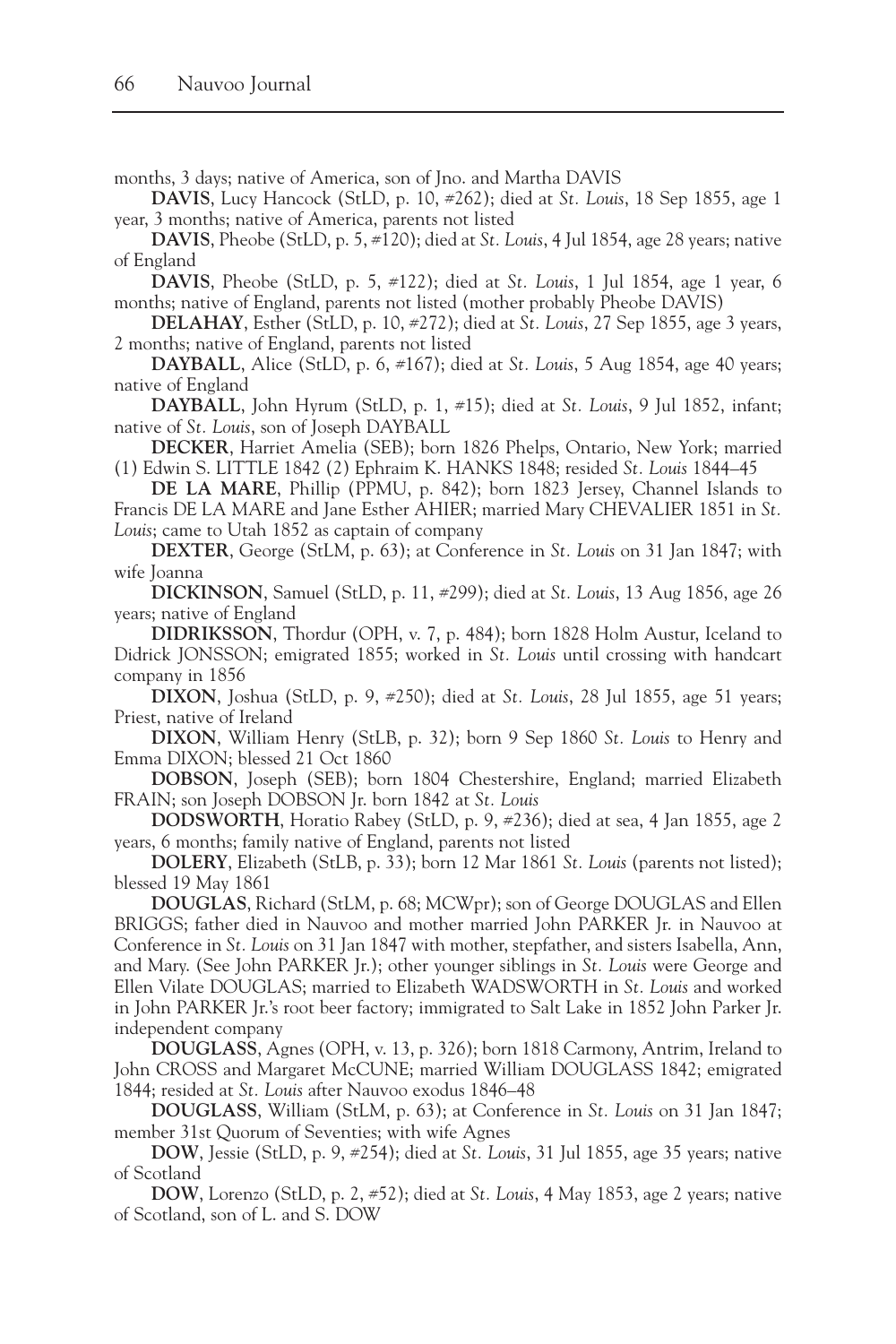**DOWD**, Lorenzo (StLD, p. 2, #51); died at *St. Louis*, 18 Feb 1853, age 32 years; native of America

**DUBUQUESS**, Elizabeth Ann (StLB, p. 34); born 4 Oct 1861 *St. Louis* to Getovis and Susan DUBUQUESS; blessed 18 Mar 1862

**DUGDALE**, George (StLB, p. 31); born 15 Jan 1857 *St. Louis* to George and Jane DUGDALE; blessed 22 Feb 1857

**DUKES**, William (StLM, p. 61); at Conference in *St. Louis* on 31 Jan 1847; Priest; with wife Mary and six children

**DUNFORD**, George (SEB); born 1822 Trowbridge, Wiltshire, England; married Sarah JONES; two children born at *St. Louis*: Mary Maria DUNFORD born 5 March 1858, Florence Emily DUNFORD born 14 December 1864; branch president at *St. Louis*

**DUNFORD**, Isaac (PPMU, pp. 449 and 851); born 24 Jun 1823 Trowbridge, England, son of John DUNFORD; president *St. Louis* Branch; came to Utah 1856

**DUNFORD**, Lavina (StLD, p. 5, #142); died at *St. Louis*, 29 Jan 1854, age 2 years; native of England, parents not listed

**DUNFORD**, Seaborn (StLD, p. 5, #143); died at *St. Louis*, 1 Jul 1854, age 1 year; family natives of England, parents not listed

**DUTSON**, John William (PPMU, p. 957, see JACOBSEN, Ole H.; StLB, p. 31; StLM, p. 62); at Conference in *St. Louis* on 31 Jan 1847; member of Seventies; married Elizabeth Jane COWLEY 10 August 1850 at *St. Louis*; daughter Florence Virginia DUT-SON born and blessed in *St. Louis* (no dates given); pioneers of 1857

**EAMES**, David (PPMU, p. 853 and SEB); born 1826 North Wales to Nathaniel and Catherine EAMES; married Esther CULLEN 1850 in *St. Louis*; came to Utah 1850 Jonathan Foote Company

**EARDLEY**, James (PPMU, p. 853, SEB; LDSBE, v. 2, p. 277; StLD, p. 3, #69); born 1830 Swadlincote, England, to Edward EARDLEY and Elizabeth GROCOTT; married Zurviah G. FULLER 1852 in *St. Louis*; son Edward Alonzo EARDLEY born 29 May 1853 and died 19 July 1853 at *St. Louis*; resided *St. Louis* 1850–54; came to Utah in 1854 James Brown Company

**EARNSHAW**, John Thomas (StLB, p. 31; StLD, p. 12, n.n.); born 2 Jan 1859 *St. Louis* to Mark and Grace EARNSHAW; blessed 21 Aug; died at *St. Louis*, 19 Mar 1859, age 2 months, 17 days (give a "proxy" blessing)

**EASTIN**, James (StLM, p. 72); at Conference in *St. Louis* on 31 Jan 1847; member of Dry Hill Branch; with wife Agnes and two children

**EASTIN**, John (StLM, p. 71); at Conference in *St. Louis* on 31 Jan 1847; Priest; member of Dry Hill Branch; with wife Agnes and four children

**ECKERSALL**, Adam (StLM, p. 61); at Conference in *St. Louis* on 31 Jan 1847; Priest

**ECKERSALL**, James (StLM, p. 61); at Conference in *St. Louis* on 31 Jan 1847; with eight children

**ECKERSLEY**, Hannah (StLM, p. 67); at Conference in *St. Louis* on 31 Jan 1847

**EDDINGTON**, Mary Ann (StLD, p. 9, #238); died at sea, 8 Jan 1855, age 2 years, 6 months; family native of England, parents not listed

**EDES**, Susan (StLM, p. 64); at Conference in *St. Louis* on 31 Jan 1847; with Joseph EDES

**EDWARDS**, Charles (CC, 4 November 1854); counselor in *St. Louis* Stake of Zion 1854

**EDWARDS**, Edward William (OPH, v. 5,p. 471); born 1831 Carmarthenshire, Wales, to John JONES and Johannah EDWARDS; emigrated 1854 and resided in *St. Louis*; immigrated to Utah 1856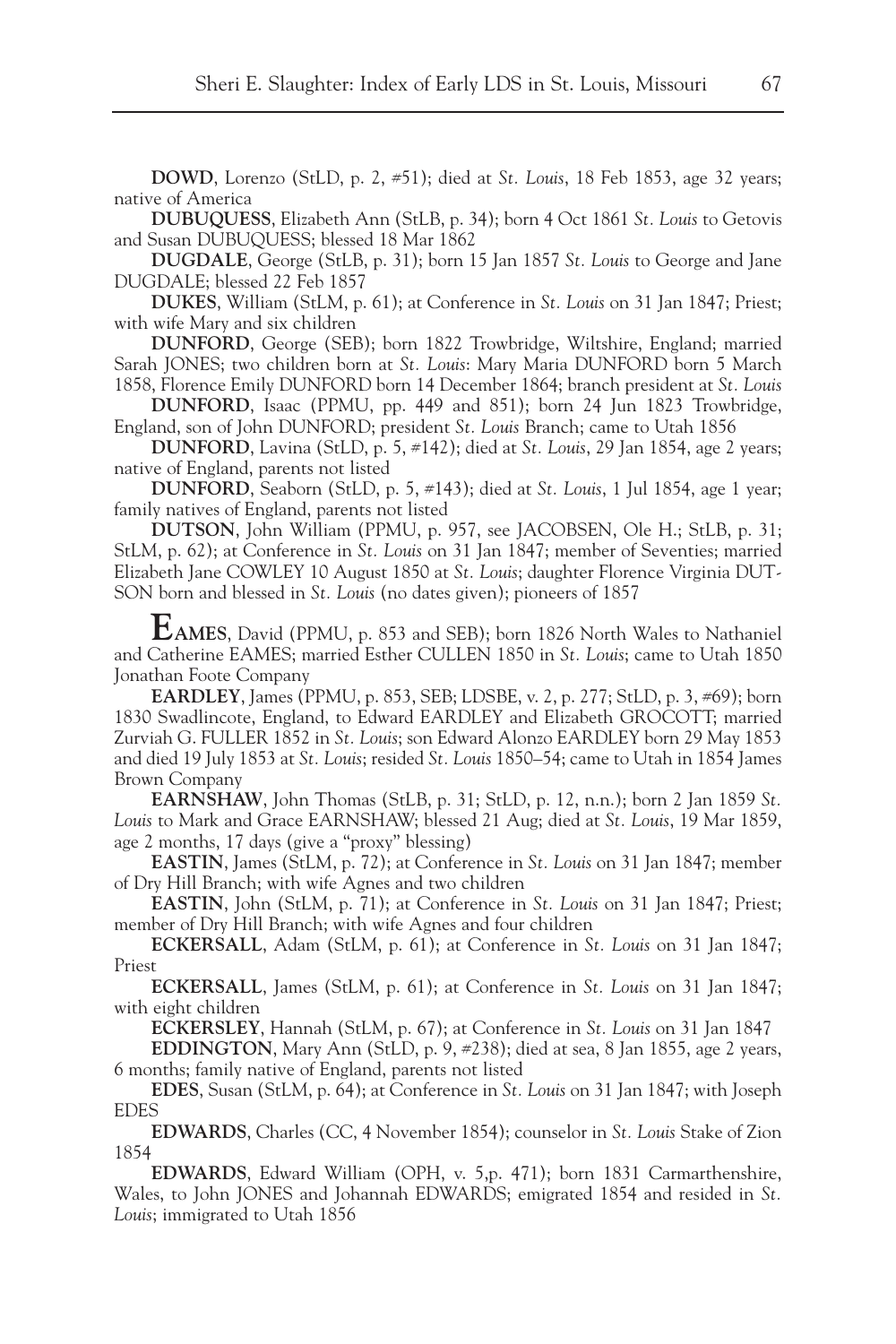**EDWARDS**, Hyrum (StLB, p. 33); born 5 Jul 1857 *St. Louis* to Charles and Susan EDWARDS; blessed 16 Sep 1857

**EDWARDS**, James Thomas (StLB, p. 34); born 2 Dec 1861 *St. Louis* to Charles and Susan EDWARDS; blessed 9 Mar 1862

**ELDREDGE**, Horace Sunderlin or Sunderland (PPMU, p. 856; SEB; LDSBE, v. 1, p. 196); born 1816 Cayuga County, New York to Alanson ELDREDGE and Esther SUN-DERLIN; immigration agent at *St. Louis* 1852–54 and again in 1857; presided over *St. Louis* conference 1852–54

**ELLETT**, John James (OPH, v. 5, p. 465); immigrated to America 1851 with wife Eleanor DAVIDSON and daughter Eleanor; left wife and daughter in *St. Louis* while he went to Utah as he didn't have means to take them; wife and daughter went to Utah in 1852

**ELLIS**, George Emmett (StLD, p. 9, #245); died at *St. Louis*, 30 Jun 1854, age 3 months; native of America, parents not listed

**ELLIS**, James (StLM, p. 67); at Conference in *St. Louis* on 31 Jan 1847; with Ann ELLIS

**ELLIS**, John (PPMU, p. 858); born 1828 Derby, England, to George ELLIS and Elizabeth HAGUE; married Mary Ann EMMETT 1853 at *St. Louis*; came to Utah 1856 in Daniel McArthur Handcart Company

**ELLISON**, Ephraim P. (PPMU, p. 314 and 859; LDSBE, v. 3, p. 73); born 10 Jun 1850 *St. Louis* to John ELLISON and Anne PILLING

**ELLISON**, John (PPMU, p. 314; SEB; StLM, p. 71); born 1818 Yorkshire, England; married Alice PILLING 1841 Yorkshire; at Conference in *St. Louis* on 31 Jan 1847; member 14th Quorum of Seventies; with wife Alice; daughter Margaret, three children born at *St. Louis*: John Ammon ELLISON born 22 April 1845, died 8 Aug 1847 *St. Louis*, David Samuel ELLISON born 4 March 1848, died 26 Jul 1849, *St. Louis*, and Ephraim Peter ELLISON born 10 June 1850; came to Utah in Capt. Howell Company 1852<sup>\*</sup>

**ELLISON**, Samuel (StLD, p. 7, #181); died at *St. Louis*, 11 Oct 1854, age 1 year, 6 month, 5, days; native of America, son of Jno. and Ch. ELLISON

**EMMETT**, Ann (OPH, v. 2, p. 333); born 1830 Downham, Lancashire, England, to John EMMETT and Sarah BOOTHMAN; immigrated with mother and siblings to America in early 1850s; lived in *St. Louis* with sister and brother-in-law Mary and John ELLIS; crossed plains to Utah 1856 in Daniel McArthur Handcart Company

**EVANS**, Elizabeth (SEB); born 1832 Liverpool, England; married Jacob HAYBALL 23 September 1855 at *St. Louis*; daughter Sarah Ann HAYBALL born 4 July 1856 at *St. Louis*

**EVANS**, John (PPMU, p. 863; CC, 4 November 1854); born 1829 Carmarthenshire, Wales, to John EVANS and Hannah WILLIAMS; married Elizabeth DAVID; two children born at *St. Louis*: Moroni born 24 Oct 1853, Thomas born 4 Feb 1856; member of High Council in *St. Louis* Stake of Zion in 1854; came to Utah 1861 Harvey Hullanger Company

**EVANS**, John (PPMU, p. 863); born 1834 Liverpool, England, to John EVANS and Ann DINWOODEY; married Mary ELLISON 25 Dec 1854 at *St. Louis*

**EVANS**, Richard (SEB); born 1822 Allbrighton, Shropshire, England; married Sarah YARNELL; died 1855 at *St. Louis*

**EYRING**, Henry (LDSBE, v. 1, p. 311); born 1835 Coburg, Germany; emigrated with sister Bertha in 1853; went to work in *St. Louis* 1854 where he first heard the gospel; baptized at *St. Louis* 11 Mar 1855; called to a mission from *St. Louis*; immigrated to Utah

**FARLEY**, Isaac (StLM, p. 64; StLD, p. 10, #271); at Conference in *St. Louis* on 31 Jan 1847; with Mary FARLEY and three children; died at Sugar Tree Springs,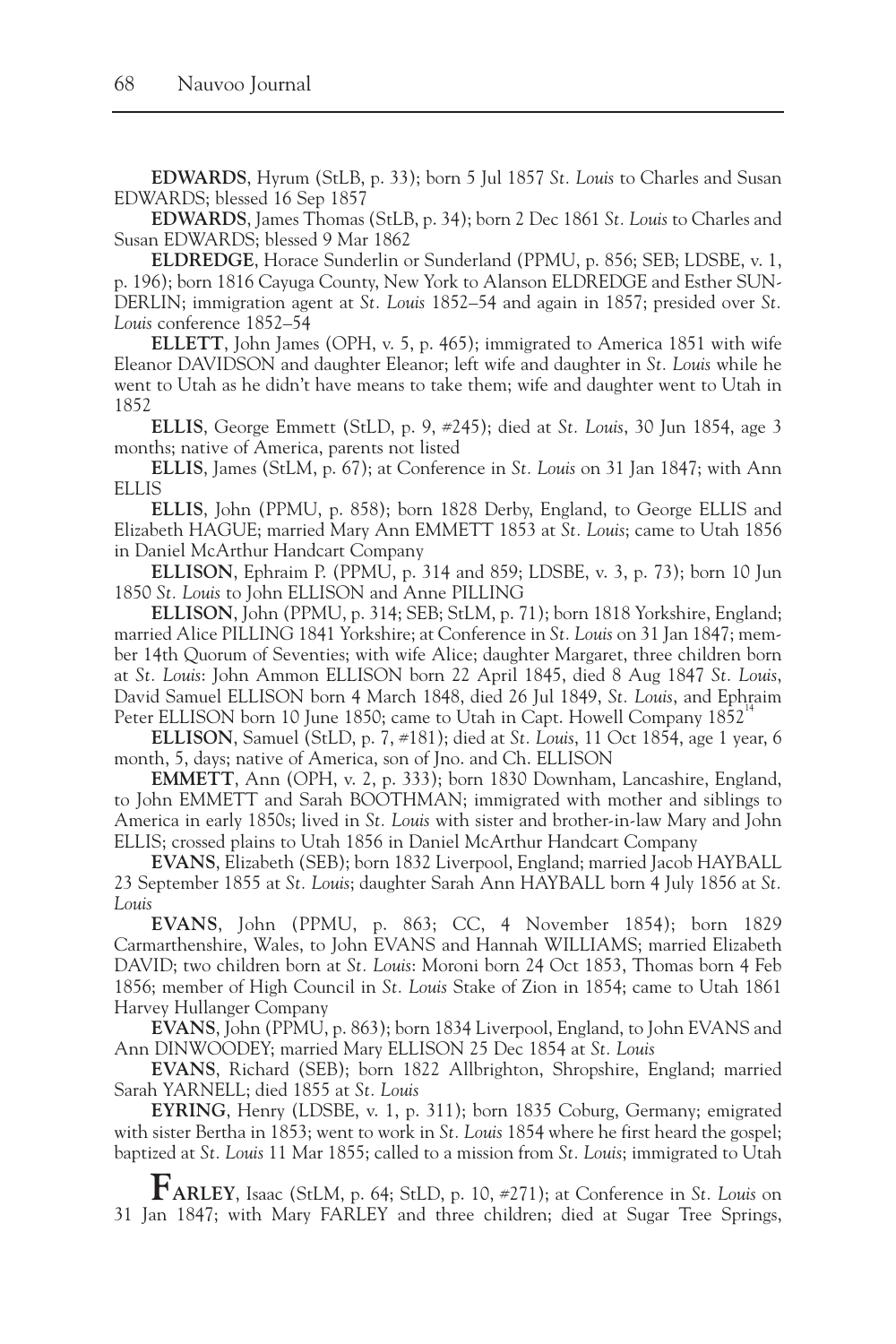Missouri, 14 Oct 1855, age 62 years; native of England

**FARNHAM**, Augustus (OPH, v. 5, p. 441); sustained as counselor to Elder Nathaniel H. FELT, President of *St. Louis* conference 11 Feb 1849

**FARNSWORTH**, Squire (StLD, p. 3, #63); died at *St. Louis*, 12 Aug 1853, age 29 years, Priest; native of England

**FARR**, Aaron Freeman (SEB); born 1818 Waterford, Caledonia, Vermont; married Persis ATHERTON 1844 at Nauvoo; presided over *St. Louis* Conference succeeding Horace S. ELDREDGE

**FARR**, Ebenezer (StLM, p. 62); at Conference in *St. Louis* on 31 Jan 1847; Elder; with wife Hannah

**FARRER**, Thomas (SEB); born 1829 Westmoreland, England; resided *St. Louis* 1842

**FELT**, Nathaniel Henry (PPMU, p. 869; SEB; StLM, p. 71; LDSBE, v. 2, p. 380); born 1816 Salem, Massachusetts to Nathaniel FELT and Hannah REEVES; at Conference in *St. Louis* on 31 Jan 1847; president 29th Quorum of Seventies**;** with wife Eliza A. and two children; president of *St. Louis* conference 1847; *St. Louis* branch president after Joseph A. STRATTON

**FENN**, Caleb (StLD, p. 4, #110); died at *St. Louis*, 4 Jul 1854, age 10 years; native of England, son of W. and S. FENN

**FENN**, Emma (StLD, p. 4, #108); died at *St. Louis*, 2 Jul 1854, age 7 years native of England, daughter of W. and S. FENN

**FENN**, Ezra (StLD, p. 4, #109); died at *St. Louis*, 3 Jul 1854, age 4 years; native of England, son of C. and A. FENN

**FENN**, George (OPH, v. 9, p. 300); of Leighton Buzzard, England, son of William FENN; married widow Eliza Ann (DYER) WARD 1853 in England; sailed to *St. Louis* 1854 where he was met by 78-year-old grandfather John FENN; son Alfred FENN born at *St. Louis* 13 Jul 1856; stayed three years in *St. Louis*

**FENN**, John (SEB); born 1776 Herefordshire, England; died 17 Dec 1857 at *St. Louis*, age 81 years

**FENN**, Mariah (StLD, p. 10, #275); died at *St. Louis*, 14 Dec 1855, age 2 months; native of America, daughter of C. and A. FENN

**FENN**, Sarah Reeves (OPH, v. 9, p. 304); died at *St. Louis* 1854

**FENTON**, Thomas (LDSBE, v. 2, p. 437); born 1822 Wheatley, Nottinghamshire, England, to Robert FENTON and Mary ANDERSON; married Emma ALCROFT in England; emigrated 1848, settling in *St. Louis* until 1851 when he crossed to Utah

**FERGUSON**, Ann (StLM, p. 67); at Conference in *St. Louis* on 31 Jan 1847; widow; with daughter Isabella FERGUSON

**FIFE**, Adam Sharp (OPH, v. 13, p. 395); born 1838 Clackmannan, Scotland, to Adam FIFE and Ellen SHARP; emigrated with family 1849; lived at *St. Louis* two years

**FIFE**, Jannette (PPMU, p. 802); born 1 Mar 1851 *St. Louis* to Adam FIFE and Ellen SHARP (pioneers of 1851)

**FIFE**, Margaret (OPH, v. 5, p. 494); born 1814 Newtonshaw, Clackmannan, Scotland, to John FIFE and Margaret HUNTER; married Andrew PATTERSON; died at *St. Louis*; husband and children immigrated to Utah

**FINLAYSON**, James (OPH, v. 5, p. 471); worked at *St. Louis* 1857–59

**FLETCHER**, Sarah Ann (SEB); born 1828; baptized 1847 Chesterfield, Derbyshire, England; immigrated to U.S.; resided in *St. Louis*

**FOLLIN**, George (StLM, p. 72); at Conference in *St. Louis* on 31 Jan 1847; member 22nd Quorum of Seventies; member of Dry Hill Branch

**FORD**, Hannah (StLD, p. 10, #284); died at *St. Louis*, 7 Feb 1856, age 15 years; native of England, parents not listed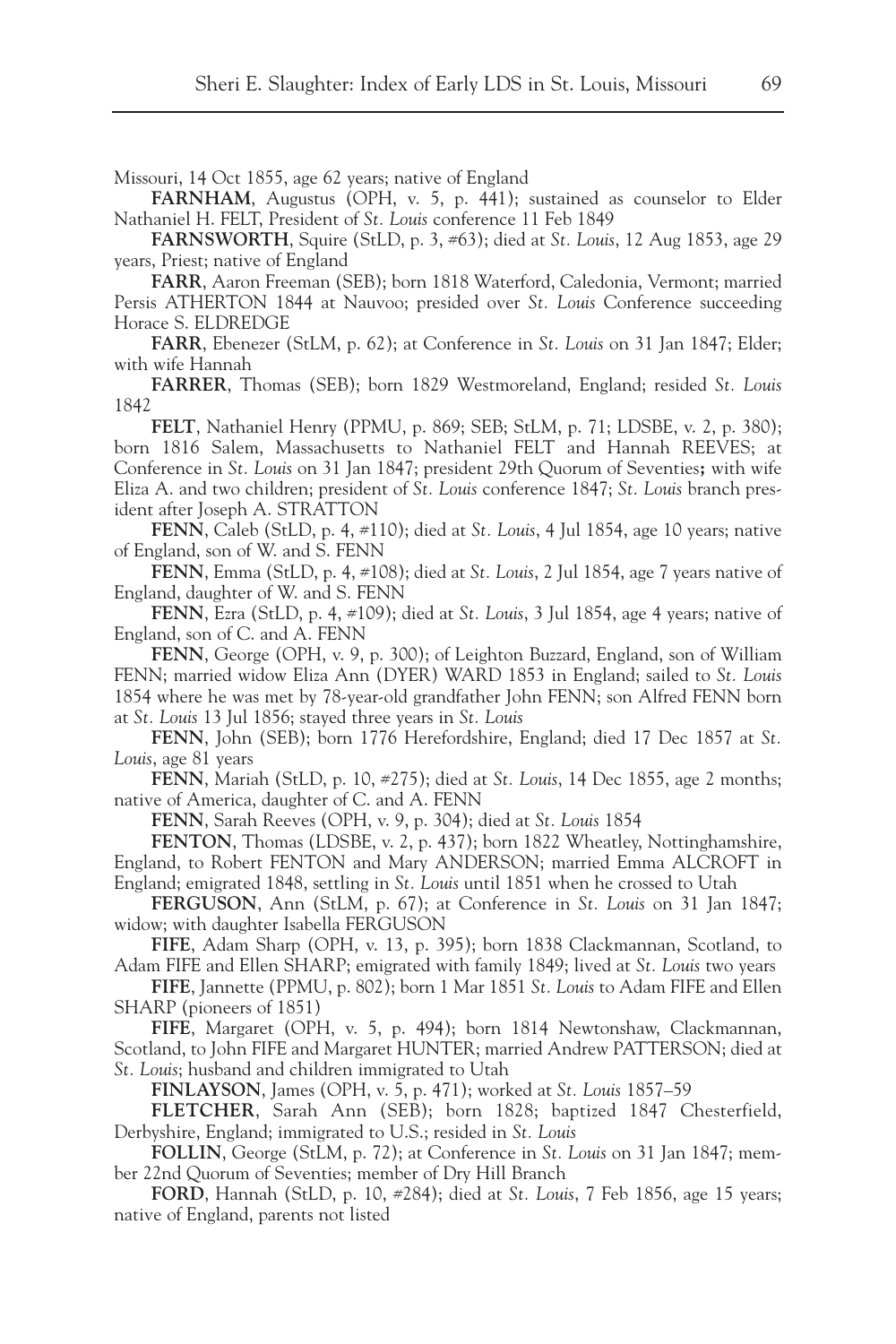**FORD**, James (StLD, p. 10, #283); died at *St. Louis*, 17 Jan 1856, age 43 years; Elder; native of England

**FORRESTER**, Thomas (StLM, p. 61; OPH, v. 5, p. 440); at Conference in *St. Louis* on 31 Jan 1847; member 29th Quorum of Seventies; wife Ann; appointed supervision of 2nd Ward in *St. Louis* 1847

**FORTUNE**, Paul (StLD, p. 5, #125); died at *St. Louis*, 30 Jun 1854, age 11 years; native of England, parents not listed

**FOX**, James (OPH, v. 5, p. 440); member of *St. Louis Lyceum,* which met to study principles of the gospel 1846

**FOXLEY**, William (PPMU, p. 877); born 1831 Bedfordshire, England, to James FOXLEY and Elizabeth MATHEWS; married Ann LARKINS 1852 *St. Louis*; came to Utah 1855

**FRANKLIN**, Rachel (SEB); born 1817 Clanfield, Oxford, England; married Thomas HADLOND; three children born at E. *St. Louis*, St. Clair, Illinois: Franklin Thomas HADLOND born 7 June 1853, Ella HADLOND (twin) born 21 August 1858, and Alphius John HADLOND (twin) born 21 August 1858; died 29 March 1879 at E. *St. Louis*, St. Clair, Illinois

**FRESTON**, William James (StLD, p. 11, n.n.); died at *St. Louis*, 21 Jun 1856, age 1 month, 6 days; native of America, parents not listed

**FRESTONE**, William (StLD, p. 6, #171); died at *St. Louis*, 2 Aug 1854, age 4 years; native of England, son of James FRESTONE

**FROST**, George Richard (StLB, p. 34); born 28 Mar 1862 *St. Louis* to John and Elizabeth FROST; blessed 4 Apr 1861

**FRYER**, William (PPMU, p. 880 and SESpr); died 1849 in *St. Louis* en route to Utah; family (wife Ann Colton FRYER and children) came to Utah 1854 in James Brown Company; Ann FRYER later married Ralph PARTINGTON (also a *St. Louis* Saint) in Salt Lake

**FULLER**, Edmund Burke (SEB; StLD, p. 3, #60; LDSBE, v. 2, p. 334); born 1830 Dover, Kent, England, to John FULLER and Ann KING; joined Church at *St. Louis*; married Adelaide JELLEY 1851 at *St. Louis*; son Edward Nowell FULLER born 16 Dec 1852; died 3 Jul 1853 at *St. Louis*; crossed plains to Utah 1854 in Aaron F. Farr's Company

**FULLER**, Zurviah Gleason (SEB); born 1834 Rowe, Franklin, Massachusetts to Walter FULLER and Eunice GLEASON; married James EARDLEY 15 March 1852 at *St. Louis*

**GALE**, Alice (StLD, p. 8, #206); died at Rock Spring, 6 May 1855, age 39 years; native of England

**GALE**, Robert (StLD, p. 8, #204); died at *St. Louis*, 29 Apr 1855, age 23 years; native of England

**GALLAGHER**, John (PPMU, p. 1051, see MURDOCK, John Heber an StLM, p. 68); lived at *St. Louis* before coming to Utah in 1863; at Conference in *St. Louis* on 31 Jan 1847; member 21st Quorum of Seventies; with Sarah GALLAGHER

**GARDINER**, George (CC, 4 November 1854); counselor *St. Louis* Stake of Zion 1854

**GARDINER**, Sarah (StLD, p. 10, #288); died at *St. Louis*, 19 Mar 1856, age 65 years; native of England

**GARDNER**, Alexander (StLM, p. 72); at Conference in *St. Louis* on 31 Jan 1847; member 27th Quorum of Seventies; member of Dry Hill Branch; with wife Mary

**GARDNER**, John (StLD, p. 1, #6); died at Peru, Illinois, 4 Jan 1851, age 65 years; native of England

**GARSTANG**, James (StLD, p. 3, #84); died at *St. Louis*, 11 Oct 1853, age 10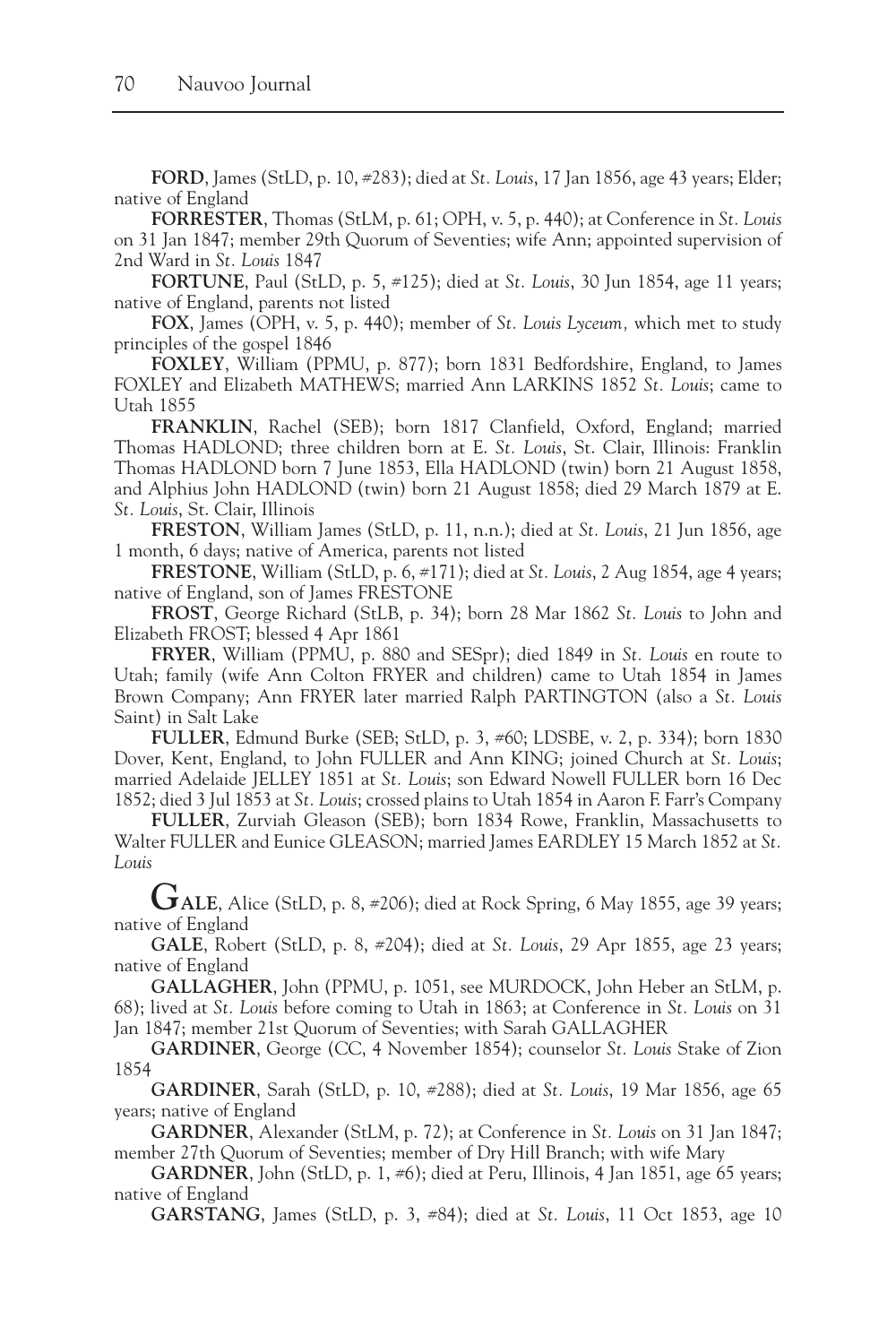months, parents not listed

**GASCOYNE**, Harriet Jane (StLD, p. 4, #106); died at *St. Louis*, 30 Jun 1854, age 6 years; native of England, parents not listed (father probably Joseph GASCOYNE)

**GASCOYNE**, Joseph (StLD, p. 4, #105); died at *St. Louis*, 30 Jun 1854, age 43 years; native of England

**GAUNH**, Martin (StLM, p. 65); at Conference in *St. Louis* on 31 Jan 1847; with Sarah GAUNH

**GEE**, Amanda (StLM, p. 60); wife of Lysander; at Conference on 31 Jan 1847 in *St. Louis*; died 22 Oct 1848 St.. Louis (see Amanda SAGERS)

**GEE**, Amanda M. (StLM, p. 60); at Conference on 31 Jan 1847 in *St. Louis*

**GEE**, Erastus (StLM, p. 60); at Conference on 31 Jan 1847 in *St. Louis*; 31st Quorum of Seventies

**GEE**, Lysander (PPMU, p. 886; SEB; StLM, p. 60); born 1818 at Austinburg, Ohio to Solomon GEE and Sarah Watson CRANE; married Amanda SAGERS who died 22 Oct 1848 in *St. Louis*; married Theresa BOWLEY (or ROWLEY) 1846 at Nauvoo; their daughter Rozelia GEE born 1 June 1848 at *St. Louis*; president of the Third Quorum of Seventies in *St. Louis*; came to Utah 1849 George A. Smith Company

**GEE**, Sarah E.(StLM, p. 60); at Conference on 31 Jan 1847 in *St. Louis*

**GEE**, Susan E. (StLM, p. 60); at Conference on 31 Jan 1847 in *St. Louis*

**GEE**, Solomon (StLM, p. 60); at Conference on 31 Jan 1847 in *St. Louis*

**GEESON**, Amelia Maria (StLB, p. 33; StLD, p. 12, n.n.); born 15 Apr 1860 *St. Louis* to Richard and Eliza GEESON; died 6 Aug 1860 at *St. Louis*; died at *St. Louis*, date and age not shown in death records; death listed in blessing record

**GEESON**, George William (StLD, p. 7, #179); died at *St. Louis*, 25 Sep 1854, age 9 months; native of America, son of Richard and Eliza GEESON

**GEESON**, Mary E. (StLB, p. 34); born *St. Louis* (n.d.) to Richard and Eliza GEE-SON; blessed 16 Mar 1862

**GEESON**, William (StLD, p. 2, #39); died at *St. Louis*, 2 Feb 1853, age 1 year, 6 months; son of Richard and Eliza GEESON

**GELLIES**, Anne Sleight (StLB, p. 33); born 23 Jun 1861 *St. Louis* to John and Mary GELLIES; blessed 25 Aug 1861

**GEORGE**, Sylvester (StLM, p. 64); at Conference in *St. Louis* on 31 Jan 1847; with Mary Ann GEORGE

**GIBSON**, Elizabeth (StLD, p. 8, #229); died at sea, 30 Dec 1854, age 11 months; family native of England, parents not listed

**GIBSON**, Jacob (SEB); born 1814 Chester, Pennsylvania; baptized 1840; resided *St. Louis* 1844

**GIBSON**, William (SEB; OPH, v. 6, p. 22); born 1809 Paisley, Renfrew, Scotland; married Janet NICOL in Scotland; daughter Catherine McFarlane GIBSON born June 1851 at *St. Louis*; lived at *St. Louis* 1851–53 where he was President of *St. Louis* Conference

**GIDDINGS**, Martha (StLD, p. 8, #226); died at sea, 28 Dec 1854, age 10 months; family native of England, parents not listed

**GIDDINGS**, Robert (StLD, p. 7, #200); died at *St. Louis*, 31 Jan 1855, age 26 years; native of England

**GIDDINS**, William (StLM, p. 72); at Conference in *St. Louis* on 31 Jan 1847; member of Dry Hill Branch; with wife Elizabeth and four children

**GILBY**, Matthew (OPH, v. 2, p. 327); born circa 1815 England; married Ann BLOWS 1838 in England; immigrated to America 1850; died near *St. Louis* in 1851 of cholera along with several of his children

**GILES**, John Daniel (StLD, p. 12, n.n.); died at *St. Louis*, 5 Aug 1857, age 1 month,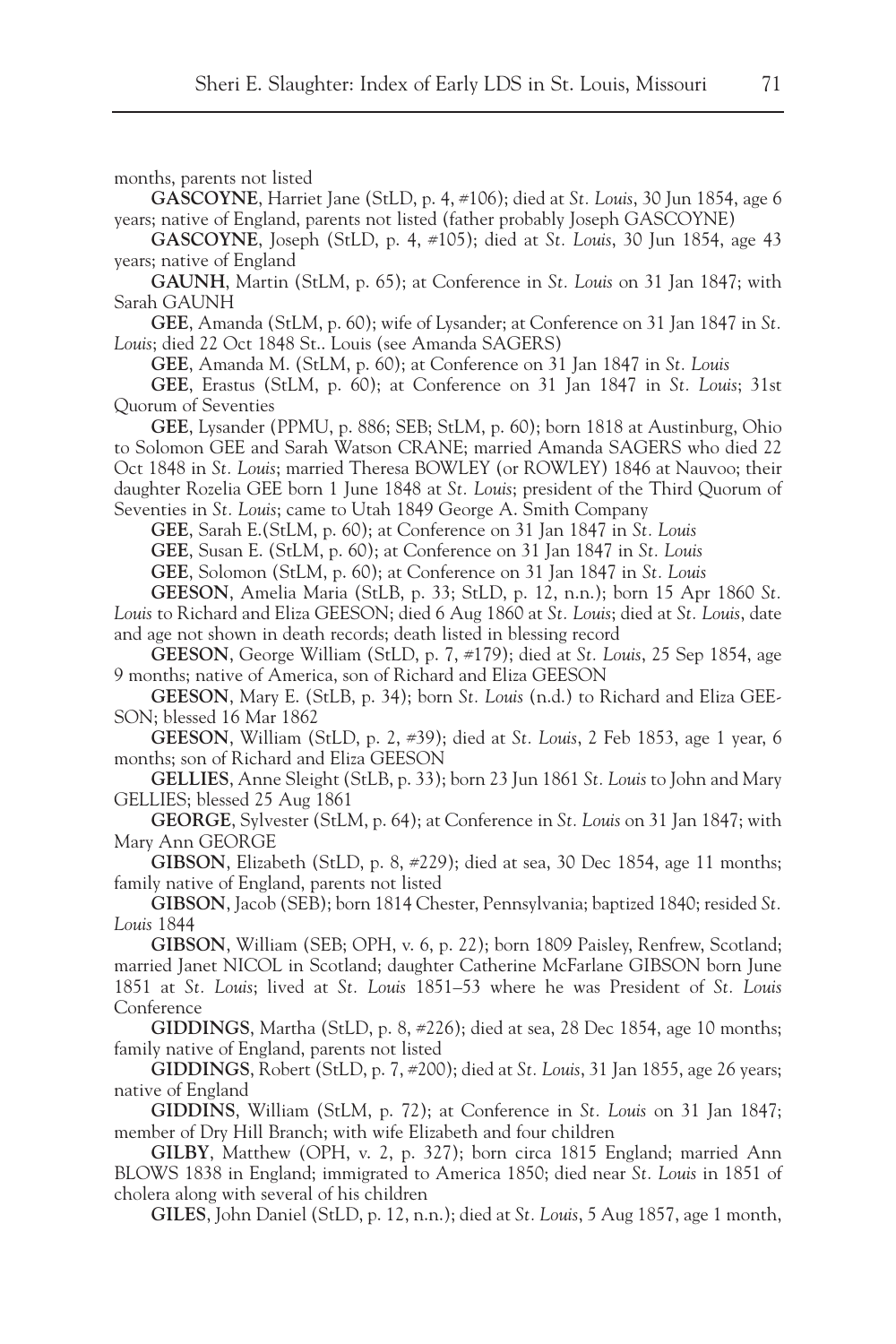19 days; native of America, parents not listed

**GODDARD**, George (LDSBE, v. 1, p. 706); born 1815 in Leicester, England; emigrated with wife and eight children in 1852 (2 children died on voyage); arrived in *St. Louis* on New Year's Day 1852; one child died of cholera at *St. Louis*; crossed plains to Utah in summer of 1852

**GOFORTH**, Dr. William (PPMU, p. 1053, see McALLISTER, John D. T.); of *St. Louis* where he died; his wife Martha Nelson GOFORTH came to Utah in 1848 with daughter and son

**GOODMAN**, William (StLD, p. 12, n.n.); died at *St. Louis*, 8 Jul 1859, age not shown; Elder; native of England

**GORDON**, George William (StLB, p. 31); born 7 Oct 1858 *St. Louis* to John H. and Elizabeth GORDON; blessed 2 Mar 1859

**GORE**, William (StLM, p. 61; CC, 4 November 1854); at Conference in *St. Louis* on 31 Jan 1847; member; wife Elizabeth, three stepchildren: Alice, Seth and Nancy COOK; member of High Council in *St. Louis* Stake of Zion in 1854

**GOTTFREDSON**, Peter (OPH, v. 2, p. 43); born 1846 Jutland, Denmark, to Jens GOTTFREDSON and Karen PEDERSON; immigrated to America with family in 1855; mother died before reaching *St. Louis*; family lived at *St. Louis* for one year; father married Karen Marie NEILBODE 12 Aug 1856 at *St. Louis*

**GOWER**, Thomas (PPMU, p. 895); born 1816 Stourbridge, England, to Thomas GOWER and Catherine CRESSWELL; wife Jane CRESSWELL died at *St. Louis*; came to Utah 1854 Joseph Fielding Company

**GRAHAM**, Alexander Stewart (PPMU, p. 895; SEB; StLB, p. 31, 34; StLD, p. 12, n.n.); born 1831 Glasgow, Scotland; married Elizabeth Jane NUTTMAN at *St. Louis*; two children born at *St. Louis*: George Thomas GRAHAM born 27 April 1860, blessed 20 May 1860, died at *St. Louis*, 11 Aug 1861 (age 1 year, 3 months); Jane (Jennie) Smith GRAHAM born 13 December 1861, blessed 2 Feb 1862

**GRANT**, Lewis McKeachie (SEB; LDSBE, v. 2, p. 89); born 1839 Elderslie, Renfrew, Scotland, to William McKEACHIE and Lindsay McDONALD; immigrated to *St. Louis* in 1851 where his father died; adopted by Jedediah GRANT and Susan NOBLE who brought him to Utah in 1852

**GRANT**, Robert (StLM, p. 72); at Conference in *St. Louis* on 31 Jan 1847; Deacon; member of Dry Hill Branch; with wife Isabell and four children

**GRAY**, Benjamin B. (StLM, p. 67); at Conference in *St. Louis* on 31 Jan 1847; member 17th Quorum of Seventies

**GRAY**, John (StLM, p. 67); at Conference in *St. Louis* on 31 Jan 1847; with Abigail, John, Elizabeth, Eliza and Abigail Jr. GRAY

**GRAY**, Thomas (StLM, p. 64); at Conference in *St. Louis* on 31 Jan 1847; Elder; with Christina GRAY

**GREEN**, Ann (OPH, v. 6, p. 429); born 1799 Lugwardine, Herefordshire, England, to William GREEN; married John DUTSON 1826 England; Ann, children and father sailed to America 1842; located at *St. Louis* where her father William GREEN died

**GREEN**, Philip (StLM, p. 62); at Conference in *St. Louis* on 31 Jan 1847; Elder; with wife Rhoda

**GREEN**, William (StLM, p. 61); at Conference in *St. Louis* on 31 Jan 1847; member 32nd Quorum of Seventies; with wife Hannah and four children

**GREENER**, James Huthwaite (StLD, p. 7, #203); died at *St. Louis*, 1 Apr 1855, age 17 days; family native of England, parents not listed

**GREENHALGH**, William (StLM, p. 61); at Conference in *St. Louis* on 31 Jan 1847; member 14th Quorum of Seventies; wife Mary, son John

**GREENWOOD**, George Jr. (StLB, p. 32); born 7 May 1860 *St. Louis* to George and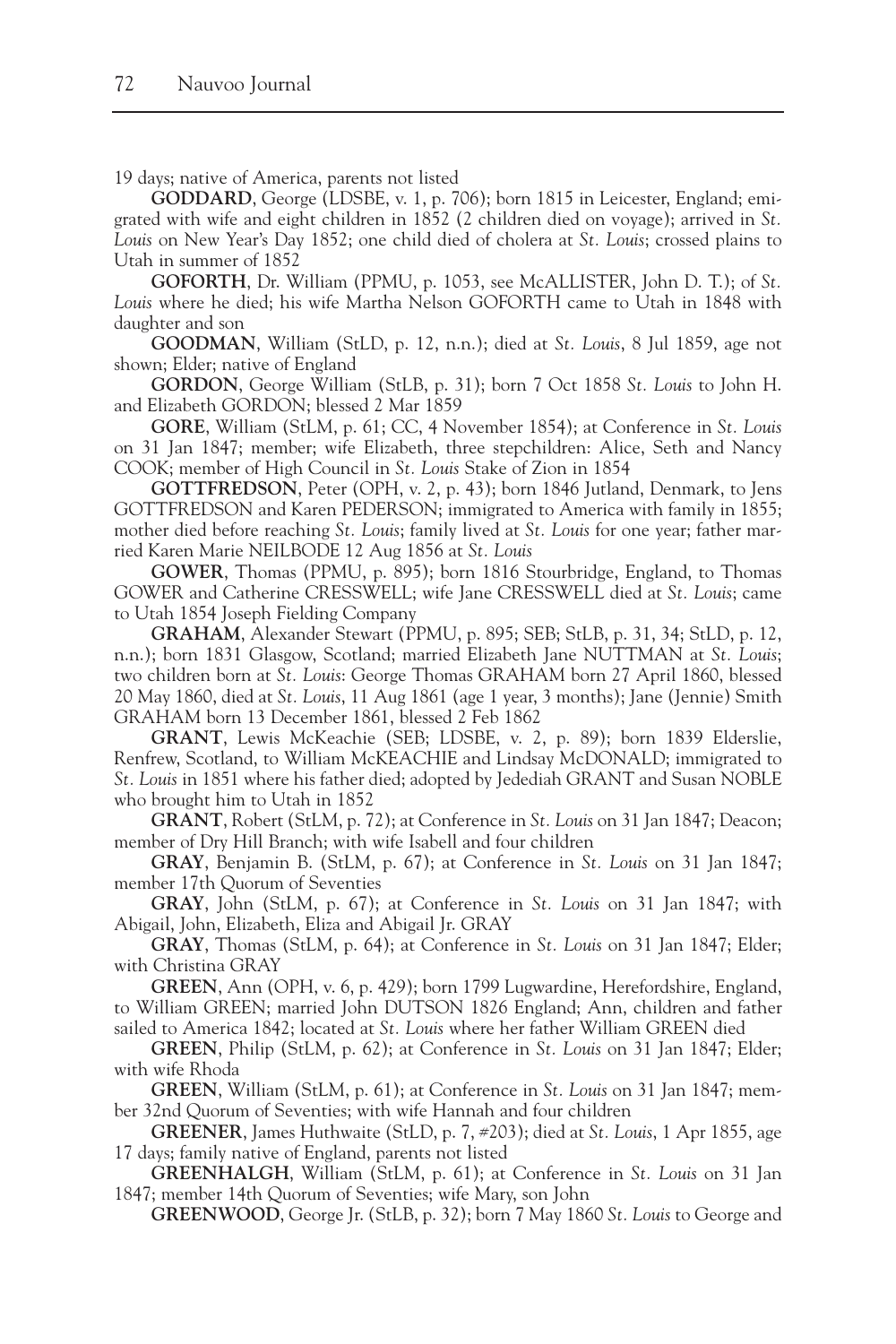Mary GREENWOOD; blessed 25 Nov 1860

**GREENWOOD**, Sarah (StLB, p. 32); born 28 Apr 1856 Ogden, Utah to George and Mary GREENWOOD; blessed 25 Nov 1860 *St. Louis*

**GREASLEY**, Charles (StLD, p. 11, n.n.); died at *St. Louis*, 7 Jul 1856, age 2 years, 6 months; native of America, parents not listed

**GREESLEY**, Joseph Hyrum Smith (StLD, p. 7, #189); died at *St. Louis*, 17 Oct 1854, age 6 years; native of England, parents not listed

**GREGORY**, Albert (OPH, v. 3, p. 179); born 1802 Norwalk, Connecticut to Elijah GREGORY; when driven from Nauvoo, settled at *St. Louis*; pioneer of 1848

**GROCOTT**, James (SESpr); born 1822 Stoke on Trent, Staffordshire, England; married Ann PLAYER 19 Feb 1843 at Nauvoo where he was a potter; son born at Nauvoo 1845; four children born at *St. Louis* 1846–54: James C. GROCOTT born Dec 1846; died 18 Jul 1847 at *St. Louis*, Benjamin GROCOTT born Aug 1848, died 10 Jun 1849 at *St. Louis*, Willis W. GROCOTT born Oct 1851, Ann Rebecca GROCOTT born 1854, died at *St. Louis* about 1854; family did not migrate to Utah

**GROOM**, Rachael (StLD, p. 11, n.n.); died at *St. Louis*, 18 Nov 1856, age 4 months, 5 days; native of America, parents not listed

**GROOM**, Richard (StLD, p. 11, n.n.); died at *St. Louis*, 18 Jul 1856, 2 years, 3 months; native of America, parents not listed

**GUN**, Jane (StLM, p. 62); at Conference in *St. Louis* on 31 Jan 1847; widow with two children

**GUY**, Celestial Pratine (StLB, p. 32; StLD, p. 12, n.n.); died 1858 *St. Louis* (no birth date, parents or blessing date listed)

**GUY**, James (StLD, p. 1, #1); died at *St. Louis*, 29 Jul 1849, age 2 months, 25 days; native of America, son of J. P. and C. GUY

**GUY**, John Taylor (StLD, p. 8, #207); died at *St. Louis*, 29 Apr 1855, no age shown; native of America, son of John and Char. GUY

**GUY**, Joseph (StLD, p. 1, #2); died at *St. Louis*, 6 Jul 1851, age 1 year, 14 days; native of America, son of J. P. and C. GUY

**GUY**, Joseph P. (StLD, p. 12, n.n.); died at *St. Louis*, 27 Jun 1858, age not shown; Elder; native of England

**GUY**, Matilda (StLD, p. 1, #3); died at *St. Louis*, 21 Aug 1852, age 9 months, 7 days; native of America, daughter of J. P. and C. GUY

HACKING, John Sampson (PPMU, p. 905); born 1835 Preston, Lancashire, England; came to Utah 1851 Capt. Cardon Company; married Jane CLARK 5 May 1856 at *St. Louis*

**HADLOND**, Thomas (SEB); born 1814 Churchill, Oxford, England; married Rachel FRANKLIN; three children born at East *St. Louis*, Illinois, (see Rachel FRANKLIN)

**HAILES**, Cathrine (StLD, p. 10, #267); died at *St. Louis*, 1 Sep 1855, age 1 year, 3 months; native of America, daughter of Sl. HAILES

**HAILSTONE**, Henry (StLD, p. 8, #217); died at sea, 10 Dec 1854, age 9 days; family native of England, parents not listed

**HAILSTONE**, William (StLD, p. 8, #220); died at sea, 15 Dec 1854, age 2 years; family native of England, parents not listed

**HALL**, James Roberts(SEB); born 1818 St. Agnes, Cornwall, England; married Martha RICHARDS; emigrated 1849; worked in coal mines near *St. Louis* 1849–52

**HALL**, Jane (LDSBE, v. 2, p. 637); born circa 1829 Staffordshire, England, to John HALL and Mary BATES; immigrated to America 1849; lived in *St. Louis* 1849 until 1853 when she immigrated to Utah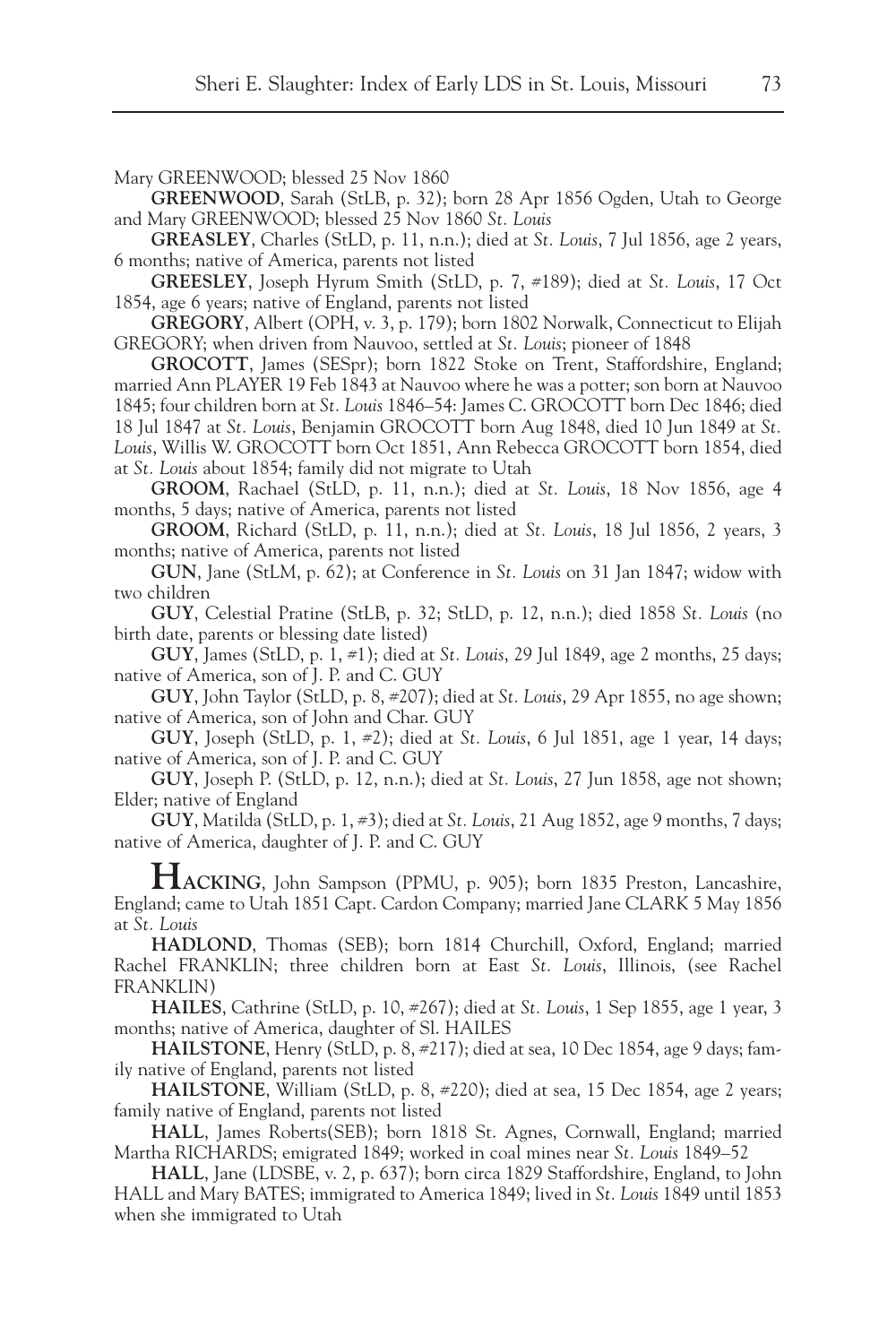**HALL**, Joseph William (StLB, p. 32); born Florence, Nebraska (no parents listed in record); blessed 4 Mar 1860 *St. Louis*

**HALL**, Lucy Stokes (StLD, p. 9, #239); died at *St. Louis*, 6 Mar 1855, age 24 years; native of England

**HALL**, Thomas (SEB); born 1816 Liverpool, England; married Ann HUGHES 1840; two children born at *St. Louis*: Thomas J. HALL born 18 October 1846, James H. HALL born 8 September 1850

**HALLIDAY**, Abel (SEB); born 1826 Bristol, Wiltshire, England; married Emily STEVENS; in Utah 1854–56; three children born in *St. Louis*: James HALLIDAY born 15 June 1858, Mary Ellen HALLIDAY born 31 January 1860, Stephen Eli HALLIDAY born 2 November 1862; died 3 October 1867 at *St. Louis*

**HAMER**, Martha (SEB); born 1826 Bolton, Lancashire, England; married John HASLAM 4 March 1845 at *St. Louis*

**HAMLIN**, Henry (StLD, p. 7, #198); died at *St. Louis*, 27 Jan 1855, age 2 years, 8 months; native of England, parents not listed

**HANSON**, Harriett (StLD, p. 5, #141); died at *St. Louis*, 7 Jul 1854, age 38 years; native of England

**HARDY**, Hannah (SEB); born 1815 Oldham, Lancashire, England; baptized 1841; married (1) William ECKERSLEY (2) \_\_\_\_\_ CROMPTON; resided in *St. Louis* 1845

**HARPER**, John Nelson (SEB); born 1812 Belfast, Ireland; married Margaret LEACH; two children born at Nauvoo (1843 and 1845); worked at *St. Louis*; first wife died near there 1850; came to Utah 1852

**HARRIS**, David (SEB); married Ann DAVID 1851 *St. Louis*; daughter Elizabeth Ann HARRIS born 6 Jan 1852 at *St. Louis*

**HARRIS**, Edmund (StLB, p. 32; StLD, p. 12, n.n.); born 30 Sep 1860 *St. Louis* to Henry and Mary HARRIS; blessed 5 Oct 1860; died at *St. Louis*, 5 Oct 1860, age 5 days

**HARRIS**, Martin Henderson (SEB; LDSBE, v. 3, p. 105); born 1820 Windham, Luzerne, Pennsylvania, to Emer HARRIS and Debora LOTT; (Nephew of Martin HAR-RIS, one of the three witnesses to the Book of Mormon); resided *St. Louis* 1846–50; came to Utah 1850 William Snow Company

**HARRIS**, Thomas Jr. (SEB; OPH, v. 5, p. 492); born 1822 Bristol, England, to Thomas HARRIS and Mary Ann PARSONS; married Elizabeth MORRIS 1844 in Ireland; immigrated to *St. Louis* in 1845 where he owned a furniture factory; sustained as counselor to presiding bishop in *St. Louis* 1855; children born at *St. Louis*: Alfred, Emma Louisa HARRIS born 22 Nov 1852, William Erastus HARRIS born 19 Sep 1854, and Frances Elmira HARRIS born 8 Nov 1860; came to Utah 1855 but returned to *St. Louis* because he didn't want to practice polygamy; returned to Utah 1870

**HARRISON**, Joseph (StLB, p. 34); born 4 Mar 1858 *St. Louis* to David and Sarah HARRISON; blessed 4 May 1862

**HART**, James Henry (SEB; StLB, p. 31; CC, 4 November 1854; LDSBE, v. 2, p. 27); born 1825 Hemingford, Huntingdonshire, England, to Thomas HART and Elizabeth MERRITT; married Emily ELLINGHAM in London; member of High Council in *St. Louis* Stake of Zion 1854; *St. Louis* stake president 1855–57; appointed by Apostle Snow to edit *St. Louis Luminary*; son James Ellingham HART born 17 Jan 1857 at *St. Louis*; no blessing date given

**HARVEY**, James (StLD, p. 10, #265); died at *St. Louis*, 19 Jun 1855, age 7 months, 7 days; native of England, son of Js. and Ags. HARVEY

**HARVEY**, Sarah Godfrey (StLD, p. 5, #128); died at *St. Louis*, 30 Jun 1854, age 25 years; native of Australia

**HASLAM**, James Holt (PPMU, p. 923 and SEB); born 1825 Bolton, Lancashire, England, to John HASLAM and Alice YOUNG; married Mary Matilda BAUGH 10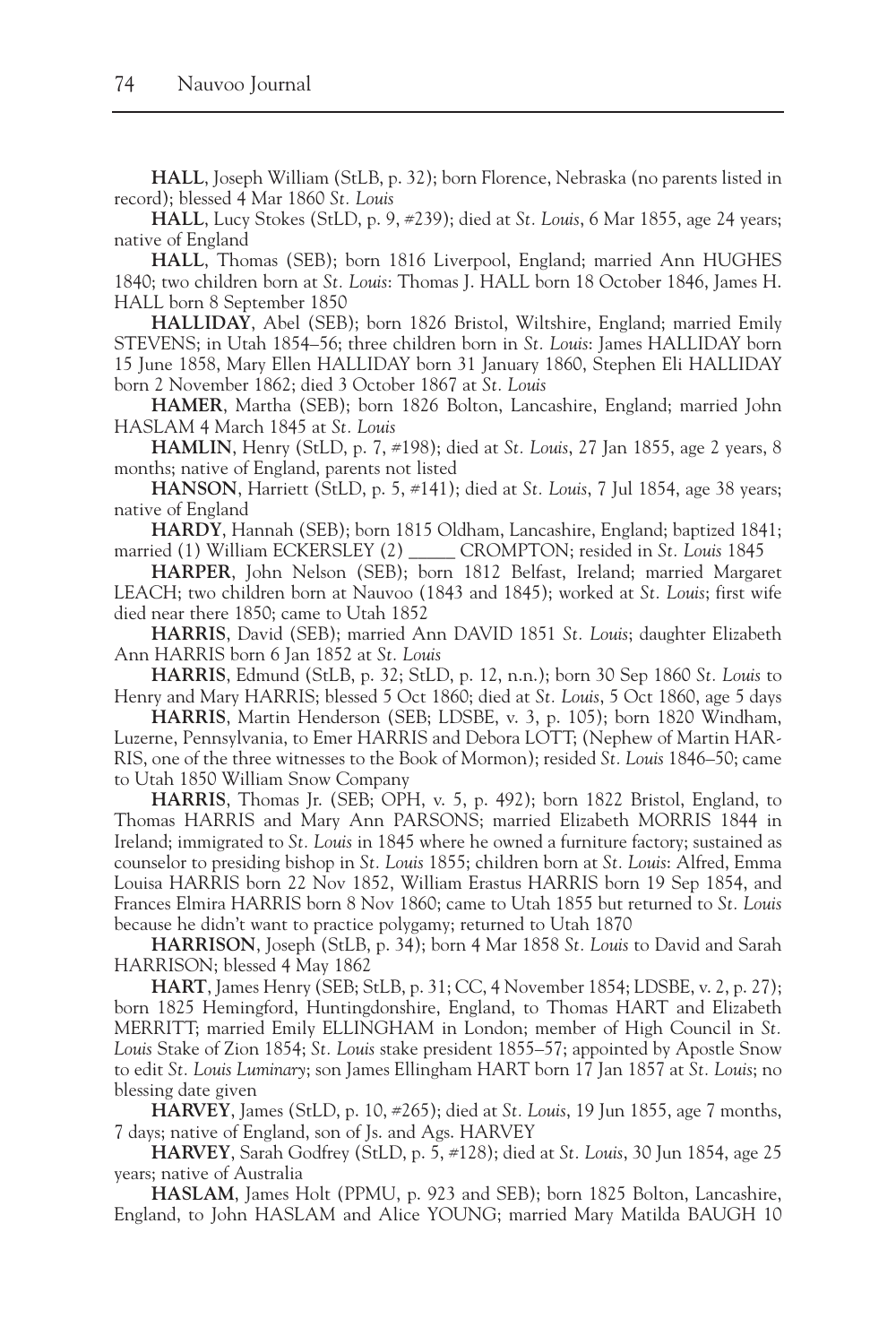April 1846 at *St. Louis*; two children born at *St. Louis*: Martha Ann HASLAM born 19 August 1849, Sarah Jane HASLAM born 17 December 1850; came to Utah 1851 Philip Morgan Company

**HASLEM** or **HASLAM**, John S. (SEB); born 1823 Bolton, Lancashire, England; married Martha HAMER 4 March 1845 at *St. Louis*

**HAWKES**, Eliza (StLD, p. 5, #134); died at *St. Louis*, June 1854, age 32 years; native of England

**HAWKES**, Eliza (StLD, p. 5, #138); died at *St. Louis*, June 1854, age 2 years; native of England, parents not listed

**HAWKES**, Elizabeth (StLD, p. 5, #136); died at *St. Louis*, June 1854, age 9 years; native of England, parents not listed

**HAWKES**, Henry (StLD, p. 5, #137); died at *St. Louis*, June 1854, age 4 years; native of England, parents not listed

**HAWKES**, Moses (StLD, p. 5, #135); died at *St. Louis*, June 1854, age 2 days; native of America, parents not listed

**HAWKINS**, James (StLD, p. 2, #40); died at *St. Louis*, 5 Feb 1853, age 34 years; Elder; native of England

**HAWKS**, Hannah (StLD, p. 5, #126); died at *St. Louis*, 29 Jun 1854, age 6 years; native of England, parents not listed

**HAYAS**, Thomas (StLM, p. 72); at Conference in *St. Louis* on 31 Jan 1847; member Dry Hill Branch; with wife Mary and one child

**HAYBALL**, Jacob (SEB); born 1826 Somerset, England; married Elizabeth EVANS 23 Sep 1855 at *St. Louis*; daughter Sarah Ann HAYBALL born 4 July 1856 at *St. Louis* **HAYNES**, John (StLM, p. 68); at Conference in *St. Louis* on 31 Jan 1847; Elder **HAYNES**, Nancy A. (StLM, p. 63); at Conference in *St. Louis* on 31 Jan 1847

**HEAP**, Sarah Elizabeth (StLB, p. 31); born 4 Aug 1857 *St. Louis* to Smith and Alice HEAP; blessed 18 Oct 1857

**HEAP**, Smith (StLB, p. 31 and StLD, p. 1); of Burnley, Lancashire, England; wife Alice; in *St. Louis* from 1849–57

**HEAP**, Thomas (StLD, p. 1); died at *St. Louis*, 11 Nov 1849, age 1 year, 8 months, 16 days; native of Burnley, Lancashire, England, son of Smith and Alice HEAP

**HEATON**, John (PPMU, p. 928 and 945, see HOWELL, Thomas J.); born 1828 Thorn Hill, England, to Jonas HEATON; married Janet SINCLAIR 1859 at *St. Louis*; came to Utah in 1863

**HEATON**, Jonas (PPMU, p. 928); of Thorn Hill, England; died at *St. Louis* 1851

**HENDERSON**, John (StLD, p. 3, #59); died at *St. Louis*, 21 Jun 1853, age 27 years; native of Scotland

**HENRY**, Andrew (StLM, p. 67); at Conference in *St. Louis* on 31 Jan 1847; president 26th Quorum of Seventies; with wife Margaret and two children

**HERBERT**, Thomas John (StLB, p. 32); born 19 Apr 1860 *St. Louis* to William and Hannah HERBERT; blessed 6 May 1860

**HEWITT**, James (PPMU, p. 1149, see SCHOFIELD, John); of Clitheroe, Yorkshire, England; wife Amelia SAVAGE; died at *St. Louis* en route to Utah

**HEWITT**, Richard (SESpr); born 1820 Hanley, Staffordshire, England, to Charles and Hannah HEWITT; married Margaret MIDDLETON 1845 Nauvoo; three children born near Kanesville, Iowa 1847–50; immigrated to Utah 1850; potter at original Deseret Pottery; returned with family to *St. Louis* about 1857 to join "Josephites"

**HICKMAN**, Jane (StLD, p. 5, #140); died at *St. Louis*, 23 Jun 1854, age 24 years; native of England

**HIGGINSON**, Mary (StLD, p. 5, #144); died at *St. Louis*, 3 Jul 1854, age 29 years; native of England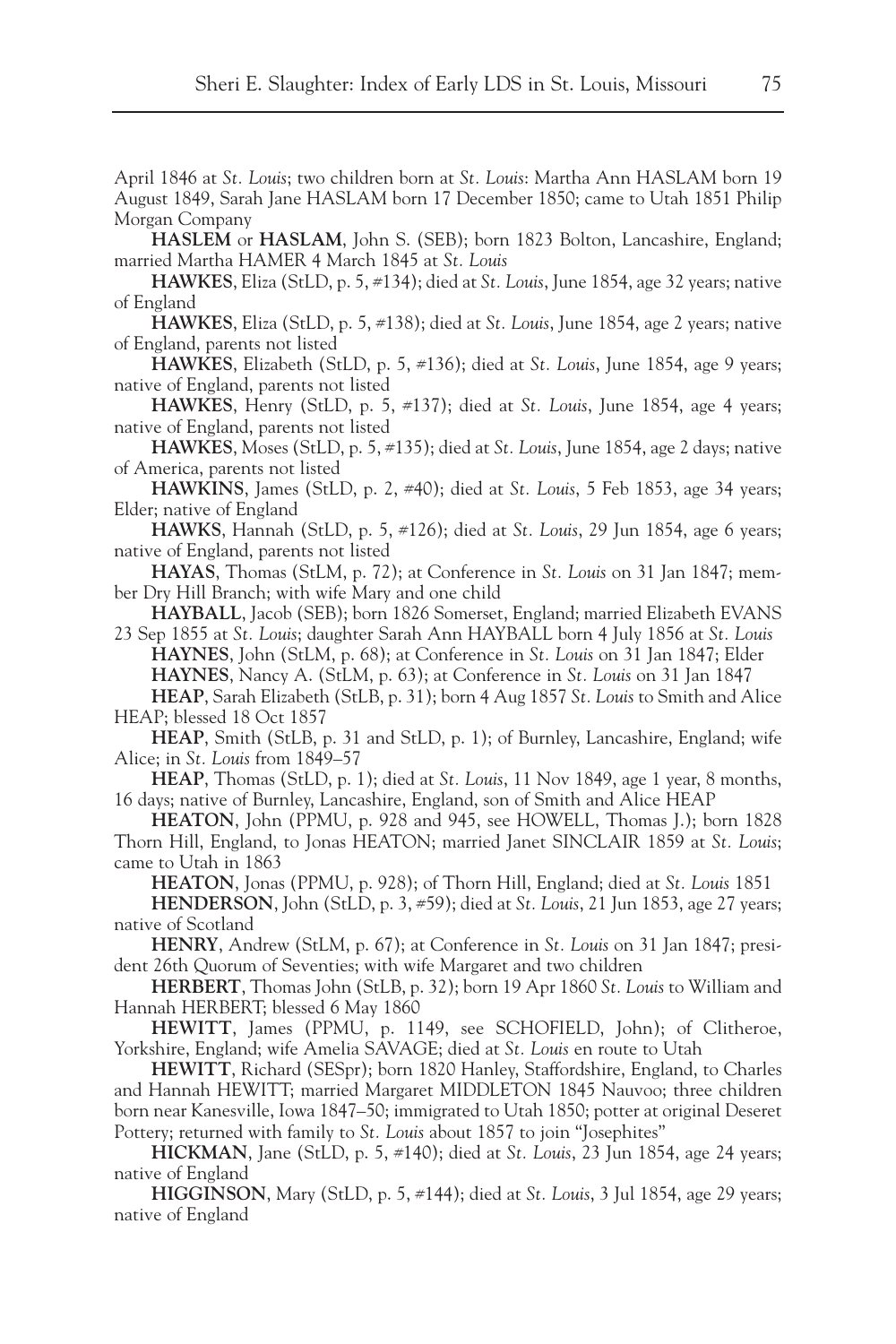**HILL**, Frances (StLD, p. 7, #178); died at *St. Louis*, 30 Sep 1854, age not shown; native of England

**HILL**, George (StLD, p. 11, n.n.); died at *St. Louis*, 15 Jul 1856, age 5 years, 11 months, 15 days; native of England, parents not listed

**HILL**, Thomas (PPMU, p. 935; SEB; StLM, p. 61); born 1820 Oldham, Lancashire, England; at Conference in *St. Louis* on 31 Jan 1847; member 28th Quorum of Seventies; married Alice MELLOR (WOOLSTENHULME) 5 November 1850 at *St. Louis*; daughter Sarah HILL born 26 May 1853 at *St. Louis*; came to Utah 1853

**HILL**, William (StLD, p. 6, #146); died at *St. Louis*, 17 May 1854, age 45 years; Elder; native of England

**HILL**, William (StLD, p. 7, #184); died at *St. Louis*, 12 Oct 1854, age 40 years; native of England

**HILTON**, Hugh (PPMU, p. 935); born 1819 Bolton, Lancashire, England; married Isabella PILKINGTON 1852 at *St. Louis*; came to Utah 1852

**HIRSH**, Jane (StLM, p. 66); at Conference in *St. Louis* on 31 Jan 1847

**HIRSH**, Samuel (StLM, p. 66); at Conference in *St. Louis* on 31 Jan 1847; High Priest

**HOAGLEY**, Thomas (StLD, p. 2, #36); died at *St. Louis*, 11 Dec 1852, age 60 years; native of America

**HODDER**, Walter (StLD, p. 7, #180); died at *St. Louis*, 17 Sep 1854, age 26 years; native of England

**HODGE**, Samuel (StLM, p. 70); at Conference in *St. Louis* on 31 Jan 1847; Teacher; with wife Hannah

**HOLDEN**, John (StLM, p. 65); at Conference in *St. Louis* on 31 Jan 1847; member 32nd Quorum of Seventies; with wife Ellen and three children

**HOLDSWORTH**, Hannah (StLD, p. 4, #102); died at *St. Louis*, 7 Jul 1854, age 30 years; native of England

**HOLDSWORTH**, Joshua (StLD, p. 2, #38); died at *St. Louis*, 18 Jan 1853, age 1 year, 4 months, 2 days; native of America, son of E. and H[annah] HOLDSWORTH

**HOLDSWORTH**, Joshua (StLD, p. 7 #182); died at *St. Louis*, 2 Aug 1854, age 61 years; native of England

**HOLDSWORTH**, Sarah (StLD, p. 6, #157); died at *St. Louis*, 16 Jul 1854, age 5 months; family natives of England, daughter of E. and H[annah] HOLDSWORTH

**HOLDSWORTH**, Sarah (StLD, p. 7, #183); died at sea, 23 May 1854, age 57 years; native of England

**HOLLEY**, Henry (OPH, v. 5,p. 471); born 1828 England to John and Cecil HOL-LEY; married Lucy MEADOWS in 1854; emigrated 1855; child born May 1855 *St. Louis*; died 9 Jan 1856 *St. Louis*; immigrated to Utah 1856 John A. Hunt Company

**HOLMES**, Jane (SEB); born 1827; baptized 1847 at Chesterfield, England; immigrated to *St. Louis*

**HOMES**, James (StLD, p. 9, #257); died at *St. Louis*, 4 Sep 1855, age 30 years; Elder; native of England

**HOTH**, Anna (StLD, p. 4, #93); died at *St. Louis*, 29 Apr 1854, age 8 years; native of Schleswig, Germany, parents not listed

**HOUGH**, Jemima Rushby (SEB; StLM, p. 69; LDSBE, v. 2, p. 491); born 1834 Wooden Box, Leicestershire, England, to William HOUGH and Jemima DRABWELL; immigrated 1845 to Nauvoo; moved to *St. Louis* 1846 with mother Jemima (Drabwell) HOUGH; at Conference in *St. Louis* on 31 Jan 1847 with mother Jemima; crossed plains in 1852 in James Jepson Company

**HOUGHTON**, Nephi Joseph (StLD, p. 9, #247); died at *St. Louis*, 9 Aug 1855, age 1 year, 3 months; native of America, parents not listed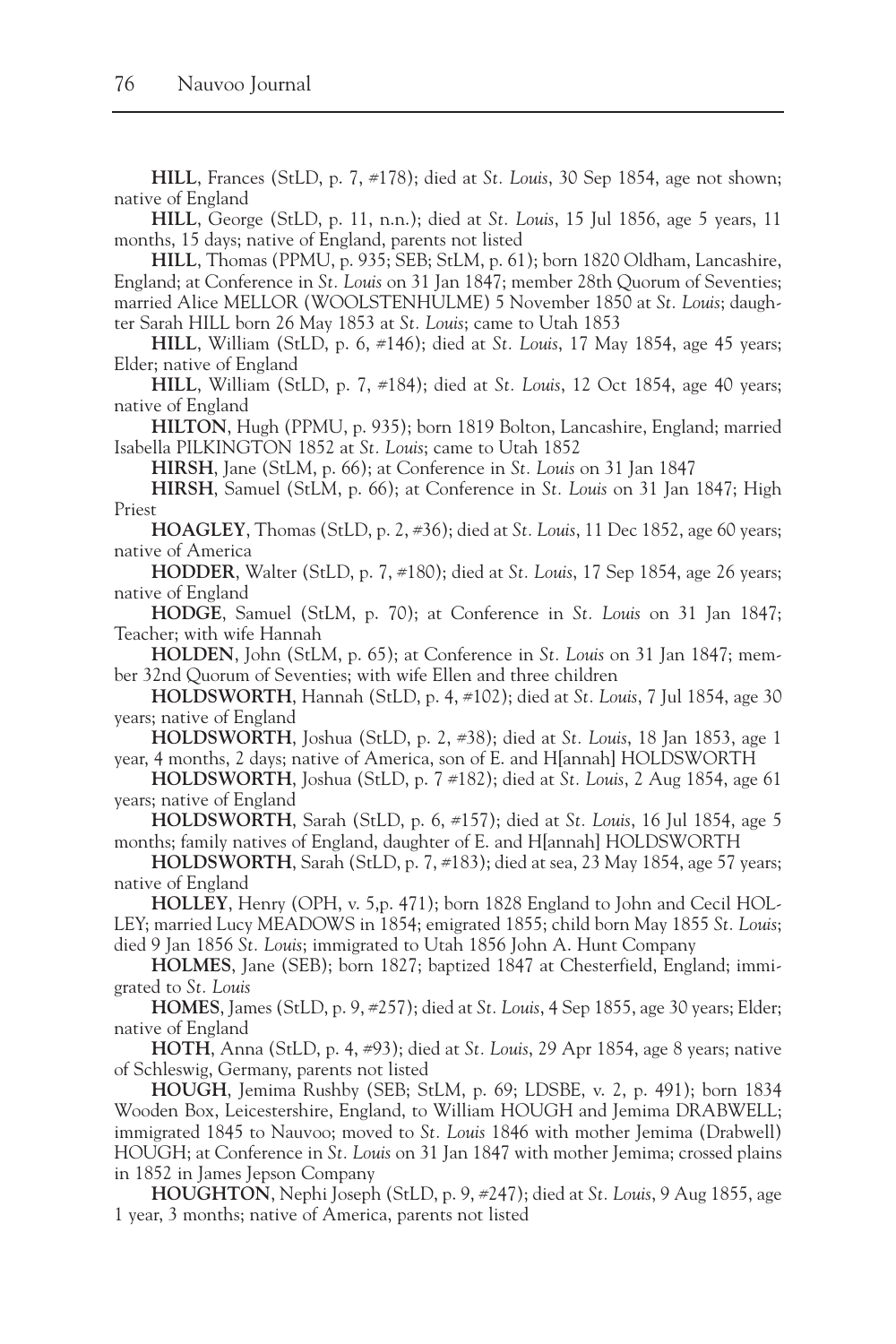**HOUSTON**, James (StLM, p. 71); at Conference in *St. Louis* on 31 Jan 1847; member 5th Quorum of Seventies; member Dry Hill Branch; with wife Margaret and one child

**HOWARD**, Samuel Lane (OPH, v. 17, p. 200; StLD, p. 3, #72); married Ellen CLAYTON (daughter of Thomas CLAYTON) 1844 in Nauvoo; moved to *St. Louis* 1846; died at *St. Louis*, 14 Sep 1853, age 40 years; Elder; native of England; wife and daughter went to Utah 1858

**HOWARD**, Sarah Freelove (LDSBE, v. 2, p. 464); born 1838 Bedfordshire, England; emigrated with parents 1844; stayed at *St. Louis*; mother died at *St. Louis* 1849; father died there in 1854 (prob. Samuel L HOWARD above); immigrated to Utah 1856 in Capt. John Hunter's Company

**HOWE**, Amos (PPMU, p. 661 and 945; LDSBE, v. 2,p. 384); born 1830 New York to Eli HOWE and Hannah COOK; moved to *St. Louis* as a boy; married Julia CRUSE 9 June 1850 at *St. Louis*; five children born at *St. Louis* (2 died in infancy): Edgar, George, and Charles; came to Utah 1864

**HOWE**, Charles Ross (PPMU, p. 945; StLB, p. 34); born 28 August 1860 *St. Louis* to Amos HOWE and Julia CRUSE; blessing date not listed

**HOWE**, George Edward (PPMU, pp. 661 and 945; StLB, p. 34); born 14 Jul 1858 *St. Louis* to Amos HOWE and Julia CRUSE; blessing date not listed

**HUGHES**, Ann (SEB); born 1817 Howarden, Flintshire, Wales; married Thomas HALL (two children born in *St. Louis*); resided in *St. Louis* 1846–50

**HUGHES**, James (SEB); born 1808 in Wales; married Ann PICTON 1833 in Wales; died November 1855 at *St. Louis*

**HUISH**, John Edward (LDSBE, v. 2, p. 155); born 7 May 1852 in *St. Louis* to Walter H. and Ann S. HUISH; came to Utah 1859 with parents

**HUISH**, Lille Annette (StLB, p. 31); born 24 Feb 1857 *St. Louis* to W. H. and Ann HUISH; no blessing date given

**HUISH**, Walter Henry (OPH, v. 5, p. 463); immigrated to America with wife Ann and one child in 1849; lived in *St. Louis* until 1859

**HULSE**, Anne (SEB); born October 1848 at *St. Louis* to Benjamin Robinson HULSE and Jane BENNETT

**HULSE**, Benjamin Robinson (SEB); born 1815 Brook Haven, Suffolk, New York; two children born at Nauvoo (1842, 1844); daughter Anna HULSE born October 1848 at *St. Louis*

**HUMPHRYS**, Rosetta (StLD, p. 12, n.n.); died at *St. Louis*, 26 May 1860, age 15 years, 3 months; native of England, parents not listed

**HUNT**, Charles (StLD, p. 4, #100); died at *St. Louis*, 21 Jun 1854, age 13 years; native of England, parents not listed

**HUNTER**, Jesse Divined (SEB); born 1806 Hopkinsville, Christian, Kentucky; married Keziah BROWN December 1827 at *St. Louis*

**HUNTER**, Margaret (SEB); born 1835 Clackmannon, Scotland; married David Love 3 July 1851 at *St. Louis*

**HUNTINGTON**, John (StLM, p. 65); at Conference in *St. Louis* on 31 Jan 1847; member 28th Quorum of Seventies; with wife Mary HUNTINGTON

**HUNTINGTON**, William (StLM, p. 65); at Conference in *St. Louis* on 31 Jan 1847; member 2nd Quorum of Seventies; with wife Caroline HUNTINGTON

**HURBERT**, Hannah (StLD, p. 12, n.n.); died at *St. Louis*, no date or age shown (probably 1857 or1858); native of England

**HURD**, William Baker (PPMU, p. 950 and StLB, p. 32); born 1835 Devonshire, England; married Frances TAYLOR 1 January 1858 at *St. Louis*; son John William HURD born 20 Feb 1860 *St. Louis*; blessed 11 Mar 1860; came to Utah 1861 Milo Andrus Company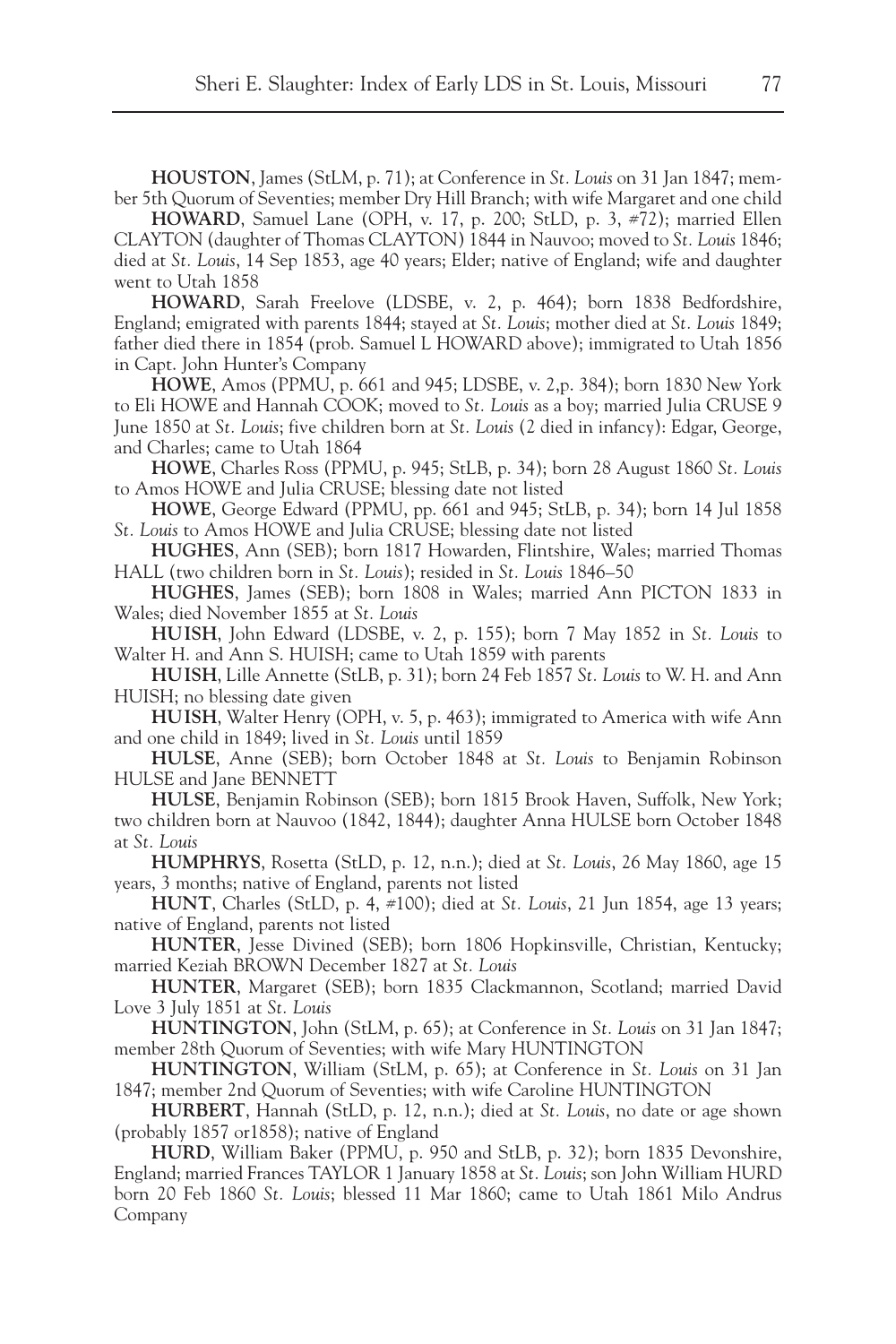**HURDSMAN**, Ann Elizabeth (StLB, p. 32); born 15 Dec 1858 *St. Louis* to John and Lettice HURDSMAN; died 4 Mar 1860 *St. Louis*

**HURDSMAN**, William Thompson (StLB, p. 32); born 16 Dec 1856 *St. Louis* to John and Lettice HURDSMAN; died 22 Apr 1860 *St. Louis*

**HURST**, William (OPH, v. 5, p. 462); born 1812 Peckenham, Worcester, England, to John HURST and Susannah LONG; married Susannah WEBLEY 1830 England where seven children were born; immigrated to America in 1849 with wife and children; lived at *St. Louis* until 1852 when the crossed to Utah; one child born at *St. Louis* and one died of cholera there

**HUTCHINS**, Edward (StLD, p. 6, #159); died at *St. Louis*, 31 Jul 1854, age 26 years; native of England

**HUTCHINS**, John (StLD, p. 2, #49); died at *St. Louis*, 2 Mar 1853, age 60 years; Elder; native of England

**HUTCHINS**, William (PPMU, p. 939, see HOLLEY, Henry); died at *St. Louis*; wife Ann (PUTNAM) HUTCHINS and daughter Ann HUTCHINS came to Utah in 1853

**HUTCHINSON**, James (PPMU, p. 952); born 1838 Woodhouse, England; married Ellen REDMAN 29 March 1862 at *St. Louis*; came to Utah 1862 Kimball and Lawrence Merchandise Company

**INKEL**, Armand (StLD, p. 4, #95); died at *St. Louis*, 25 Apr 1854, age 14 days; native of America, parents not listed

**INKEL**, Wilhelmina (StLD, p. 4, #94); died at *St. Louis*, 25 Apr 1854, age 9 years; native of Mecklenburg, Germany, parents not listed

**IRELAND**, Ann (SEB); born 1822 St. Mary, Devonshire, England; married Henry BAWDEN 1844; baptized 1848 in England; emigrated 1851; resided in *St. Louis* until 1852 when she came to Utah

**ITCHMAN**, Hannah (StLD, p. 4, #101); died at *St. Louis*, 29 Jun 1854, age 25 years; native of England

**IVORY**, Matthew (StLM, p. 70); at Conference in *St. Louis* on 31 Jan 1847; Priest

**JACAMARY**, F. B. (OPH, v. 5, p. 440); chairman of *St. Louis Lyceum,* which met to study principles of the gospel 1846

**JACKSON**, Henry Clark (SEB; LDSBE, v. 1, p. 766); born 1819 Gainsborough, Lincolnshire, England, to Robert JACKSON and Hannah CLARK; married Ann OADES in 1843; immigrated to *St. Louis* in 1848 where he worked until 1850; crossed to Utah in 1852

**JARVIS**, Frederick (StLD, p. 10, #266); died at *St. Louis*, 14 May 1855, age 3 years, 10 months; native of England, parents not listed

**JELLEY**, Adelaide (SEB; LDSBE, v. 2, p. 334); born 1831 Bedford, Bedfordshire, England; married Edmund Burke FULLER 1851 at *St. Louis*; son Edward Nowell FULLER was born 16 December 1852 at *St. Louis*; came to Utah in 1854

**JENKINS**, Emarine (PPMU, p. 1086, see PARKER, Joseph H.); born 1843 at *St. Louis* (or Nauvoo) to William JENKINS and Mary ROWBERRY; came to Utah in 1850 in Edward Hunter Company

**JENKINS**, Joshua (StLB, p. 32); born 1 Jul 1860 *St. Louis* to Nathaniel J. and Sarah JENKINS; blessed 29 Aug 1960

**JENKINS**, Mary (StLB, p. 34); born 22 Mar 1862 *St. Louis* to Nathaniel and Sarah JENKINS; blessed 6 Apr 1862

**JENKINS**, Nathaniel J. (OPH, v. 2, p. 175); born 1801 London, England, to George JENKINS and Frances LATTIMER; married Sarah HOLT; immigrated to America 1844 with wife and eight children; joined the Church at *St. Louis*; Sarah (HOLT) JENKINS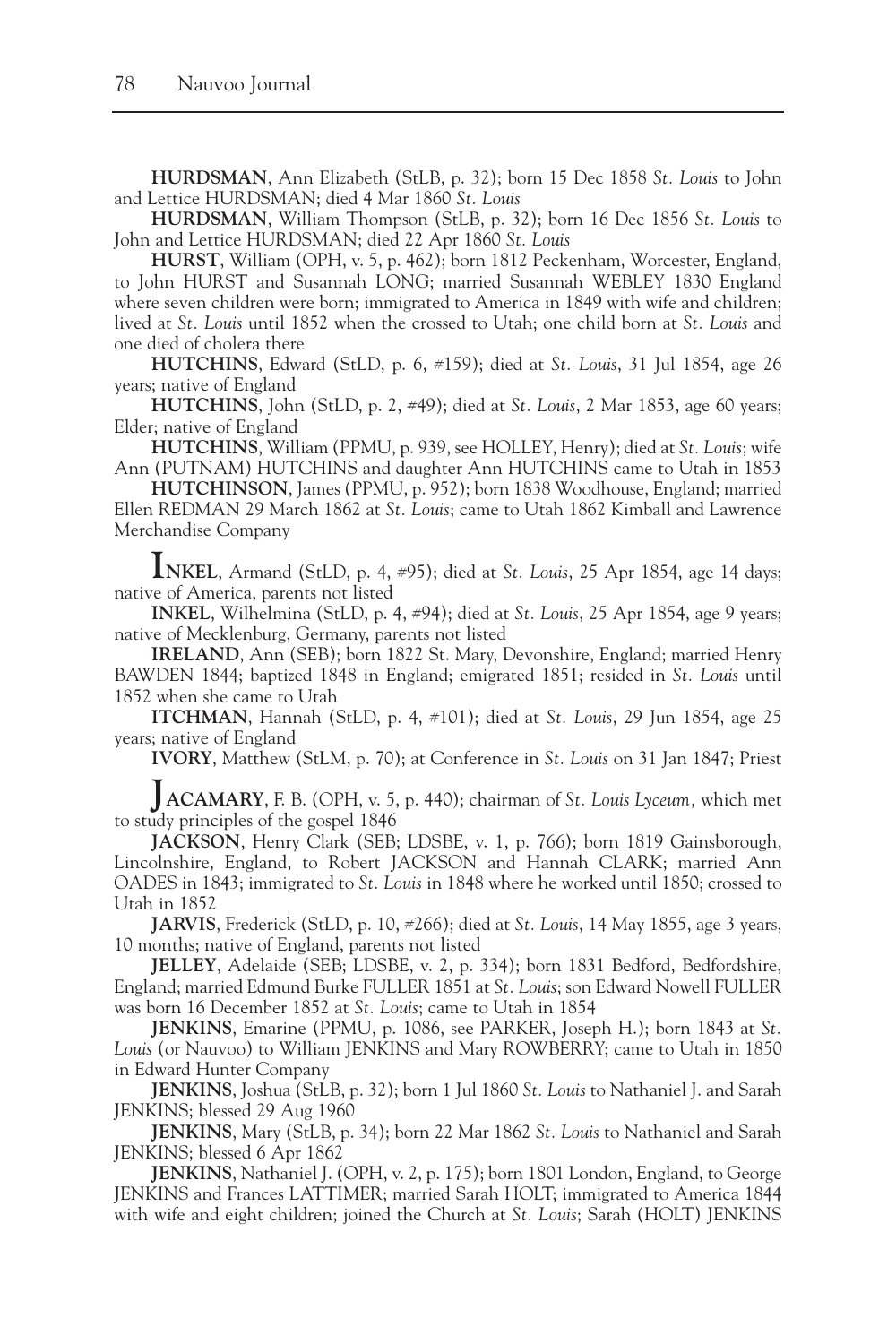died at *St. Louis* 22 Apr 1856; married second wife Sarah MATTHEWS about 1858 at *St. Louis*; crossed to Utah about 1863; returned to *St. Louis* to sell properties, lost eyesight and died at *St. Louis*

**JENKINS**, Sarah Emeline (SEB) born 12 February 1847 at *St. Louis* to William JENKINS and Mary ROWBERRY

**JENKINS**, Susan Sophia (SEB); born 13 October 1848 at *St. Louis* to William Jenkins and Mary ROWBERRY

**JENKINS**, William (SEB); born 1818 Mathon, Worcestershire, England; married Mary ROWBERRY in England; three children born in Nauvoo (1841, 1843, 1845); two daughters born at *St. Louis* 1847 and 1848 (see Susan and Sarah JENKINS)

**JENNINGS**, Henry (SEB); born 1812 Waynesville, Warren, Ohio; received endowment 6 February 1846 at the Nauvoo Temple; married Ann MORGAN 14 May 1848 at *St. Louis*

**JENSEN**, Ingeborg Maria (OPH, v. 2, p. 284); born 1825 Risor, Norway to Jens THORSEN and Johanna Marie OLSEN; immigrated to America in 1856; found employment with Saints in *St. Louis* where she contracted smallpox; crossed to Utah 1857

**JEPSON**, James (SEB and StLM, p. 62); born 1816 Bolton, Lancashire, England; married Eleanor NIGHTINGALE 1838 in England; at Conference in *St. Louis* on 31 Jan 1847 with wife Elinor; resided 1847–51 at *St. Louis* where three children were born: Miles JEPSON 1847, Alice JEPSON 1849, Mary Ellen JEPSON 1 Nov 1851; James served a mission to *St. Louis*

**JEPSON**, Mary Ellen (PPMU, p. 1183, see STEELE, Mahonri M.); born 1851 at *St. Louis* to James JEPSON and Eleanore NIGHTINGALE

**JOHNSON**, George (StLD, p. 9, #259); died at *St. Louis*, 16 Aug 1855, age "not known"; native of England

**JOHNSON**, Henry (StLD, p. 1, #8); died at *St. Louis*, 8 Jun 1852, age 10 months; native of *St. Louis*, no parents listed

**JOHNSON**, James (StLM, p. 68); at Conference in *St. Louis* on 31 Jan 1847; member of 15th Quorum of Seventies

**JOHNSON**, Joseph Ellis (SEB; OPH, v. 15, p. 228); born 1817 Pomfret, Chautaugua, New York; married Harriet Ellen SNYDER 1840 at Nauvoo; married Eliza PERKINS; son Charles Ellis JOHNSON born 21 March 1857 at *St. Louis*

**JOHNSON**, Matthew (StLD, p. 8, #215); died at *St. Louis*, 6 Mar 1855, age 23 years; native of England

**JOHNSON**, Richard (StLM, p. 69); at Conference in *St. Louis* on 31 Jan 1847; Priest; with Benjamin and Harrisilla JOHNSON

**JOINER**, Margaret Elizabeth (DUP, p. 60); born 1837 Oxfordshire, England, to Henry JOINER and Elizabeth WHITINGHAM; immigrated to America with family in 1850; father died on Mississippi River of cholera; lived in *St. Louis* with mother and sister Martha for six years

**JONES**, Benjamin (StLD, p. 3, #76); died at Lexington, Missouri, 5 Sep 1853, age 58 years; native of Wales

**JONES**, Caswell Samuel (StLB, p. 31; StLD, p. 11, n.n.); born 10 Jun 1857 *St. Louis* to Benjamin and Hannah JONES; blessed 16 Jun 1857; died at *St. Louis*, 17 Jun 1857 (age 7 days)

**JONES**, Hannah (StLD, p. 7, #175); died at *St. Louis*, 10 Sep 1854, age 19 years; native of England

**JONES**, Harriett (StLD, p. 4, #115); died at *St. Louis*, 27 June 1854, age 44 years; native of England

**JONES**, James Collins (StLB, p. 33); (name listed in blessing records, no information)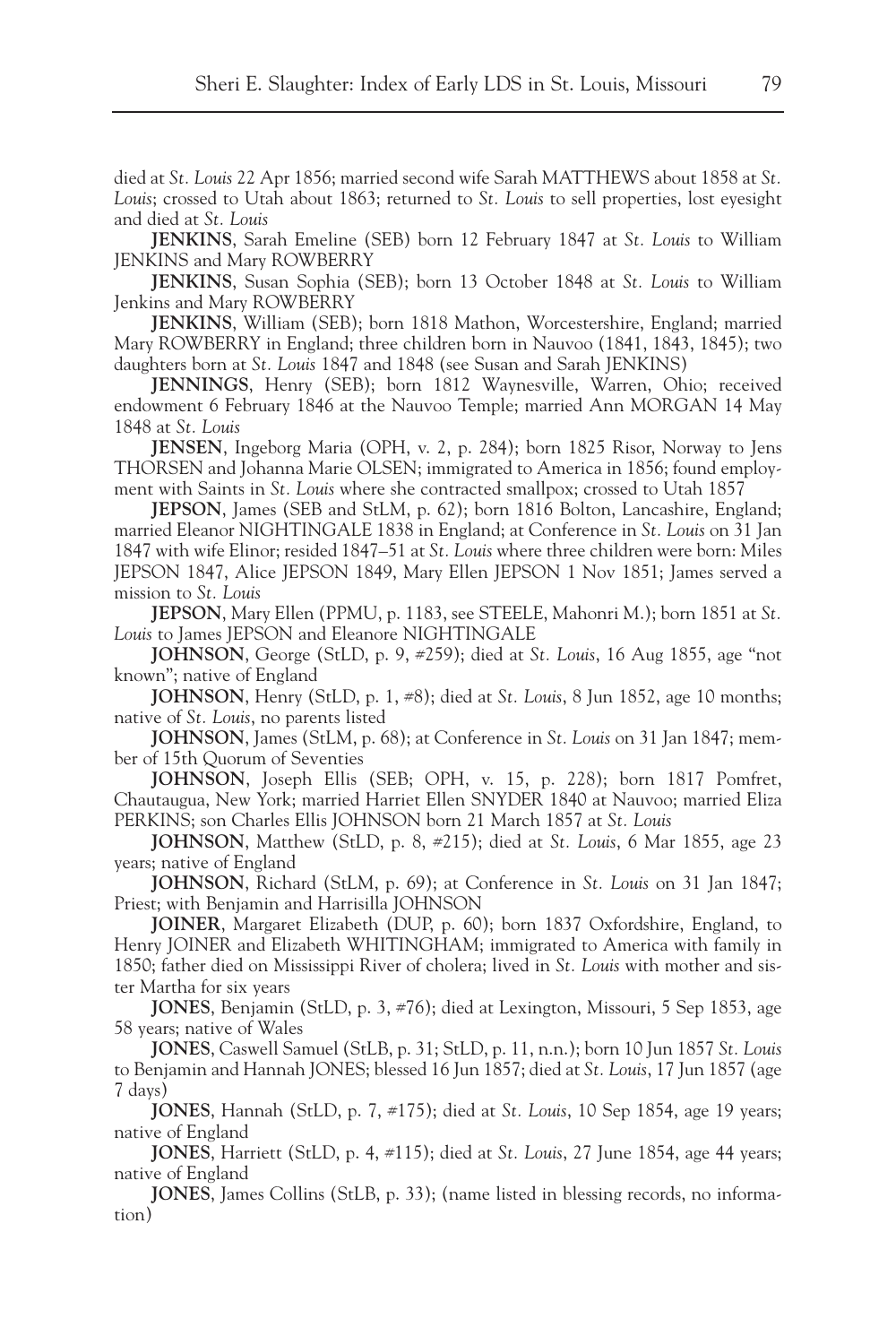**JONES**, John Pidding (SEB); born 1819 Craven, Yorkshire, England; married Margaret LEE in 1839 in England; two children were born at *St. Louis*: Sylvester Frazer JONES 5 December 1848, Frederick Isaac JONES 6 February 1851

**JORDAN**, Susan (StLM, p. 64); at Conference in *St. Louis* on 31 Jan 1847; with Caroline JORDAN

**KATZ**, Michael (StLM, p. 66); at Conference in *St. Louis* on 31 Jan 1847; with Catharine and four children

**KAY**, James (OPH, v. 5, p. 440); member of *St. Louis Lyceum,* which met to study principles of the gospel 1846

**KAY**, John Rushton (SEB); born 1820 Radcliffe, Lancashire, England; married Sarah Ann CHATTERLEY in 1840 in England; son William Henry KAY was born 14 April 1851 at *St. Louis*

**KEELER**, Daniel (SEB) born 1 January 1848 at *St. Louis* to Daniel Hutchinson KEELER and Philinda Clark ELDREDGE

**KEELER**, Daniel Hutchinson (SEB and StLM, p. 70); born 1811 Pemberton, Burlington, New Jersey to John B. KEELER and Amy HUTCHINSON; married (widow) Philinda Clark ELDREDGE (MERRICK) 1843 at Nauvoo; son Daniel KEELER born 1 January 1848 at *St. Louis*; at Conference in *St. Louis* on 31 Jan 1847; member 15th Quorum of Seventies; with wife Philinda and one child; immigrated to Utah 1852

**KEITH**, William Stanley (StLB, p. 32); born *St. Louis* (no parents listed in record); blessed 4 Mar 1860

**KERSHAW**, Emma Jane (StLD, p. 12, n.n.); died at *St. Louis*, 6 Aug 1858, age 10 months; native of America, parents not listed

**KEYTE**, Frederick Aug. (StLB, p. 32); born 22 Jul 1860 *St. Louis* to Alfred and Emma KEYTE; blessed 5 Aug 1860

**KILGORE**, Jessie (StLB, p. 32); born 17 Jan 1859 *St. Louis* (no parents listed); blessed 28 Nov 1859

**KILGOUR**, Emily (StLD, p. 6, #162); died at *St. Louis*, 22 Jul 1854, age 1 year, 2 months; native of America, daughter of James and Catherine KILGOUR

**KILGOUR**, George M. (StLB, p. 34); born 14 Feb 1862 *St. Louis* to James and Catherine KILGOUR; blessed 21 Apr 1862

**KILGOUR**, Jemima (StLB, p. 33); born 25 Feb 1858 *St. Louis* (no parents listed); blessed 2 May 1861

**KILGOUR**, Jessie (StLB, p. 33); born 28 Nov 1860 *St. Louis* (no parents listed); blessed 2 May 1861

**KIRK**, Catharine Ellen (StLB, p. 31); born 1 Feb 1857 *St. Louis* to George and Hannah KIRK; blessed 22 Mar 1857

**KIRK**, Henry; baptized and ordained Priest 1848 at Nottingham, England; cut off at *St. Louis* 

**KIRK**, Hugh (StLD, p. 6, #172); died at *St. Louis*, 16 Oct 1853, age 83 years; native of England

**KNIGHT**, Charles (StLB, p. 31); born 21 Feb 1857 *St. Louis* to William and Harriet KNIGHT; blessed 9 May 1857

**KNIGHT**, William John (StLD, p. 9, #251); died at *St. Louis*, 22 Jul 1855, age 3 months, 2 days; native of America, son of William and J. K. KNIGHT

**KNIGHTON**, Richard (StLM, p. 62); at Conference in *St. Louis* on 31 Jan 1847; member 34th Quorum of Seventies; with wife Mary

**KNIGHTON**, William (StLM, p. 62); at Conference in *St. Louis* on 31 Jan 1847; with wife Margaret and two children

**KNOX**, Emma Josephine (StLD, p. 6, #174); died at *St. Louis*, 22 Aug 1854, age 1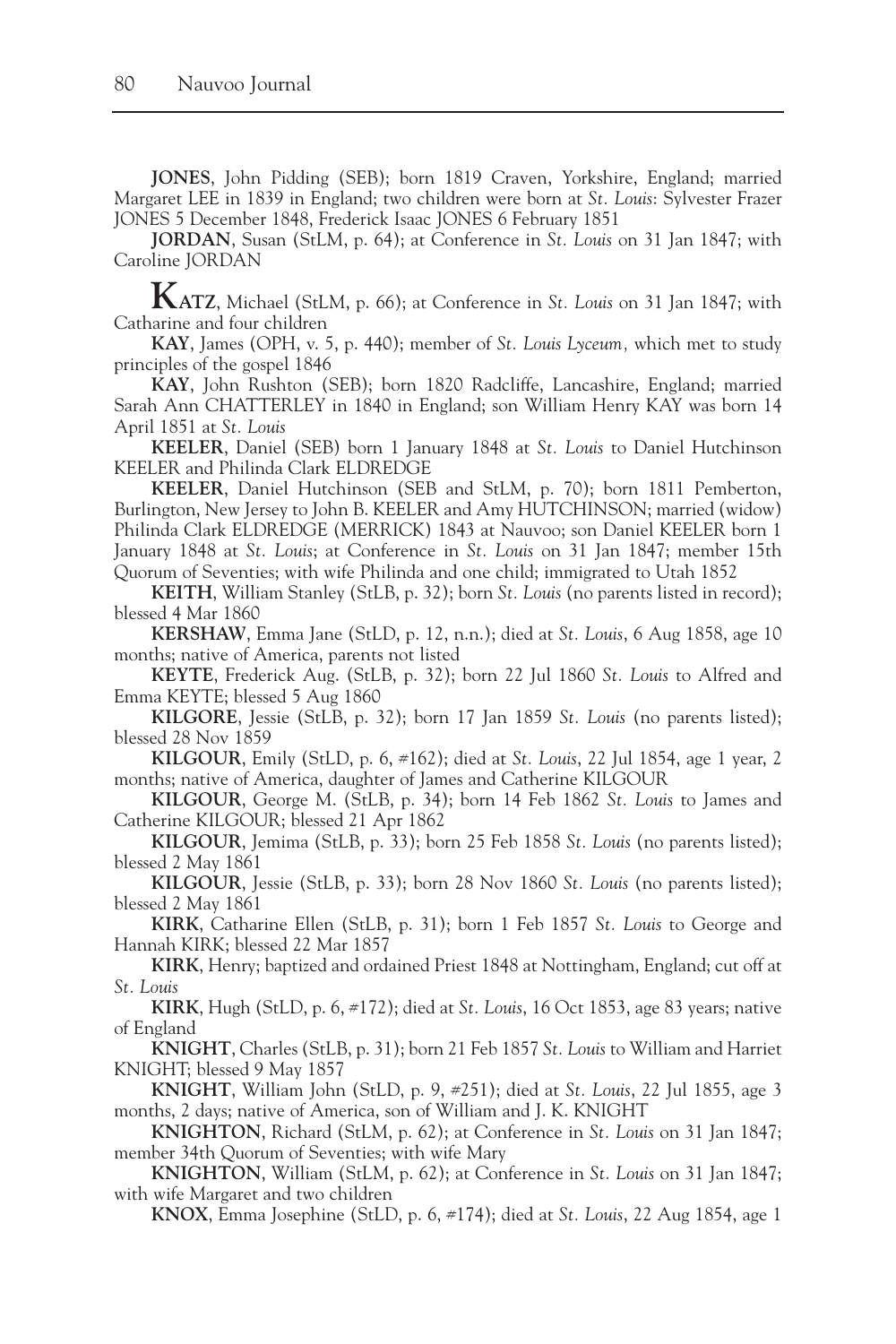month, 8 days; family native of England, daughter of William and Dn. KNOX

**LAMB**, Mary Ann (StLD, p. 9, #233); died at sea, 31 Dec 1854, age 1 year, 2 months; family native of England, parents not listed

**LAMBSON**, Ruth (StLD, p. 1, #12); died at *St. Louis*, 1 Aug 1852, age 60 years; native of Vermont, USA

**LAMOREAUX**, Andrew Losey (SEB; CC, 13 June 1855; LDSBE, v. 3, p. 666); born 1812 Pickering, Ontario, Canada to John McCord LAMOREAUX and Ann LOSLEY; presided over French mission 1853–55; died 13 June 1855 *St. Louis* while returning from French mission

**LARKINS**, Martha (Pack) (PPMU, p. 877, see FOXLEY, William); wife of James LARKINS who died in Bedfordshire, England; died *St. Louis* 1851

**LARTER**, Marintha Althera (StLD, p. 1, #25); died at *St. Louis*, 25 Aug 1852, age 8 months, 15 days; native of *St. Louis*, daughter of H. and H. LARTER

**LAYCOCK**, Peter (StLM, p. 71); at Conference in *St. Louis* on 31 Jan 1847; member 28th Quorum of Seventies; with wife Susannah

**LAYTON**, Christopher (SEB; LDSBE, v. 1, p. 363); born 1822 Thorncote, Bedfordshire, England, to Samuel and Isabel LAYTON; married Mary MATTHEWS 1842 in England (she died 1845 Nauvoo); their daughter Elizabeth LAYTON was born 17 Aug 1844 at Nauvoo; member of the Mormon Battalion Company C; returned to England at death of mother 1848; married Sarah MARTIN 3 May 1850 in England; returned to America 1850 and spent two years in *St. Louis*; son William LAYTON born 11 May 1851 at *St. Louis*; crossed plains in 1852 in Abraham O. Smoot Company

**LEACH**, Mary (PPMU, p. 789, see CAINE, John T.; StLM, p. 65); second woman in Europe to be baptized into the LDS Church; lived Nauvoo and *St. Louis*; at Conference in *St. Louis* on 31 Jan 1847

**LEE**, Abraham (StLD, p. 2, #43); died at *St. Louis*, 22 Aug 1852, age 4 years; son of Joseph and A. LEE

**LEE**, Joseph (StLD, p. 2, #42); died at *St. Louis*, 22 Aug 1852, age 34 years; native of England

**LEE**, Mary (StLD, p. 2, #31); died at *St. Louis*, 3 Aug 1852, age 55 years; native of Scotland

**LEE**, William (SEB); born 1820 Stourport, Worcestershire, England; married Elizabeth JASPER 1844 in England; son John Jasper LEE born 8 Sept 1849 at *St. Louis*; crossed plains to Utah 1850

**LEES**, Mary Nightingale (StLD, p. 6, #170); died at *St. Louis*, 22 Aug 1854, age 10 months, 23 days; native of America, daughter of Samuel and A. LEES

**LEES**, Samuel J. (CC, 4 November 1854); member of High Council in *St. Louis* Stake of Zion in 1854

**LEESON**, Edward (StLD, p. 6, #147); died at *St. Louis*, July 1854, age 30 years; native of England

**LEETHAM**, John (SEB); born 1828 Hull, Yorkshire, England; married Ann CLARKSON 1848 England; son John Thomas born c. 1850 at *St. Louis*; resided in *St. Louis* for two years

**LEFEVRE**, William (SEB; OPH, v. 5, p. 460); born 1833 Crowland, Lincolnshire, England, to John LEFEVRE and Ann DALTON; immigrated to America with family in 1849; resided in *St. Louis* until crossing plains in 1850

**LEWIS**, Edmund D. (OPH, v. 13, p. 194); born 1805 Gellygaer, Glamorganshire, Wales; married Mary THOMAS; emigrated 1854; son George (age 7) buried near *St. Louis*

**LEWIS**, James (SEB; StLM, p. 68; OPH, v. 5, p. 440); born 1814 Gorham,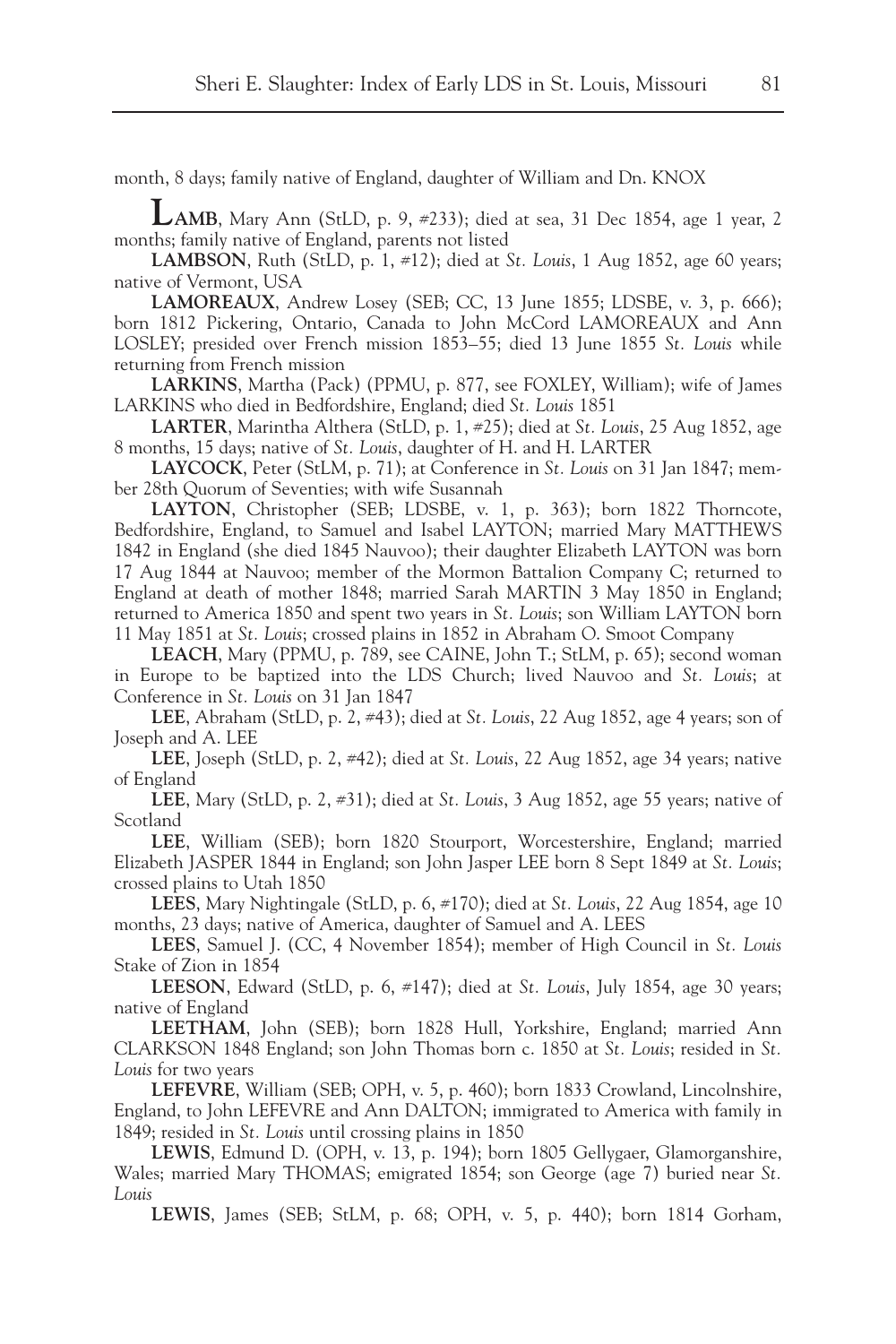Cumberland, Maine; member of *St. Louis Lyceum,* which met to study principles of the gospel 1846; at Conference in *St. Louis* on 31 Jan 1847; member 29th Quorum of Seventies; married Emily Jennison HOLMAN 9 May 1847 at *St. Louis*; daughter Anne Elizabeth LEWIS was born at *St. Louis* 13 January 1848; crossed plains to Utah 1849

**LEWIS**, John (StLM, p. 68); at Conference in *St. Louis* on 31 Jan 1847; elder; with Eliza and Louisa LEWIS

**LEWIS**, Theodore Belden (LDSBE, v. 3, p. 148); born 1843 in *St. Louis* to Thomas Anderson LEWIS and Martha BYRD; lived in *St. Louis* until 1855

**LINDSAY**, Joseph Shanks (LDSBE, v. 3, p. 150); born 1849 Liverpool, England, to John LINDSAY and Elizabeth SHANKS; emigrated with family in 1849; lived at *St. Louis* until 1859 where father presided over branch

**LITTLE**, Feramorz (SEB); born 1820 Auriesville, Montgomery, New York; married Fannie Maria DECKER 12 February 1846 at Nauvoo; son James Tyler LITTLE born 13 Sept 1847 at *St. Louis*

**LITTLE**, James Tyler (PPMU, p. 1008); born 13 Sep 1848 at *St. Louis* to Feramorz LITTLE and Fannie M. DECKER; came to Utah with father in 1851

**LITTLEWOOD**, Frances Ann (StLD, p. 2, #32); died at *St. Louis*, 26 Sep 1852, infant; native of *St. Louis*, parents not listed

**LIVESEY**, John (PPMU, p. 746); accidentally killed at *St. Louis*; his wife Mary Elizabeth GILL came to Utah 1862

**LOCKETT**, James (StLD, p. 4, #99); died at *St. Louis*, 21 Jun 1854, age 45 years; Elder; native of England

**LOCKETT**, John Sargent (StLB, p. 33); born 17 Jan 1860 *St. Louis* to John and Sarah Ann LOCKETT; blessing date not given

**LOCKETT**, Mary Ellen (StLB, p. 34); born 10 Mar 1862 *St. Louis* to John and Sarah Ann LOCKETT; blessed 4 May 1862

**LONGSTROTH**, Stephen (StLM, p. 68); at Conference in *St. Louis* on 31 Jan 1847; High Priest; with Ann, Nancy, and George LONGSTROTH

**LOVE**, David (PPMU, p. 1011; SEB; OPH, v. 4, p. 225); born 1 Jan 1822 at Blackbraes, Sterling, Scotland; emigrated in 1849; worked at *St. Louis* to pay for passage of wife and children to America; first wife Ann McLUCKIE died 1850 on Mississippi River; buried *St. Louis*; married Margaret HUNTER 1852 in *St. Louis*; came to Utah 1852

**LOWE**, Mary Ann (StLD, p. 2, #48); died at *St. Louis*, 13 Feb 1853, age 29 years; native of England

**LOWE**, William (CC, 4 November 1854); member of High Council in *St. Louis* Stake of Zion 1854

**LUBLIN**, Samuel (OPH, v. 1, p. 47); born 1816 Middleford, Denmark; married Johannah LARSEN; immigrated to America 1853 with wife and three children; stayed at *St. Louis* until 1856; Samuel was a blacksmith for railroad there

**LUNT**, Moroni (StLD, p. 11, #298); died at *St. Louis*, 11 Jul 1856, age 1 month, 2 days; native of America, parents not listed

**MAIDEN**, John (SEB); born 1825; baptized 1842 at Brampton. England; immigrated to *St. Louis*

**MALIN**, Elijah Jr. (PPMU, p. 1021, SEB, CC, 5 May 1849); born 11 Mar 1808 in Chester County, Pennsylvania; baptized 1839 in Pennsylvania; died of cholera 5 May 1849 at *St. Louis* while returning home from mission in Pennsylvania; his family crossed plains to Utah 1851

**MANDER**, Alfred (StLB, p. 34); born 7 May 1858 *St. Louis* to Maria MANDER; blessed 5 Oct 1861

**MANDER**, John Thomas (StLB, p. 34); born 23 Dec 1855 *St. Louis* to Maria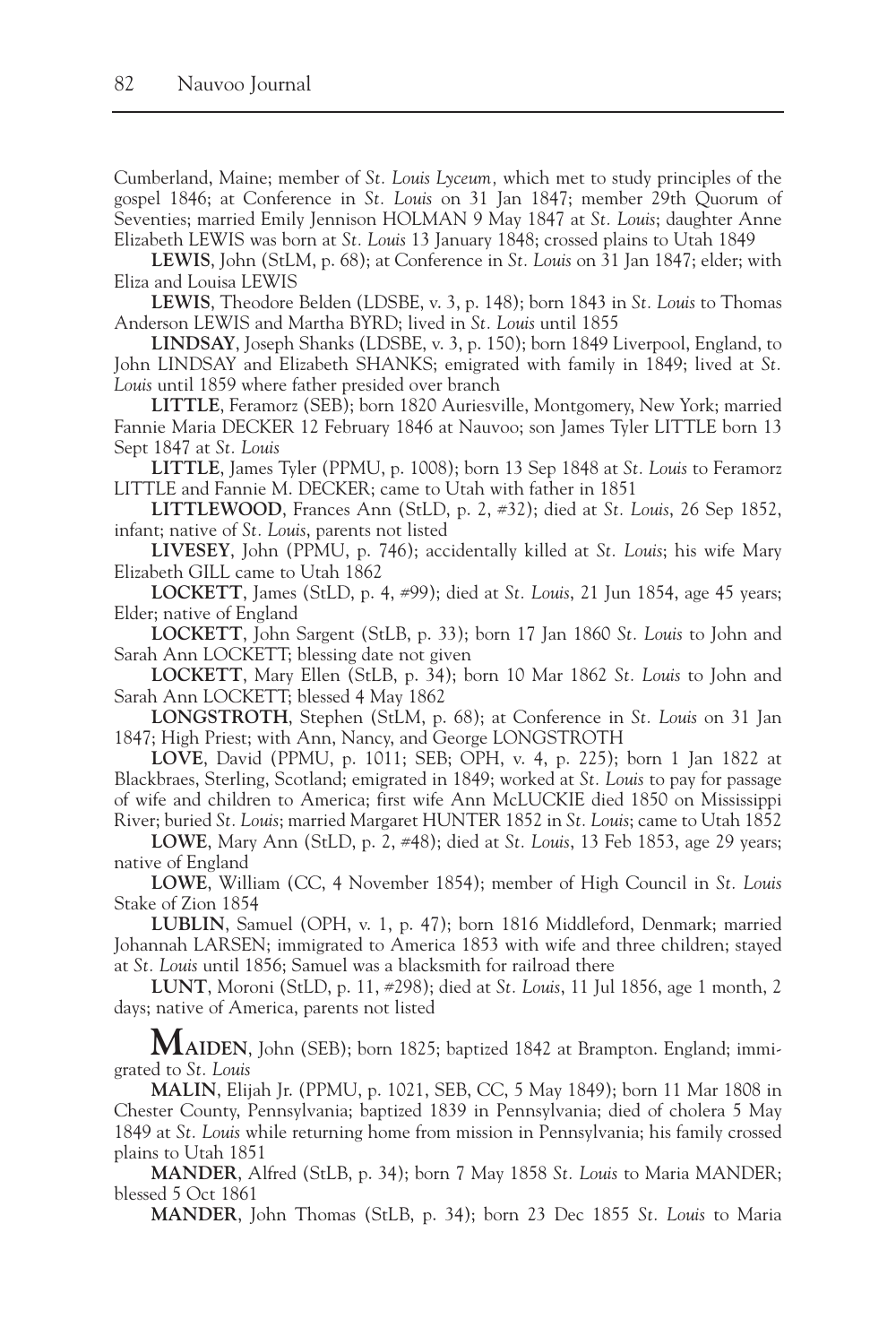MANDER; blessed 5 Oct 1861

**MANDER**, Sarah Ann (StLB, p. 34); born 23 Dec 1860 *St. Louis* to Maria MAN-DER; blessed 5 Oct 1861

**MARCROFT**, John (SEB); born 1812 Middleton, Lancashire, England; married Charlotte TAYLOR 1834 in England; immigrated to US 1854; resided in *St. Louis* 1854–59; twins Benjamin and Mary Ellen MARCROFT were born May 1855 at *St. Louis*; crossed plains to Utah 1859

**MARGETTS**, Richard Bishop (SEB); born 1823 Woodstock, Oxford, England; married Catherine SUMNER 1849; daughter Rosa Josephine MARGETTS was born 18 Feb 1851 at *St. Louis*

**MARROTT**, Ann (StLD, p. 10, #279); died at *St. Louis*, 15 May 1855, age 23 years; native of England

**MARSDEN**, Ann (StLD, p. 4, #107); died at *St. Louis*, 3 Jul 1854, age 19 years; native of England

**MARSDEN**, Samuel (StLM, p. 62); at Conference in *St. Louis* on 31 Jan 1847; Priest; with wife Sarah

**MARSDEN**, William (OPH, v. 5, p. 440); member of *St. Louis Lyceum,* which met to study principles of the gospel 1846

**MARTIN**, Ellen (LDSBE, v. 3, p. 13); born 1843 Bedfordshire, England, to Samuel MARTIN and Priscilla LAYTON; emigrated with family 1850; located at *St. Louis* for five years; mother died at *St. Louis*; immigrated to Utah 1855 in Richard Ballantyne Company

**MARTIN**, John (OPH, v. 15, p. 201); born 1829 England; immigrated to *St. Louis* 1849 where he worked one year to pay his way to Utah

**MARTIN**, Priscilla (Layton) (PPMU, p. 738); died *St. Louis*; husband Samuel MARTIN came to Utah 1855 in Richard Ballantyne Company

**MASON**, George (OPH, v. 5, p. 460); son of William (Sr.) and Sarah MASON; immigrated to America aboard *Henry Ware* with parents and brothers William and George; married Mary Ann BEARD aboard ship 1849; worked in *St. Louis* until 1852 when they came to Utah

**MATLEY**, Thomas (SEB; StLD, p. 10, #269); born 1823 Oldham, Lancashire, England; married Sarah ALLEN 1848 England; daughter Jane MATLEY born 11 February 1855 at *St. Louis*; Jane died at *St. Louis*, 10 Mar 1855, age 27 days

**MATTHEWS**, Samuel (LDSBE, v. 3, p. 159); born 1843 North Hill, Bedfordshire, England, to William MATTHEWS and Elizabeth FLINDERS; emigrated with family 1850; resided in *St. Louis* five years

**MATTHEWS**, William (PPMU, p. 1027 and SEB); born 1817 North Hill, Bedfordshire, England; married Sara \_\_\_\_\_ at *St. Louis*; she died in 1852; married his third wife Charlotte SWIFT 8 July 1853 at *St. Louis*; their son Walter William MATTHEWS was born 22 Feb 1854 at *St. Louis***;** came to Utah in 1855 John Wardle Company

**MAYCOCK**, James (PPMU, p. 1028); born 1778 in Warwickshire, England; resided in *St. Louis* before coming to Utah in 1852

**McALISTER**, John (StLM, p. 60); at Conference in *St. Louis* on 31 Jan 1847

**McALISTER**, Margaret (StLM, p. 60); at Conference in *St. Louis* on 31 Jan 1847

**McALISTER**, Walter (StLM, p. 60); at Conference in *St. Louis* on 31 Jan 1847; member of 29th Quorum of Seventies; with wife Isabella

**McALISTER**, William (StLM, p. 60); at Conference in *St. Louis* on 31 Jan 1847

**McALLISTER**, John Daniel Thompson (LDSBE, v. 1, p. 337; OPH, v. 6, p. 21); born 1827 Lewis, Sussex, Delaware, son of William J. F. McALLISTER and Eliza THOMPSON; married Ellen HANDLEY 1848 in Philadelphia where he joined the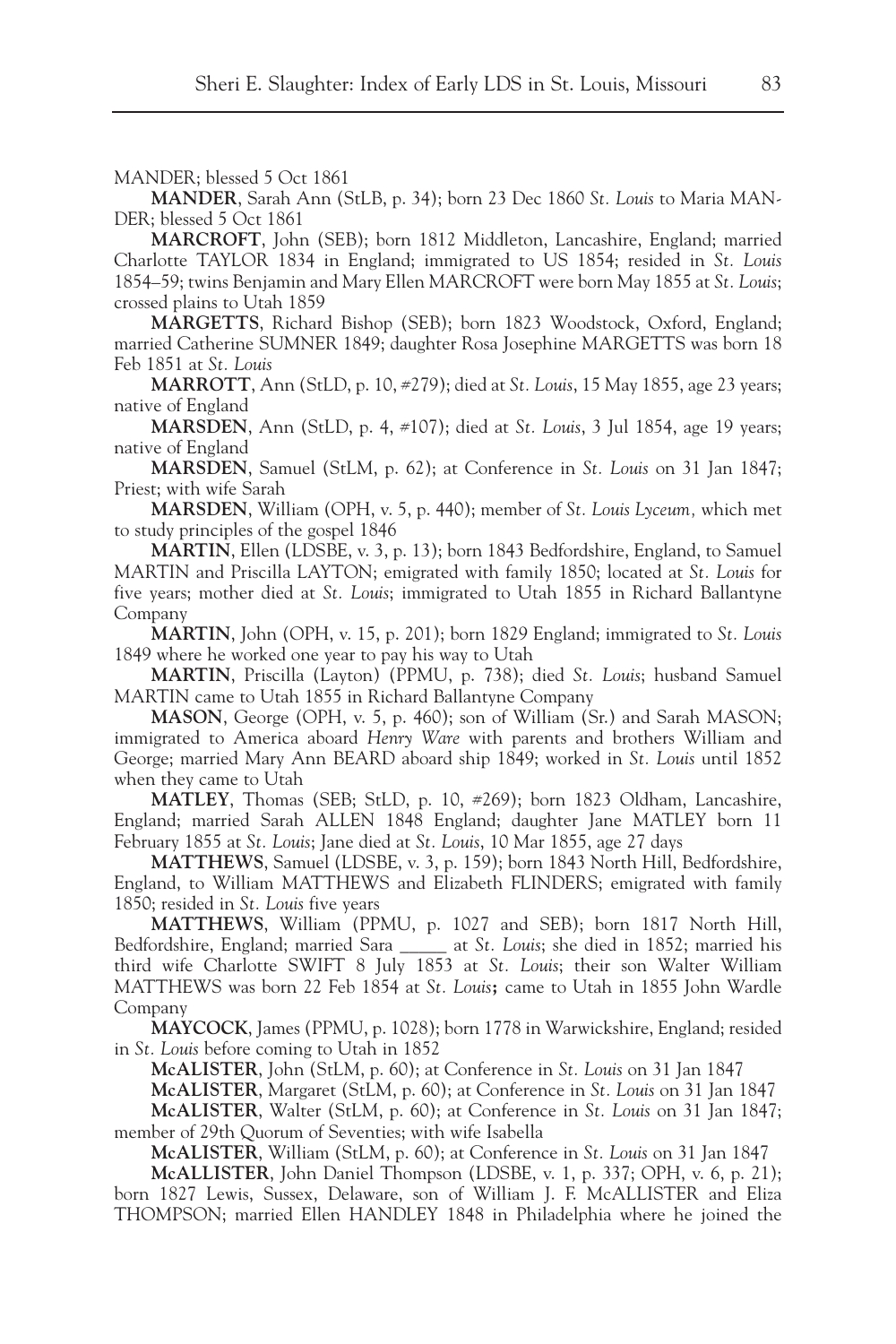Church; immigrated to *St. Louis* in 1848; worked as a blacksmith and remained there until summer of 1849; immigrated to Utah in 1851 in Alfred Cordon Company

**McALLUM**, Malcolm (StLD, p. 9, #249); died at *St. Louis*, 17 Aug 1855, age 36 years; Elder; native of Scotland

**McCALL**, John M. (StLM, p. 70); at Conference in *St. Louis* on 31 Jan 1847; elder; with Elizabeth, Mary C. and Brutus E. McCALL

**McCALL**, Margaret (StLM, p. 60); at Conference in *St. Louis* on 31 Jan 1847; widow

**McCAUGHIE**, Emma (StLB, p. 32); born 6 Aug 1859 *St. Louis* (parents not listed); blessed 2 Dec 1860

**McCOWAN**, Robert (StLD, p. 2, #46); died at *St. Louis*, 17 Feb 1853, age 35 years, Priest; native of England

**McCUE**, Peter (StLM, p. 64); at Conference in *St. Louis* on 31 Jan 1847; High Priest; with Mary McCUE and two children

**McFALL**, Mary Cunnachy (OPH, v. 13, p. 350); born County Antrim, Ireland; married Robert McFALL who died 1839 Scotland; Mary emigrated with children 1850; resided at *St. Louis* until 1855

**McFARLIN**, Peter (StLM, p. 60); at Conference in *St. Louis* on 31 Jan 1847; member 12th Quorum of Seventies; with wife Elizabeth Ann, children Elmira, John McFARLIN

**McGREGOR**, Ann (StLD, p. 5, #118); died at *St. Louis*, 3 Jul 1854, age 60 years; native of Wales

**McGREGOR**, William (SEB); born 1816 Thornebank, Lanark, Scotland; married Ann HOSSACK 1841 Scotland; son James Davis McGREGOR was born 10 mar 1850 at *St. Louis*; in Utah by 1853

**McINTOSH**, Daniel (StLM, p. 65; OPH, v. 5, p. 440); member of *St. Louis Lyceum,* which met to study principles of the gospel 1846; at Conference in *St. Louis* on 31 Jan 1847; member 27th Quorum of Seventies; with wife Elizabeth

**McINTOSH**, William (SEB); born 1819 Bridgeton, Lanark, Scotland; married Maria CALDWELL 1841 Canada; two sons were born at *St. Louis*: David Hirum McINTOSH born 5 Sep 1847, William Henry McINTOSH born 18 Apr 1849; came to Utah in 1852

**McLEAN**, \_\_\_\_\_ (StLD, p. 12, n.n.); died at *St. Louis*, Mar 1862, age and nativity not shown

**McLEAN**, Fanny (OPH, v. 1, p. 323); born 1842 Sunderland, England, to Francis McLEAN and Sarah PORTER; emigrated with mother and siblings in 1850; lived in *St. Louis* until 1857

**McLEAN**, Margaret (StLB, p. 31); born 28 Jun 1859 *St. Louis* to Margaret McLEAN; no blessing date given

**McLELLAND**, Thomas (LDSBE, v. 2, p. 431; StLM, p. 71); born 1819 Calmore, Londonderry, Ireland to Edward McLELLAND and Mary LOCKHART; immigrated to America in 1844 with wife Elizabeth; resided in *St. Louis* 1846–48; at Conference in *St. Louis* on 31 Jan 1847; member 9th Quorum of Seventies; member of Dry Hill Branch; with wife Elizabeth

**McLUCKIE**, Ann (SEB); born 1824 Glasgow, Lanarkshire, Scotland; married David LOVE 1842 Scotland; died 1 November 1850 on Mississippi River; buried *St. Louis*

**McMASTER**, Grace (StLM, p. 65); at Conference in *St. Louis* on 31 Jan 1847; widow

**McNEIL**, John (LDSBE, v. 1, p. 504); born 1827 near Edinburgh, Scotland; married Janet BOWMAN in 1850 in Scotland; immigrated to America in 1851; wife and child died of cholera on river near *St. Louis*; worked in coal mines near *St. Louis*; crossed plains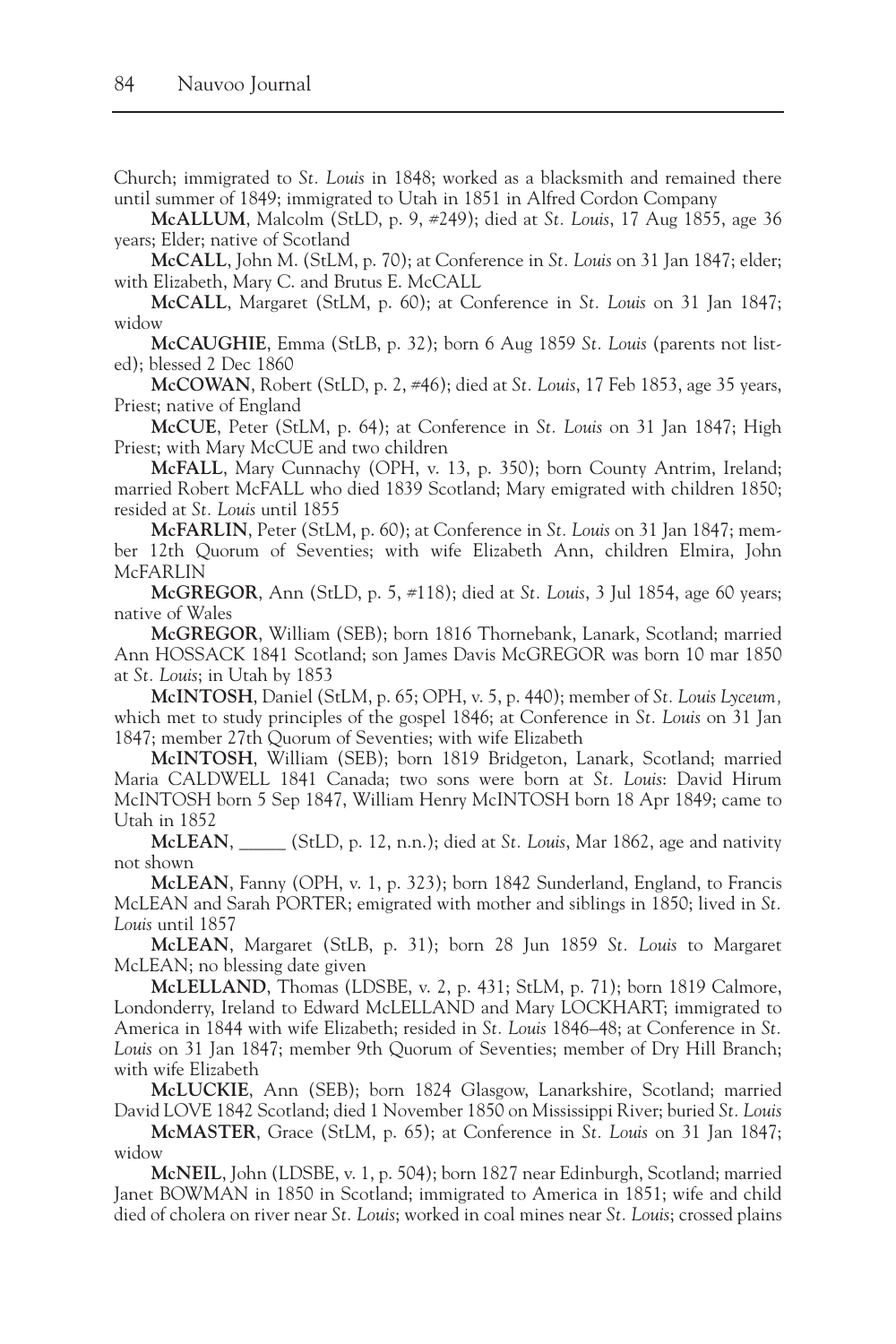to Utah in 1852 in John S. Higbee's Hundred

**McNEIL**, Margaret (StLD, p. 4, #114); died at *St. Louis*, 27 Jun 1854, age 27 year; native of Isle of Man

**McNEIL**, Margaret (OPH, v. 3, p. 199); born near Edinburgh, Scotland, to Thomas McNEIL and Janet REID; emigrated with family in 1856; went to *St. Louis* to spend winter where father was called on mission to open an LDS settlement at Genoa, Nebraska

**McTAGGART**, Thomas (StLM, p. 67); at Conference in *St. Louis* on 31 Jan 1847; member 7th Quorum of Seventies; with Phyllis McTAGGART

**MECHAM**, Elizabeth (StLD, p. 10, #263); died at *St. Louis*, 14 Sep 1855, age 8 months, 11 days; native of America, parents not listed

**MECHAM**, Julia (StLD, p. 10, #264); died at *St. Louis*, 14 Sep 1855, age 11 years; native of England, parents not listed

**MELLOR,** Alice (SEB); born 1815 Holebottom, Lancashire, England; married Thomas HILL 5 Nov 1850 at *St. Louis*; daughter Sarah HILL born 26 May 1853 at *St. Louis*

**MERRICK**, Fanny (StLM, p. 70); at Conference in *St. Louis* on 31 Jan 1847; with George and Masiah MERRICK

**METHVAN**, Joseph Young (StLD, p. 11, #291); died at *St. Louis*, 1 Oct 1855, age 1 year; native of America, parents not listed

**MIDGLEY**, Joshua (SEB; LDSBE, v. 2, p. 490); born 1832 Almondbury, Yorkshire, England, to Thomas MIDGLEY and Ellen HINCHCLIFFE; immigrated to US in 1850 with father; resided *St. Louis* 1850–52; ordained a Deacon 8 May 1851 at *St. Louis*; crossed plains to Utah 1852

**MILES**, Nancy (StLD, p. 11, n.n.); died at Illinois, 27 Oct 1853, age 9 years, 10 months; native of America, parents not listed

**MILES**, Samuel, Sr. (SEB); born 1779 Branford, Hew Haven, Connecticut; married (1) Sarah SIMONDS (2) Prudence MARKS; died 22 Dec 1847 *St. Louis*

**MILLER**, Martin (StLM, p. 68); at Conference in *St. Louis* on 31 Jan 1847; with Mary, Amos, and Benjamin MILLER

**MILLER**, Mary Thompson (SEB); born 1817 Marblehead, Essex, Massachusetts; married David NELSON 1836; died 9 July 1849 *St. Louis*

**MILLER**, William (StLM, p. 68); at Conference in *St. Louis* on 31 Jan 1847; member of Seventies; with Martha MILLER

**MILLERING**, Mary Ellen (StLB, p. 33); born 23 Aug 1856 *St. Louis* (parents not listed); blessed 7 May 1861

**MILLS**, Robert (StLM, p. 67); at Conference in *St. Louis* on 31 Jan 1847

**MINNION**, Emma J. (StLD, p. 2, #30); died at *St. Louis*, 15 Jun 1852, age 1 year, 6 months (parents not listed)

**MITCHEL**, Mary (StLD, p. 1, #21); died at *St. Louis*, 29 Aug 1852, age 20 years

**MITCHELL**, Frederick Augustus Herman Frank (SEB; LDSBE, v. 4, p. 340); born 1835 Sheffield, Yorkshire, England, to Hezekiah MITCHELL and Sarah MALLINSON; family baptized in England, immigrated to *St. Louis* in 1849; arrived in Utah 1854

**MITCHELL**, Hezekiah (SEB); born 1810 Simondsley, Derbyshire, England; married Sarah MALLINSON 1832 England; daughter Sarah Ann MITCHELL born 31 March 1851 *St. Louis*; came to Utah 1854 in James Brown Company

**MITTEN**, Hannah Rosalie (StLB, p. 34); born 8 Nov 1861 *St. Louis* to John and Ann MITTEN; blessed 30 Mar 1862

**MITTEN**, John William (StLB, p. 32); born 14 Jul 1859 *St. Louis* to John and Annie MITTEN; blessed 21 Aug 1859

**MONTEIRTH**, Alvin Moroni (SEB; LDSBE, v. 2, p. 198); born 1824 Wiscasset, Lincoln, Maine; married Caroline HARDY 1848 (prob. *St. Louis*); lived in *St. Louis*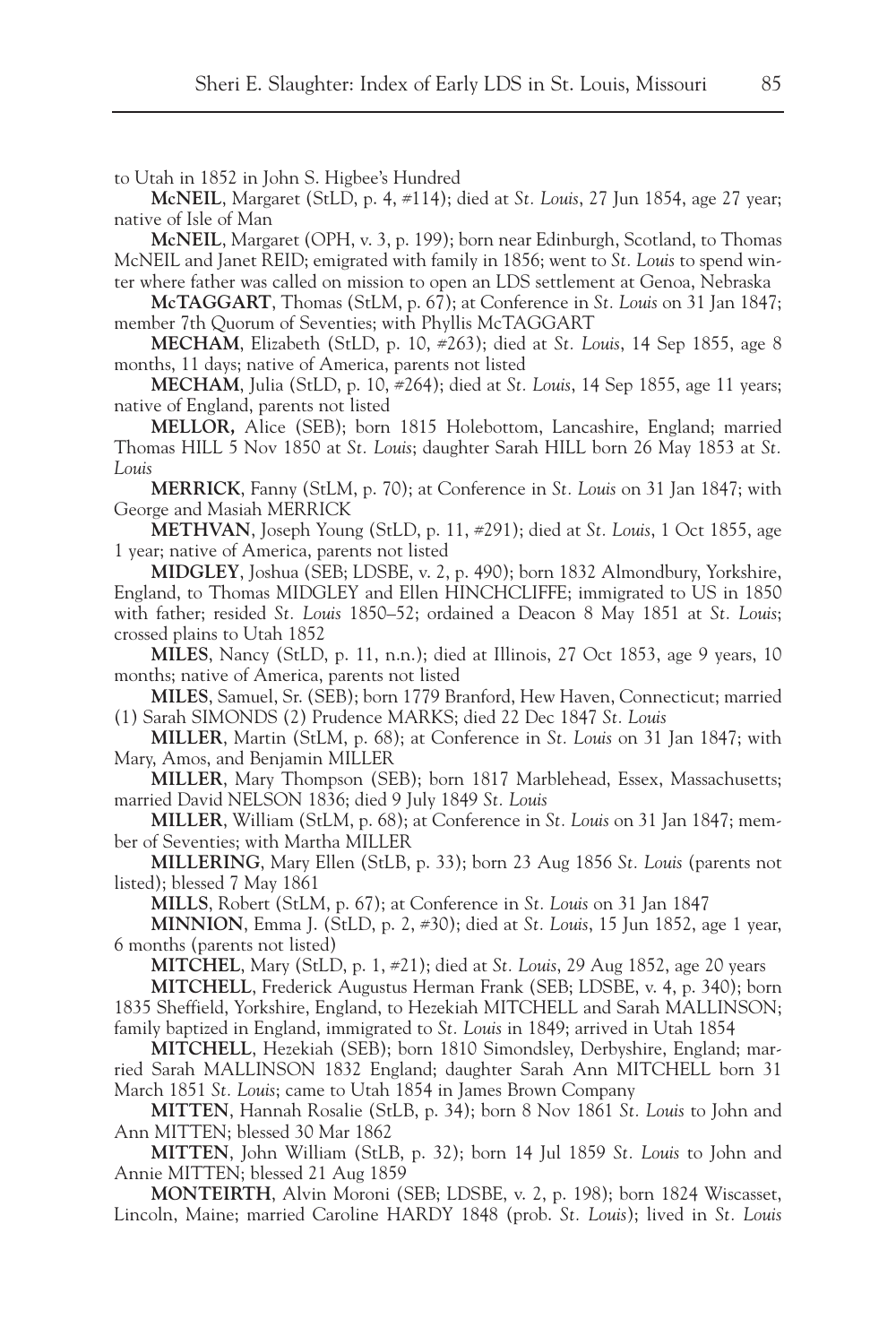1846–48; came to Utah in 1853

**MOORE**, John Wright (StLB, p. 31); born 7 Apr 1857 *St. Louis* to John and Sarah MOORE; blessed 14 Jun 1857

**MOORE**, William (StLD, p. 11, n.n.); died at *St. Louis*, 8 Dec 1856, age 30 years, 5 months, 10 days; native of England

**MORLEY**, Elizabeth (StLD, p. 12, n.n.); died at *St. Louis*, 29 Nov 1861, age 47 years; native of England

**MORRIS**, James (StLB, p. 35); born 14 May 1862 *St. Louis* to Robert and Janet MORRIS; blessed 8 Jun 1862

**MORRIS**, Jane (StLD, p. 5, #117); died at *St. Louis*, June 1854, age 30 years; native of Isle of Man

**MORRIS**, Joseph (Kimball, Stanley B., p. 491); born 15 December 1824, in Burwardsley, Cheshire, England; married Mary Thorpe in England; emigrated in 1848; spent four years in *St. Louis* where he worked as a fireman aboard a Mississippi river boat; while in *St. Louis* had "remarkable visions and spiritual impressions";<sup>15</sup> immigrated to Utah in 1850; organized his own church, the "Morrisites"

**MORRIS**, Joseph (StLD, p. 3, #83); died at *St. Louis*, 26 Dec 1852, age 8 months; native of America, son of Joseph and Mary MORRIS

**MORRIS**, Mary (StLD, p. 4, #113); died at *St. Louis*, 27 Jun 1854, age 41 years; native of England

**MORRISON**, Hannah (StLD, p. 10, #274); died at *St. Louis*, 26 Jul 1855, age 55 years; native of England

**MORRISON**, Mary Isabella (StLD, p. 6, #156); died at Gravois, Missouri, 23 Jul 1854, age 1 years, 6 months; native of England, daughter of William and M[ary] MOR-RISON

**MORRISON**, Sarah Allen (StLD, p. 6, #155); died at *St. Louis*, 28 Jul 1854, age 3 years, 9 months; native of England, daughter of William and M[ary] MORRISON

**MORRISON**, William (SEB; CC, 4 November 1854); born 1820 Lavernry, Aberdeen, Scotland; married Mary Margaret CRUICKSHANK 1843 Scotland; daughter Mary Margaret MORRISON born 3 Jan 1855 *St. Louis*; member of High Council in *St. Louis* Stake of Zion in 1854

**MUNDAY**, Jane (OPH, v. 6, p. 441); born 1832 Coventry, Warwickshire, England, to Thomas MUNDAY and Harriet LANCASTER; immigrated to America 1851 with mother and stepfather; married Samuel BROWN 1853 *St. Louis*; son born 2 Aug 1854; died 4 Aug 1854 *St. Louis*; husband, mother, and stepfather all died at *St. Louis* of cholera; immigrated to Utah 1855

**MULLETT**, Joseph E. (PPMU, p. 1050); born 1838 Charleton, Somerset, England; married Rhoda POCOCK 1867 at *St. Louis*; came to Utah 1868 Chester Loveland Company

**MURRAY**, John (SEB and StLM, p. 68); born 1814 Edinburgh, Scot; married Sarah BATES 1833 Michigan, USA; son Joseph Albert MURRAY born 8 Sep 1846 *St. Louis*; at Conference in *St. Louis* on 31 Jan 1847; elder; with wife Sarah; came to Utah in 1852

**MUSIC**, David (StLM, p. 72); at Conference in *St. Louis* on 31 Jan 1847; Teacher; member of Dry Hill Branch; with wife Janet and one child

**MUSIC** (or **MUSICK**), Samuel (StLM, p. 69; OPH, v. 5, p. 440); at Conference in *St. Louis* on 31 Jan 1847; member of 30th Quorum of Seventies; with Elizabeth, Rebecca Ann, Elijah, Teancum MUSIC; appointed supervision of 6th Ward in *St. Louis* 1847

**MUTCH**, Ann (StLD, p. 5, #145); died at *St. Louis*, 20 Jul 1854, age 73 years; native of England

**MYRCROFT**, Benjamin (StLD, p. 11, n.n.); died at *St. Louis*, 11 Aug 1856, age 1 year, 3 months; native of America, parents not listed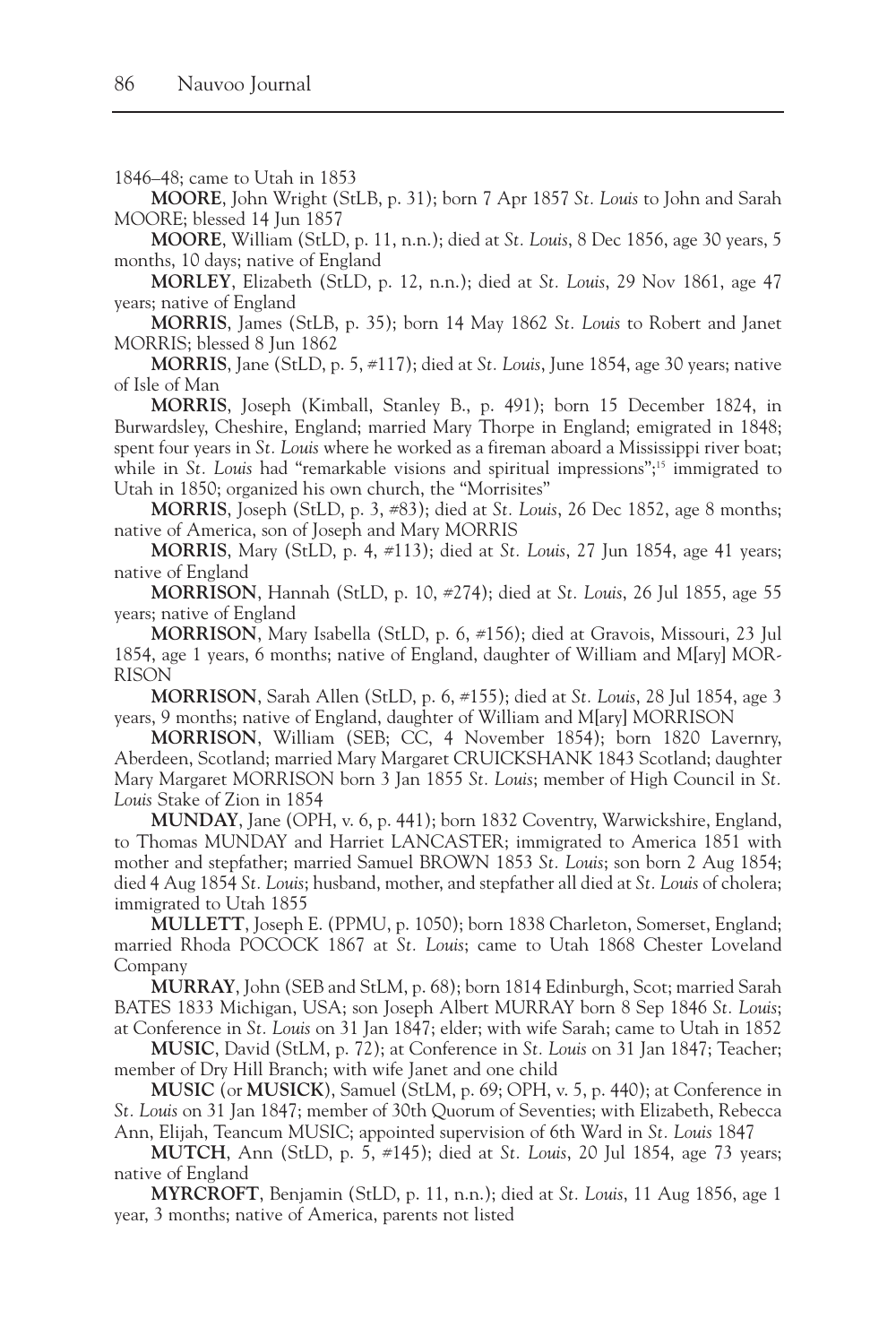**NASH**, Ellen Elvira Lane (OPH, v. 8, p. 202); born 17 Feb 1863 in *St. Louis* to Charles Alonzo and Virginia LANE; mother died of smallpox at *St. Louis* 14 Nov 1863; adopted in *St. Louis* by Isaac Bartlett NASH and Hester Elvira POOLE

**NASH**, Isaac Bartlett (LDSBE, v. 3, p. 466); born 1824 Kidwelly, Carmarthanshire, Wales, to David and Mary NASH; emigrated in 1849, continued on to Utah; in 1859 returned to States with children who survived Mountain Meadows Massacre; stayed at *St. Louis* until 1864; adopted three children at *St. Louis*

**NEATH**, Jasper (StLD, p. 2, #58); died at *St. Louis*, 11 Aug 1852, age 23 years; native of England

**NEEDHAM**, James (SEB; PPMU, p. 994, see LAMBERT, George C.; LDSBE, v. 2, p. 419); born 1826 Warrington, England; married Alice WARBURTON 1850; lived in *St. Louis* three years; two children born at *St. Louis*: Sophia and Mary A. NEEDHAM; came to Utah in 1854

**NEEDHAM**, James, Sr. (LDSBE, v. 1, p. 414); baptized by son John on arrival in *St. Louis*; crossed to Utah in 1851 with son's family, but returned a couple years later to *St. Louis*; died at *St. Louis*

**NEEDHAM**, John (StLM, p. 69; LDSBE, v. 1, p. 414); born 1819 Leeds, Yorkshire, England, to James NEEDHAM and Mary ARMITAGE; married Sarah Ann BOOTH 1843 in Nauvoo; moved to *St. Louis* in 1846 where he kept a store; sent brother James back to England to bring parents to America; mother died while sailing up Mississippi River; at Conference in *St. Louis* on 31 Jan 1847; Elder; with Sarah Ann NEEDHAM; crossed to Utah 1851

**NEER**, Rose Ann (StLD, p. 1, #17); died at *St. Louis*, 20 Jul 1852, age 24 years

**NELSON**, Daniel Morgan (LDSBE, v. 3, p. 183); born 12 Jan 1854 at *St. Louis* to Edward B. NELSON and Agnes MORGAN; came to Utah with parents in 1864

**NELSON**, David (SEB and StLM, p. 69); born 1801 Shrewsbury, Worcester, Massachusetts; married Mary Thompson MILLER 1836; daughter Martha Ann NELSON born 1846 *St. Louis*; at Conference in *St. Louis* on 31 Jan 1847; High Priest; with wife Mary; he was a painter in *St. Louis* 1846–52

**NELSON**, James Horace (SEB); born 1839 Jacksonville, Morgan, Illinois, to David NELSON and Mary Thompson MILLER; lived in *St. Louis* 1846–52 where his mother died in 1849

**NELSON**, Martha Ann (SEB); born 1846 *St. Louis* to David NELSON and Mary Thompson MILLER; died 3 Aug 1849 at *St. Louis*

**NEWMAN**, William Jackson (LDSBE, v. 2, p. 377); born 1842 South Witham, Lincolnshire, England, to William NEWMAN and Mary Ann JACKSON; emigrated with parents in 1850; stayed at *St. Louis* where father died 11 Feb 1851 and brother Thomas died 13 Feb 1851; crossed to Utah 1853

**NICOL**, Jennette or Janet (SEB); born 1816 Johnstone, Renfrew, Scotland; married William GIBSON 1831 Scotland; daughter Catherine McFarlane GIBSON 1851 at *St. Louis*

**NICOL**, Thomas (OPH, v. 5, p. 464); born 1824 Coleton, Fifeshire, Scotland, to Thomas NICOL and Elizabeth DRYBER; married Elizabeth WATSON in Scotland; immigrated to America 1849; daughter died at sea; lived in *St. Louis* where eight members of his family died; mother Elizabeth died of cholera 17 Jul 1852 at *St. Louis*; father Thomas died 17 Aug 1852 at *St. Louis*; sister Elizabeth (NICOL) McKENZIE; two brothers, James and John, died at *St. Louis* in 1853; three of Thomas's children were born and died at *St. Louis*: Thomas V born 1 Jan 1852, died 3 Mar 1853, George born 3 Jan 1851, died 25 Feb 1853, Beth born 18 Dec 1852, died 26 Dec 1853; immigrated to Utah in 1853

**NIELSEN**, Jens Christian (OPH, v. 5, p. 486); bon 1839 Faaborg, Denmark, to Niels JENSEN and Maren JEPPESEN; emigrated in 1855; President of Danish Saints in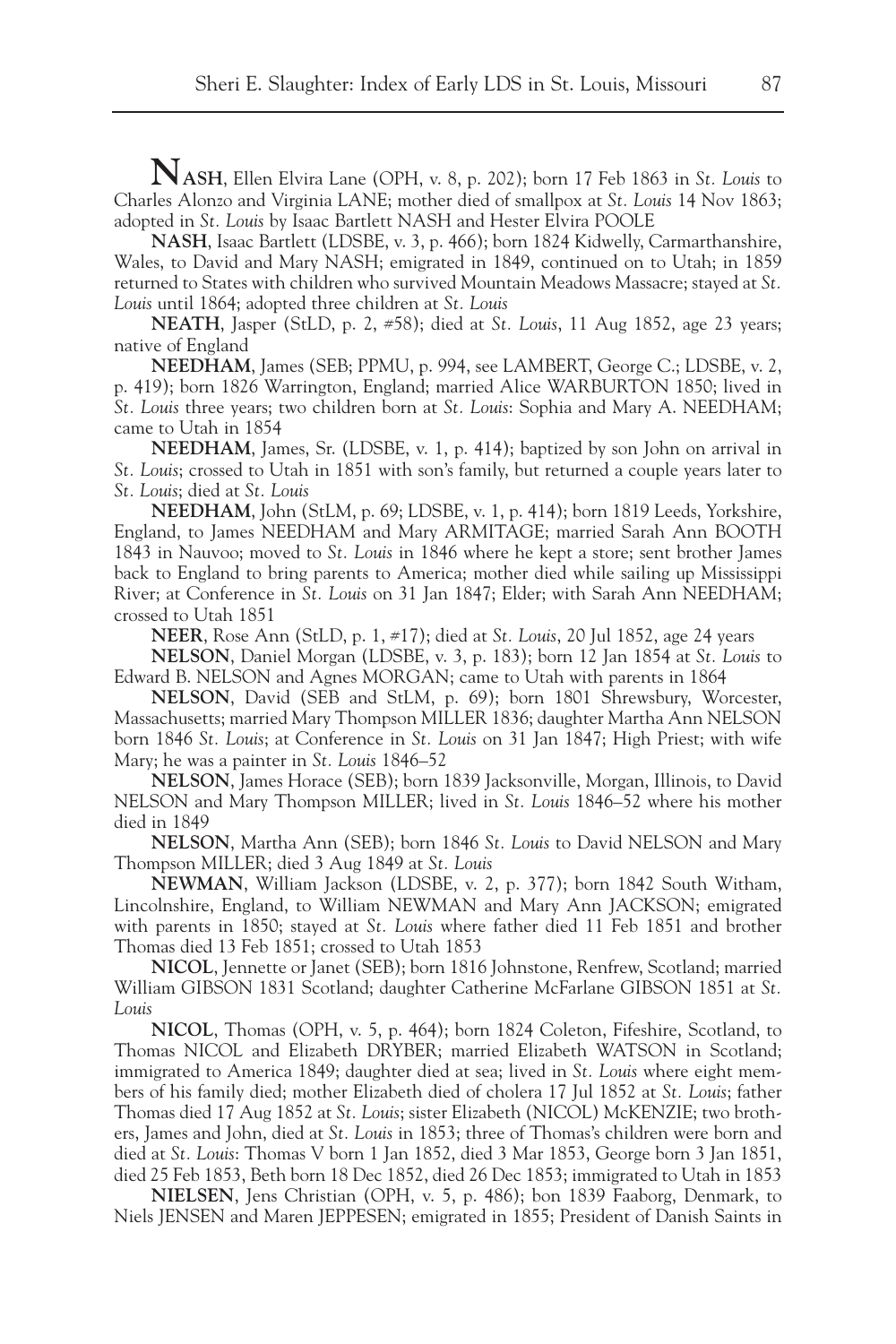*St. Louis*; immigrated to Utah 1856

**NIGHTINGALE**, Agnes (StLM, p. 65); at Conference in *St. Louis* on 31 Jan 1847; with Margaret and Ellenor NIGHTINGALE

**NILSEN**, John (StLM, p. 68); at Conference in *St. Louis* on 31 Jan 1847

**NIXON**, George (SEB); born 1818 Valenciennes, France; married Frances HART 1839 England; two children born at *St. Louis*: George William NIXON born 26 Sep 1847, Fanny NIXON born 19 Jan 1851; came to Utah 1853 in Vincent Shurtliff Company

**NIXON**, George William (PPMU, p. 377); born 26 Sep 1847 *St. Louis* to George NIXON and Frances HART

**NOBLE**, Harper Waterhouse (StLD, p. 10, #280); died at *St. Louis*, 22 Jan 1856, age 22 years; Elder; native of England

**NORRIS**, Robert (StLD, p. 2, #47); died at *St. Louis*, 17 Nov 1852, age 1 month, 10 days; native of *St. Louis*, son of R. and E. NORRIS

**NORVEL**, George (StLM, p. 61; OPH, v. 5, p. 440); at Conference in *St. Louis* on 31 Jan 1847; member 32nd Quorum of Seventies; with wife Catharine and three children; appointed supervision of 1st Ward in *St. Louis* 1847

**OAKLEY**, Ann (StLD, p. 8, #224); died at sea, 21 Dec 1854, age 3 years; family native of England, parents not listed

**ODELL**, James W. (StLD, p. 9, #240); died at *St. Louis*, 12 Aug 1854, age 23 years, 11 months; native of England

**OGDEN**, Elizabeth (StLD, p. 3, #86); died at *St. Louis*, 30 Dec 1853, age 23 years; native of England

**OKEY**, Henry (StLD, p. 9, #234); died at sea, 1 Jan 1855, age 5 years; native of England, parents not listed

**OKEY**, Susannah (StLD, p. 9, #235); died at sea, 2 Jan1855, age 11 months; family native of England, parents not listed

**OLD**, Alfred Robert (StLB, p. 33) (see OULD also); born 24 Dec 1858 *St. Louis* to Robert OLD (no mother or blessing date given)

**OLD**, Joseph Hyrum (StLB, p. 33; StLD, p. 12, n.n.); born 17 Aug 1860 *St. Louis* to Robert OLD (no mother or blessing date given); died at *St. Louis*, 22 Jul 1861, age 9 months

**OLSEN**, Benjamin (StLB, p. 34); born 13 Apr 1862 *St. Louis* to Benjamin and Trenia OLSEN; blessed 18 May 1862

**OLSEN**, Josephine (StLB, p. 32); born 8 Mar 1860 *St. Louis* (no parents listed); blessed 21 Apr 1860

**OPENSHAW**, George (OPH, v. 16, p. 191); of Heywood, Lancashire, England; married Nancy INGHAM; emigrated 1853; baby girl born and died at *St. Louis*

**ORMOND**, Mary (SEB); born England or Wales; baptized 1843; married John MORRIS 1847; immigrated to *St. Louis* 1850 where her husband died 1851; married William GEORGE

**ORSER**, Martha (StLM, p. 62); at Conference in *St. Louis* on 31 Jan 1847; widow with two children

**OSMOND**, George (LDSBE, v. 1, p. 348); born 1836 London, England, to George OSMOND and Nancy CANHAM; immigrated to America in 1854 aboard the Clara Wheeler; worked in *St. Louis* for Capt. James EADS; married Georgina HUCKVALE in 1855 in *St. Louis*; crossed to Utah in 1855 driving ox team for Hooper and Williams

**OULD**, William (StLD, p. 11, #297) (see OLD also); died at *St. Louis*, 4 Jul 1856, age 14 days; native of America, parents not listed

**OULDCOTT**, Sarah Ann (StLB, p. 31); born 14 Mar 1857 *St. Louis* to Robert and Eliza OULDCOTT; no blessing date given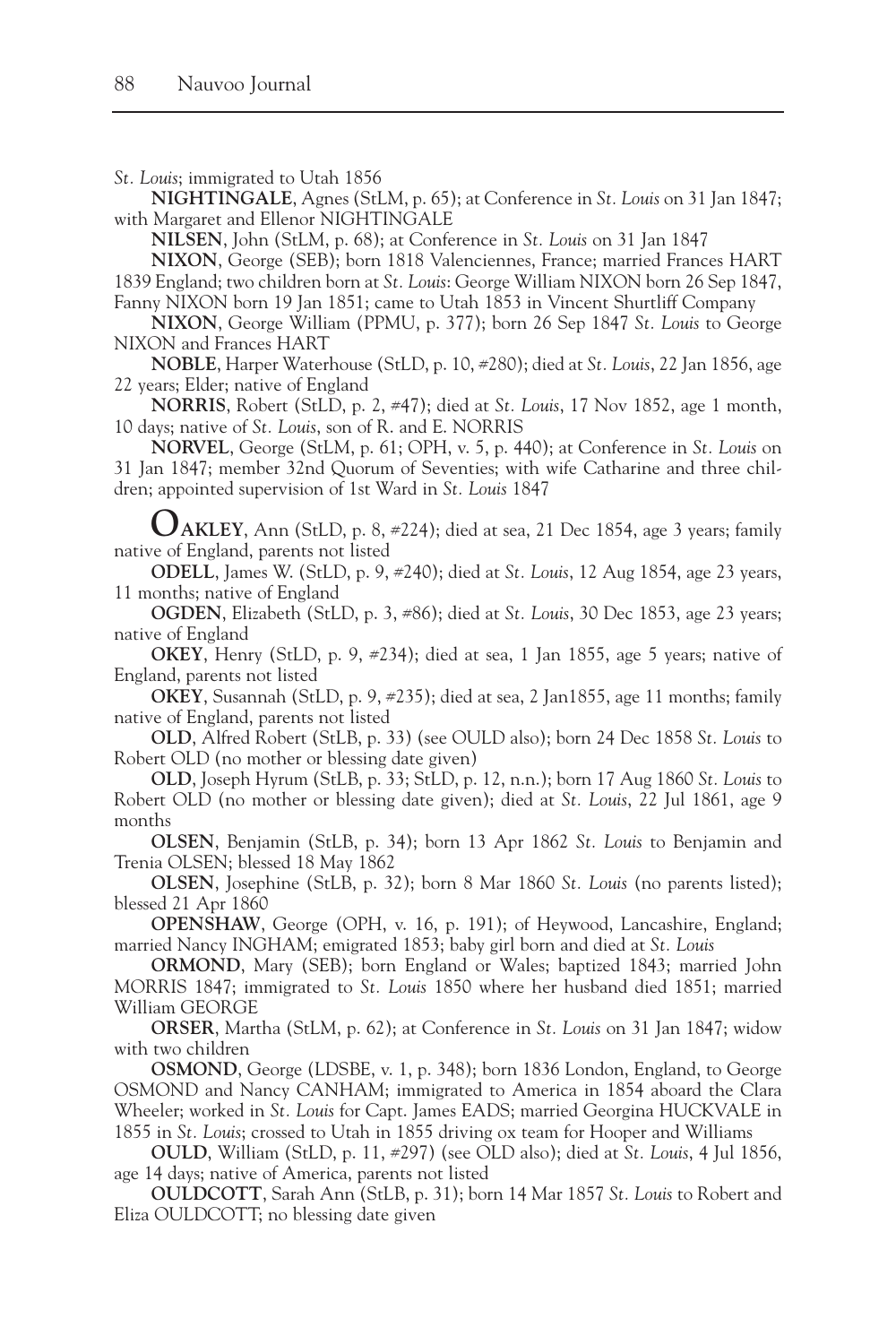**PACKER**, Ellen A. (StLM, p. 63); at Conference in *St. Louis* on 31 Jan 1847

**PAGE**, Ann (StLD, p. 10, #278); died at *St. Louis* at city hospital, 15 May 1855, age 19 years; native of England

**PALMER**, Henry (StLM, p. 68); at Conference in *St. Louis* on 31 Jan 1847; member 10th Quorum of Seventies; with Hannah PALMER

**PALMER**, James (StLM, p. 61); at Conference in *St. Louis* on 31 Jan 1847; member 15th Quorum of Seventies; wife Mary Ann

**PALMER**, John (SEB); born 1824 Chesterfield, England; baptized 1848 in England; immigrated to *St. Louis*

**PALMER**, Sarah (SEB); born 1822 Chesterfield, England; baptized 1848 in England; immigrated to *St. Louis*

**PARKER**, Alice (SEB; OPH, v. 6, p. 512; MCWpr); born 8 June 1848 *St. Louis* to John PARKER Jr. and Ellen BRIGGS

**PARKER**, John (StLM, p. 66); at Conference in *St. Louis* on 31 Jan 1847; Elder; with Sarah, Thomas, Agnes, Susannah, Jane, and Elizabeth PARKER

**PARKER**, John, Sr. (StLM, p. 68; MCWpr); born 17 Aug 1775, Chaigley, Lancashire, England; married Ellen HESKEN, 1799, Yorkshire, England; she died 1845 in Nauvoo; moved to St. Louis in 1846 with son John PARKER Jr. and his family; High Priest; died 1857 in Salt Lake City.

**PARKER**, John Jr. (SEB; StLM, p. 68; MCWpr); born 1812 Chaigley, Lancashire, England; married (1) Alice WHITTAKER 1835, she died 1843; (2) Ellen BRIGGS (DOUGLAS) 1846 at Nauvoo; at Conference in *St. Louis* on 31 Jan 1847; member 25th Quorum of Seventies; with wife Ellen and her children Richard, Isabella, Ann and Mary DOUGLAS; two children born at *St. Louis* where he resided six years: Alice PARKER born 8 Jan 1848, John PARKER born 1 Nov 1851; three children by first wife living with him in *St. Louis*: William, Elizabeth, Mary Ann; six children by second wife living with him in *St. Louis*: Richard, Ann, Isabella, Mary, George, Ellen Vilate DOUGLAS.

**PARKER**, John (StLM, p. 67); at Conference in *St. Louis* on 31 Jan 1847; member 34th Quorum of Seventies; with wife Drusilla

**PARKER**, Joshua (SEB); born 1809 New York City, New York; married Drusilla Dixon HARTLEY 1844 in Nauvoo; son Joshua PARKER born 21 May 1847 at *St. Louis*

**PARKER**, Mary Ann (SEB; LDSBE, v. 3, p. 214; MCWpr) born 1839 Chaigley, Lancashire, England, to John PARKER Jr. and Alice WHITTAKER or WOODACRE; immigrated to Nauvoo in 1845 with father and siblings; baptized 1848 at *St. Louis;* resided in *St. Louis* for six years

**PARKINS**, Mary (StLD, p. 9, #256); died at *St. Louis*, 1 Aug 1855, age 1 year, 4 months; native of America, parents not listed

**PARKINSON**, Samuel Chandler (PPMU, p. 412 and 1088); born 1853 at *St. Louis* to Samuel Rose PARKINSON and Arabella CHANDLER; came to Utah in 1854 Capt. Field Company

**PARKINSON**, Samuel Rose (PPMU, p. 412; SEB; LDSBE, v. 3, p. 177 ); born 1831 Barrowford, Lancashire, England, to William PARKINSON and Charlotte ROSE; resided *St. Louis* 1846–54; married Arabella Ann CHANDLER 1 January 1852 at *St. Louis*; son Samuel Chandler PARKINSON born 23 Feb 1853 at *St. Louis*; came to Utah in 1854, Capt. Field Company

**PARKS**, Catherine Sarah (StLB, p. 33); born 12 May 1861 Belleville, Illinois, to James and Mary Ann PARKS; blessed 17 Sep 1861 *St. Louis*

**PARRY**, Joseph (PPMU, p. 1089 and SEB); born 1825 at Newmarket, Flintshire, Wales; married (1) Jane PAYNE 1848 England; married (2) Eliza TUNKS 1 Apr 1850 at *St. Louis*

**PARTINGTON**, Ralph (SESpr); born 1806 Skippool, Lancashire, England; mar-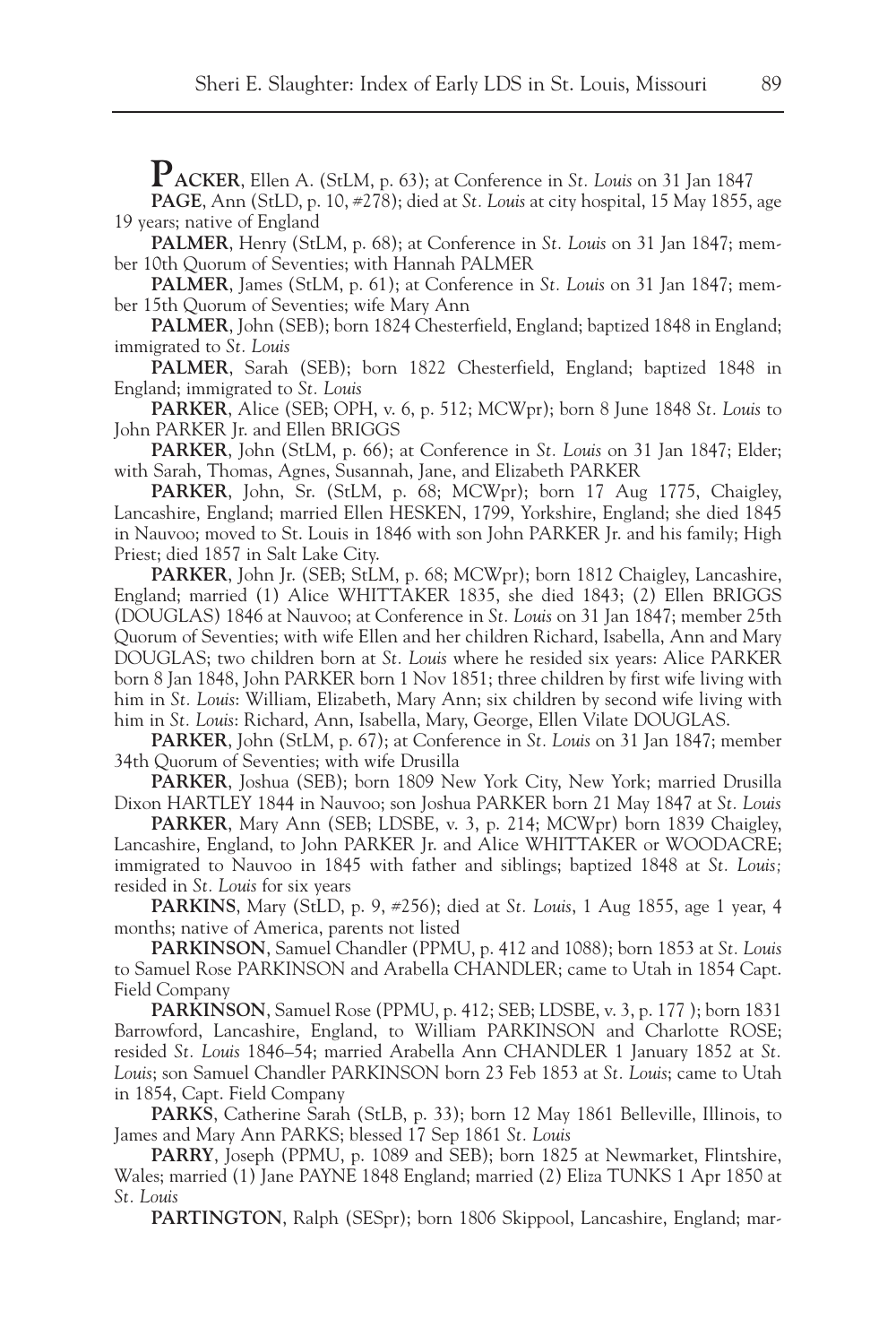ried Ann TAYLOR in England; immigrated to Nauvoo with family 1843; resided at *St. Louis* 1846–53 where one child was born: Heber George PARTINGTON born 14 Mar 1850, died 3 Sep 1850 at *St. Louis*; came to Utah 1853 in Moses Clawson's *St. Louis* Company

**PARTINGTON**, Scoles (StLD, p. 5, #139); died at *St. Louis*, June 1854, age 5 years; native of England, parents not listed (not the child of Ralph and Ann PARTING-TON)

**PARTINGTON**, William Edward (SESpr); born 1836 Preston, Lancashire England. to Ralph PARTINGTON and Ann TAYLOR; baptized in Nauvoo 1 Jun 1844; resided at *St. Louis* with family 1846–52; came to Utah 1852 James Jepson *St. Louis* Company

**PATRICK**, Rufus (StLM, p. 69); at Conference in *St. Louis* on 31 Jan 1847; member 2nd Quorum of Seventies; with wife Achvah

**PATRICK**, Sarah (StLD, p. 3, #85); died at *St. Louis*, 31 Oct 1853, age 64 years; native of England

**PATTERSON**, Elizabeth (SEB); born 1821 Clackmannan, Scot; married John Davidson BURT 1848 Scot; son Andrew Patterson BURT born 17 Mar 1850 at *St. Louis*

**PATTERSON**, Margaret Fife (OPH, v. 16, p. 424); born 1814 Clackmannan, Scotland, to John FIFE and Margaret HUNTER; married Andrew PATTERSON 1837 Scotland; resided at *St. Louis* (1848) to earn money for journey to Utah

**PEARCE**, Lilly (StLB, p. 33); born 29 Oct 1860 Mt. Pleasant, Missouri to Thomas and Louisa PEARCE; blessed 13 Oct 1861 *St. Louis*

**PEARCE**, Rebecca (StLM, p. 64); at Conference in *St. Louis* on 31 Jan 1847; with John PEARCE

**PEARCE**, William (StLM, p. 63); at Conference in *St. Louis* on 31 Jan 1847; Elder; with Sarah, Helen, William Jr., and Joseph PEARCE

**PEARSON**, Clara Maria (StLB, p. 33); born 21 Jun 1857 *St. Louis* to John and Metinah PEARSON; blessed 30 Aug 1857

**PEEL**, Benjamin (SEB); born 1825 Houghton Tower, Lancashire, England; married Nancy Agnes TURNBULL 1844 in England; two children born at *St. Louis*: Ann Jane PEEL born 15 Feb 1852, Robert PEEL born 6 Jan 1858

**PEET**, Joseph (StLD, p. 4, #116); died at *St. Louis*, 24 Jun 1854, age 56 years; native of England

**PEGLAR**, George Hiram (StLD, p. 4, #112); died at *St. Louis*, 3 Jul 1854, age 1 year, 8 months; native of America, parents not listed (probably Peter and Jane PEGLAR)

**PEGLAR**, James Henry (StLB, p. 31); born 8 Jan 1857 *St. Louis* to Peter and Jane PEGLAR; blessed 22 Feb 1857

**PERKES**, James (PPMU, p. 1095); born 1819 Dudley, Worcestershire, England; married Mary Ann GIBSON 1854 at *St. Louis*; came to Utah 1862 Henry W. Miller Company

**PERRY**, Ann Elizabeth (PPMU, p. 723); born 1 Dec 1851 *St. Louis* to George PERRY and Susannah WARD; came to Utah 1852 Joseph Jepson Company

**PETERSON**, Caroline (OPH, v. 10, p. 317); born 1843 Falster, Denmark, to Peter PETERSON and Dorthea THOMPSON; immigrated to America where mother died at *St. Louis*; crossed to Utah 1854

**PHELPS**, Henry E. (CC, 27 November 1854). The ship *Clara Wheeler* sailed from Liverpool, England, with 422 Saints under the direction of Henry E. PHELPS. The company arrived at *St. Louis* 22 January 1855 (21 deaths on board)

**PHELPS**, Sarah (SEB); born 1825 Homer, New York to William PHELPS and Sally WATERMAN; married Samuel R. SHAW 1 Oct 1843 *St. Louis*

**PICKETT**, George (SEB); born 1821 Chieveley, Berkshire, England; married Maria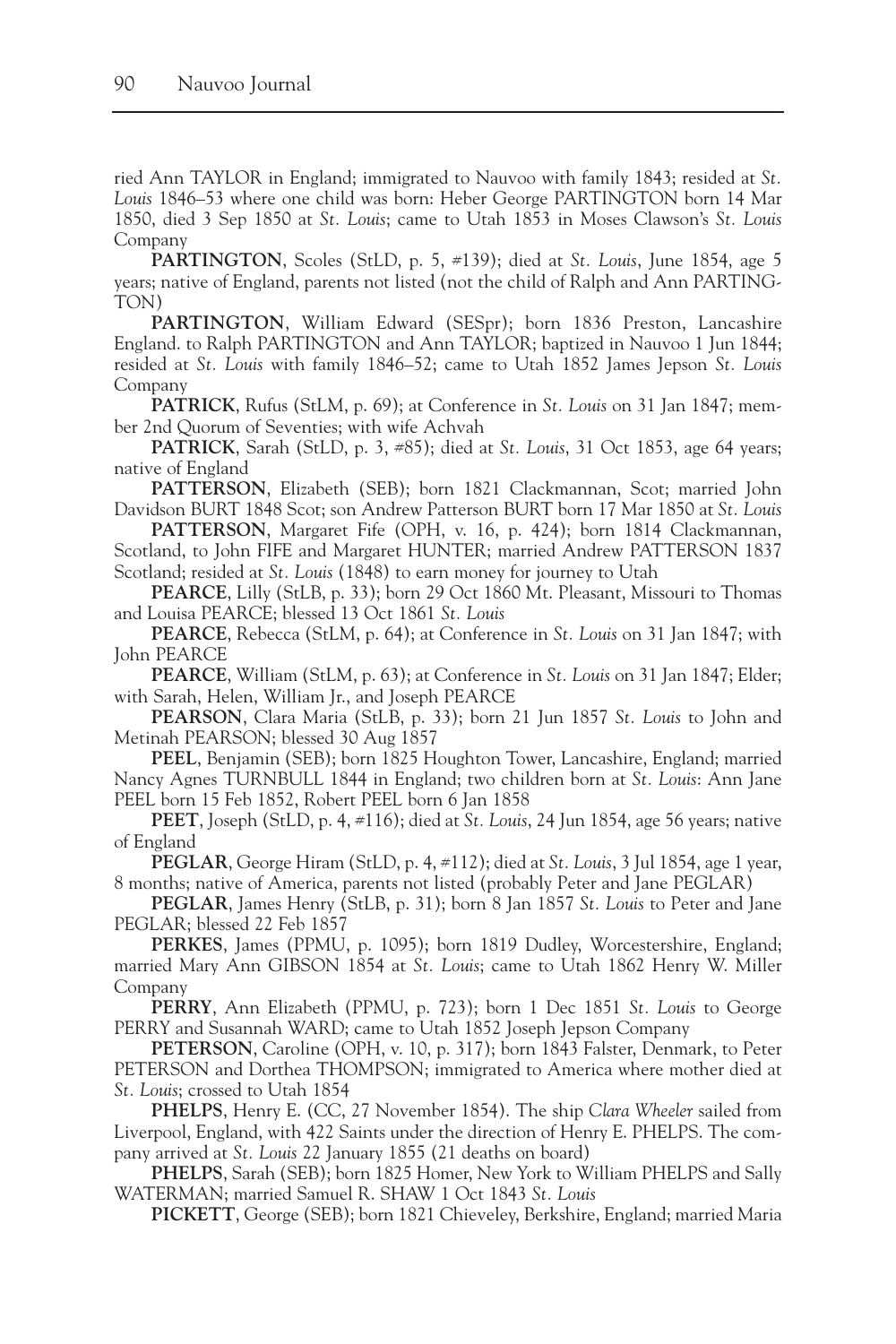JARVIS 843 England; died 2 Apr 1857 *St. Louis*

**PICKETT**, William (OPH, v. 5,p. 440); member of *St. Louis Lyceum,* which met to study principles of the gospel 1846

**PICKLES**, John (StLM, p. 64); at Conference in *St. Louis* on 31 Jan 1847; member 15th Quorum of Seventies; with Mary and Lavina PICKLES

**PICKNELL**, Cathrine (StLD, p. 7, #197); died at *St. Louis*, 27 Jan 1855, age 11 years; native of England, parents not listed

**PICKNELL**, Elizabeth (StLD, p. 8, #219); died at sea, 14 Dec 1854, age 40 years; native of England

**PICKNELL**, John (StLD, p. 7, #202); died at *St. Louis*, 3 Apr 1855, age 15 years; native of England, no parents listed

**PICKNELL**, Joseph (StLD, p. 8, #227); died at sea, 28 Dec 1854, age 2 years, 6 months; family native of England, parents not listed

**PICKNELL**, Thomas (StLD, p. 7, #193); died at *St. Louis*, 24 Jan 1855, age 13 years; native of England, parents not listed

**PIEPGRAS**, Rosalia Dorothea (StLD, p. 4, #90); died at *St. Louis*, 7 Apr 1854, age 2 years, 11 months; native of Schleswig, Germany, parents not listed

**PIERCE**, Helen (SEB); born 1826 Wadden, Cambridge, England; married Edward CONDER 1846 *St. Louis*; two children born at *St. Louis*: William CONDER born 7 Dec 1847, John Spencer CONDER born 7 Apr 1849

**PILLING**, Richard (LDSBE, v. 1, p. 386); born 133 Waddington, Yorkshire, England, to John PILLING and Peggy BANKS; immigrated to America in 1850 where he lived in *St. Louis* for six months

**PINCOCK**, John (PPMU, p. 1106; SEB; MCWpr); born 1830 Exton, Lancashire, England; married Isabella DOUGLAS, daughter of George DOUGLAS, deceased, and Ellen BRIGGS, 3 Feb 1851 *St. Louis*; daughter Mary Ellen PINCOCK born 8 Nov 1851 *St. Louis;* worked in root beer factory of wife's stepfather, John PARKER Jr.; came to Utah in 1852 John Parker independent company

**PIPER**, John (StLM, p. 71); at Conference in *St. Louis* on 31 Jan 1847; member 27th Quorum of Seventies; member of Dry Hill Branch; with wife Madaline

**PIXTON**, Elizabeth Cooper (SESpr); born 1820 Chesterfield, Derbyshire, England, to John and Charlotte COOPER; married Robert PIXTON 1839 in England; husband joined Mormon Battalion at Mt. Pisgah; resided at Winter Quarters; July 1847 she went to *St. Louis* to earn money to pay for emigration to Utah; remained in *St. Louis* until spring 1848

**PLAYER**, Ann (SESpr); born 1823 London, Middlesex, England; married James GROCOTT 19 Feb 1843 at Nauvoo; four children born at *St. Louis* 1846–54 where her first husband died (see GROCOTT); married John KIRBY about 1858 at *St. Louis*; did not migrate to Utah

**POLLARD**, Joseph (LDSBE, v. 1, p. 635); born 1819 Corfe Castle, Dorsetshire, England; married Mary Ann BAILEY 1845 in England; emigrated in 1854 aboard *Clara Wheeler*; resided in *St. Louis* and worked for Capt. James Eades; ordained High Priest in *St. Louis* by Apostle Erastus SNOW; immigrated to Utah in 1857 in Capt. Jacob Hoffines Company

**POPPLETON**, George (StLD, p. 2, #44); died at *St. Louis*, 13 Aug 1852, age 1 month, 6 days; son of William POPPLETON from England

**POWELL**, John (OPH, v. 5, p. 476); arrived at *St. Louis* 27 Mar 1851

**POWELL**, John (StLD, p. 1, #4); died at *St. Louis*, 10 Apr 1851, age 4 years; native of England, son of J. and F. POWELL

**POWELL**, Mercy (StLD, p. 9, #244); died at along the Missouri River, 18 Oct 1853, age 1 year, 5 months; native of England, daughter of Jno. and Fanny POWELL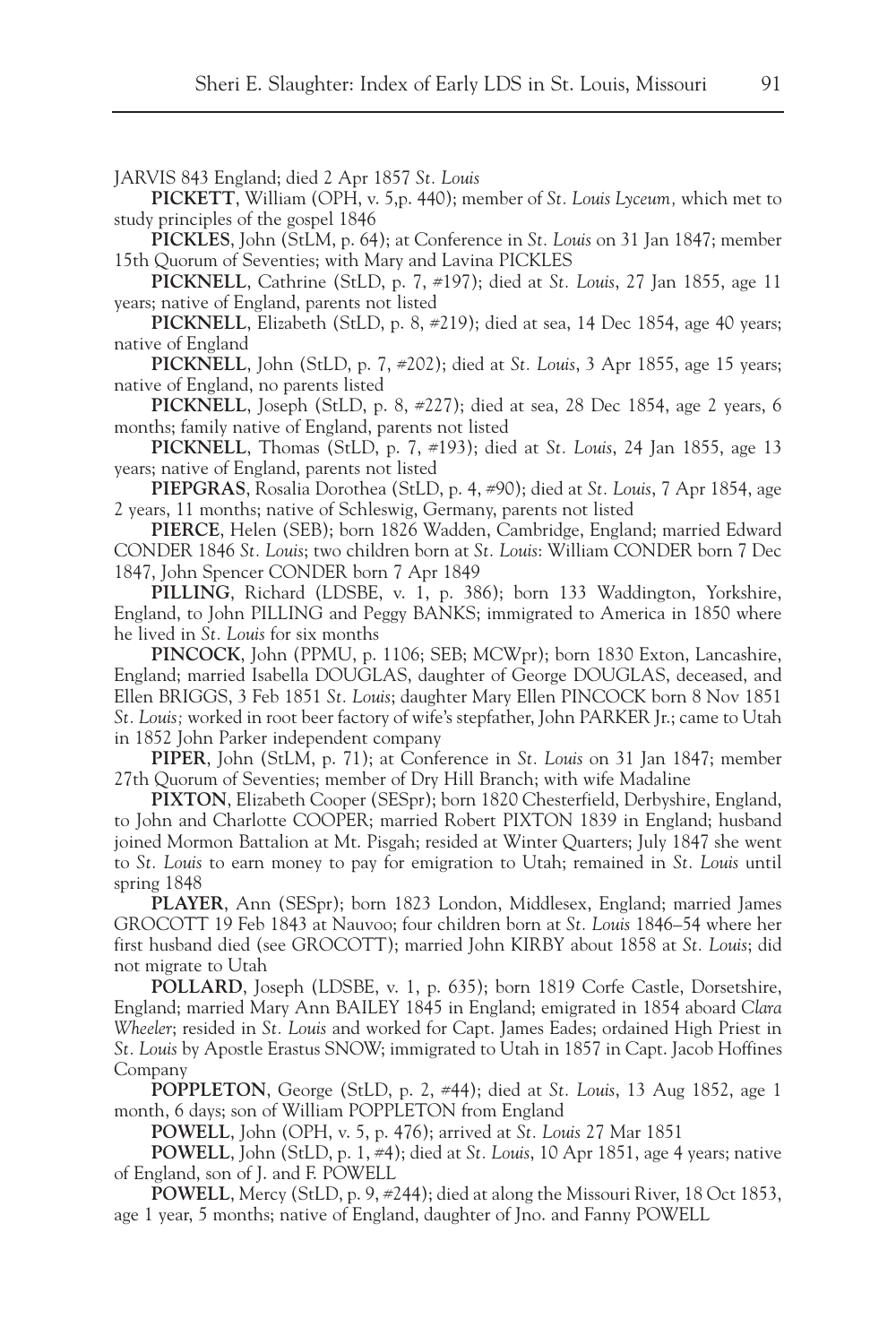**POWELL**, Samuel (StLD, p. 9, #248); died at *St. Louis*, 5 Sep 1855, age 4 months, 16 days; native of America, son of Jno. and Fanny POWELL

**PRATT**, Isabel (StLM, p. 64); at Conference in *St. Louis* on 31 Jan 1847

**PRATT**, Phebe H. (StLM, p. 65); at Conference in *St. Louis* on 31 Jan 1847

**PRIORS**, Hugh (StLM, p. 66); at Conference in *St. Louis* on 31 Jan 1847

**PROCTOR**, John (StLM, p. 65); at Conference in *St. Louis* on 31 Jan 1847; with Ann PROCTOR

**PULLIN**, Ann (StLM, p. 64); at Conference in *St. Louis* on 31 Jan 1847; widow **PULLIN**, Jane (StLM, p. 67); at Conference in *St. Louis* on 31 Jan 1847; with Alice PULLIN

**PYPER**, Alexander Crookshan (LDSBE, v. 1, p. 627); born 1828 Largs, Ayrshire, Scotland; immigrated to America after joining Church and resided in *St. Louis* for several years

**PYPER**, James Munro (PPMU, p. 1118 and SEB); born 14 July 1847 *St. Louis* to John PYPER and Madaline GARDNER

**PYPER**, John (SEB); born 1820 Balnagown, Ross, Scotland; married Madaline GARDNER 24 Apr 1846 Nauvoo; two children born at *St. Louis*: James Munro PYPER born 14 July 1847, Alexander Gardner PYPER born 15 Mar 1849

**QUICK**, George (StLM, p. 65); at Conference in *St. Louis* on 31 Jan 1847; with Philitus QUICK

**QUICK**, Lorenzo A. (StLM, p. 61); at Conference in *St. Louis* on 31 Jan 1847; member 1st Quorum of Seventies; wife Elizabeth

**RADMALL**, Henry Bullifent (SEB); born 1814 East Retford, Nottingham, England; married Caroline SEVERN 1844 in England; two children born in *St. Louis*a; Emile Gee RADMALL born 8 Sep 1850, Samuel D. RADMALL born 21 Jul 1852; immigrated to Utah 1853

**RADMALL**, Samuel Daniel (PPMU, p. 1118); born 1852 at *St. Louis*, son of Henry B. RADMALL and Ann BUTLER; came to Utah 1853 with independent company

**RALETTE**, Elizabeth Ann (StLB, p. 34); born 29 Dec 1861 *St. Louis* to Elmer and Sarah Ann RALETTE; blessing date not given

**RALETTE**, Elmer Thomas (StLB, p. 34); born 29 Oct 1859 *St. Louis* to Elmer and Sarah Ann RALETTE; blessing date not given

**RAMPTON**, Caroline (StLD, p. 6, #168); died at *St. Louis*, 2 Aug 1854, age 26 years; native of England

**RAMPTON**, Henry (OPH, v. 5, p. 467; LDSBE, v. 3, p. 493); born 1829 Old Alresford, Southampton, England, to William and Elizabeth RAMPTON; married Caroline HARFIELD 1850 in England; emigrated 1854; wife died at *St. Louis* 2 Aug 1854; married Frances DINWOODY 25 Dec 1854 at *St. Louis*; son Henry James RAMP-TON born 4 Nov 1855 at *St. Louis*; immigrated to Utah 1856

**RAMPTON**, William (StLD, p. 7, #199); died at *St. Louis*, 30 Jan 1855, age 62 years; native of England

**RAMSDEN**, Jane (StLD, p. 7, #186); died at *St. Louis*, 16 Oct 1854, age 10 years; native of England, parents not listed

**RANDALL**, Alfred Jason (PPMU, p. 1119); born 1845 Nauvoo, son of Alfred RANDALL and Emerette DAVIS; married Ruth CAMPKINS at *St. Louis*

**RANKS**, Michael (StLM, p. 70); at Conference in *St. Louis* on 31 Jan 1847; High Priest; with Jane, Harriet, Jane, Henry, and Joseph RANKS

**RAYMOND**, Charles J. (StLM, p. 62); at Conference in *St. Louis* on 31 Jan 1847; member 22nd Quorum of Seventies; with wife Catherine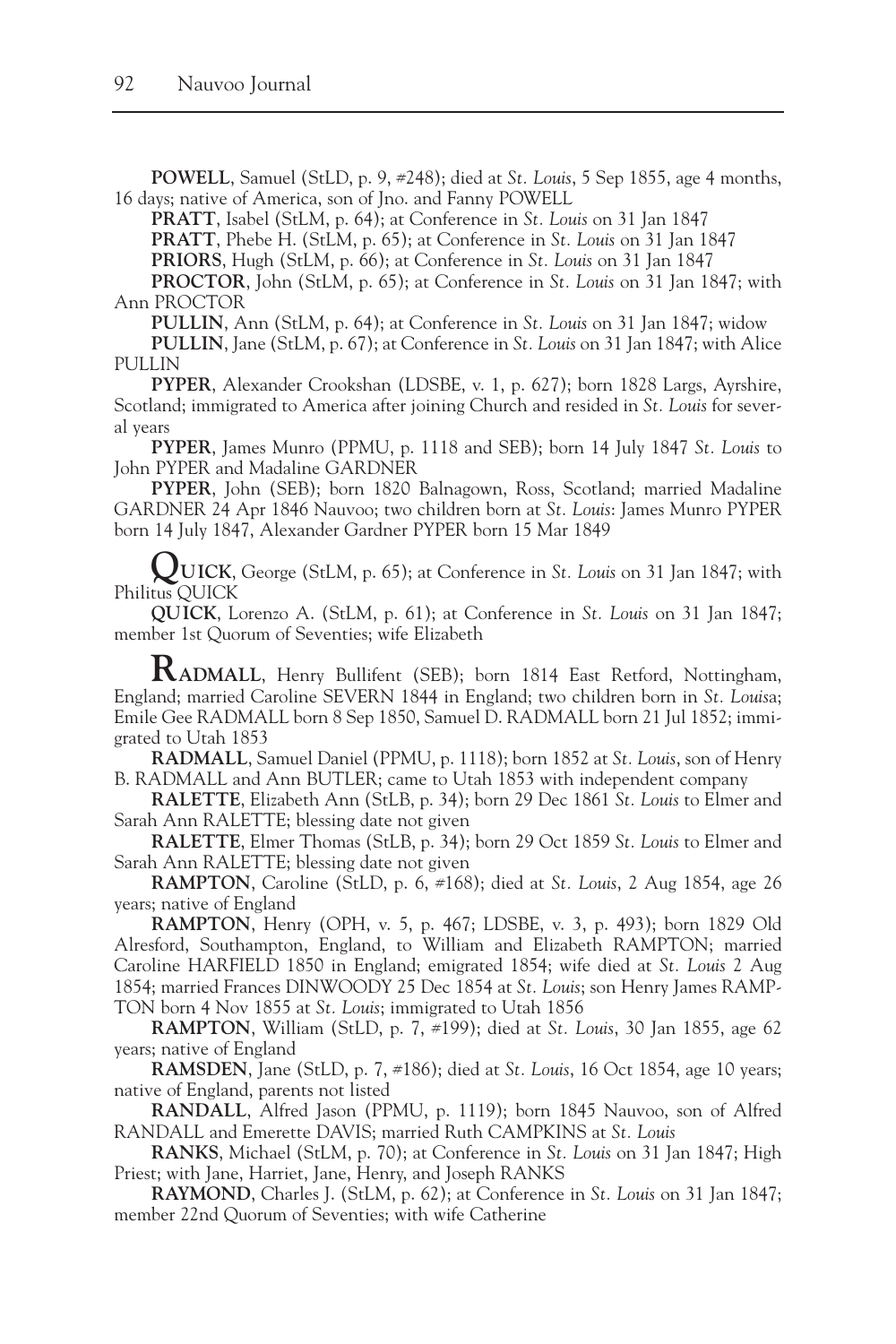**READ**, William Smith (PPMU, p. 1122 and SEB); born 1816 North Crawley, Buckinghamshire, England; married Elizabeth SIMMONS 20 Apr 1852 at *St. Louis*; came to Utah in 1853

**REDMAN**, Jane (StLD, p. 12, n.n.); died at *St. Louis*, 4 Jan 1862, age 20 years, 8 months, 3 days; native of England

**REED**, Ezra (StLD, p. 10, #276); died at *St. Louis*, 13 May 1855, age 18 years; native of England

**REEDER**, Hyrum (StLD, p. 6, #151); died at *St. Louis*, 6 Jul 1854, age 1 year; native of England, son of J[ohn] and E[lizabeth] REEDER

**REEDER**, Robert (StLD, p. 2, #41); died at *St. Louis*, 3 Dec 1852, age 32 years; native of England

**REEDER**, Sarah Jane (StLB, p. 31); born 8 Mar 1857 *St. Louis* to John and Elizabeth REEDER; no blessing date given

**REECH**, Clara Mariah (StLD, p. 7, #192); died at *St. Louis*, 11 Nov 1854, age 1 month, 21 days; native of America, daughter of A. and E. REECH

**REES**, Emma Frances (StLD, p. 8, #221); died at sea, 16 Dec 1854, age 2 years, 6 months; family native of England, parents not listed

**REES**, Matilda (StLD, p. 8, #223); died at sea, 18 Dec 1854, age 3 months; family native of England, parents not listed

**REESE**, Mary Ann (StLD, p. 7, #196); died at *St. Louis*, 25 Jan 1855, age 5 years, 6 months; native of England, parents not listed

**REILEY**, John (StLM, p. 61); at Conference in *St. Louis* on 31 Jan 1847; member 4th Quorum of Seventies; wife Margaret

**REILEY**, Elizabeth (StLM, p. 61); at Conference in *St. Louis* on 31 Jan 1847; children: Elizabeth Jr., Ruth, Susanna, Richard

**RENAULT**, John F. (StLM, p. 69); at Conference in *St. Louis* on 31 Jan 1847; member 17th Quorum of Seventies; with Martha Ann RENAULT

**REX,** Mary (MEAD) (OPH, v. 5, p. 498); born 1813 Charleston, Somerset, England; first husband William REX died at *St. Louis* 7 Apr 1852 (see below); she then married James CLUCAS (1852) in *St. Louis*; son Samuel CLUCAS born 6 Jun 1853; died 22 Jul 1853 at *St. Louis*; daughter Mary Mead CLUCAS was born at *St. Louis*; husband James CLUCAS died at *St. Louis*; Mary came to Utah in 1870 after 20 years in *St. Louis*

**REX**, Willard (StLD, p. 2, #55); died at *St. Louis*, 19 Jun 1853, age 11 months; native of America, son of M[ary] REX

**REX**, William (OPH, v. 5, p. 498); born 1817 Upton Noble, Somerset, England; married Mary MEAD; immigrated to America in 1850 with wife and five children; daughter Florence Celeste died at *St. Louis* 29 Jul 1851; William died at *St. Louis* 7 Apr 1852; son Willard born Jul 1852; died 19 Jun 1853 at *St. Louis*; wife and sons lived in *St. Louis* for 20 years and moved to Utah 1870

**RHODES**, Mary (PPMU, p. 847, see DOXEY, Thomas); born 11 Sep 1850 in *St. Louis* to George RHODES and Alice MELLOR

**RICHARDSON**, Abigail (StLM, p. 70); at Conference in *St. Louis* on 31 Jan 1847 **RICHARDSON**, Darwin (StLM, p. 62); at Conference in *St. Louis* on 31 Jan 1847; member of Seventies; with wife Jane C.

**RICHARDSON**, Esther Jane (StLB, p. 31); born 12 Apr 1857 *St. Louis*; parents names not given in record; blessed 30 May 1857

**RICHARDSON**, Millicent (StLD, p. 9, #255); died at *St. Louis*, 26 Jul 1855, age 29 years; native of England

**RICHARDSON**, Thomas William (StLD, p. 6, #150); died at *St. Louis*, 9 Jul 1854, age 2 years, 3 months; native of America, son of T. and A. RICHARDSON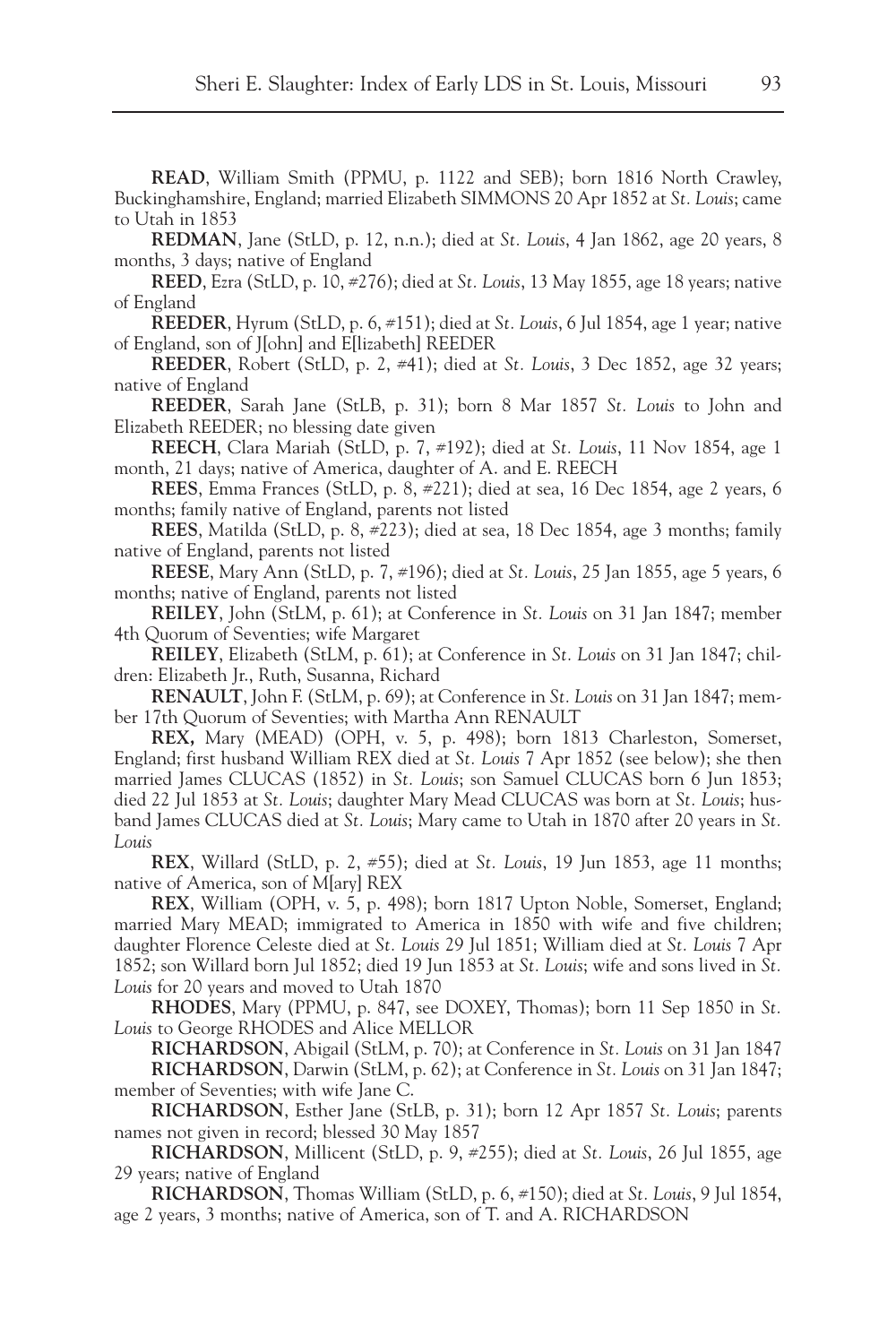**RICHARDSON**, William (StLD, p. 1, n.n.); died at *St. Louis*, 6 Aug 1851, age 1 year, 3 months; native of England, son of Thomas and Millicent RICHARDSON

**RICKERBY**, Elizabeth Ann (StLD, p. 2, #37); died at *St. Louis*, 7 Jan 1853, age 5 months; native of America, daughter of S. and E. RICKERBY

**RIDING**, Alfred Hall (LDSBE, v. 2, p. 183); born 11 Jul 1848 *St. Louis* to Christopher L. RIDING and Mary Ann HALL (six weeks after parents had arrived from England); came to Utah 1852

**RIDING**, Christopher Lister (SEB); born 1816 Burnley, Lancashire, England; married Mary Ann HALL 1839 in England; two children born in *St. Louis*: Alfred Hall RIDING born 11 Jul 1848, Mary Eleanor RIDING born 1850; resided *St. Louis* 1847 to 1852; immigrated to Utah 1852

**RIGBY**, James (SEB); born 1809 Cheshire, England; married Jane Lavinia LIT-TLEWOOD 1832 in Stockport, England; daughter Marie RIGBY born 22 Feb 1841 *St. Louis*; resided in Nauvoo 1845–46 and Augusta, Iowa 1847–49

**RILEY**, James (Kimball, Stanley B., p. 501); branch president of *St. Louis* Branch at the time of the martyrdom; held conference at *St. Louis* 29 Sep 1844 to sustain the Council of the Twelve

**RILEY**, William W. (StLM, p. 63); at Conference in *St. Louis* on 31 Jan 1847; member 11th Quorum of Seventies; with wife Charity

**RINGRORE**, Elizabeth Ann (StLB, p. 33); born 12 Aug 1860 *St. Louis* to Elizabeth RINGRORE; blessed 24 Mar 1861

**RISBY**, George (StLD, p. 7, #190); died at *St. Louis*, 13 Dec 1854, age 54 years; native of England

**ROBBINS**, Alexander (OPH, v. 5, p. 441; Kimball, Stanley B., p. 509); sustained as counselor to Elder Nathaniel H. FELT, President of *St. Louis* conference 11 Feb 1849; succeeded Nathaniel FELT as *St. Louis* branch president 1850

**ROBBINS**, Edward (SEB); born 1806 Armagh, Ireland; married Agnes Nancy McALLISTER ca. 1833 in England; baptized 1847 in England; died 23 Jun 1851 in *St. Louis*

**ROBBINS**, Lewis (StLM, p. 64); at Conference in *St. Louis* on 31 Jan 1847; president 20th Quorum of Seventies; with wife Frances

**ROBERTS**, Selina (StLD, p. 1, #29); died at *St. Louis*, 12 Jul 1852, age 32 years; native of England

**ROBERTS,** Sophia (StLD, p. 1, #24); died at *St. Louis*, 25 Jul 1852, age 33 years; native of England

**ROBERTS**, William (StLD, p. 10, #282); died at *St. Louis*, 14 Jan 1856, age 43 years; Elder; native of England

**ROBEUIF**, Edward (StLM, p. 64); at Conference in *St. Louis* on 31 Jan 1847 **ROBINS**, Edmund (PPMU, p. 1136; MCWpr); born 1828 Cheltenham, England; married Ann DOUGLAS, daughter of George DOUGLAS, deceased and Ellen BRIG-GS, 1848 at *St. Louis;* worked in root beer factory for wife's stepfather, John PARKER Jr.; came to Utah in 1852 John Parker independent company

**ROBINS**, Frederick (StLD, p. 1, #11); died at *St. Louis*, 22 Jun 1852, age 1 year, 3 months; born at sea, no parents listed

**ROBINSON**, George (StLM, p. 71); at Conference in *St. Louis* on 31 Jan 1847; Priest; with Sarah, Joseph, Eliza, William, Samuel, and Elizabeth ROBINSON

**ROBINSON**, John (StLM, p. 69); at Conference in *St. Louis* on 31 Jan 1847; member 14th Quorum of Seventies

**ROBINSON**, Joseph (PPMU, p. 1137; SEB; OPH, v. 5, p. 458); born 1827 Middleton, Lancashire, England, to George ROBINSON and Sarah HOLT; member of Nauvoo 3rd Ward 1840s; president teachers' quorum in *St. Louis* 1848; married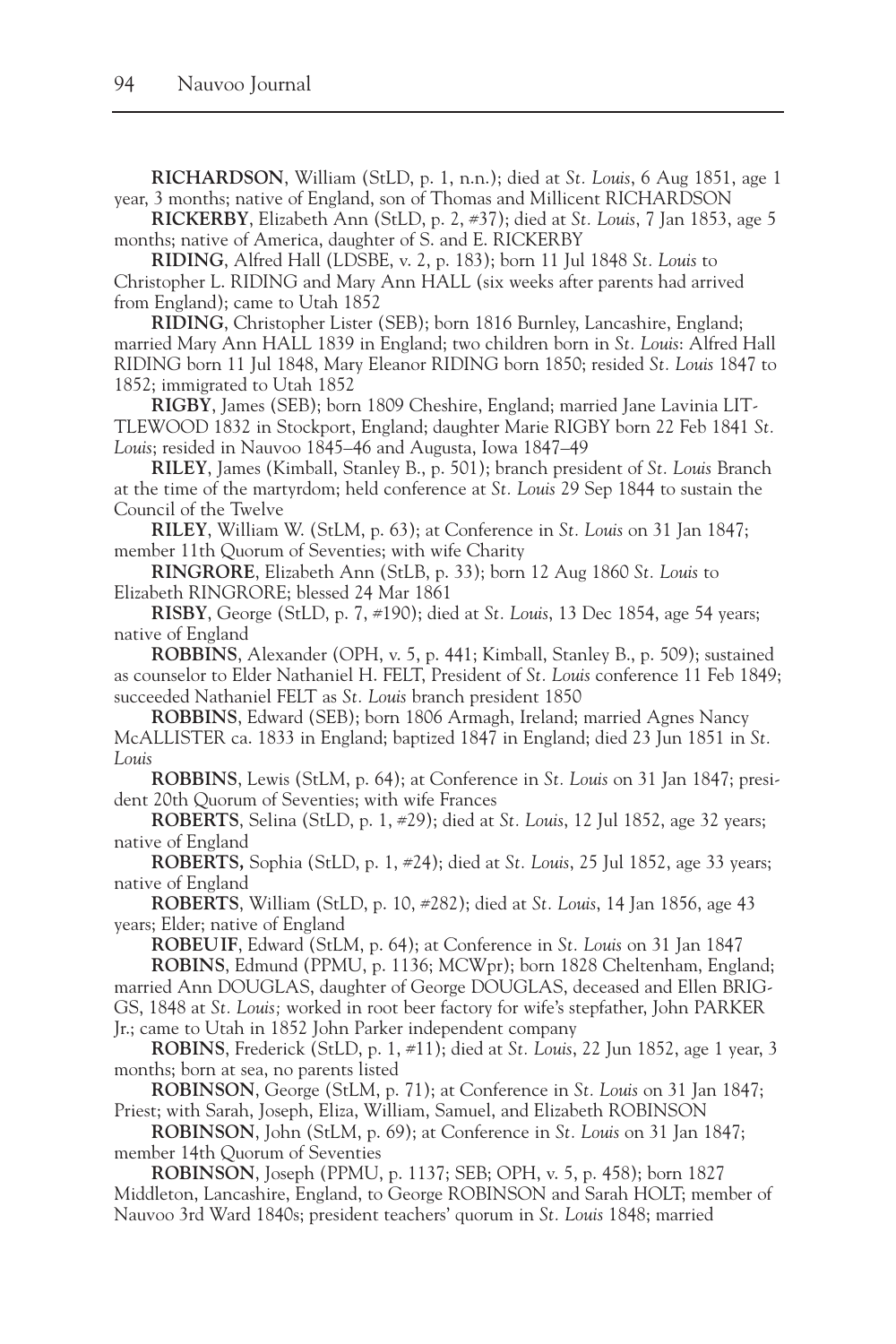Elizabeth (Betsy) HOBSON 3 Feb 1850 in *St. Louis*; resided in *St. Louis* for four years; came to Utah 1852 Capt. Burbank Company

**ROBINSON**, William (StLM, p. 61); at Conference in *St. Louis* on 31 Jan 1847; Priest; with wife Milvon and three children

**ROCKWELL**, O. Porter (CC, 4 March 1843); taken prisoner in *St. Louis* by the Missourians

**ROGERS**, Telemachus (SEB); born 1816 Elizabeth City, Hampton, Virginia; married Eliza WATTON 5 Feb 1843 in Nauvoo; two children born in *St. Louis*: Eliza Jane ROGERS born 27 Nov 1844, James Ephraim ROGERS born 18 Jul 1848; immigrated to Utah about 1853

**ROGERS**, Thomas (StLB, p. 32); born 17 Jan (no year given) Iowa (no parents listed); blessed 24 Jul 1860 *St. Louis*

**ROLFE**, Mary Ann (StLM, p. 63); at Conference in *St. Louis* on 31 Jan 1847 **ROLLINGS**, Abraham (StLD, p. 3, #65); died at *St. Louis*, 13 Aug 1853, age 5 months, 12 days; native of America, son of James and Elizabeth ROLLINGS

**ROLLINGS**, Elizabeth (StLD, p. 7, #177); died at *St. Louis*, 27 Sep 1854, age 31 years; native of Wales

**ROLLINGS**, Elizabeth (StLD, p. 8, #210a); died at *St. Louis*,17 Dec 1854, age 2 months, 20 days; native of America, daughter of James and Elizabeth ROLLINGS

**ROLLINS**, John B. (StLD, p. 12, n.n.); died at *St. Louis*, 13 May 1861, age 71 years, 5 months, 14 days; native of England

**ROMNEY**, George (SEB; LDSBE, v. 1, p. 678); born 1831 Dalton, Lancashire, England; son of Miles ROMNEY and Elizabeth GESKELL; married Jane JAMISON 15 Mar 1850 *St. Louis*; resided in from fall 1846 to spring 1850 when he immigrated to Utah

**ROMNEY**, Miles (SEB); born ca. 1810 Dalton, Lancashire, England; married Elizabeth GESKELL (GASKELL) 1830 in England; immigrated to Nauvoo in 1842; daughter Mary Ann ROMNEY born 20 May 1848 *St. Louis*; resided 1846–50

**ROSTRON**, Mary (SEB); baptized 1848 Tottington, Lancashire, England; immigrated to *St. Louis* in 1850

**ROTSFORD**, Sarah C. (StLM, p. 60); at Conference in *St. Louis* on 31 Jan 1847

**ROUECHE**, Thomas Francis (LDSBE, v. 1, p. 464); born 1833 Lincoln County, North Carolina to John Baptiste ROUECHE and Catharine Cecelia SKELLY; baptized in *St. Louis* 1854 by Elder William COMISH; married Margaret COMISH 24 Aug 1854 at *St. Louis*; immigrated to Utah 1855

**ROUND**, Sarah Bull (OPH, v. 16, p. 438); born Birmingham, England, to Joseph BULL and Sarah BULLOCK; married George ROUND; emigrated with husband and mother 1844; died aboard ship of cholera leaving five children; at *St. Louis*, baby George ROUND died; husband George ROUND remained in *St. Louis* permanently; mother Sarah Bullock BULL continued on to Utah

**ROUSE**, Elizabeth (StLD, p. 6, #161); died at *St. Louis*, 7 Jul 1854, age 45 years; native of America

**ROWBERRY**, John (SEB); born 1790 Collington, Herefordshire, England; married Mary PARRY 1817 in England; three children born in *St. Louis* prior to Nauvoo period: Sarah ROWBERRY born 1833, William ROWBERRY born 1835, Edward ROWBERRY born 27 Sep 1838; John was baptized in 1841 and moved to Nauvoo

**ROWBERRY**, Thomas Joseph (StLB, p. 31); born 9 Mar 1858 *St. Louis* to Thomas and Harriet ROWBERRY; blessed 9 Apr 1858

**ROWLEY**, Theresa (StLM, p. 60); at Conference in *St. Louis* on 31 Jan 1847; plural wife of Lysander GEE

**ROYLE**, Henry (PPMU, p. 1144); born in England; married Ann CAPSTICK at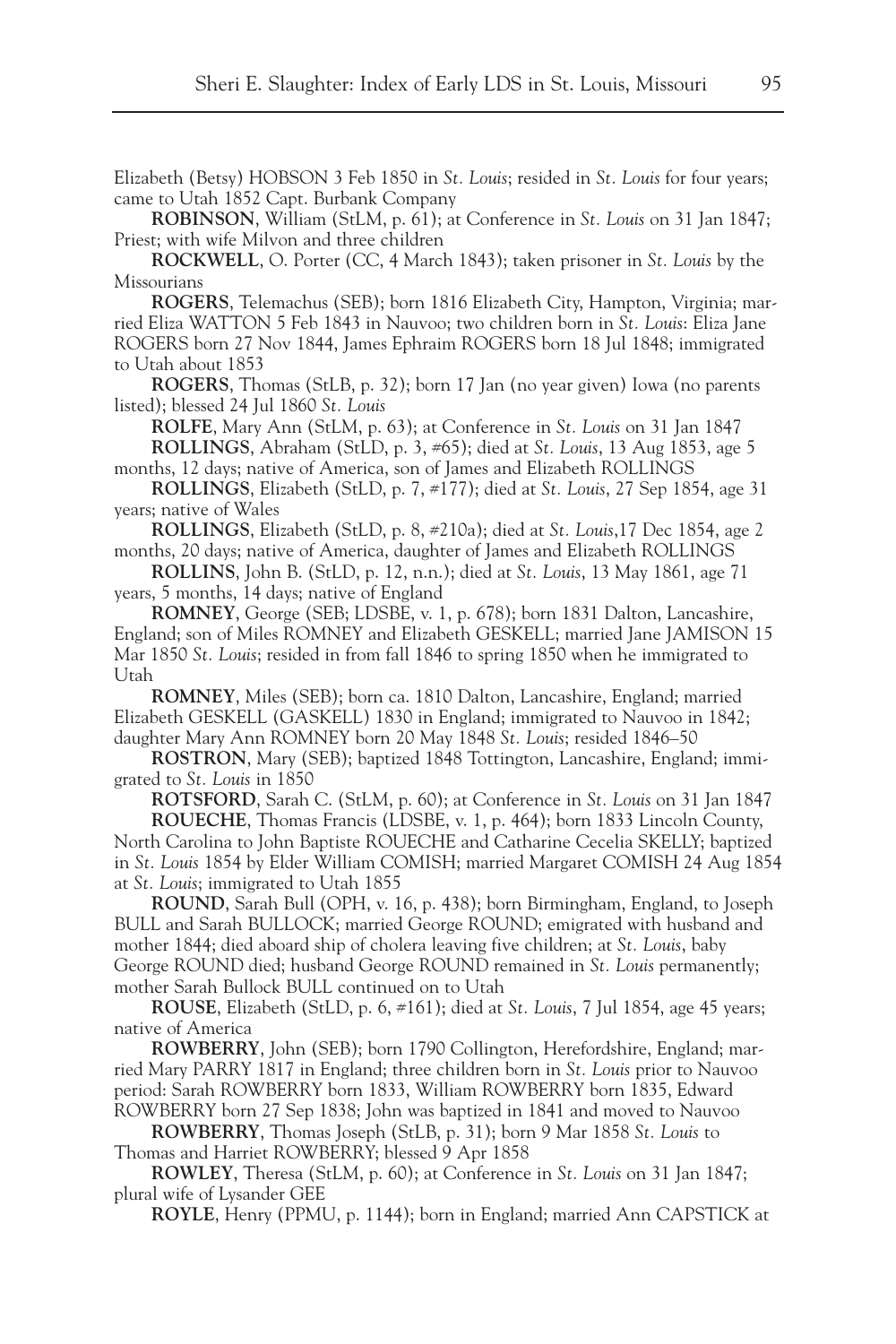*St. Louis*; came to Utah in 1848

**RUMEL**, John H. (StLM, p. 64); at Conference in *St. Louis* on 31 Jan 1847 **RUMELL**, Louisa Gello (StLB, p. 33); born 28 Dec 1860 *St. Louis* to Nicholas and Amanda RUMELL; blessed 3 Mar 1861

**RUPILL**, Robert (StLM, p. 62); at Conference in *St. Louis* on 31 Jan 1847; member of Seventies; with wife Margaret and three children

**RUSHTON**, Frederick James (SEB; LDSBE, v. 3, p. 171); born 1806 Leek, Staffordshire, England; married (2) Eliza HUNDY ca. 1852; daughter Melvina RUSH-TON born 31 Jul 1853 *St. Louis*; crossed to Utah in 1855 in Richard Ballantyne Company

**RUSHTON**, John (SEB); born 1821 Newton, York, England; married Margaret HALL 25 Jun 1843 Nauvoo; died (date unknown) *St. Louis*

**RUSTALL**, John (StLD, p. 11, n.n.); died at *St. Louis*, 12 Jul 1856, age 19 months, 24 days; native of America, parents not listed

**SABIN**, David (SEB and StLM, p. 62); born 1807 Cazenovia, Madison, NY; married Elizabeth DORWARD 1832 Lancaster, PA; daughter Anna Maria SABIN born 11 Jul 1846 *St. Louis*; at Conference in *St. Louis* on 31 Jan 1847; High Priest; with wife Elizabeth and three children: Elizabeth Jr., Ambrose, Henry; immigrated to Utah about 1850

**SAGERS**, Amanda Melvina (SEB); born 1821 Hanover, Chautaugua, NY; dau. of John SAGERS and Amy SWEET; married Lysander GEE 1838 Far West, MO; died 22 Oct 1848 *St. Louis*

**SAGERS**, Harrison W. (StLM, p. 60); at Conference in *St. Louis* on 31 Jan 1847; High Priest; with wife Olive

**SAGERS**, Mary Maria (SEB); born 24 Dec 1847 *St. Louis* to William Henry Harrison SAGERS and Harriet Emeline BARNEY; died 27 Jun 1849 *St. Louis*

**SALISBURY**, David (SEB; LDSBE, v. 2, p. 115); born 1836 Packington, Leicestershire, England, to Richard SALISBURY and Hannah CASTLE; emigrated with parents and four siblings in 1849; family lived in *St. Louis* from 1849–51; immigrated to Utah 1853

**SALISBURY**, Thomas (StLB, p. 32); born 12 Oct 1859 *St. Louis* to Thomas and Eliza SALISBURY; blessed 9 Sep 1860

**SANDERSON**, James (SEB); born 1804 Chester, Hampden, Massachusetts; married Mary Jane SPARKS 1827; died 13 Sep 1845 *St. Louis*

**SANDERSON**, John (OPH, v. 5, p. 33); of Yorkshire, England; married Rebecca WOOD; immigrated to America 1850; returned to England on mission 1855 and returned to *St. Louis* 1859; worked in *St. Louis* until 1861

**SANDS**, Andy (StLM, p. 63); at Conference in *St. Louis* on 31 Jan 1847; Elder; with wife Elizabeth

**SANSOM**, Charles (SEB); born 1826 Forest Green, Gloucestershire, England; lived and worked in *St. Louis* 1852; in Utah by 1853

**SARSNITT**, G. G. (StLM, p. 64); at Conference in *St. Louis* on 31 Jan 1847; Elder

**SAUNDERSON**, Ann (SEB); baptized 1847 Whittington, England; immigrated to *St. Louis*

**SAVAGE**, Joseph (SEB); born 1810 Nottingham, England; married (1) Eliseman PALMER 1831 England; (2) Hannah Maria HARTLEY 17 Nov 1851 *St. Louis*; son with second wife born at *St. Louis*, Joseph Albert SAVAGE born 22 Dec 1852

**SAWYER**, Levi (SEB); born 1825 Burslem, Staffordshire, England; married Rose Ann BALL 1850 Wisconsin, USA; son Arthur W. SAWYER born 3 Jan 1859 *St. Louis*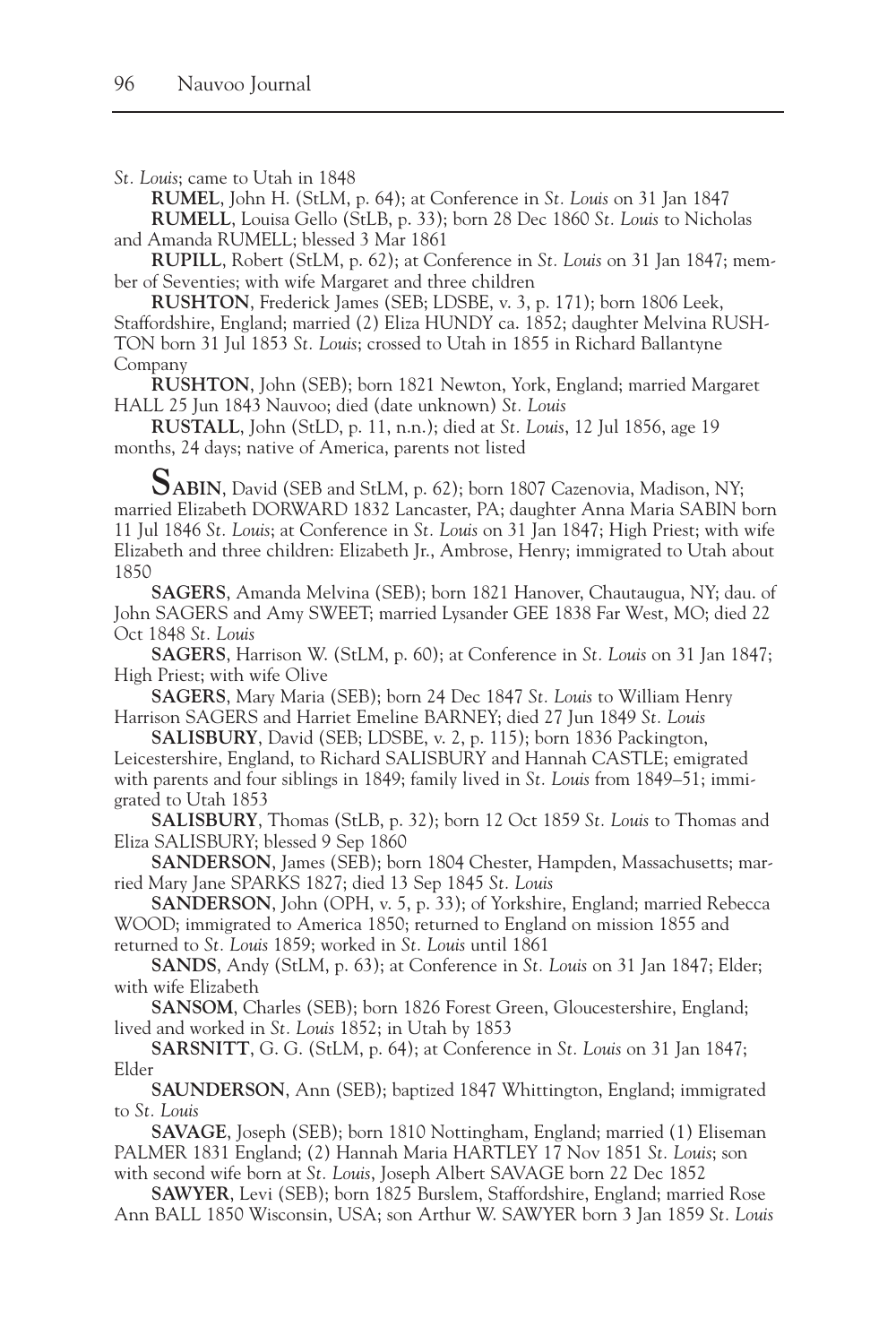*County*, MO; immigrated to Utah about 1861

**SCHOLES**, George (SEB); born 1812 Chadderton, Lancashire, England; son of George SCHOLES and Sarah HYDE; immigrated to Nauvoo 1841; pioneer to Utah in 1847; returned to Winter Quarter with Pres. Young in fall 1847; conducted business for Church in *St. Louis* 1848-50; married Mary SPENCER 1850 at Council Bluffs, Pottawattamie, Iowa

**SEDDON**, Juliana (StLD, p. 10, #277); died at *St. Louis*, 29 Jun 1855, age 11 months, 1 day; native of America, parents not listed

**SHANKS**, James (PPMU, p. 1155); born 1810 Paisley, Renfrewshire, Scotland; came to Utah 1855 Charles H. Harper Company; crossed plains sixteen times; died at *St. Louis* 22 Jan 1866

**SHARP**, John (SEB; LDSBE, v. 1, p. 677); born 1820 Clackmannanshire, Scotland; married Jane PATTERSON 1839 Scotland; resided in *St. Louis* 1848–50

**SHARP**, Joseph (PPMU, p. 1156; SEB; LDSBE, v. 2, p. 479); born 1817 Clackmannanshire, Scotland, to John SHARP and Mary HUNTER; emigrated 1848 with brother John; married Janet CONDIE 28 Aug 1849 *St. Louis*; immigrated to Utah in independent company 1850

**SHAW**, Samuel R. (SEB); married Sarah PHELPS, daughter of W.W. Phelps, 1 Oct 1843 *St. Louis*; Engineer on steamer *Agatha*

**SHEFFIELD**, John Gardener (StLD, p. 11, n.n.); died at *St. Louis*, 27 Sep 1856, age 53 years; native of [not shown]

**SHEPHERD**, Ann Henderson (DUP, p. 94); died at *St. Louis* of cholera **SHEPPARD**, John (StLD, p. 9, #252); died at Ft. Riley, Kansas Territory, 7 Aug 1855, age 40 years; Elder; native of England

**SHILL**, Robert Chappel (SEB; StLD, p. 10, #270); born 1789 Colesborne, Gloucestershire, England; married Prudence GOULDING 1809 England; died at *St. Louis*, 6 Oct 1855, age 64 years, 5 months

**SIDAWAY**, Sarah (StLD, p. 7, #185); died at *St. Louis*, 14 Oct 1854, age 32 years, 9 months; native of England

**SILCOCK**, Nicholas Thomas (SESpr; SEB); born 1819 Hanley, Staffordshire, England; married Jane HEATH in England; at Conference in *St. Louis* on 31 Jan 1847; member of 2nd Quorum of Seventies; with wife Jane; resided in *St. Louis* 1846–50 where two children were born and two died: Elizabeth Jane SILCOCK born 2 Aug 1845 Nauvoo died 17 Aug 1846 *St. Louis*, Barbara Ann SILCOCK born 6 Sep 1847 died 10 Apr 1849 both at *St. Louis*, Thomas SILCOCK born 4 Dec 1849 at *St. Louis*; came to Utah 1850 in Bishop Edward Hunter's St. Louis Company

**SIMPKINS**, Mariah (PPMU, p. 1036, see MERRILL, Orrin P. ); born 1853 at *St. Louis*; came to Utah 1863

**SIMPKINS**, Susan (StLD, p. 8, #205); died at *St. Louis*, 1 May 1855, age 29 years; native of England

**SIMPSON**, Catherine Elizabeth (StLB, p. 32); born 28 Dec 1859 *St. Louis* to Joseph W. and Elizabeth SIMPSON; blessed 19 Feb 1860

**SIMPSON**, George (StLD, p. 10, #268); died at Atchison, Kansas Territory, 28 May 1855, age 42 years; native of England

**SINGLETON**, John (SEB); born 1824 Preston, Lancashire, England; married Catherine CREER 1844 England; daughter Ellen SINGLETON born 21 Jan 1849 *St. Louis*; in Utah by 1852

**SKELDING**, Jessie Edward (StLD, p. 3, #79 and p. 8, #208; same death listed twice); died at *St. Louis*, 11 Jun 1853, age 1 year, 2 months, 5 days; native of America, son of E. and L. SKELDING

**SMART**, Charlotte (PPMU, p. 1087, see PARKINSON, Samuel Rose); born 1848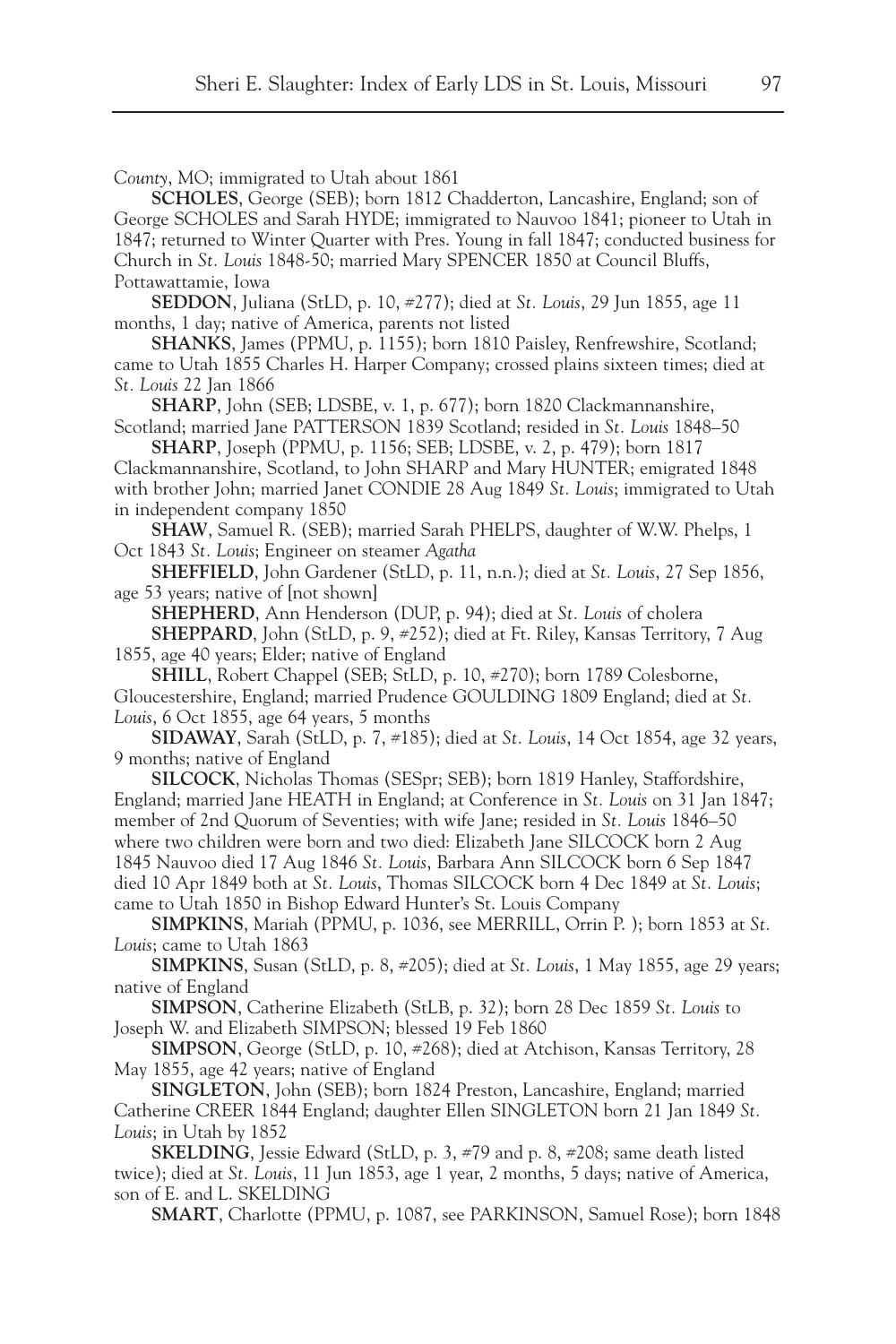at *St. Louis* to Thomas S. SMART and Ann HATER; they came to Utah in 1852 **SMART**, Maria (PPMU, p. 1087, see PARKINSON, Samuel Rose); born 1851 at

*St. Louis* to Thomas S. SMART and Ann HATER; they came to Utah in 1852

**SMART**, Reuben W. (StLB, p. 31); born 5 Nov 1856 *St. Louis* to John and Mary SMART; no blessing date given

**SMART**, Thomas Sharratt (LDSBE, v. 3, p. 514); born 1823 Stonewall, Staffordshire, England, to William SMART and Maria SHARRATT; married Ann HAYTER; settled at *St. Louis* where he and his wife were baptized into LDS faith; immigrated to Utah 1852

**SMITH**, Agnes (StLM, p. 65); at Conference in *St. Louis* on 31 Jan 1847; widow; with Agnes SMITH Jr.

**SMITH**, Alfred (StLM, p. 64); at Conference in *St. Louis* on 31 Jan 1847; member 6th Quorum of Seventies; with wife Ann and two children

**SMITH**, Ann (SEB); born 1824 Chadburn, Yorkshire, England; married John COTTAM 1843 England; son Thomas COTTAM born 1850 *St. Louis*; in Utah by 1853

**SMITH**, Arthur Sydney (SEB and StLM, p. 65); born 1808 Shropshire, England; married Elizabeth LOGUE 1840 England; in Nauvoo by 1844; at Conference in *St. Louis* on 31 Jan 1847; High Priest; daughter Elizabeth SMITH born 10 Oct 1850 *St. Louis*; immigrated to Utah 1854 in James Brown Company

**SMITH**, Charles (StLM, p. 63); at Conference in *St. Louis* on 31 Jan 1847; member; with wife Emma

**SMITH**, Charles (StLM, p. 69); at Conference in *St. Louis* on 31 Jan 1847; member 5th Quorum of Seventies

**SMITH**, Crawford (StLB, p. 32); born 21 May 1860 *St. Louis* to James and Jane SMITH; blessed 25 Jun 1860; died 26 Jun 1860 *St. Louis*

**SMITH**, Isabella (StLD, p. 8, #225); died at sea, 24 Dec 1854, age 2 years, 6 months; family native of England, parents not listed

**SMITH**, John (StLM, p. 71); at Conference in *St. Louis* on 31 Jan 1847; Deacon **SMITH**, Joshua L. (StLD, p. 2, #53); died at *St. Louis*, 11 May 1853, age 32 years, Priest; native of England

**SMITH**, Mariah Sarah (StLD, p. 1, #5); died at *St. Louis*, 10 Jun 1850, age 4 years, 6 months; native of England, daughter of Eliza SMITH

**SMITH**, Robert T. (StLM, p. 64); at Conference in *St. Louis* on 31 Jan 1847

**SMITH**, Samuel T. (SEB); born 1822 Calverton, Nottinghamshire, England; married Jane DEAN 1845 England; two children born in *St. Louis*: Ann SMITH born 12 Jan 1850, Jane SMITH born 15 Dec 1850; in Utah by 1853

**SMITH**, William (SEB); born 1824 Macclesfield, Cheshire, England; married (1) Ann ORMANDY 1845 England; (2) Mary HIBBERT 1852 England; daughter with second wife born in *St. Louis County*; Hannah SMITH born 31 May 1858; in Utah by 1864

**SMITH**, William (StLM, p. 68); at Conference in *St. Louis* on 31 Jan 1847; member 14th Quorum of Seventies; with wife Latelia

**SMOUT**, Edwin Ward (SEB); born 1825 Tipton, Staffordshire, England; married Leah OAKLEY 1847 England; resided in *St. Louis* 1852–54; immigrated to Utah 1854 in independent company

**SNELLIS**, Cornelius (StLD, p. 6, #165); died at *St. Louis*, 2 Aug 1854, age 40 years; native of England

**SNELLIS**, Mary Ann (StLD, p. 6, #164); died at *St. Louis*, 6 Jul 1854, age 12 years; native of England, parents not listed (father probably Cornelius SNELLIS)

**SNIVELY**, Aaron (StLM, p. 71); at Conference in *St. Louis* on 31 Jan 1847;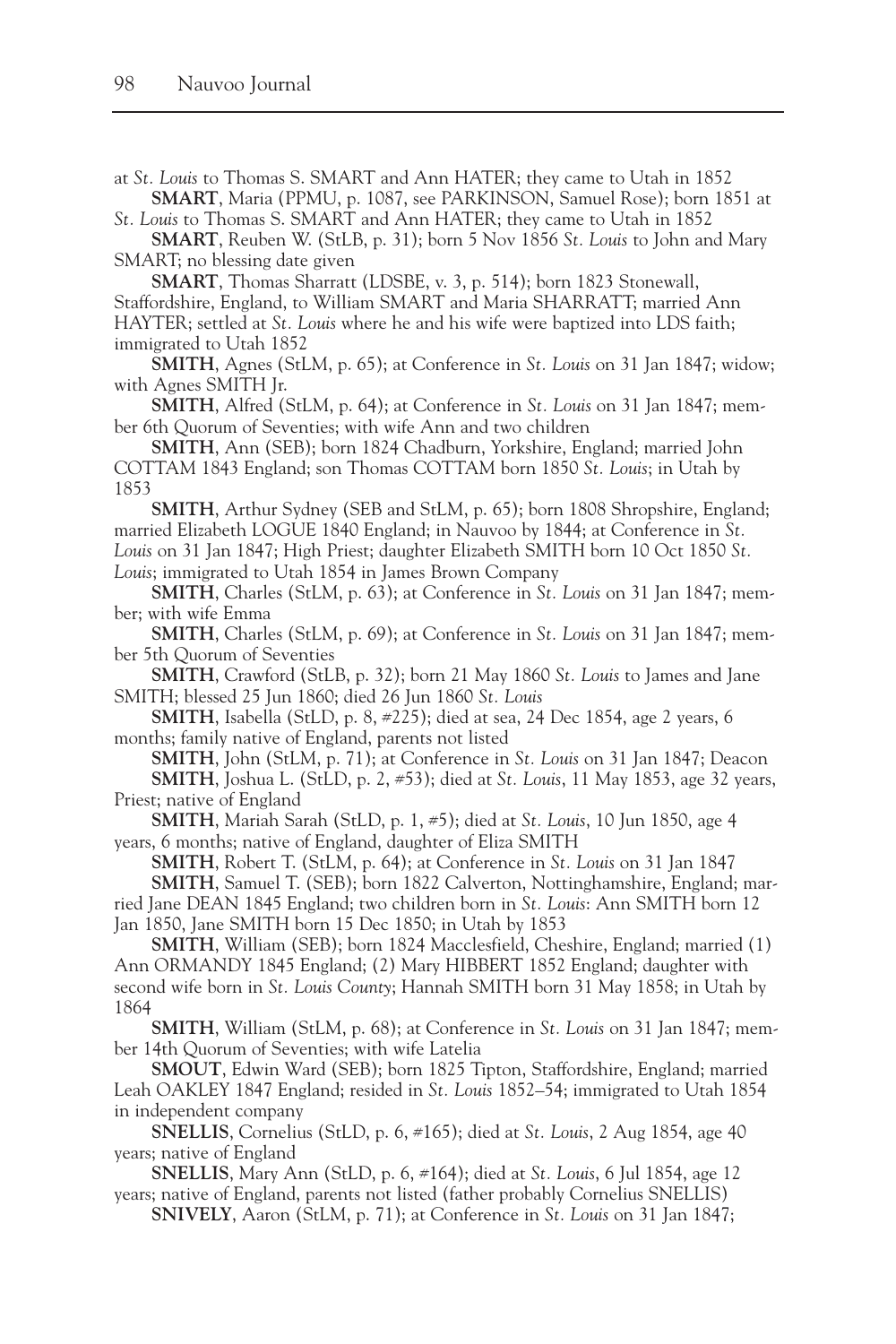Priest; with wife Mary and five children

**SNOW**, Erastus (SEB; LDSBE, v. 1, p. 103; CC, 8 July 1854; CC, 4 November 1854); born 1818 Caledonia County, Vermont; stopped in *St. Louis* in 1849 on his way to mission in Denmark, caught smallpox and nursed back to health at home of Wilkinson and Matilda STREEPER; presided over Church in Midwest at *St. Louis* 1854–56; organized a stake of Zion in *St. Louis*, Missouri, on 4 Nov 1854; published *St. Louis Luminary* for a year

**SNYDER**, John (PPMU, p. 983, see KELSEY, Stephen); died in *St. Louis* 5 June 1849; wife Jane Noble SNYDER and daughter Lydia came to Utah in 1850 in an independent company

**SOFFE**, Martha (StLD, p. 6, #168); died at *St. Louis*, 5 Sep 1854, age 25 years; native of England

**SOIX**, John B. (StLM, p. 65); at Conference in *St. Louis* on 31 Jan 1847; with Phebe O. SOIX and one child

**SORENSON**, Jeppe (OPH, v. 4, p. 183); first wife died at *St. Louis* 15 Feb 1856; married second wife Anna Catherine Cecelia LARSEN in *St. Louis*

**SOUTHERN**, Henry (StLD, p. 11, n.n.); died at *St. Louis*, 21 Oct 1856, age 9 months; native of America, parents not listed

**SOUTHWICK**, Ann Golden (PPMU, p. 1023, see MARRIOTT, John); wife of Joseph SOUTHWICK of Staffordshire, England; died in 1849 at *St. Louis*

**SPENCER**, Amelia (StLM, p. 70); at Conference in *St. Louis* on 31 Jan 1847; with Elijah A., George W., Helen, Mary Jane, Eunice A, Julia J. SPENCER and four children

**SPENCER**, Orson (PPMU, p. 1178, SEB, CC, 15 October 1855; LDSBE, v. 1, p. 337); born 1802 West Stockbridge, Berkshire, Massachusetts, son of Daniel and Chloe SPENCER; married Catherine CURTIS 1830; came to Utah 1849 as captain of a company called to mission in states 1854; served as president of *St. Louis* stake and appointed to edit *St. Louis Luminary* in July 1855; died 15 Oct 1855 *St. Louis*

**SPILLER**, Caroline (StLD, p. 12, n.n.); died at *St. Louis*, 19 Apr 1859, age and nativity not shown

**SPILLET,** Stephen (StLD, p. 10, #285); died at Perryville, Tennessee, 11 Oct 1855, age 23 years, 2 months, 2 days; Deacon, native of England

**SPILSBURY**, George (SEB); born 1823 Leigh, Worcestershire, England; married Fanny SMITH 1842 England; daughter Clarinda SPILSBURY born 10 Sep 1847 *St. Louis*; immigrated to Utah 1850

**SPRAGUE**, Alfred James (StLB, p. 33)**;** born 23 Jul 1857 *St. Louis* to John and Isabella SPRAGUE; blessed 27 Sep 1857

**SPROULE**, Andrew (CC, 4 November 1854; LDSBE, v. 4, p. 595); of Paisley, Renfrew, Scotland; married Mary McSPURRIN; member of High Council in *St. Louis* Stake of Zion 1854; came to Utah 1862

**STABLER**, George (StLD, p. 11, #294); died at *St. Louis*, 9 Apr 1852, age 16 years; native of England, parents not listed

**STABLER**, John (StLD, p. 11, #292); died at Bluff City, 14 Sep 1852, age 55 years; native of England

**STABLER**, Mary (StLD, p. 11, #293); died at Point \_\_\_\_\_, 4 Dec 1852, age 55 years; native of England

**STANDING**, Alice (StLM, p. 65); at Conference in *St. Louis* on 31 Jan 1847; with Alice STANDING Jr. and Mary STANDING

**STANDING**, James (LDSBE, v. 2, p. 713); born 1815 Lancashire, England, to John STANDING and Nancy VARLEY; immigrated to America with parents in 1816; went to *St. Louis* after Nauvoo exodus in 1846; married Mary STANDING (2nd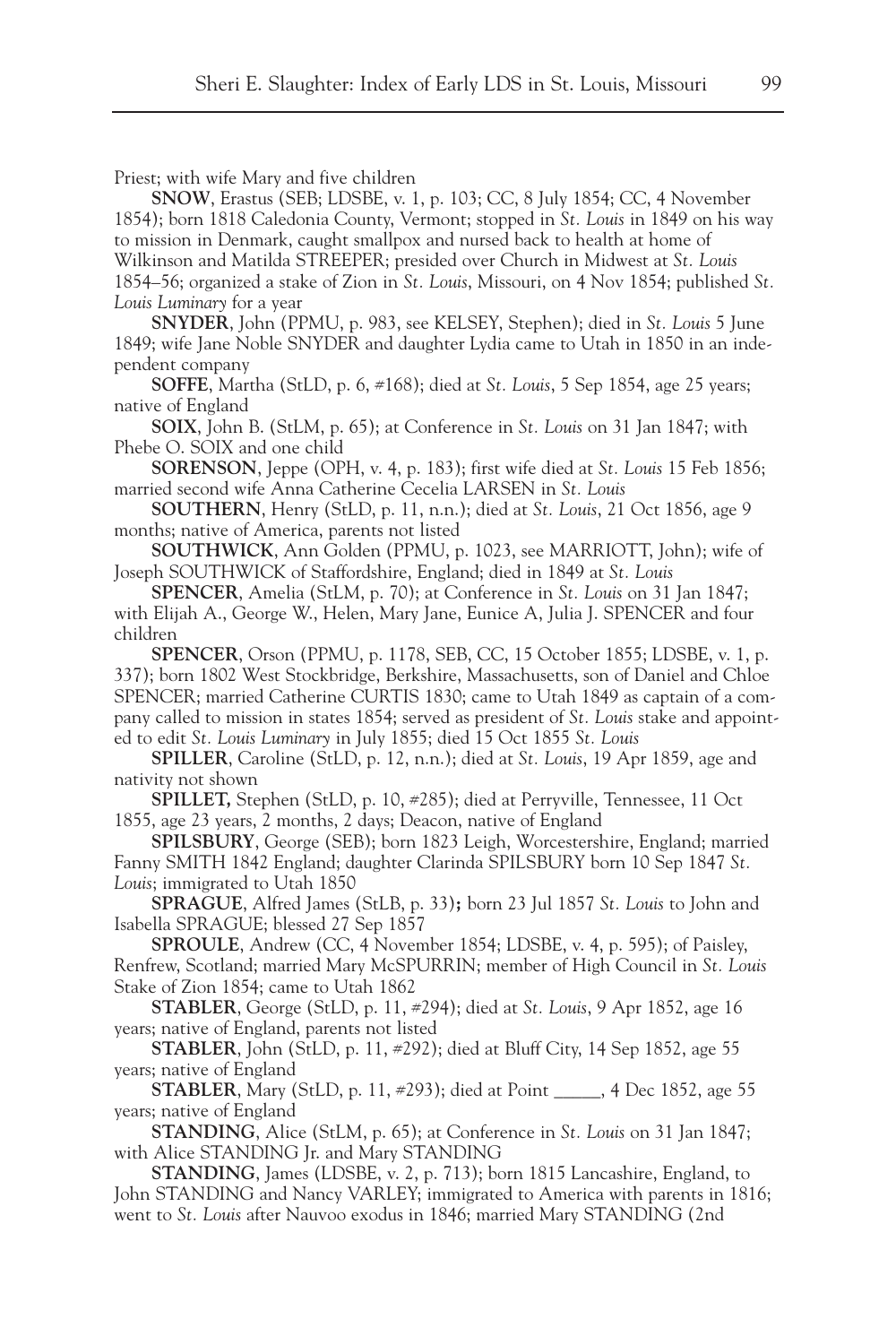```
cousin) 1847 in St. Louis
```
**STANDING**, Thomas (StLM, p. 68); at Conference in *St. Louis* on 31 Jan 1847 **STANDING**, William (StLM, p. 65; OPH, v. 5, p. 440); at Conference in *St. Louis* on 31 Jan 1847; member 27th Quorum of Seventies; with Margaret STANDING;

appointed supervision of 3rd Ward in *St. Louis* 1847 **STAY**, Joseph (SEB and StLB, p. 35); born 1822 Ashley, Hampshire, England; married Sarah PEARCE 1846 England; three children born in *St. Louis*: (twins) Charles and Clara STAY born 9 Dec 1860, Rebecca STAY born 9 Mar 1862; blessed 1 Jun 1862

**STEEL**, Harvey (StLD, p. 8, #228); died at sea, 29 Dec 1854, age 11 months; family native of England, parents not listed

**STEVENS**, Emily (SEB); born 1826 Frome, Somersetshire, England; married Abel HALLIDAY 1847 England; three children born in *St. Louis* (see HALLIDAY, Abel)

**STEVENSON**, Mary Ann (StLD, p. 8, #214); died at *St. Louis*, 19 Mar 1855, age 35 years; native of America

**STEWART**, James M. (PPMU, p. 1188); born 1851 at *St. Louis* to William STEWART and Elizabeth MURDOCK; came to Utah in 1856

**STILL**, Mary Elizabeth (StLD, p. 10, #273); died at *St. Louis*, 25 Jul 1855, age 11 months, 10 days; native of America, parents not listed

**STOCK**, Edward John (StLD, p. 9, #237); died at sea, 6 Jan 1855, age 3 days; family native of England, parents not listed

**STOCK**, Rebecca (StLM, p. 63); at Conference in *St. Louis* on 31 Jan 1847

**STOCK**, Sarah (StLD, p. 7, #201); died at *St. Louis*, 10 Feb 1855, age 25 years; native of England

**STODDARD**, David Kerr (OPH, v. 13, p. 390); born 1830 Iverask, Midlothian, Scotland, to John STODDARD; emigrated 1848; settled at *St. Louis* (Dry Hill) until 1851

**STOKES**, Eliza Jane (StLB, p. 31); born 19 Feb 1857 *St. Louis* to Robert and Jane STOKES; blessed 22 Mar 1857

**STOLWORTHY**, Matilda Jenkerson (OPH, v. 6, p. 514); born 1827 Alton, England, to Thomas JENKERSON and Christiana LOVOCK; married Thomas STOL-WORTHY 1849; emigrated 1854 on ship *Clara Wheeler*; lived at *St. Louis* for six months, then continued to Utah 1855

**STONES**, Elizabeth (StLD, p. 2, #34); died at *St. Louis*, 25 Nov 1852, age 53 years; native of England

**STONES**, William (StLM, p. 71); at Conference in *St. Louis* on 31 Jan 1847; Teacher; member of Dry Hill Branch; with wife Sarah and four children

**STOTT**, Edwin (SEB; LDSBE, v. 3, p. 530); born 1836 Lancashire, England, to William STOTT and Sarah LEES; immigrated to America with father in 1849; resided *St. Louis* and Pottawattamie County, Iowa, 1849–52; immigrated to Utah 1852 with Isaac Bullock Company

**STRATHAM**, Mary Elizabeth (StLB, p. 32); blessed 4 Mar 1860 *St. Louis* (parents and birthday not given in record)

**STRATTON**, Joseph Albert (SEB; StLM, p. 60); born 1821 Bedford, Tennessee; pioneer to Utah 1847 in Sheets Company; at Conference in *St. Louis* on 31 Jan 1847 with wife Mary Ann; High Priest; served as branch president in *St. Louis* 1847

**STREEPER**, Wilkinson (MCWpr; StLM, p. 63; DUP, p. 90); married Matilda WELLS in Philadelphia; children Josephine, William Henry, Mary Catherine STREEP-ER born Nauvoo; son John Wilkinson STREEPER born 5 Apr 1846 in *St. Louis*; at Conference in *St. Louis* on 31 Jan 1847 with wife Matilda; superintendent of gas works in *St. Louis*; immigrated to Utah in 1851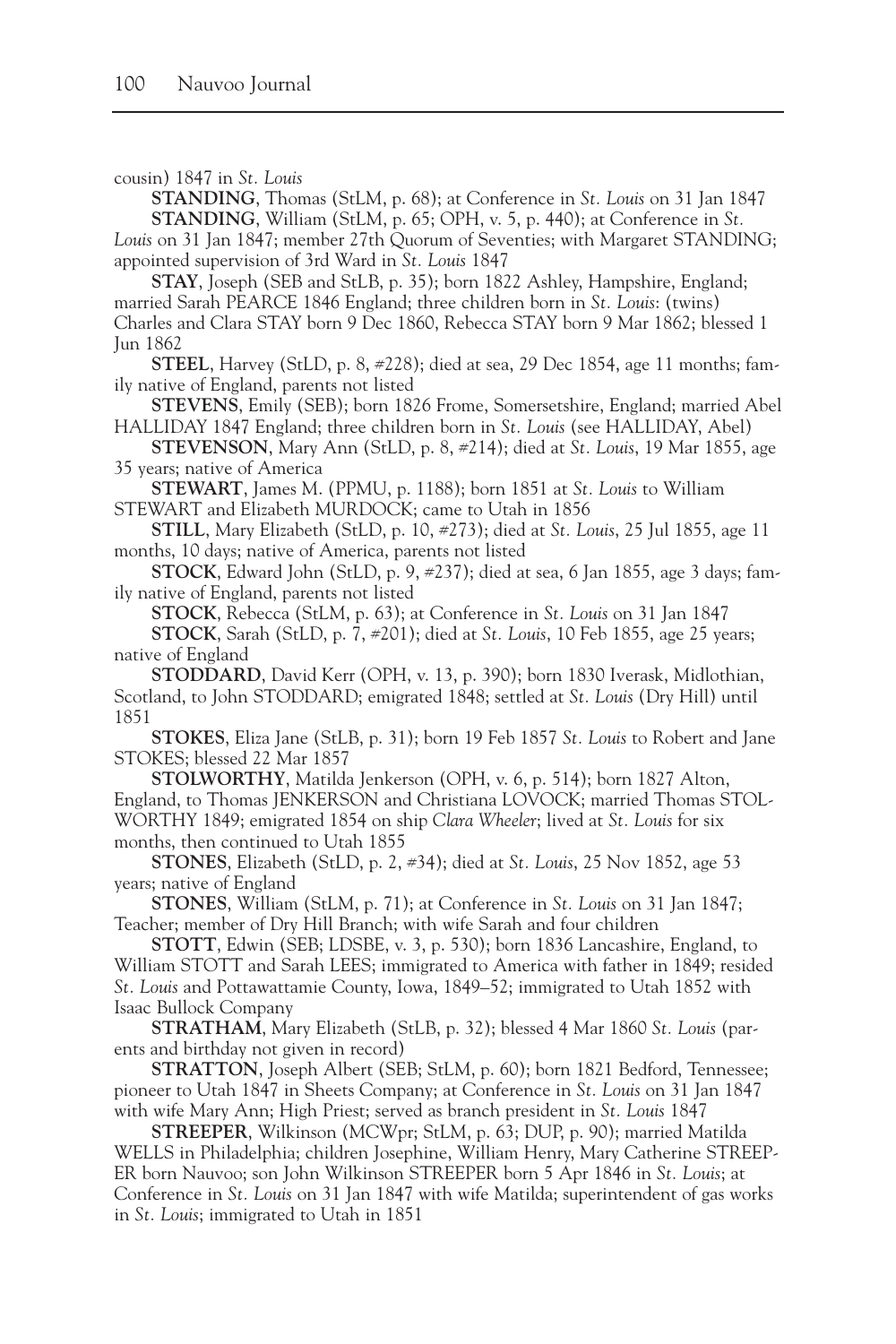**STREET**, Ellen Maria (StLB, p. 34); born 15 Sep 1857 *St. Louis* to George and Ellen STREET; blessed 4 May 1862

**STREET**, George Albert (StLB, p. 34); born 27 Mar 1859 *St. Louis* to George and Ellen STREET; blessed 4 May 1862

**STREET**, William (StLB, p. 34); 28 Feb 1861 *St. Louis* to George and Ellen STREET; blessed 4 May 1862

**STRICKLAND**, Frances (StLD, p. 8, #210b); died at *St. Louis*, 29 Oct 1854, 7 months, 11 days; native of America, daughter of G. and M. STRICKLAND

**STRICKLAND**, Heber Charles (StLD, p. 2, #56 and p. 8, #209; same death recorded twice); died at *St. Louis*, 25 Apr 1853, age 11 months, 4 days; native of America, son of G. and C. STRICKLAND (or G. and M. STRICKLAND)

**STUART**, David (StLM, p. 72); at Conference in *St. Louis* on 31 Jan 1847; member of Dry Hill Branch

**SUTHERLAND**, Daniel H. (StLM, p. 66; OPH, v. 5, p. 440, 441); member of *St. Louis Lyceum,* which met to study principles of the gospel 1846; at Conference in *St. Louis* on 31 Jan 1847; Elder; president of 6th Ward in *St. Louis* 1848

**TAYLOR**, Catherine (SEB); born 1798 Tarrytown, New York; married John MINNERLY 1819; died 30 Jun 1849 *St. Louis*

**TAYLOR**, Edward (StLM, p. 67); at Conference in *St. Louis* on 31 Jan 1847

**TAYLOR**, James (SEB); born 1819 Lancashire, England; married Ann ROGERS 1839 England; two children born in *St. Louis*: Mary Ann Rogers TAYLOR born 10 May 1849, Esther May Rogers TAYLOR born 11 Apr 1852; worked five years in *St. Louis* to earn money to migrate to Utah; came to Utah 1854

**TAYLOR**, John (StLD, p. 3, #71); died at *St. Louis*, 30 Aug 1853, age 35 years; Elder; native of England

**TAYLOR**, Joseph Edward (SEB; LDSBE, v. 1, p. 295); born 1830 Horsham, Sussex, England, son of George E. G. TAYLOR and Ann HICKS; immigrated to *St. Louis* in 1851; remained there until spring of 1852; sick nine of those months

**TAYLOR**, Sarah Ann (StLD, p. 4, #97); died at *St. Louis*, 7 May 1854, age 1 year, 6 month; native of America, daughter of J. C. and A. TAYLOR

**TAYSON**, Charles (StLM, p. 67); at Conference in *St. Louis* on 31 Jan 1847; member 14th Quorum of Seventies; with wife Maria

**TAYSON**, Cornelius (StLM, p. 66); at Conference in *St. Louis* on 31 Jan 1847; member 24th Quorum of Seventies; with Sarah TAYSON

**TELLE**, Martha (LDSBE, v. 2, p. 524); born 28 May 1846 at *St. Louis* to Louis TELLE and Amelia Ann ROGERS

**TEMPLETON**, Elizabeth Ann (StLD, p. 3, #68); died at *St. Louis*, 5 Aug 1853, age 35 years; native of England

**TERRY**, John (StLD, p. 3, #81); died at *St. Louis*, 18 Oct 1853, age 1 year, 3 months; native of America, son of John R. and E. TERRY

**THOMAS**, John (PPMU, p. 1209); born 1851 at *St. Louis* to William THOMAS and Elizabeth DAVID

**THOMAS**, John B. (StLD, p. 9, #260); died at Craters Landing, Missouri River, buried 25 miles from mouth of river, 6 May 1855; age 25 years, native of England

**THOMAS**, Robert (StLM, p. 66); at Conference in *St. Louis* on 31 Jan 1847; member 35th Quorum of Seventies; with Catharine THOMAS and two children

**THOMPSON**, Belle (SEB); born 1845 *St. Louis* to Samuel THOMPSON and Mary ANDERSON

**THOMPSON**, Catherine (OPH, v. 13, p. 376); born 1821 Arbroath, Angus, Scotland; immigrated to *St. Louis* 1848; drove team of mules across plains 1851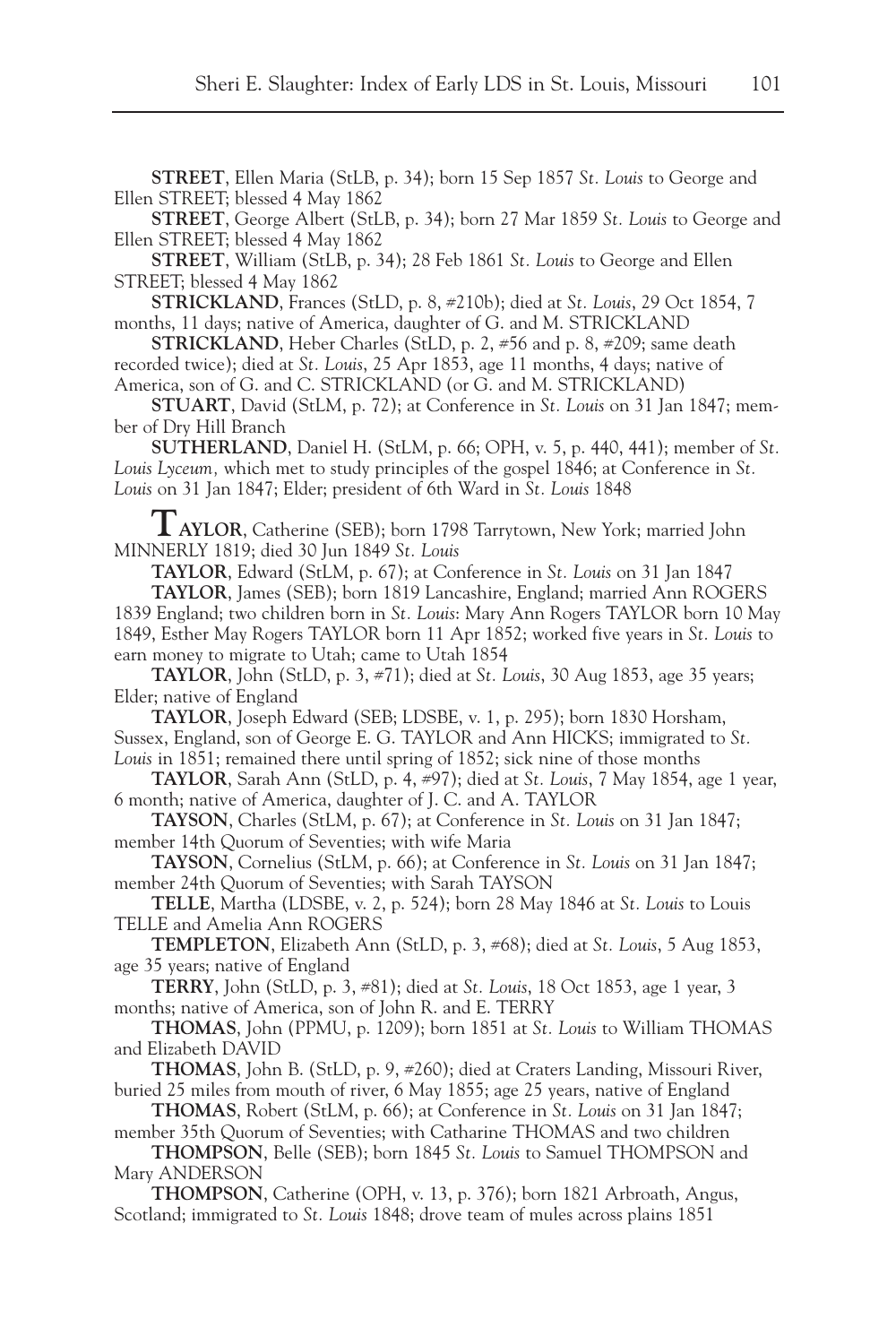**THOMPSON**, Charles Blanchard (SEB); born 1814 Niskayuna, Schenectady, New York; married Catherine Ann HOUCK/HANK 1845 in Nauvoo; six children born in *St. Louis*: Ida Eliza Amanda THOMPSON born 8 Aug 1847, David Lee THOMPSON born 28 Aug 1849, Isabelle THOMPSON born 1 Jul 1851, Charles William THOMPSON born 5 Jul 1853, George W. THOMPSON born 4 Jun 1860, Benjamin F. THOMPSON born 17 Oct 1862; did not migrate to Utah; started the church called the "Baneemytes"; died in Philadelphia in 1895

**THOMPSON**, John (StLD, p. 1, #7); died at *St. Louis*, 19 May 1852, age 3 years; native of England, son of Jane THOMPSON

**THOMPSON**, Margaret (StLD, p. 6, #163); died at *St. Louis*, 23 Jul 1854, age 2 months; native of America, parents not listed

**THOMPSON**, Ralph (PPMU, p. 1041, see MITCHELL, Frederick A.. H. F. and SEB); born 1811 Aycliffe, Durham, England; married Ann Bentley 1837 England; two children born in Nauvoo in 1840s; daughter Elizabeth THOMPSON born 9 Oct 1848 in *St. Louis*; lived in *St. Louis* 1846–52; came to Utah 1852

**THOMPSON**, Samuel (SEB); born 1813 Pomfret, Chatuaqua, NY; married Mary ANDERSON ca. 1838; daughter Belle THOMPSON born 1845 at *St. Louis*; came to Utah by 1849

**THORPE**, William Washington (OPH, v. 9, p. 201); born 1823 Washington, Derbyshire, England, to Thomas THORPE and Ann STORER; emigrated in 1850, living for a time at *St. Louis*; first wife died at *St. Louis*; married Charlotte CRUSE at *St. Louis*; two children born at *St. Louis*: Ada and James; crossed to Utah 1853 in Capt. Forsgren's Company

**THRUTCHLEY**, George (StLD, p. 1, #20); died at *St. Louis*, 24 Aug 1852, infant; son of R. and A. THRUTCHLEY

**TIDCOMB**, John (StLM, p. 67); at Conference in *St. Louis* on 31 Jan 1847; with Maria, Luke, Naomi and John

**TILLOTSON**, Ephraim (PPMU, p. 1179, see SQUIRES, David Merrill; SEB; StLB, p. 33; StLD, p. 12, n.n.); born 1835 Great Horton, Yorkshire, England; married Ruth COLLINSON 30 Sep 1856 *St. Louis*; two children born in *St. Louis*: Charles TILLOTSON born 30 Aug 1857, John TILLOTSON born 10 Mar 1860, blessed 3 Feb 1861, died at *St. Louis*, 13 Feb 1861 (age 9 months); family resided in Missouri until 1877 when they came to Utah

**TINGEY**, John (SEB; LDSBE, v. 1, p. 648); born 1821 Colmworth, Bedfordshire, England, to George TINGEY and Charlotte JUDD; married Phoebe STAFFORD 1847 in England; immigrated to *St. Louis* in 1850 where he resided about seventeen months; crossed plains to Utah in 1852

**TOLTON**, Edward (OPH, v. 5, p. 453); born 1822 Newbold-on-Avon, Warwickshire, England, to John TOLTON and Ann SMITH; emigrated with family in 1842; found employment in *St. Louis*; married Mary Ann TOMLINSON at *St. Louis*; resided in *St. Louis* ten years before moving to Utah

**TOLTON**, Emily (PPMU, p. 737, see BARNEY, James Henry); born 9 Nov 1848 *St. Louis* to Edward TOLTON and Mary Ann TOMLINSON

**TOMLINSON**, James (StLM, p. 66); at Conference in *St. Louis* on 31 Jan 1847; Priest

**TOMLINSON**, Mary Ann (OPH, v. 5, p. 454); born 1831 Ayrton, Yorkshire, England, to James Percy TOMLINSON and Ester WALKER; immigrated to America with family in 1842; married Edward TOLTON in *St. Louis*

**TOOTH**, Thomas (StLD, p. 10, #281); died at *St. Louis*, 24 Jan 1856, age 24 years; priest, native of England

**TOOTH**, Thomas George (StLD, p. 3, #78); died at *St. Louis*, 11 Apr 1853, age 2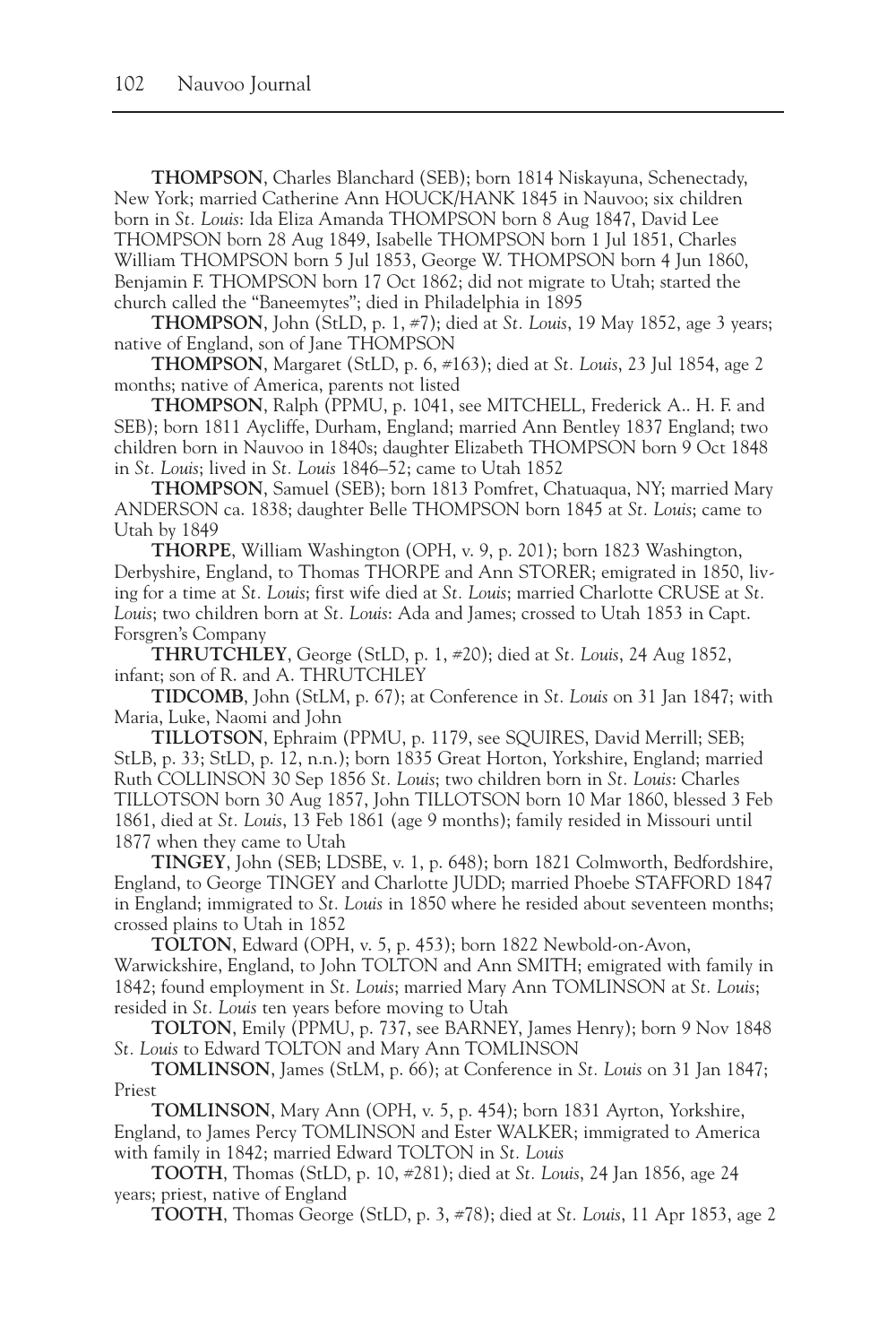years, 9 months; native of America, parents not listed

**TOOTHANTER**, Mary Jane (StLB, p. 33); born 11 Nov 1858 Indiana to William and Lucy TOOTHANTER; blessed 25 Feb 1860 *St. Louis*

**TRANTER**, John (StLM, p. 68); at Conference in *St. Louis* on 31 Jan 1847

**TRIBE**, Joseph (StLD, p. 6, #160); died at *St. Louis*, 4 Aug 1854, age 38 years; native of England

**TRINNEL**, Eliza (StLB, p. 34); born 14 Jan 1861 *St. Louis* to John and Ann TRINNEL; blessed 19 Sep 1861

**TUCKER**, Sarah (StLM, p. 64); at Conference in *St. Louis* on 31 Jan 1847; with Mary Jane TUCKER and one child

**TURNBULL**, Ann Lasley (StLD, p. 1, #9); died at *St. Louis*, 10 Jun 1852m age 1 month, 21 days; native of *St. Louis*, no parents listed

**TURNBULL**, David Jr. (StLD, p. 11, n.n.); died at *St. Louis*, 25 Aug 1856, age 6 years; native of America, parents not listed (probably David and Nancy TURNBULL)

**TURNBULL**, Henry (StLD, p. 3, #75); died at *St. Louis*, 30 Aug 1853, age 11 months; native of America, son of David and Nancy TURNBULL

**TURNER**, George (StLD, p. 10, #261); died at *St. Louis*, 6 Dec 1855, age 24 years; native of England

**TUTTLE**, Norton Ray (SEB); born 1830 North Haven, New Haven, Connecticut; married Helen Elizabeth UTLEY 1851 Harris Grove, Pottawattamie, Iowa; baptized 1848 in *St. Louis*

**UDALL**, David (SEB); born 1829 Goudhurst, Kent, England; married Eliza KING 1850 England; son David King UDALL born 7 Sep 1851 in *St. Louis*; worked in brickyard in *St. Louis*; ordained an Elder there and presided over First Ward; came to Utah in 1852

**UDALL**, David King (PPMU, p. 1220); born 1851 at *St. Louis* to David UDALL and Eliza KING; came to Utah 1852 in an independent company

**UDY**, Mary Ann Trengrove (PPMU, p. 1220); married to James UDY; died 1850 at *St. Louis*; husband came to Utah in 1852

**ULYARD**, Augusta (StLM, p. 69); at Conference in *St. Louis* on 31 Jan 1847; with Mary ULYARD

**URE**, Janet (StLD, p. 10, #286); died at *St. Louis*, 23 Jan 1856, age 62 years**;** native of Scotland

**VAN DYKE**, Joseph L. (StLM, p. 70); at Conference in *St. Louis* on 31 Jan 1847; with Mona, Martha A., Nonamus R. VAN DYKE and five children

**VASEY**, John (StLM, p. 69); at Conference in *St. Louis* on 31 Jan 1847

**VOSE**, Ruth D. (SEB); born 1808 Watertown, Middlesex, Massachusetts; married Edward SAYERS 23 Jan 1841 in *St. Louis*

**WAGSTAFF**, William (PPMU, p. 1225); born 1809 Caldicote, Bedfordshire, England; married Martha PACK 1851 at *St. Louis*; she died at *St. Louis*; came to Utah in 1853 Claudius V. Spencer Company

**WAIT**, Rebecca (SEB); born 25 Feb 1844 *St. Louis* to John WAIT and Jane COLDWELL; died 30 Nov 1847 Winter Quarters, Douglas, Nebraska

**WALKER**, Mary Godwin (PPMU, p. 1045, see MORRIS, Elias; DUP, p. 132); of Manchester, England; died at *St. Louis*; husband William Gibson WALKER came to Utah in 1853 in Joseph W. Young Company

**WALKER**, Mary Lois (DUP, p. 132); born 1835 Leek, Staffordshire, England, to William Gibson WALKER and Mary GOODWIN; immigrated to America with family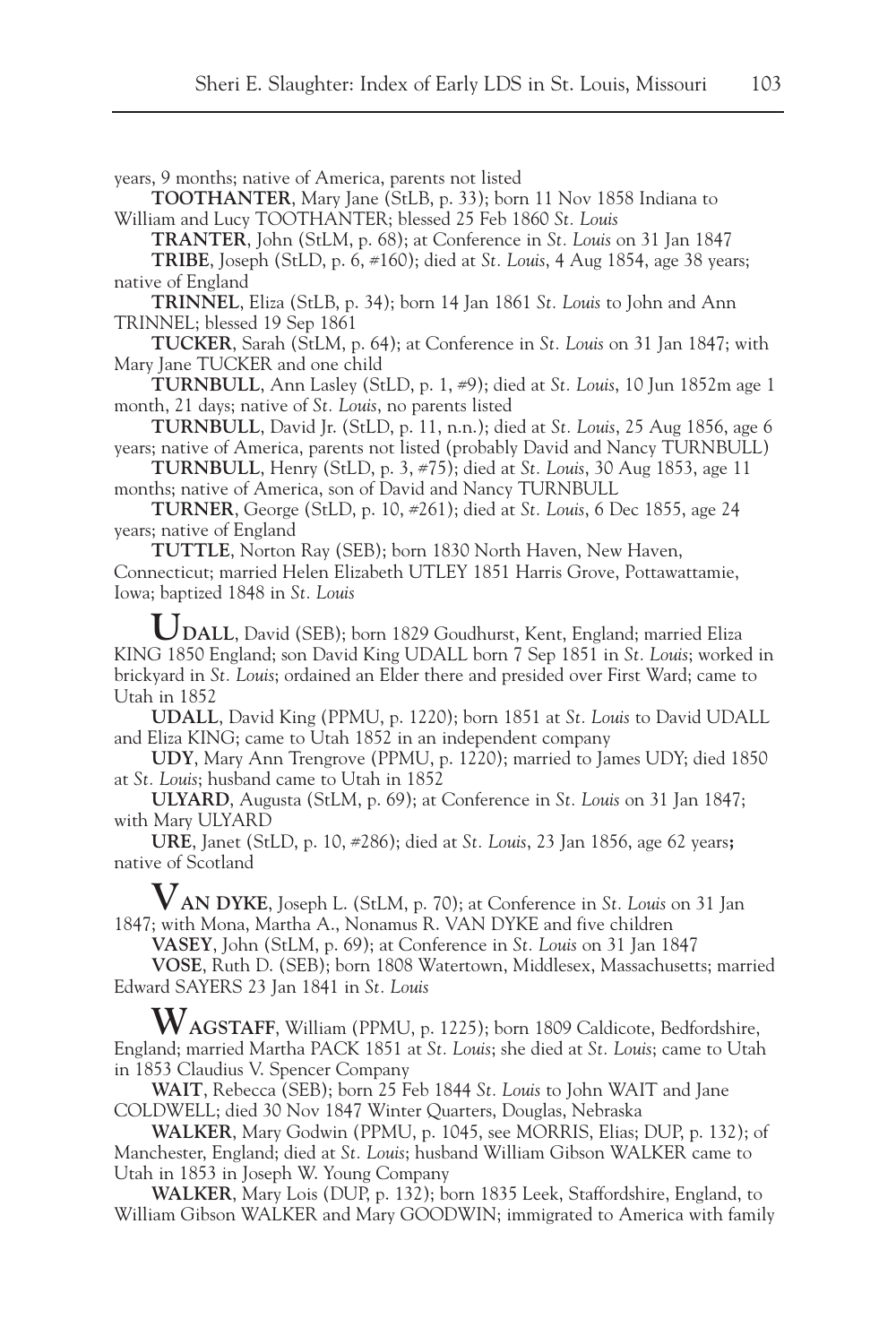in 1850; resided in *St. Louis* 1850–53

**WALTER**, George (StLD, p. 6, #153); died at *St. Louis*, 25 Jul 1854, age 61 years; native of England

**WANDELL**, Charles Wesley (SEB; OPH, v. 1, p. 274); born 1819 Courtland,

Westchester, New York; married Mary BROWN 1846; moved to *St. Louis* from Nauvoo in 1846 where he engaged in river trade for several years

**WARDLE**, Mary (StLD, p. 8, #218); died at sea, 12 Dec 1854, age 40 years; native of England

**WARDROBE/WARDROP**, John (SEB; StLM, p. 69); born 1809 Glasgow, Lanarkshire, Scotland; married Lucy MCINTOSH ca. 1837 Scotland; immigrated to Nauvoo by 1843 where two children were born; at Conference in *St. Louis* on 31 Jan 1847; member 27th Quorum of Seventies; with wife Lucy; son James WARDROP born 31 Dec 1848 in *St. Louis*; came to Utah in 1851

**WARNER**, Elizabeth Jane (StLD, p. 11, n.n.); died at *St. Louis*, 12 Jul 1856, age 17 days; native of America, parents not listed

**WARNER**, Mary (StLD, p. 11, #296); died at *St. Louis*, 2 Jul 1856, age 34 years; native of England

**WATKINS**, Mary Jane (PPMU, p. 953, see HYMAS, John A.); born 18 August 1859 at *St. Louis* to Thomas WATKINS and Ann DERRICOTT

**WATSON**, Robert (SEB); born 1820 Muirkirk, Ayrshire, Scotland; married Mary COWAN 1839 Scotland; baptized 1843 Scotland; daughter Euphemia WATSON born 25 Nov 1849 *St. Louis*; came to Utah in 1851

**WEBB**, Moses (StLD, p. 4, #89); died at *St. Louis*, 12 Dec 1853, age 61 years; native of England

**WEBSTER**, Lydia (OPH, v. 5, p. 192); born in England to Henry WEBSTER and Ann RIGBY; immigrated to America 1849 and lived at *St. Louis*; married James Simpkins BROOKS 10 Mar 1850 at *St. Louis*

**WEIGHT**, Fredrick (OPH, v. 5, p. 465); born 1828 England; married Charlotte BERGUN; immigrated to America and settled in *St. Louis* 1850; directed singing at Church meetings held in Concert Hall on Market Street in *St. Louis*; immigrated to Utah in 1852

**WEIGHT**, John (StLD, p. 3, #80); died at *St. Louis*, 15 Sep 1853, age 29 years; native of England

**WELLINGTON**, Ruth (StLM, p. 70); at Conference in *St. Louis* on 31 Jan 1847

**WELSH**, Sarah Emma (StLD, p. 2, #54); died at *St. Louis*, 15 Jun 1853, age 3 years, 9 months; native of England, parents not listed

**WENTZ**, Peter Mastin (LDSBE, v. 2, p. 734); born 1831 Wayne County, Pennsylvania, to Peter WENTZ and Mercy GREEN; joined Church at *St. Louis* 21 Jan 1855

**WESTWOOD**, Phillip (OPH, v. 5, p. 460); son of Richard and Ann WEST-WOOD; arrived in *St. Louis* in 1848 with wife Matilda BEARD, parents and eight brothers and sisters; organized dramatic company at *St. Louis* to raise funds for cholera victims; wife died of cholera in *St. Louis* as did his parents and one child; crossed to Utah 1853

**WHITE**, Amy (StLB, p. 33); born 14 Jan 1861 *St. Louis* to James and Jane WHITE; blessed 24 Feb 1861

**WHITE**, James Joseph (StLD, p. 12, n.n.); died at *St. Louis*, 3 May 1857, age 9 months, 13 days; native of America, parents not listed; buried at H. G. Cemetery, Gravois Road

**WHITELEY**, Thomas (SEB); born 1811 Sheffield, York, England; baptized 1845 England; married (3) Harriet Susanna SAYNOR 1848 England; daughter Ann Elizabeth WHITELEY born 8 Aug 1850 *St. Louis*; came to Utah by 1854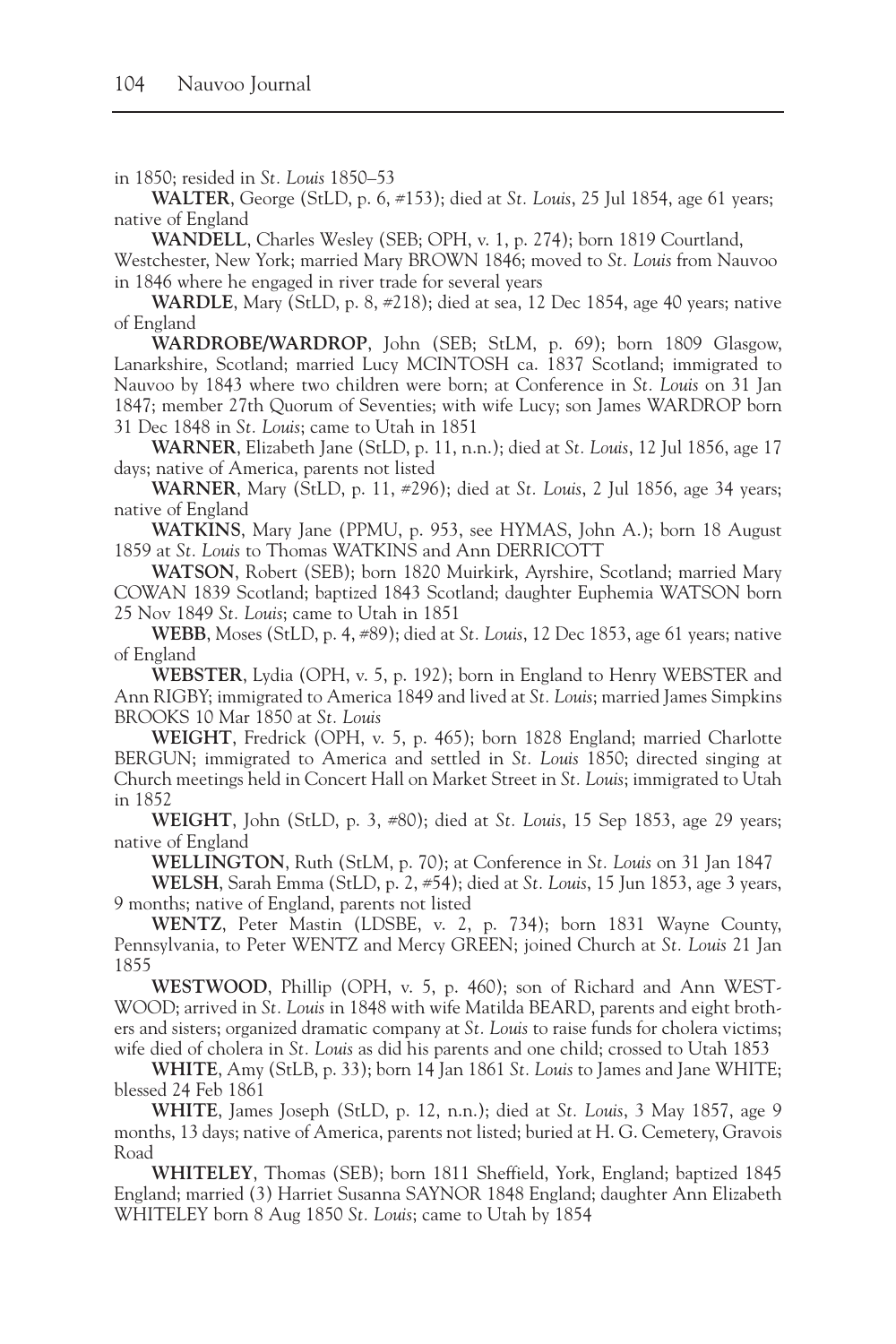**WHITMAN**, Alice Emma (StLB, p. 33); born 29 Aug 1857 Leavenworth, KS to John and Charlotte WHITMAN; blessed 14 Jun 1858 *St. Louis*

**WHITTINGHAM**, Amelia Jane (StLD, p. 8, #213); died at *St. Louis*, 8 Mar 1855, age 10 months; native of America, parents not listed

**WICKEL**, Harrison (SEB and StLM, p. 69); born 1815 Earlville, Berks, Pennsylvania, to Harman WICKEL and Elizabeth RICHARDS; married Sarah Ann HENRY ca. 1845; child born in Nauvoo; at Conference in *St. Louis* on 31 Jan 1847; Elder; with wife Sarah; died 8 Apr 1851 *St. Louis*

**WICKEL**, Lemmon (SEB); born 1827 New Holland, Lancaster, PA to Harman WICKEL and Elizabeth RICHARDS; married Margaret BUCKWALTER ca. 1847; son Henry Lemmon WICKEL born 21 Aug 1848 *St. Louis*; died 4 Jun 1850 *St. Louis*

**WICKEL**, Richard (SEB; StLB, p. 33); born 1825 New Holland, Lancaster, PA to Harman WICKEL and Elizabeth RICHARDS; married Louisa WEAVER 22 Jul 1860 *St. Louis*; son Richard WICKEL Jr. born 21 Sep 1861 *St. Louis*; blessed 18 Oct 1861; came to Utah by 1864

**WILCOX**, Walter Eli (SEB; MCWpr); born 1821 Dorchester, Suffolk, Massachusetts; married Maria Wealthy RICHARDS 1844 Nauvoo; she was born 17 Jun 1827, Richmond, Berkshire, Massachusetts to Phinehas RICHARDS and Wealthy DEWEY; moved from Nauvoo to Winter Quarters in May 1846; after summer 1847 moved between *St. Louis*, St. Joseph, and Weston, Missouri; daughter Cynthia Maria WILCOX born 26 Jul 1846, Council Bluffs; daughter Ella Amelia WILCOX born 18 Dec 1850 *St. Louis*; came to Utah in 1852

**WILD**, Ann (OPH, v. 2, p. 291); born 1817 Carlton, Yorkshire, England, to James and Mary WILD; married William CLEMENS (or CLEMENTS); immigrated to America 1844 and settled in *St. Louis*; she and husband were signers of the Charter of *St. Louis*; two sons born in *St. Louis*: William George CLEMENTS born 26 Dec 1847, James Hyrum CLEMENTS born 24 Dec 1849; crossed plains in 1850

**WILDEN**, Henry Clay (StLD, p. 2, n.n.); died at *St. Louis*, 25 Oct 1852, age 8 days (parents not listed)

**WILLIAMS**, David (SEB; LDSBE, v. 2, p. 532); born 1827 Monmouthshire, Wales, to David and Sarah WILLIAMS; married Sarah THOMAS 1847 Wales; immigrated to *St. Louis* 1855 where he was president of the Welsh Saints; remained in *St. Louis* one year and then moved to Canton, Illinois, where he remained until coming to Utah in 1877

**WILLIAMS**, Ezra Granger (PPMU, p. 1250; SEB; StLM, p. 61); born 1823 Warrensville, Cuyahoga, Ohio; baptized in 1832 by Joseph Smith; at Conference in *St. Louis* on 31 Jan 1847; member 3rd Quorum of Seventies; married Henrietta Elizabeth CROMBIE 15 Aug 1847 *St. Louis*; came to Utah in 1849 in Ezra T. Benson Company

**WILLIAMS**, Mary (StLD, p. 8, #212); died at *St. Louis*, August 1854, age 50 years; native of England

**WILLIAMS**, Mrs. (StLM, p. 69); at Conference in *St. Louis* on 31 Jan 1847; widow **WILLIAMS**, Rebecca (StLM, p. 61); at Conference in *St. Louis* on 31 Jan 1847;

widow

**WILLIAMS**, Robert (SEB; OPH, v. 5, p. 440); born 1815 London, England; immigrated to Nauvoo in 1841; member of *St. Louis Lyceum,* which met to study principles of the gospel 1846; worked for several years in *St. Louis* as tailor between 1846–50

**WILLIAMS**, Susan (StLD, p. 9, #241); died at *St. Louis*, 14 Apr 1855, age 58 years; native of England

**WILLIAMS**, Thomas (StLD, p. 8, #211); died at *St. Louis*, August 1854, age 60 years; native of England

**WILLIAMSON**, Elizabeth (StLD, p. 8, #216); died at *St. Louis*, 10 Mar 1855, age 48 years; native of England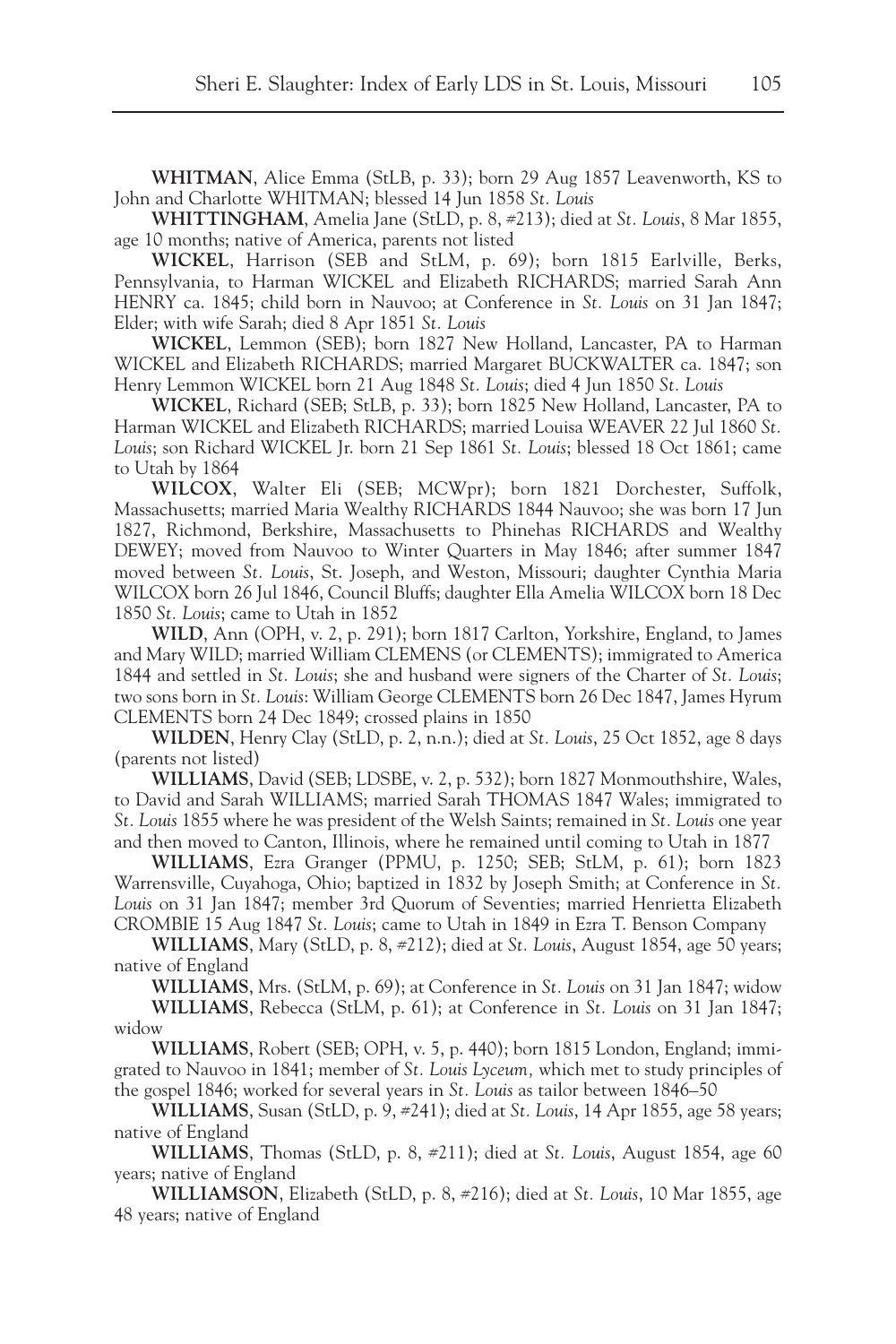**WILLSON**, John (PPMU, p. 899, see GREEN, John); married Allace SMITH 9 Feb 1859 at *St. Louis*; daughter Elizabeth Ann WILLSON was born 8 Nov 1859 at *St. Louis*

**WILMOTT**, Robert Ray (StLD, p. 6, #173); died at *St. Louis*, 19 Aug 1854, age 19 days; family native of England, parents not listed

**WINKLESS**, Joseph (PPMU, p. 1256); born 1847 at *St. Louis* to Thomas WINK-LESS and Mary PALMER; came to Utah 1850 in Bishop Edward Hunter Company

**WINKLESS**, Thomas (SEB; StLM, p. 69); born 1811 Napton, Warwickshire, England; married (2) Mary PALMER 1843 Nauvoo; at Conference in *St. Louis* on 31 Jan 1847; member of 14th Quorum of Seventies; with wife Mary and Charlotte WINKLASS; two children born in *St. Louis*: Joseph Thomas WINKLESS born 30 Jan 1847, Jane WIN-KLESS born 1849; died 30 Jun 1849 *St. Louis*

**WINTER**, Thomas William (SEB; LDSBE, v. 1, p. 606); born 1812 Postsea, Hampshire, England, to Thomas John WINTER and Mary COLLIER; married Ann DREDGE 1833 England; emigrated 1849 and spent one year in *St. Louis* before crossing plains to Utah in 1850

**WINTHER**, Arthur Joseph (StLB, p. 34); born 1862 *St. Louis* to George and Emily WINTHER; blessed 4 May 1862

**WIRITLE**, George Alfred (StLB, p. 33); born 10 Feb 1861 *St. Louis* (parents not listed); blessed 21 Apr 1861

**WISHER**, Joseph (StLM, p. 64); at Conference in *St. Louis* on 31 Jan 1847

**WOOD**, John (StLM, p. 63); at Conference in *St. Louis* on 31 Jan 1847; member 30th Quorum of Seventies; with wife Rosanah

**WOODS**, Lavinnia Mary (StLD, p. 4, #111); died at *St. Louis*, 8 Jul 1854, age 11 months; native of America, daughter of A. and M. WOODS

**WOODCOCK**, Joseph (StLD, p. 11, n.n.); died at *St. Louis*, 21 Oct 1856, age 3 years, 5 months; nativity and parents not listed

**WOODCOCK**, Mary (StLD, p. 1, #18); died at *St. Louis*, 28 Jul 1852, age 43 years **WOODCOCK**, Samuel (StLD, p. 9, #241); died at *St. Louis*, 14 Apr 1855, age 42 years; native of England

**WOODWARD**, Joseph (StLM, p. 71); at Conference in *St. Louis* on 31 Jan 1847; member 26th Quorum of Seventies; member of Dry Hill Branch; with wife Margaret and two children

**WOOLER**, David (StLD, p. 9, #246); died at *St. Louis*, 6 May 1853, age 15 years; native of Scotland, parents not listed

**WOOLSTENHULME**, James (LDSBE, v. 1, p. 469); born 1837 Oldham, Lancashire, England, to John W. WOOLSTENHULME and Alice MELLOR; converted to Church aboard the ship *Olympus* on the way to America; met his mother (then Mrs. Thomas HILL) in *St. Louis*; remained in *St. Louis* one year

**WORKS**, James M. (StLM, p. 64); at Conference in *St. Louis* on 31 Jan 1847; Elder **WORSLEY**, John (SEB); born 1812 Edgeworth, Lancashire, England; married Sarah HAMER 1836 England; baptized 1841 England; two children born in *St. Louis*, one in Nauvoo: Elizabeth Ann WORSLEY born 6 Dev 1843 *St. Louis*, John Henry WORSLEY born 10 Apr 1846 Nauvoo, and Mary Ellen WORSLEY born 10 Sep 1847 *St. Louis*; died 8 Jul 1849 *St. Louis*

**WORTHEN** (**WORTHING**), Samuel (SEB and StLM, p. 66); born 1825 Northwich, Cheshire, England; married Sarah Ellen HALLAM 1844 Nauvoo; at Conference in *St. Louis* on 31 Jan 1847; one child born in Nauvoo, two born in *St. Louis*: William Hallam WORTHEN born 24 Dec 1847, Sarah Jane WORTHEN born 14 Nov 1849; came to Utah by 1850

**WORTHEN**, William H. (PPMU, p. 1265); born 1847 at *St. Louis* to Samuel WORTHEN and Sarah HALLAM; came to Utah in 1850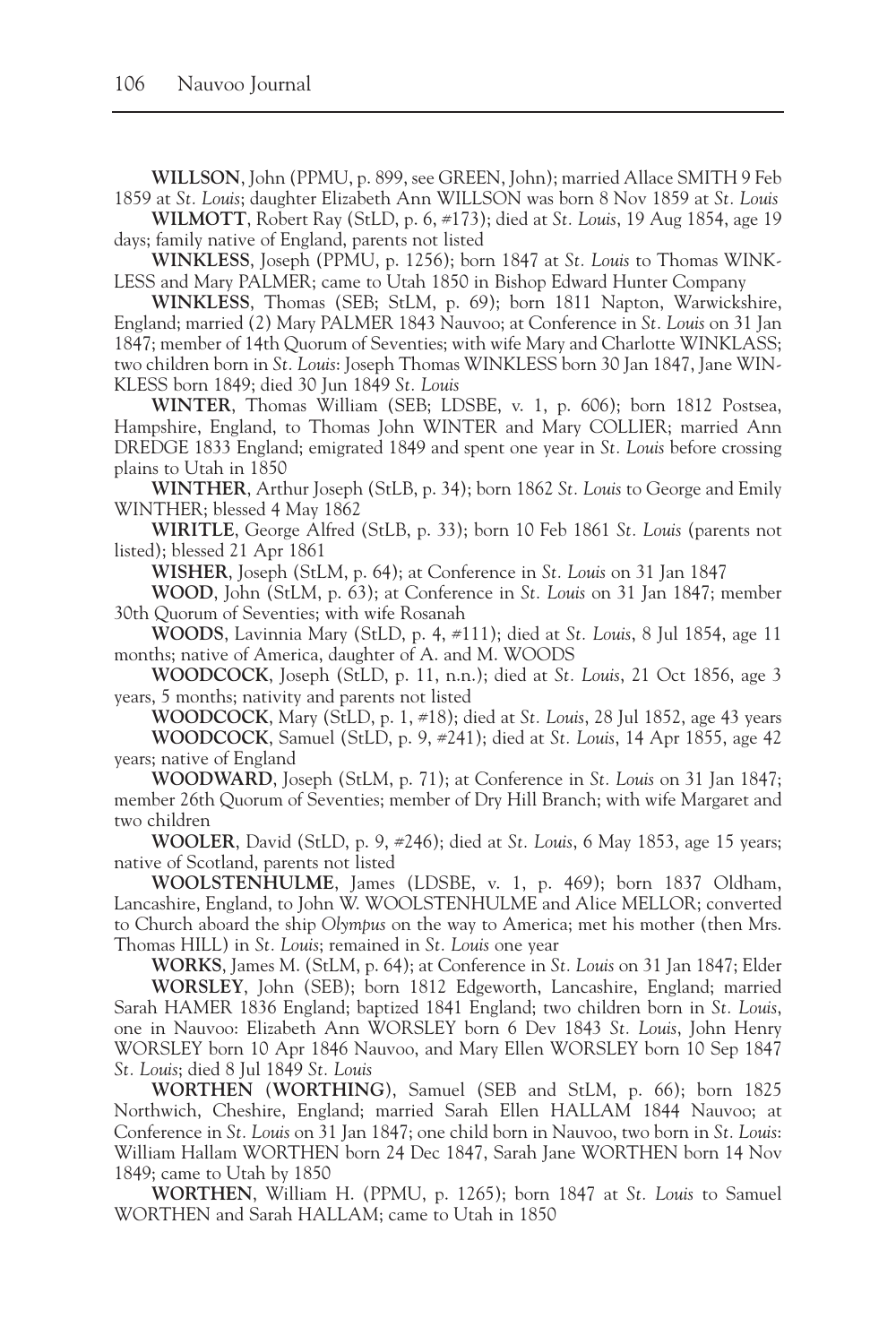**WRIGHT**, Elias (StLD, p. 1, #27); died at *St. Louis*, 17 Aug 1852, age 19 years; native of England

**WRIGHT**, Thomas (SEB); born 1824 Packington, Leicestershire, England; married Sarah MEE; baptized 1847 England; son (unnamed) born 1849 *St. Louis*; came to Utah by 1851

**WRIGHTON**, William (SEB); born 1828 Tredington, Worcestershire, England; married Hannah JONES 1850 England; two children born in *St. Louis*: John WRIGHTON born 15 Sep 1851, Louisa WRIGHTON born 5 Oct 1852; came to Utah in 1854

**WRIGLEY**, Joseph (PPMU, p. 265); born 24 Feb 1841 Manchester, England; came to Utah 1850 *St. Louis* Company

**WRIGLEY**, Thomas (SEB; OPH, v. 5, p. 494); born 1816 Barnby upon Don, Yorkshire, England, to John WRIGLEY and Hannah MORGAN; married Grace Mary WILKINSON 1837 England; four children born in *St. Louis*: Priscilla WRIGLEY born 29 Jan 1845, Thomas Brigham WRIGLEY born 7 Jul 1847, Eliza Hannah WRIGLEY born 6 Oct 1849, and Alonza Lina WRIGLEY born 23 Nov 1851; presided over *St. Louis* Conference 1851–52; came to Utah 1853

**YEOMAN**, Thomas (StLM, p. 69); at Conference in *St. Louis* on 31 Jan 1847; Priest; with Mary and Martha YEOMAN

**YOUD**, Samuel (StLD, p. 4, #98); died at *St. Louis*, 23 Jun 1854, age 47 years, Priest; native of England

**YOUNG**, Edna C. (StLD, p. 12, n.n.); died at *St. Louis*, 17 Apr 1857, age 30 years, 11 months, 11 days; native of America

**YOUNG**, Felorela Isabel (StLD, p. 12, n.n.); died at *St. Louis*, 23 Apr 1857, age 1 year, 9 months, 14 days; native of America, parents not listed

# **Notes**

1. "Personal Reminiscences of Ellen Partington Kay," in possession of author.

2. The sealing record listed her as Ellen Partington Richards; sealed in the President's office.

3. Stanley B. Kimball, "The Saints and St. Louis, 1831–1857: An Oasis of Tolerance and Security," BYU Studies, 13 (Summer 1973): 507.

4. Andrew Jenson, *Encyclopedic History of the Church of Jesus Christ of Latter-day Saints* (SaltLake City: Deseret News Pub. Co., 1941), 735

5. Kimball, 489-90.

6. Ibid.

7. Jenson, 735.

8. William G. Hartley, "St. Louis and the Nauvoo Exodus: The Experience of the John Ellison Family," see this issue of the *Nauvoo Journal,* pp. 39-47.

9. Esshom, Frank, ed., *Pioneers and Prominent Men of Utah Comprising Photographs, Genealogies, Biographies* (Salt Lake City: Utah Pioneers Book Publishing Company, 1913).

10. Andrew Jenson, *LDS Biographical Encyclopedia: A Compilation of Biographical Sketches of Prominent Men and Women in the Church of Jesus Christ of Latterday Saints.* 4 vols. (Salt Lake City: Western Epics, 1971).

11. Susan Easton Black, comp., *Membership of The Church of Jesus Christ of Latter-day Saints, 1830-1848*, 50 vols. (Provo, Utah: Religious Studies Center, Brigham Young University, 1989).